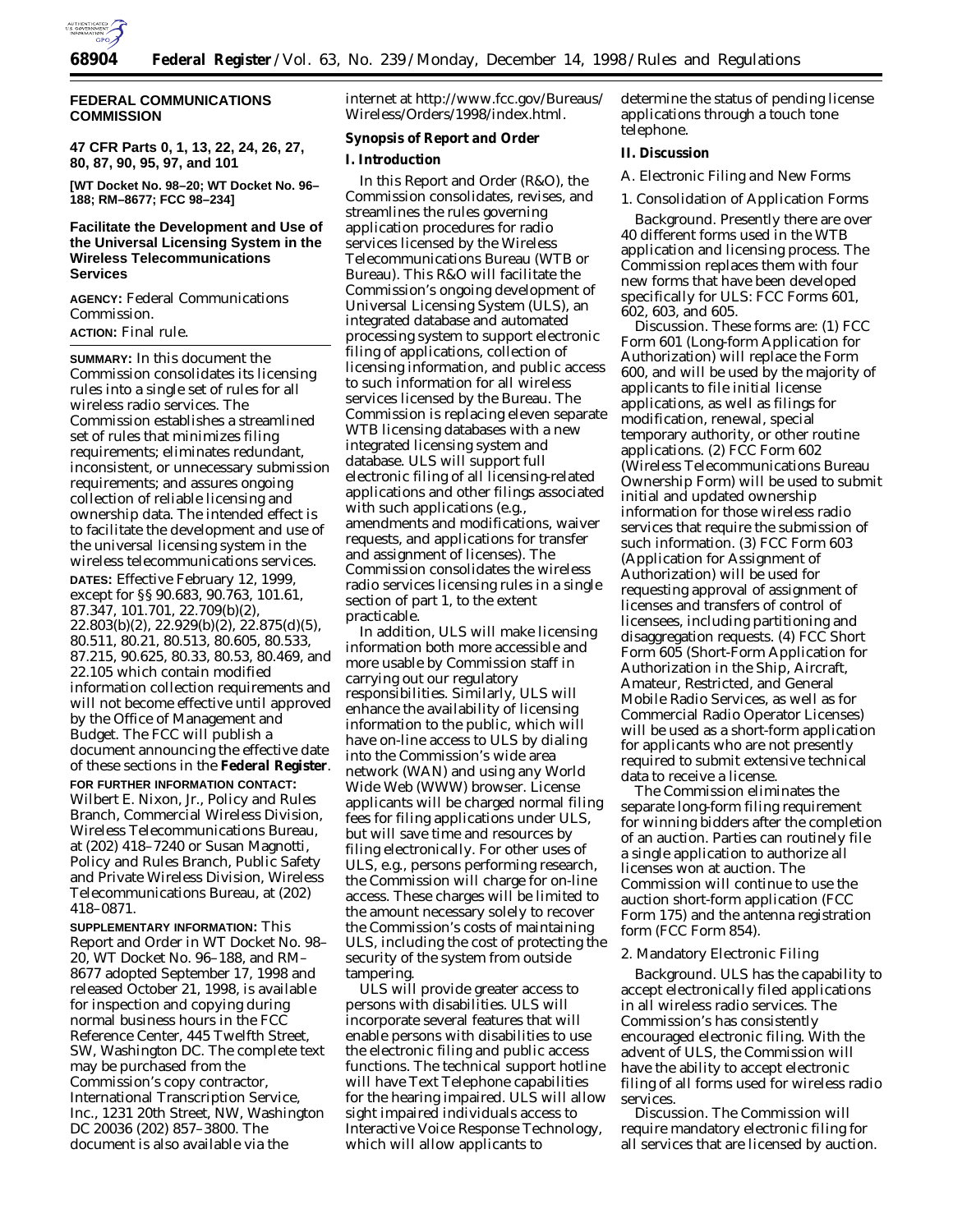This approach is consistent with our prior decision in the *Part 1 Third Report and Order* to require electronic filing for FCC Form 175 applications filed prior to auction and for FCC Form 601 applications filed after the auction by winning bidders. This decision will expand mandatory electronic filing to include other types of applications in auctionable wireless services, including transfer and assignment applications, renewals, license modifications, waiver requests, and notifications. Mandatory electronic filing will apply to licensees in services subject to auction even if the particular license was not acquired by auction, *e.g.,* cellular and paging licensees who obtained their licenses by lottery must file license-related applications and notifications electronically when these mandatory filing requirements take effect. Mandatory electronic filing also applies to common carrier services which are not subject to auction because they operate on shared spectrum (*e.g.,* CMRS licenses operating on shared 929 MHz paging channels or Business Radio frequencies below 800 MHz). Common carriers generally have the resources and technical capacity to support electronic filing.

We will not impose the mandatory filing requirements adopted in this order for services that are subject to licensing by auction and for common carrier services subject to auction until (1) July 1, 1999, or (2) six months after application processing in ULS begins for that service, whichever is later. The Wireless Bureau will continue to release service-specific public notices announcing the relevant commencement date for the processing of applications in ULS. This transition period will provide a reasonable time for wireless services applicants and licensees to make the transition to electronic filing.

Manual filing will continue to be an option for applicants and licensees in the following categories: (1) The Part 90 Private Land Mobile Radio services for shared spectrum, spectrum in the public safety pool below 746 MHz, and spectrum in the public safety allocation above 746 MHz (however, Commissioncertified frequency coordinators must file electronically; *see* the following paragraph); (2) the Part 97 Amateur Radio Service (however, Volunteer Examination Coordinators must file electronically; *see* the following paragraph); (3) the Part 95 General Mobile Radio Service and Personal Radio Service (excluding 218–219 MHz Service licenses); (4) the Part 80 Maritime Services (excluding the VHF 156–162 MHz Public Coast Stations); (5)

the Part 87 Aviation Services; (6) Part 13 Commercial Radio Operators; and (7) Part 101 licensees who are also members of any of the foregoing classes. This decision could be subject to future modification. We may extend mandatory electronic filing to any wireless service where we find that electronic filing is both operationally feasible and cost-effective for licensees and applicants in that service. Adoption of mandatory electronic filing requirements for such services will not require further notice and comment, but we will provide at least six months public notice before such a requirement will take effect.

The Commission also notes that in a number of the above services, wireless applications must be coordinated prior to being filed and are often filed by the frequency coordinator on the applicant's behalf. Therefore, where frequency coordinators or other Commissioncertified entities such as Amateur Radio volunteer examiner-coordinators (VECs) must file such applications must be filed electronically. Electronic filing by coordinators will also provide an alternative for wireless services applicants and licensees who are reluctant to file electronically themselves, and will increase the Commission's processing efficiency because a large percentage of applications will be filed by frequency coordinators.

The Commission recognizes that some applicants may not have access to computers with the hardware and capability to use the software necessary to submit their applications electronically, particularly since electronic filing will be accomplished by dial-in procedures and not over the Internet. We will maintain computers at our Washington, D.C., offices for the public to use to perform research and file forms or pleadings electronically.

# 3. Copy and Microfiche Requirements

*Discussion.* The Commission eliminates the current copy and microfiche requirements. Whether applications or pleadings are filed electronically or manually, all information will be available online to interested parties. After implementation of ULS, any data that is filed manually will be entered or scanned as necessary.

# 4. Filing of Pleadings Associated with Applications

*Discussion.* The Commission will allow electronic filing of pleadings regarding wireless radio service applications. ULS has the ability to allow interested parties to file pleadings electronically, including petitions to

deny, petitions for reconsideration, applications for review, comments and subsequently filed pleadings related to such filings. ULS allows waiver requests to be filed electronically on FCC Forms 601, 603 or 605. Parties submitting pleadings via ULS must serve paper copies on all interested parties.

### 5. Letter Requests

*Background.* The Commission's rules currently permit licensees in some wireless services to request certain actions by letter instead of with a formal application filing. Each year WTB receives thousands of letter requests which must be processed manually. In addition, section 308(a) of the Communications Act of 1934, as amended (Communications Act) states that formal applications are not required during national emergencies or under other exceptional circumstances (Special Situations), 47 U.S.C. 308(a). This provision is not to be confused with the filing of requests for special temporary authority under section 309(f) of the Communications Act, 47 U.S.C. 309(f).

*Discussion.* The Commission eliminates letter filings for applications, modifications, renewals, amendments, extensions, cancellations, special temporary authorizations, and name and address changes, except for the Special Situations set forth in section 308(a) of the Communications Act. The forms are widely available to the public on the FCC's web page, via toll free telephone number, and through a fax-on-demand service, and their use will be far less burdensome for the public than drafting a letter request. Using a form instead of a letter will also enable Commission staff to handle requests more quickly and accurately. The Commission also notes that even if manually filed the ULS form is more likely than a letter to be sent directly to the appropriate Bureau and division for processing. Licensees may still request special temporary authority by telephone or FAX for emergencies or natural disasters. There will be no fees for use of the forms for non-feeable requests, such as an address change.

# *B. Standardization of Practices and Procedures for WTB Applications and Authorizations*

# 1. Overview—Consolidation of Procedural Rules in Part 1

*Background.* In the past, the Commission has adopted servicespecific rules and procedures for processing applications in each wireless service, which are for the most part set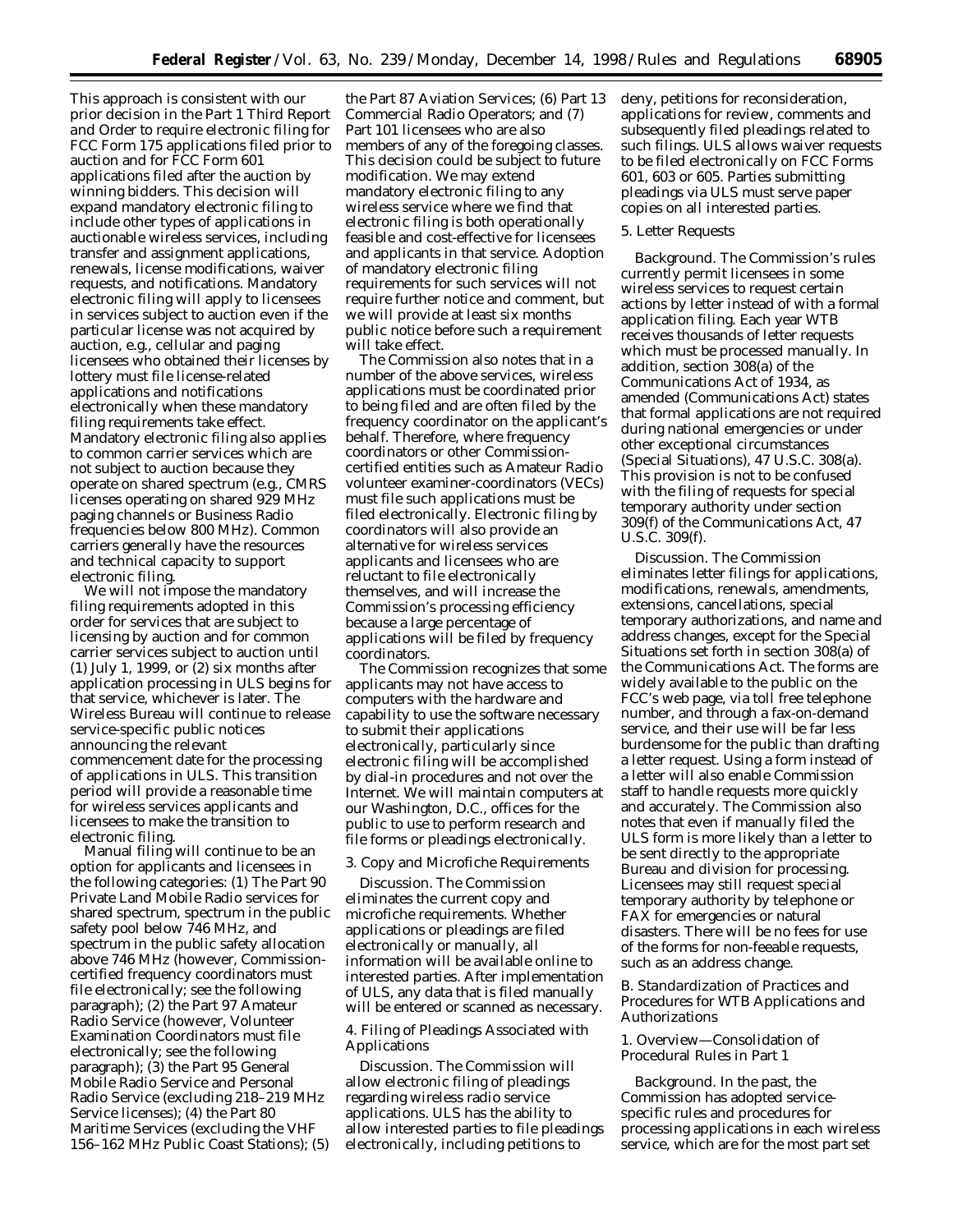forth in separate rule parts pertaining to each service.

*Discussion.* The Commission consolidates the existing procedural rules for the wireless radio services into unified rules, located in part 1, that will be tailored to the new ULS database. Moreover, the Commission proposes to eliminate unnecessary or outdated procedural rules and conform inconsistent procedures to the extent feasible. The Commission notes that adopting a single set of procedural rules tailored to ULS will also make the licensing process more efficient and user-friendly. For example, applicants seeking multiple licenses in the same service or in more than one service will be able to submit basic licensee information (*e.g.,* name, address, ownership information) only once, and ULS can automatically incorporate this information into all subsequent applications associated with the same applicant.

2. Standardization of Major and Minor Filing Rules

*Background.* Under current WTB rules, the standards for distinguishing between major and minor filings, particularly amendments to applications and modifications of licenses, have been addressed on a service-specific basis. The distinction between major and minor filings has significant procedural consequences in the application process, because a major amendment to an application causes the application to be considered newly filed, while a minor amendment generally has no impact on the filing date. A major amendment may be subject to an additional public notice period (where public notice is required) or deemed untimely filed if the new filing date falls outside a filing window. Major modifications are subject to the same public notice requirements as initial applications, and typically require prior Commission approval even where public notice is not required. Minor modifications, by contrast, do not trigger public notice obligations and often do not require prior Commission approval.

*Discussion.* The Commission hereby adopts a single rule in part 1 that defines categories of major and minor changes for purposes of defining whether an amendment to an application or a request for license modification is major or minor. The Commission does not revise the types of applications which require public notice or frequency coordination. Some differentiation between services remains necessary based on whether they are licensed on a geographic area basis or a site-specific basis, provided it complies

with the basic operational and technical rules applicable to the service. Therefore, the Commission has adopted a rule that accounts for the differences in geographic licensing and site-by-site licensing.

We define certain actions as major changes for all wireless services, regardless of whether the service is licensed geographically or on a sitespecific basis. We also clarify our consolidated rule to maintain consistency with our current servicespecific rules for major and minor changes. Such major changes include initial and renewal applications, *nonpro forma* transfers and assignments (include partitioning and disaggregation requests), applications that have significant environmental effect, applications requiring frequency coordination, and applications requesting an additional frequency or a frequency block that is not currently licensed to the applicant. Most sitebased mobile services (*e.g.,* paging, SMR) licensees may make changes to internal sites without Commission notice or approval provided that they do not expand the service area or interference contour of the system as a whole. Any request requiring frequency coordination will be considered a major modification including both CMRS and PMRS systems.

With respect to fixed point-to-point, point-to-multipoint, and multipoint-tomultipoint services licensed on a sitespecific basis, we adopt additional criteria for distinguishing major and minor changes that are based on the distinctive technical characteristics of these wireless services. We will treat multiple minor modifications as major if the cumulative effect of these modifications would be a major change to the system. We will require microwave licensees filing minor modifications to certify on Form 601 that the minor modifications do not give rise to a cumulative major modification.

We will allow licensees to implement all minor changes, as defined in the consolidated rule, without prior Commission approval. Licensees must notify the Commission within thirty days of implementing the change. We define as minor changes all amendments to applications and license modifications that are not specifically defined in our rule as major. These minor changes include but are not limited to: (1) Any *pro forma* transfer or assignment; (2) any name change not involving a change in ownership or control of the license; (3) changes to administrative information, *e.g.,* address, telephone number, or contact person; or (4) conversion of multiple

site-specific licenses into a single widearea license, where there is no change in the licensee's composite interference contour or service area. Prior approval continues to be required for *pro forma* assignments and transfers that are not subject to the Commission's forbearance policy, and for conversion of multiple site-specific licenses into a single widearea license.

### 3. Submission of Ownership Information

*Background.* The existing servicespecific rules contain varying requirements for submission of ownership information by wireless applicants and licensees. In the *Part 1 Third Report and Order,* the Commission required all applicants for licenses or for consent to assignment or transfer of licenses in auctionable services to provide specific ownership information with either their short-form (FCC Form 175) or long-form application (FCC Form 601). *See* 47 CFR 1.2112(a).

*Discussion.* ULS provides an opportunity to streamline the Commission's ownership disclosure requirements. The Commission adopts a consolidated rule governing all submissions of ownership information by wireless applicants and licensees. The Commission will use the new Form 602 as the common form on which all wireless applicants and licensees, subject to competitive bidding, submit required ownership information. Common carrier licenses are subject to auction under section 309(j) of the Act where mutual exclusivity exists. Common carrier licensees, including CMRS licensees operating on shared spectrum, who acquired their licenses by lottery or by other means besides auction are subject to these ownership reporting requirements when they apply for assignment, transfer, or renewal of a license. Entities applying for an initial license, renewal of license, and *non-pro forma* assignment or transfer of control, would file FCC Form 602 simultaneously with the relevant license application (FCC Form 175, 601, and 603). An applicant would need to submit only a single FCC Form 602 in connection with multiple applications and could reference the same information in all future applications without refiling the form. Licensees would also use FCC Form 602 to provide amended or updated ownership information when they reported the consummation of a *pro forma* assignment of license or transfer of control on FCC Form 603.

The Commission eliminates all duplicative and inconsistent reporting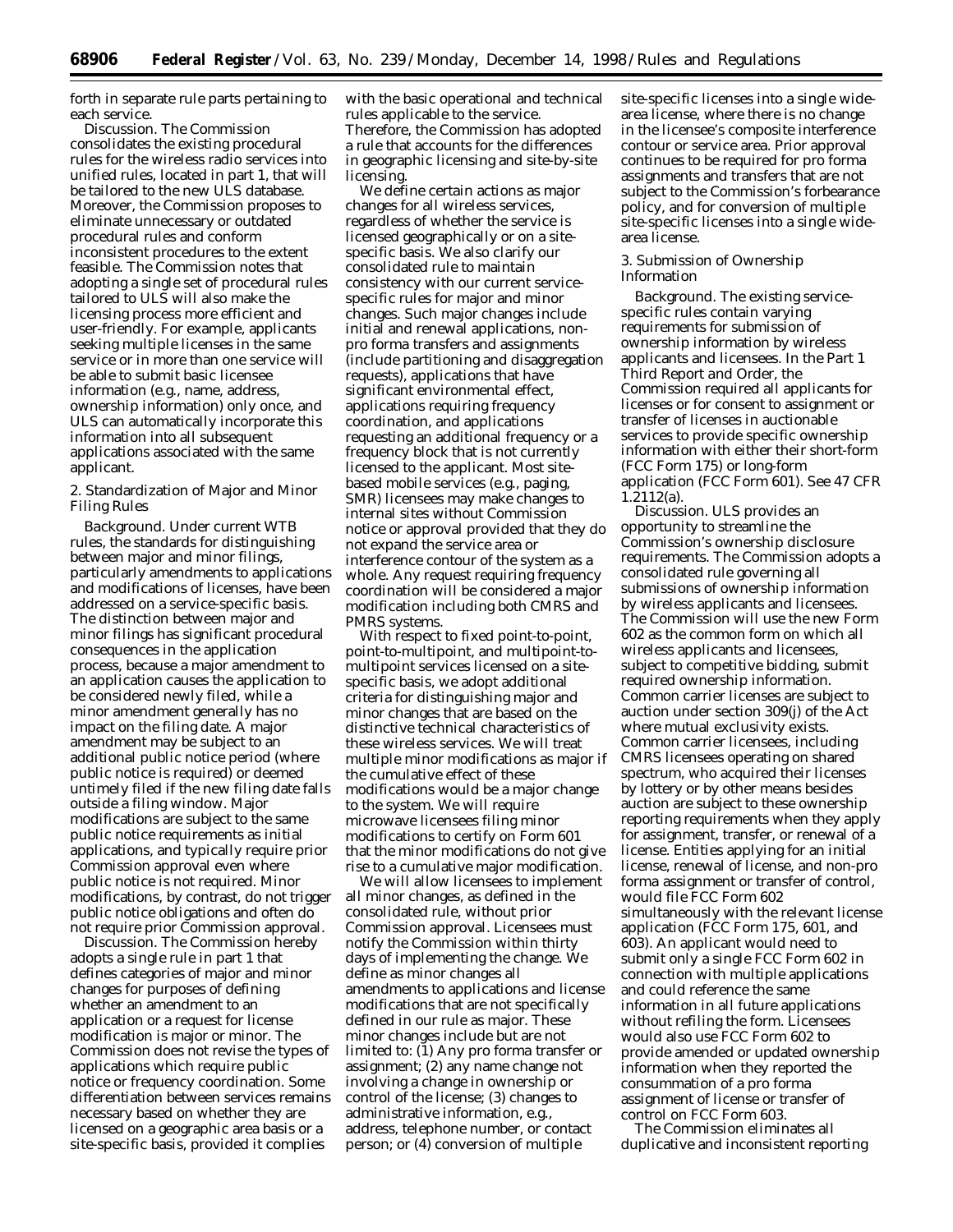requirements in service-specific rule parts that deal with auctionable services, *e.g*, the reporting requirements in part 22. The Commission may require different or more specific ownership information where circumstances warrant; *e.g.,* applicants seeking small business eligibility for auction purposes must typically file more detailed information regarding ownership and financial structure.

The Commission concludes that there is no need to extend ownership reporting requirements (FCC Form 602) to applicants and licensees of governmental entities or to applicants and licensees in private, nonauctionable services. The completion of FCC Form 602 is also deemed unnecessary for the Amateur or General Mobile Radio Services or for Commercial Radio Operators, because these services are essentially personal in nature.

# 4. Frequency Coordination of Amendment and Modification Applications

*Background.* In services requiring frequency coordination in parts 90 and 101 there are differing rules pertaining to coordination for amendments and modifications that involve substantial engineering changes to applications. Section 90.175 of the Commission's rules identifies numerous changes that do not require frequency coordination. However, section 101.103(d) of the rules requires all applicants seeking to amend applications or modify their authorizations to obtain a new frequency coordination.

*Discussion.* The Commission amends section 101.103 by requiring frequency coordination only for those applicants and licensees filing amendments and modifications that involve changes to technical parameters that are classified as major. Licensees making minor changes to technical parameters would only be required to notify the Commission, as well as its frequency coordinator of the minor change.

5. Returns and Dismissals of Incomplete or Defective Applications

*Background.* Currently, incomplete or incorrectly filed applications are returned and/or dismissed in accordance with service-specific rules. ULS will reduce filing errors by assisting applicants who file electronically to fill in all required information. ULS will interactively check that required elements of applications are completed and prompt applicants to correct errors. The Commission anticipates that this system, in combination with the

consolidated rules proposed herein, will result in a higher percentage of grantable applications and help to ensure the integrity of the data in the licensing database.

*Discussion.* The Commission conforms its filing rules for all wireless radio services applicants so that batch, interactive, and, where applicable, manual filers will be subject to the same requirements and procedures for defective or incomplete applications. Interactively filed applications will be screened in real time by the ULS system; therefore, errors will be unlikely but may occur in some instances where erroneous information is entered. In the case of batch and manually filed applications, incomplete or erroneous filings will not be detected until after the application is filed.

We adopt a consolidated rule in Part 1 governing the filing of incomplete or otherwise defective applications in all wireless services. Under the consolidated rule, as under existing rules, the Commission has the discretion to return applications for correction of minor filing errors, but it also has the authority to dismiss any incomplete or defective application without prejudice. The Commission will automatically dismiss any application that is defective because the applicant failed to sign the application, failed to pay the required filing fee, or filed outside of the applicable filing window. To ensure equivalent treatment of electronically batch-filed or manually filed applications that are unsigned, untimely, or not fee-compliant, such applications will be automatically dismissed by ULS after they are initially entered into the system. The Commission will remove those sections of the rules that provided for return and correction of applications with errors.

The Commission will also dismiss batch-filed and manually filed applications with other types of defects that are automatically screened by ULS when an application is interactively filed, *e.g.,* missing technical data or technical parameters that are inconsistent with the rules (where no waiver request is filed). Such dismissal will be without prejudice to the right of the applicant to refile, provided the relevant application window remains open. While we will generally dismiss defective or incomplete applications, we retain the discretion to return an application for correction if circumstances warrant. In such cases, we will return the application to the applicant. The applicant will then have thirty days from the date the notification is sent to file an amended application correcting the defect. We also delete

those service-specific rules that provided a longer period for applicants to submit corrections.

When an application is returned for correction, the Commission will hold the application for the designated period so that a corrected application may be filed. If the applicant files a timely corrected application, it will ordinarily be processed as a minor amendment in accordance with the Commission's rules. Thus, it will have no effect on the initial filing date of the application or the applicant's filing priority. If, however, the amendment made by the applicant is not a simple correction but constitutes a major amendment to the application, it will be governed by the rules and procedures applicable to major amendments, *i.e.,* it will be treated as a new application with a new filing date. Finally, if the applicant fails to submit an amended application within the period specified in the notification, the application will be subject to dismissal for failure to prosecute.

The Commission also defined how ULS will handle confidential attachments. To ensure that these attachments are kept confidential in ULS, the Commission adopts the following security measures: (1) Any attachment designated as confidential will not be accessible from publicly available query utilities; and (2) a special user name and password will be required for Commission employees to view confidential attachments. To provide the same treatment under ULS as under the current system, the Commission proposes that if the request for confidential treatment is denied, the applicant would be informed and the attachments in question be deleted from the ULS database.

6. Discontinuation of ''Reinstatement'' Applications

*Background.* Presently, licensees in the Private Land Mobile Services and Fixed Microwave Radio Services who do not file a timely renewal application are given a 30-day period following the expiration of their licenses in which to request reinstatement. *See* 47 CFR 1.926(c). This practice is inconsistent with other wireless radio service licensing rules where reinstatement is not permitted. *See, e.g.,* 47 CFR 22.145.

*Discussion.* The Commission will provide pre-expiration letters of reminder to all wireless radio services licensees by regular mail. The Commission thereby eliminates the reinstatement period in those services that currently allow reinstatement applications. This change does not affect the five-year grace period within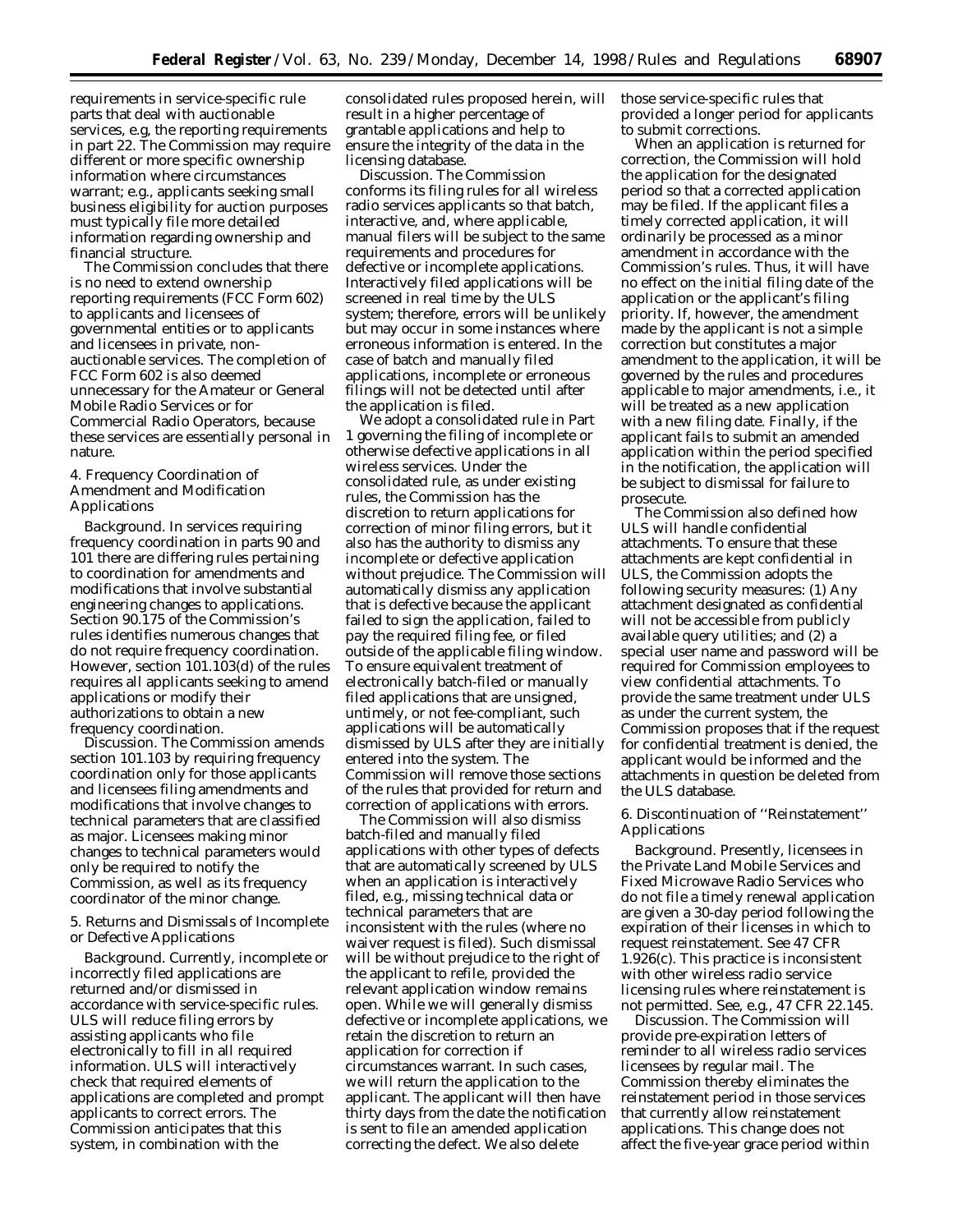which holders of Commercial Radio Operator licenses may renew expired licenses without retaking the required examination. *See* 47 CFR 13.13(b). Specifically, the Commission will send letters of reminder to all wireless radio service licensees, both site-specific and geographic area licensees, 90 days before the expiration of their licenses. Under the newly adopted rules: (1) Licensees will receive notification that their licenses are about to expire and, therefore, should be responsible for submitting timely renewal applications; and (2) interactive electronic filing will make it easier for all licensees to timely file renewal applications. In addition, Commission forms are widely available to the public on the FCC's web page, http://www.fcc.gov/formpage.html; via toll free telephone number, 1–800–418– 3676; through fax-on-demand service, (202) 418–0177; and via a toll free TTY number, 202–418–7238. We will not implement this decision to eliminate reinstatement applications for any wireless service until (1) July 1, 1999, or (2) six months after the commencement of application processing in ULS for that service, whichever is later. This transition period will provide a reasonable time for applicants and licensees to familiarize themselves with this procedure.

Although a license expires automatically on the date specified on the individual license, ULS will not show a license expiration as final until approximately thirty days after the renewal deadline. After the license expiration the previous licensee may file a new application for use of those frequencies subject to any service specific rules. Once that thirty-day period has elapsed, or the prior holder of the license files a new application for that spectrum, the license will then be available for the Commission to reassign by competitive bidding or other means according to the rules of the particular service.

# 7. Construction and Coverage Verification

*Background.* In all wireless radio services, licensees are subject to construction and, in some instances, coverage requirements, and are subject to automatic license cancellation if these requirements are not met. Different procedures have evolved in different services for verifying whether licensees have in fact met these requirements.

*Discussion.* Licensees may also construction notifications electronically using FCC Form 601. The Commission will send each licensee via regular mail a reminder letter 90 days before the

applicable construction or coverage deadline. Licensees would then verify that they have met these requirements by updating their FCC Form 601 already on file with ULS. The Commission notes that the notification procedure proposed is not intended to replace the basic construction and coverage requirements. Thus, even if a licensee does not receive a reminder letter, it remains obligated to meet its construction and coverage benchmarks and cannot site the lack of notification as an excuse for noncompliance.

The Commission will require notifications filed by wireless radio services licensees, subject to competitive bidding, to be filed electronically. Licensees, exempt from mandatory electronic filing, must file their notifications manually on Form 601. If a licensee does not file the required notification of completion of construction or satisfaction of the coverage requirements, ULS will send a letter advising the licensee of the termination of the authorization. ULS will then generate a public notice announcing the termination, which would be deemed final 30 days after the public notice date.

The Commission hereby requires wireless radio licensees to certify compliance with construction requirements relating to modification applications that involve additional frequencies. The Commission also requires fixed microwave licenses awarded on a site-by-site basis to certify compliance with construction requirements for additional or increased service area coverage (*e.g.,* a new station, a change in antenna height or EIRP). In addition, the Commission amends section 101.63 of the rules, 47 CFR 101.63, to require fixed microwave licensees to file a further modification application if they fail to construct a granted modification.

We will not implement this decision on construction notification for any wireless service until (1) July 1, 1999, or (2) six months after the commencement of application processing in ULS for that service, whichever is later. This transition period will provide a reasonable time for applicants and licensees to familiarize themselves with this procedure.

# 8. Assignments of Authorization and Transfers of Control

*Background.* The Communications Act requires the Commission to approve assignments of licenses and transfers of control of licensees. *See* 47 U.S.C. 310(d). In the wireless radio services, the Commission currently process applications for proposed assignments

and transfers of control in two ways. Following the approval of the assignment or transfer, the licensee must then file a notification with the Commission that the transaction has been consummated, at which point the Bureau amends its licensing database. We note that we recently exercised our forbearance authority for certain *pro forma* transfers of control and assignments or licenses involving telecommunications service providers licensed by the Wireless Telecommunications Bureau.

*Discussion.* The Commission hereby consolidates the transfer and assignment rules for all wireless services in part 1, and eliminates inconsistencies between the procedures that currently govern CMRS and microwave licenses. First, the Commission proposes to replace the multiple existing forms for transfers and assignments in the various services with FCC Form 603 for assignment of licenses and transfers of control. *See* proposed rule 47 CFR 1.948.

The Commission hereby conforms the rules with respect to post-transaction notification that a Commissionapproved transfer or assignment has been consummated. The Commission will require post-consummation notification prior to changing the database to reflect the grant. *See* proposed rule 47 CFR 1.948. With the advent of ULS, the post-consummation notification process for all wireless licensees should be efficient and simple. Using the electronic filing capabilities of the system, licensees will provide such notification by accessing their previously filed Form 603 associated with a transaction and entering updated information regarding its consummation. The Commission will require post-consummation notification under ULS using procedures similar to those currently applicable to CMRS transfers and assignments. The Commission also concludes that these notification procedures should be reinstated for transfers and assignments of microwave licenses since the burden of filing such notifications will be substantially reduced.

In the case of *pro forma* transfers and assignments involving telecommunications carriers licensees will provide the required postconsummation notification on the FCC Form 603. Applicants will also file FCC Form 603 to request an extension of time for the consummation of a transaction.

# 9. Change to North American Datum 83 Coordinate Data

*Background.* To perform its licensing role, WTB requires that certain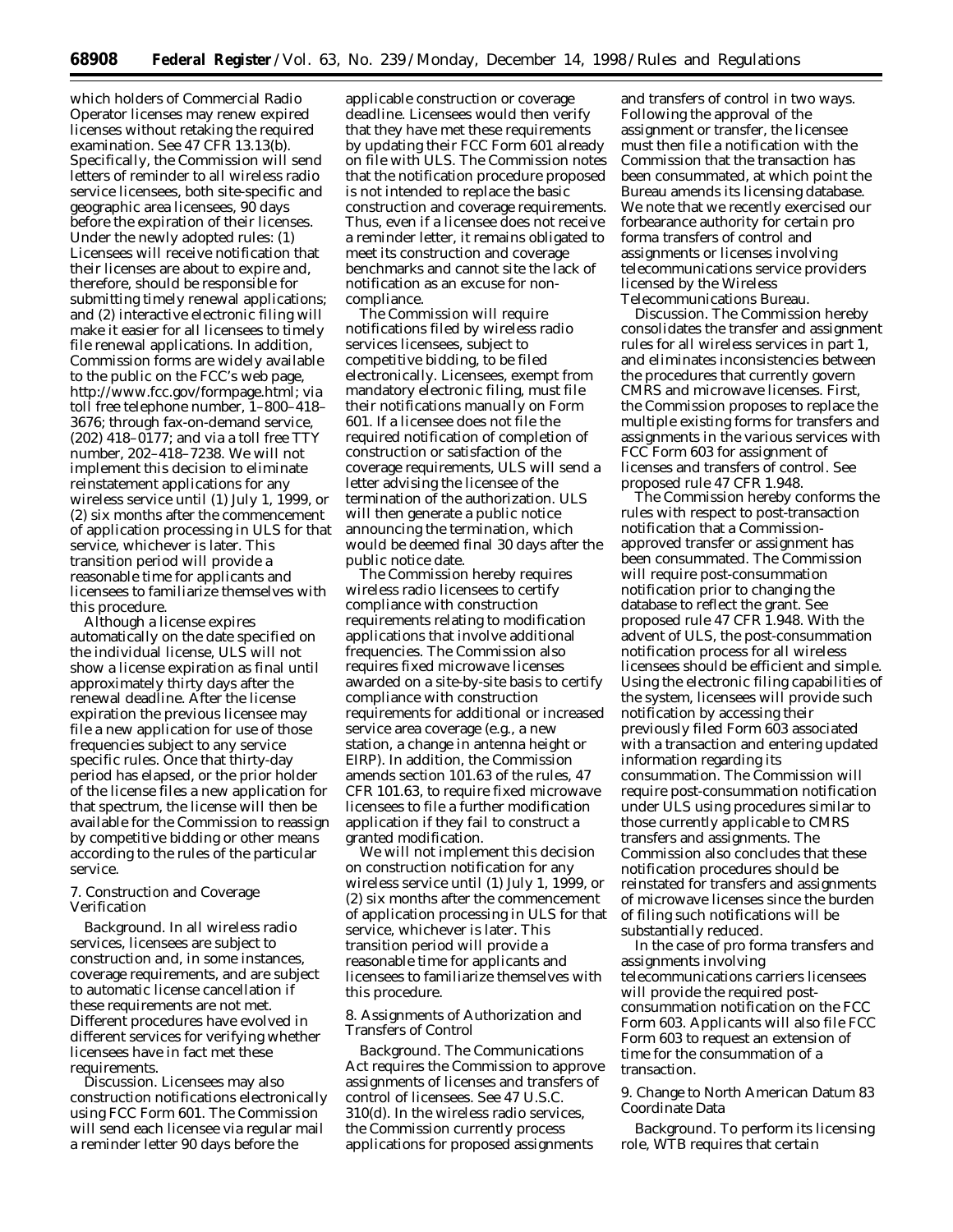applicants submit coordinate data with their applications. In these rules, applicants are required to submit coordinate data using the 1927 North American Datum (NAD27) geographical survey. A more recent North American Datum (NAD83) was completed in 1983, which provides updated coordinate data. NAD83 was adopted as the official coordinate system for the United States in 1989.

*Discussion.* The Commission concludes that use of NAD83 would conform best with current Federal Aviation Administration regulations which require the use of NAD83 data. All wireless radio services application processing rules requiring the submission of site coordinate data are revised to require that all applicants and licensees use NAD83 datum for sites located in the coterminous United States and Alaska. Additionally, the Commission hereby requires site coordinate data for sites in areas such as Hawaii, Puerto Rico, the South Pacific Islands, etc., be submitted using WGS84. Adoption of this proposal would conform the rules with those of the FAA.

# 10. Use of Taxpayer Identification Numbers

*Background.* In 1996, Congress enacted the Debt Collection Improvement Act as part of an effort to increase collection from private entities of delinquent government debts. *See* Omnibus Consolidated Rescissions and Appropriations Act of 1996, Public Law No. 104–34, Chapter 10, 110 Stat 1321, 1321–1358 (1996) (DCIA). As a result of DCIA, the Commission and executive agencies are required to monitor and provide information about their regulatees to the U.S. Treasury. This provision includes a requirement that the Commission collect Taxpayer Identifying Numbers (TIN) and share them with the U.S. Treasury to ensure that the Commission does not refund monies to entities that have an outstanding debt with the federal government. TINs are 9-digit identifiers required of all individuals and employers to identify their tax accounts. Individuals use their Social Security Number as their TIN. Therefore, for the purposes of this *R&O,* the term

''Taxpayer Identification Number'' shall mean ''Social Security Number'' for individuals. Employers use their Employer Identification Number (EIN) as their TIN. TINs are an integral part of the DCIA system and are necessary for the collection of delinquent debt owed to federal agencies. The TIN matches payment requests with delinquent information. As a result, federal

agencies have been required to share the TINs of payment recipients since April 26, 1996, the effective date of DCIA. The DCIA requires that agencies obtain the TIN from any person or entity doing business with the agency.

*Discussion.* The Commission concludes that all applicants and licensees, including attributable interest holders must submit a TIN as a prerequisite for using ULS and the Bureau should use TINs as the unique identifier for such parties. Parties submitting manually filed applications must supply their TIN on their application form because all such applications will be placed on ULS and a TIN is necessary to track these applications. Parties filing applications using ULS must complete Form 606 to register their TIN. Members of the public do not need to register a TIN to search the ULS database.

Therefore, for the purposes of implementing the ULS system, based upon the foregoing discussion and applicable statutes and regulations, the requirement for the TIN will operate as follows: first, all applicants for licenses and all licensees must register their TIN with this Commission through ULS; second, the real party in interest and/or the entity having actual or de facto control of any applicant or licensee, however such control may be manifested or styled, must supply its TIN; applicants and licensees who must identify officers, directors, and holders of ownership interests in the license of 10 percent or greater pursuant to section 1.2112(a) must supply the TINs of such officers, directors, and interest holders. *See* 47 CFR 1.2112.

The Commission will take a number of steps to prevent the TINs submitted from being misappropriated. First, TINs will not be available to the public. Applicants and licensees are cautioned to provide TINs only in the appropriate space on the form—and *not* on attachments. Second, only a small number of Commission employees would have access to TIN information in conjunction with their work. Finally, a Privacy Act submission will be published in the **Federal Register** to obtain the requisite public and Congressional comment and OMB approval prior to implementation of ULS.

# *C. Collection of Licensing and Technical Data*

## 1. Overview

*Background.* The Commission identifies certain existing data collection requirements and licensing requirements that no longer serve a

useful purpose or that can be further streamlined. The Commission realizes that technical data is needed in certain situations (*e.g.,* for coordination between adjacent geographic areas, for enforcement purposes, or to improve our overall management of the spectrum) and that some licensees may be required to submit more detailed information than previously required.

*Discussion.* To standardize the information required of those services licensed by geographic service area and in order to allow consistent treatment of licenses in similar situations, the Commission removes certain reporting requirements. The Commission removes the site notification requirement from Part 101 for LMDS geographic licenses, as well as from the Part 90 rules pertaining to auctioned 220 MHz and 800 MHz geographic licenses. Geographic area licenses are instead required to maintain site information as part of their station records.

The Commission continues to require all licenses to comply with existing procedures for environmental, quiet zone, and FAA approval of specific antenna sites where required by service rules. The Commission delegates to the Wireless Bureau authority, once ULS is implemented, to consider additional information collection requirements that can be eliminated.

2. Use of Notification or Certification in Lieu of Informational Filings

*Discussion.* The Commission replaces many data or other informational filing requirements with either certification or notification, where appropriate. An example of a new certification requirement in lieu of an information filing requirement can be found in proposed section 101.701, which requires common carrier fixed microwave licensees to certify that substantial non-private use is being made of facilities used to relay broadcast television signals. The Commission changes some informational filings to notification. An example of a new notification requirement in lieu of an informational filing is in proposed section 101.305, where non-dominant common carriers planning to discontinue service must give electronic notification of discontinuance to the Commission. The use of the notification and certification processes will substantially reduce the administrative burdens on the Commission and the filing burdens on applicants and licensees.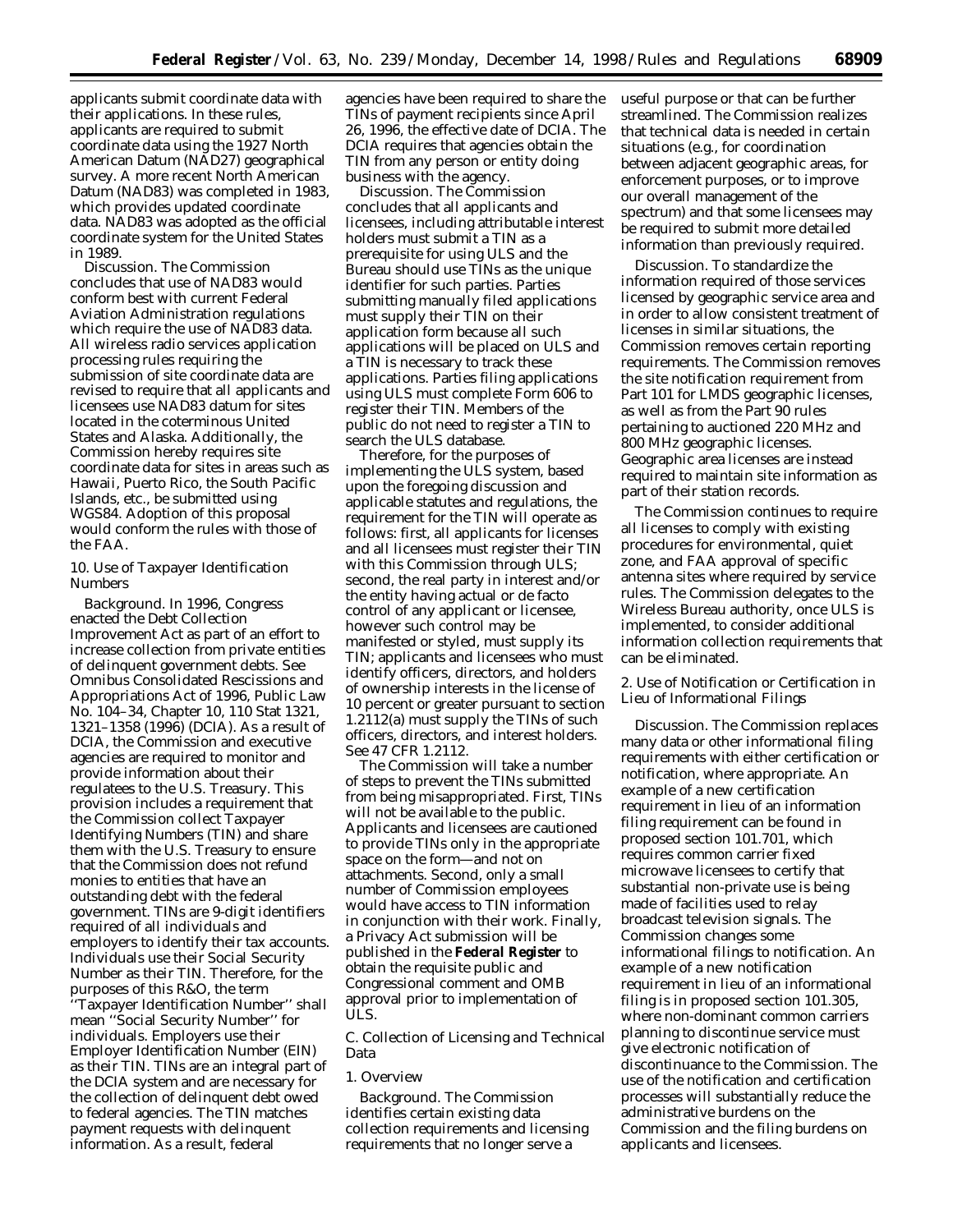3. Public Mobile Radio Service Data Requirements

*Background.* Under part 22 of the Commission's rules, applicants for certain Public Mobile Radio Service licenses are required to file antenna model, manufacturer, and type with the Commission. *See* 47 CFR 22.529(b)(2). Unserved area applicants in the Cellular Radiotelephone Service are required to submit paper copies of (1) an application cover; (2) transmittal sheet; (3) table of contents; and (4) numerous engineering exhibits.

*Discussion.* The Commission finds that the collection of technical antenna information requirements for certain Public Mobile Radio Service applicants and licensees is unnecessary and that certain paper exhibits are no longer needed from unserved area applicants in the Cellular Radiotelephone Service. The Commission eliminates these requirements, but continues to require licensees to maintain the information as part of their station records and to provide it to licensees and applicants upon request. Unserved cellular area applicants will continue to provide maps. *See* 47 CFR 22.959.

# 4. Fixed Microwave Service Data Requirements

*Discussion.* Effective August 1996, the Commission consolidated all regulations concerning fixed microwave services from parts 21 and 94 of the Commission's rules into a single consolidated part 101, eliminating and combining a number of rules. Fixed microwave service applicants are required to file the following four items of technical information: type acceptance number, line loss, channel capacity, and baseband signal type for each application. *See* 47 CFR 101.21. The Commission finds that this information is unnecessary for licensing purposes and eliminates these requirements. The Commission does not eliminate other technical information requirements, including those associated with DEMS nodal stations applications and the identification of transmitter sites.

5. Maritime and Aviation Services Data Requirements

*Discussion.* Presently, applicants for certain types of station licenses in the Maritime and Aviation radio services are required to submit written showings with their applications in order to provide specific information concerning eligibility, to verify frequency coordination, or to show that the U.S. Coast Guard or Federal Aviation Administration approves of the

operation of the proposed station. The Commission eliminates various rules which currently require applicants to attach the types of showings and coordination statements described above. Instead, applicants and licensees must certify that certain information is correct or that appropriate coordination has taken place in lieu of these written showings. In cases where applications involve safety of life at sea or in air navigation, the Commission reserves the right to contact applicants to obtain additional information where such action serves the public interest. The Commission eliminates the prohibition against assigning ship and aircraft station licenses, so long as applicants provide updated information concerning the stations in question upon application for assignment.

Section 87.305 requires flight test station applications to include a statement from a frequency advisory committee, including detailed technical information to be specified at the time of licensing. The Commission continues to require this independent frequency coordinator statement for flight test station applicants.

6. Commercial Radio Operator License Data Requirements

*Discussion.* Commission-licensed Commercial Radio Operators serve as radio officers aboard U.S. vessels, repair and maintain maritime or aviation radio equipment, and use international maritime and aviation frequencies to communicate with foreign stations. In order to obtain a license, an applicant must contact a Commission-certified examination manager, pass one or more written tests, obtain a proof of passing certificate (PPC) from the examination manager, and provide the original PPC to the Commission upon application for a license. *See* 47 CFR 13.9. In order to further the goal of electronic automation while best serving the public interest, the Commission allows applicants to use the current procedure for first filings, renewals, and modification applications. For a new license, the applicant must file Form 605 and mail the PPC to the processing office in Gettysburg, Pennsylvania. For renewals, the applicant need only file Form 605, since no attachment is required. With respect to PPC verification by COLE Managers, the current procedures will remain intact.

The Commission will implement changes to the Temporary Operator Permit section in Schedule ''D'' of Form 605 in a future version of the form. In addition, the Commission will consider in a future proceeding whether there are more efficient methods of verifying

PPCs other than manual submissions. However, the Commission is not mandating electronic filing for Commercial Radio Operators at this time.

### 7. Amateur Radio Services

*Background.* The United States has reciprocal arrangements with 65 countries to allow amateur operators to operate their stations temporarily in the other country. The Commission currently grants annually some 2,000 reciprocal permits for alien amateur licensee (FCC Form 610–AL) to amateur operators from those countries. The visitor must obtain the application form (FCC Form 610–A)—which is often difficult to do in a foreign country—and file it with the Commission. No standards are required of these applicants other than possession of the license document issued by their country of citizenship. There is no fee. The FCC-issued permit simply confirms that the holder of the permit also holds a license from his or her home country. No permit is required for Canadian amateur operators who visit the United States because they are authorized to operate by rule. *See* CFR 97.5(c)(2), 97.7(b).

*Discussion.* The Commission concludes that the license from any foreign country with which the United States has reciprocity would stand as the proof that the foreign operator is qualified for the reciprocal operating authority, and authorizes all reciprocal operation by rule. This decision incorporates and resolves an existing rulemaking, WTB Docket No. 96–188, on the implementation of two pending international reciprocal operating arrangements—the European Conference of Postal and Telecommunications Administrations (CEPT) radio-amateur license, and the Inter-American Convention on an International Amateur Radio Permit (CITEL). No citizen of the United States, regardless of any other citizenship held, is eligible under this authorization procedure, and continues to have to acquire an FCC-issued amateur operator license by passing the requisite examinations.

The Commission sets the operation privileges granted and the station identification requirements; discusses the requirements of Commissionauthorized amateur operator U.S. citizens who wish to operate in a member country; and establishes a framework for the International Amateur Radio Union to issue, with coordination from the Department of State, the necessary International Amateur Radio Permit for United States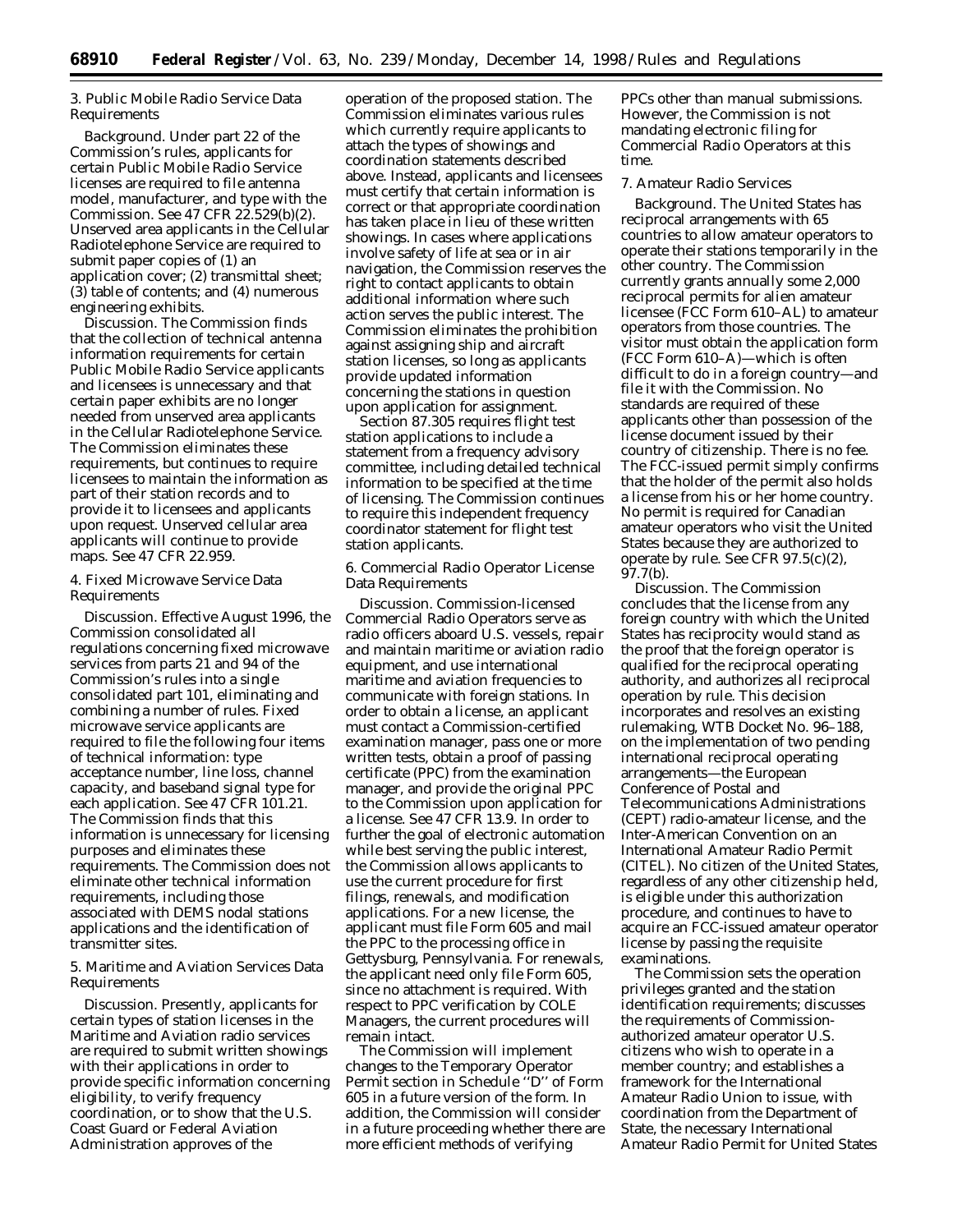citizens to operate amateur stations in CITEL countries. The Commission also eliminates the one-year term for an alien reciprocal permit.

Currently, the Commission processes annually some 1,500 applications for new, renewed, and modified amateur service club, military recreation, and radio amateur civil emergency service (''RACES'') station grants. ULS provides an opportunity to utilize the electronic batch filing services provided by the private sector. The Commission adopts its plan to use the services of any organization meeting the minimum requirements of section 4(g)(3)(B) of the Communications Act that completes a pilot electronic autogrant batch filing project similar to that completed by the 16 volunteer-examiner coordinators (''VECs''). These eligible private sector entities are required to provide these services on a volunteer, uncompensated and unreimbursed basis. In response to commenters' suggestions, the Commission also adopts changes to the amateur service application form, FCC Form 605, to incorporate the Physician's Certification of Disability.

### 8. General Mobile Radio Service

*Background.* The GMRS is a land mobile radio service for short-distance two-way communications. It is used to facilitate the personal or business activities of licensees and their immediate family members. All 23 GMRS channels are shared and no frequency coordination is required.

*Discussion.* The Commission streamlines the GMRS rules to collect the minimum amount of information necessary to serve the Commission's regulatory purpose and to eliminate those rules that are hortatory, unenforceable, or redundant. The Commission authorizes stations to transmit on any authorized channel from any geographical location when the FCC regulates communication, required licensees to submit only basic contact information, and removed or relocated rules pertaining to antenna requirements, permissible communications, and management of GMRS systems. The Commission retains the limit on the use of the 467 MHz channels for transmissions through repeaters.

# **III. Conclusion**

In this proceeding, the Commission consolidates the licensing rules into a single set of rules for all wireless radio services. The Commission establishes a streamlined set of rules that minimizes filing requirements as much as possible; eliminates redundant, inconsistent, or unnecessary submission requirements;

and assures ongoing collection of reliable licensing and ownership data. These consolidated rules will eliminate duplication and inconsistencies that exist in the rules and will make it easier for applicants to determine our application requirements by referencing a single set of licensing rules. Such consolidation will allow ULS to function more efficiently and provide licensing information to members of the public. The Commission also believes that ULS will shorten application filing times for applicants, make the most recent data available.

## **IV. Procedural Matters and Ordering Clauses**

## *A. Regulatory Flexibility Act*

Final Regulatory Flexibility Analysis

As required by the Regulatory Flexibility Act (''RFA''), an Initial Regulatory Flexibility Analysis (''IRFA'') was incorporated in the *Notice of Proposed Rule Making,* 63 FR 12013, Mar. 12, 1998, in WT Docket No. 98–20. The Commission sought written public comment on the proposals in the *Notice of Proposed Rule Making,* including comment on the IRFA. This Final Regulatory Flexibility Analysis (''FRFA'') in the *Report and Order* conforms to the RFA, as amended by the Contract With America Advancement Act of 1996 (''CWAAA''), Public Law No. 104–121, 110 Stat. 847 (1996). The Commission received one comment on the IRFA.

A. Need for and objectives of this Report and Order. In this rulemaking. the Commission consolidates, revises, and streamlines its rules governing license application procedures for radio services licensed by the Wireless Telecommunications Bureau (WTB or Bureau). These rule changes will enable WTB to fully implement the Universal Licensing System (ULS), the Commission's new automated licensing system and integrated database for wireless services. The Commission also adopts new consolidated application forms to enable all wireless licensees and applicants to file applications electronically using the ULS. Finally, we establish procedures to ensure a smooth transition from our pre-existing licensing processes to the processes developed for ULS.

B. Summary of significant issues raised by public comments in response to the Initial Regulatory Flexibility Analysis (IRFA). SBT was the only entity to comment directly on our IRFA. It contends we did not assess the impact our proposed rules would have on the following groups: law firms, engineers, consultants, application preparation

services and computer repair service firms. These groups typically act as intermediaries for applicants, and are not directly impacted by our rules. In the ULS Notice, we identified the nature of wireless services that may be affected by the proposed rules. Moreover, we specifically identified proposals in the *ULS Notice* intended to minimize the possible significant economic impact of our rules on small entities. Those groups identified by SBT are encompassed within our estimates of affected entities, as they work on behalf of the actual applicants. In addition, SBT has made racial, constitutional, and equity arguments over the effects of mandatory electronic filing. These arguments have been rendered moot since we decided to forego such a requirement until the ULS is fully tested and operational in all services.

*Mandatory Electronic Filing:* We will require mandatory electronic filing for all services that are licensed by auction. However, we will not impose mandatory filing for any wireless service until (1) July 1, 1999, or (2) six months after application processing in ULS begins for that service, whichever is later. Some commenters urge the Commission to exempt certain services or classes of users from mandatory electronic filing. As discussed, *supra,* we agree that licensees in many services consist primarily of individuals, small businesses, or public agencies that may lack resources to convert quickly to electronic filing. Therefore, manual filing will continue to be an option for applicants and licensees in the following categories: (1) The Part 90 Private Land Mobile Radio services for shared spectrum, spectrum in the public safety pool below 746 MHz, and spectrum in the public safety allocation above 746 MHz (however, Commissioncertified frequency coordinators must file electronically); (2) the Part 97 Amateur Radio Service (however, Volunteer Examination Coordinators must file electronically); (3) the Part 95 General Mobile Radio Service and Personal Radio Service (excluding 218– 219 MHz licenses); (4) the Part 80 Maritime Services (excluding the VHF 156–162 MHz Public Coast Stations); (5) the Part 87 Aviation Services; (6) Part 13 Commercial Radio Operators; and (7) Part 101 licensees who are also members of any of the foregoing classes. We note, however, that this decision could be subject to future modification.

*Pleadings Associated with Applications:* As discussed, *supra,* we agree with FCBA's concern that some entities may not have computers and the appropriate software to electronically file pleadings. Electronic filing of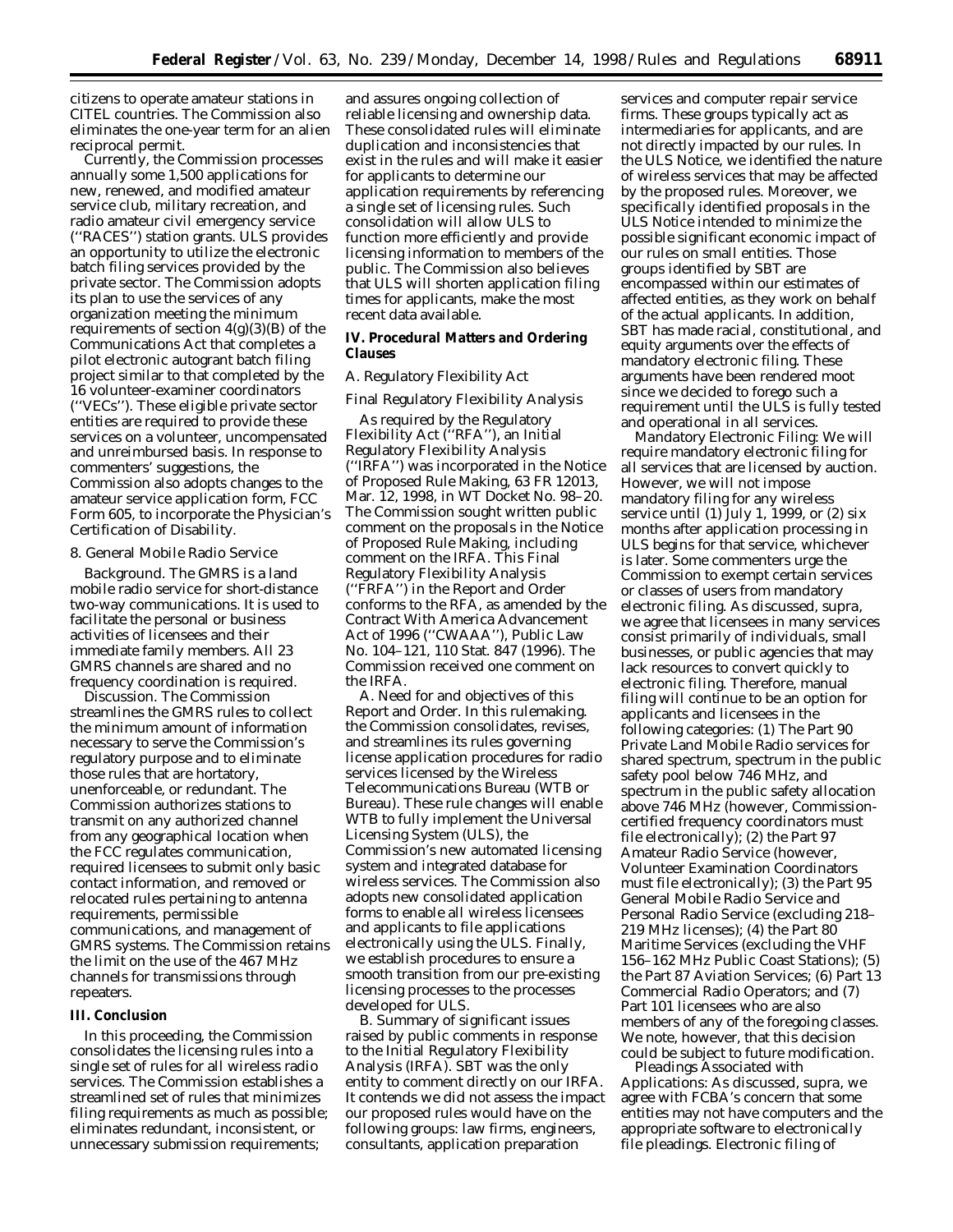pleadings in ULS will be optional, not mandatory.

*Letter Requests:* In the *ULS Notice,* we sought comment on whether the public interest would be better served by requiring ULS forms be used rather than accepting letter requests. SBT contends letter requests should continue to be an option, especially for those representing themselves. However, we conclude that in order to have a universal licensing system, we must require standardized data fields and have access to the correct and complete data to enter into those fields. Letter requests simply do not provide information in a format that is suitable for ULS. We have taken this action to simplify the process for licensees, reduce time-consuming, resource-intensive review by FCC staff to determine the purpose of STAs and letter requests, and increase the public's assess to information.

*On-line Charges:* In the ULS Notice, we stated that a online charge will be applied to those using the ULS to retrieve licensing or mapping information, and that such charges will be limited to the recovery of maintenance costs. License applicants will not be subject to an on-line charge, but will continue to be responsible for normal filing fees. SBT asks that we ensure that such costs are not prohibitive for small business. The determination of any online fees will be addressed in a separate proceeding which will take into consideration the effect of such a charge on small business.

*ULS Accessibility:* SBT also contends that the Commission's web and FTP sites are often not available during the weekends, when small businesses are most likely to access these services. We disagree. Although the sites are sometimes taken down to add new features or to address technical problems, this is done for only a brief time when usage is generally the lowest. For the most part, the public has uninterrupted access to our electronic services 24 hours a day, all year round. As more features are built into the system, applicants and licensees will be able to conduct virtually all of their Commission-related business from their home computers.

C. Description and estimate of the number of small entities to which rules will apply. The RFA directs agencies to provide a description of and, where feasible, an estimate of the number of small entities that will be affected by our rules. *See* 5 U.S.C. 603(b)(3); 604(a)(3). The RFA generally defines the term ''small entity'' as having the same meaning as the terms ''small business,'' ''small organization,'' and ''small

governmental jurisdiction.'' *See* 5 U.S.C. 601(6). In addition, the term ''small business'' has the same meaning as the term ''small business concern'' under Section 3 of the Small Business Act. *See* 5 U.S.C. 601(3). Under the Small Business Act, a ''small business concern'' is one which: (1) is independently owned and operated; (2) is not dominant in its field of operation; and (3) meets any additional criteria established by the Small Business Administration (SBA). *See* 15 U.S.C. 632.

The rule changes will affect all small businesses filing new wireless radio service license applications or modifying or renewing an existing license. The Commission estimates the following number of small entities may be affected by the rule changes:

### 1. Cellular Radiotelephone Service

The Commission has not developed a definition of small entities applicable to cellular licensees. Therefore, the applicable definition of small entity is the definition under the SBA rules applicable to radiotelephone companies. This definition provides that a small entity is a radiotelephone company employing no more than 1,500 persons. *See* 13 CFR. 121.201. The size data provided by the SBA does not enable us to make a meaningful estimate of the number of cellular providers which are small entities because it combines all radiotelephone companies with 1000 or more employees. The 1992 Census of Transportation, Communications, and Utilities, conducted by the Bureau of the Census, is the most recent information available. This document shows that only twelve radiotelephone firms out of a total of 1,178 such firms which operated during 1992 had 1,000 or more employees. Therefore, even if all twelve of these firms were cellular telephone companies, nearly all cellular carriers were small businesses under the SBA's definition. The Commission assumes, for purposes of this FRFA that nearly all of the current cellular licensees are small entities, as that term is defined by the SBA.

The most reliable source of information regarding the number of cellular service providers nationwide appears to be data the Commission publishes annually in its *Telecommunications Industry Revenue* report, regarding the Telecommunications Relay Service (TRS). The report places cellular licensees and Personal Communications Service (PCS) licensees in one group. According to the data released in November, 1997, there are 804 companies reporting that they engage in

cellular or PCS service. It seems certain that some of these carriers are not independently owned and operated, or have more than 1,500 employees; however, the Commission is unable at this time to estimate with greater precision the number of cellular service carriers qualifying as small business concerns under the SBA's definition. For purposes of this FRFA, the Commission estimates that there are fewer than 804 small cellular service carriers.

### 2. Broadband and Narrowband PCS

*Broadband PCS*. The broadband PCS spectrum is divided into six frequency blocks designated A through F. The Commission has defined ''small entity'' in the auctions for Blocks C and F as a firm that had average gross revenues of less than \$40 million in the three previous calendar years. *See* 47 CFR 24.720(b)(1). This definition of ''small entity'' in the context of broadband PCS auctions has been approved by the SBA. The Commission has auctioned broadband PCS licenses in blocks A through F. Of the qualified bidders in the C and F block auctions, all were entrepreneurs. Entrepreneurs was defined for these auctions as entities, together with affiliates, having gross revenues of less than \$125 million and total assets of less than \$500 million at the time the FCC Form 175 application was filed. Ninety bidders, including C block reauction winners, won 493 C block licenses and 88 bidders won 491 F block licenses. For purposes of this FRFA, the Commission assumes that all of the 90 C block broadband PCS licensees and 88 F block broadband PCS licensees, a total of 178 licensees, are small entities.

*Narrowband PCS*. The Commission has auctioned nationwide and regional licenses for narrowband PCS. There are 11 nationwide and 30 regional licensees for narrowband PCS. The Commission does not have sufficient information to determine whether any of these licensees are small businesses within the SBA-approved definition for radiotelephone companies. At present, there have been no auctions held for the major trading area (MTA) and basic trading area (BTA) narrowband PCS licenses. The Commission anticipates a total of 561 MTA licenses and 2,958 BTA licenses will be awarded in the auctions. Given that nearly all radiotelephone companies have no more than 1,500 employees, and that no reliable estimate of the number of prospective MTA and BTA narrowband licensees can be made, the Commission assumes, for purposes of this FRFA, that all of the licenses will be awarded to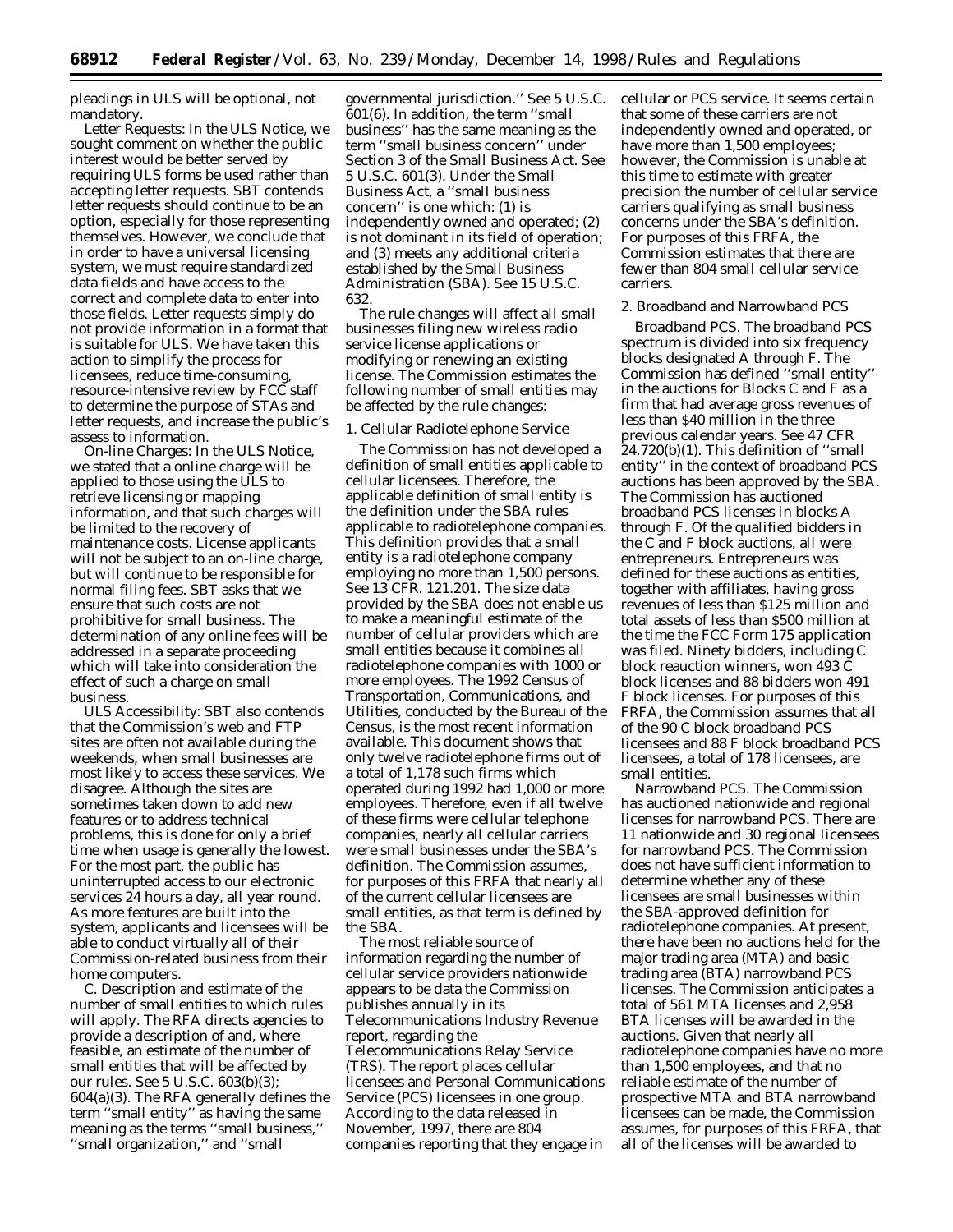small entities, as that term is defined by the SBA.

## 3. 220 MHz Radio Services

The Commission is currently auctioning licenses in the 220–222 MHz band. The license blocks include five licenses in each of the 172 Economic Areas (EAs) and three EA-like areas; five licenses in six Economic Area groupings (EAGs); and three Nationwide licenses, comprising the same territory as all of the EAG combined. A small business for this auction is defined as an entity with average annual gross revenues of not more than \$15 million for the preceding three years; and very small business is a firm with average annual gross revenues of not more than \$3 million for the preceding three years. *See* 47 CFR 90.1021. Given that nearly all radiotelephone companies employ no more than 1,500 employees, for purposes of this FRFA the Commission will consider the approximately 3,800 incumbent licensees as small businesses under the SBA definition.

### 4. Paging

The Commission has proposed a twotier definition of small businesses in the context of auctioning geographic area paging licenses in the Common Carrier Paging and exclusive Private Carrier Paging services. Under the proposal, a small business will be defined as either (1) an entity that, together with its affiliates and controlling principals, has average gross revenues for the three preceding years of not more than \$3 million; or (2) an entity that, together with affiliates and controlling principals, has average gross revenues for the three preceding calendar years of not more than \$15 million. Since the SBA has not yet approved this definition for paging services, the Commission will utilize the SBA definition applicable to radiotelephone companies, *i.e.*, an entity employing no more than 1,500 persons. At present, there are approximately 24,000 Private Paging licenses and 74,000 Common Carrier Paging licenses. According to *Telecommunications Industry Revenue* data, there were 172 ''paging and other mobile'' carriers reporting that they engage in these services. Consequently, the Commission estimates that there are fewer than 172 small paging carriers. The Commission estimates that the majority of private and common carrier paging providers would qualify as small entities under the SBA definition.

# 5. Air-Ground Radiotelephone Service

The Commission has not adopted a definition of small business specific to the Air-Ground radiotelephone service.

*See* 47 CFR 22.99. Accordingly, the Commission will use the SBA definition applicable to radiotelephone companies, *i.e.*, an entity employing no more than 1,500 persons. There are approximately 100 licensees in the Air-Ground radiotelephone service, and the Commission estimates that almost all of them qualify as small entities under the SBA definition.

### 6. Specialized Mobile Radio (SMR)

The Commission awards bidding credits in auctions for geographic area 800 MHz and 900 MHz SMR licenses to firms that had revenues of no more than \$15 million in each of the three previous calendar years. This regulation defining ''small entity'' in the context of 900 MHz SMR has been approved by the SBA. The Commission does not know how many firms provide 800 MHz or 900 MHz geographic area SMR service pursuant to extended implementation authorizations, nor how many of these providers have annual revenues of no more than \$15 million. One firm has over \$15 million in revenues. The Commission assumes for purposes of this FRFA that all of the remaining existing extended implementation authorizations are held by small entities, as that term is defined by the SBA. The Commission has held auctions for geographic area licenses in the 900 MHz SMR band, and recently completed an auction for geographic area 800 MHz SMR licenses. There were 60 winning bidders who qualified as small entities in the 900 MHz auction. In the recently concluded 800 MHz SMR auction there were 524 licenses won by winning bidders, of which 38 licenses were won by small or very small entities.

7. Private Land Mobile Radio Services (PLMR)

PLMR systems serve an essential role in a range of industrial, business, land transportation, and public safety activities. The Commission has not developed a definition of small entities specifically applicable to PLMR licensees due to the vast array of PLMR users. Therefore, the applicable definition of small entity is the definition under the SBA rules applicable to radiotelephone companies. This definition provides that a small entity is a radiotelephone company employing no more than 1,500 persons. *See* 13 CFR. 121.201. For the purpose of determining whether a licensee is a small business as defined by the SBA, each licensee would need to be evaluated within its own business area. The Commission is unable at this time to estimate the number of small

businesses which could be impacted by the rules. The Commission's 1994 Annual Report on PLMRs indicates that at the end of fiscal year 1994 there were 1,087,267 licensees operating 12,481,989 transmitters in the PLMR bands below 512 MHz. Any entity engaged in a commercial activity is eligible to hold a PLMR license, therefore these proposed rules could potentially impact every small business in the United States.

## 8. Aviation and Marine Radio Service

Small entities in the aviation and marine radio services use a marine very high frequency (VHF) radio, any type of emergency position indicating radio beacon (EPIRB) and/or radar, a VHF aircraft radio, and/or any type of emergency locator transmitter (ELT). The Commission has not developed a definition of small entities specifically applicable to these small businesses. Therefore, the applicable definition of small entity is the definition under the SBA rules. Most applicants for individual recreational licenses are individuals. Approximately 581,000 ship station licensees and 131,000 aircraft station licensees operate domestically and are not subject to the radio carriage requirements of any statute or treaty. Therefore, for purposes of the evaluations and conclusions in this FRFA, the Commission estimates that there may be at least 712,000 potential licensees which are individuals or are small entities, as that term is defined by the SBA.

### 9. Offshore Radiotelephone Service

This service operates on several ultra high frequency (UHF) TV broadcast channels that are not used for TV broadcasting in the coastal area of the states bordering the Gulf of Mexico. At present, there are approximately 55 licensees in this service. The Commission is unable at this time to estimate the number of licensees that would qualify as small entities under the SBA definition for radiotelephone communications. The Commission assumes, for purposes of this FRFA, that all of the 55 licensees are small entities, as that term is defined by the SBA.

# 10. General Wireless Communication Service

This service was created by the Commission on July 31, 1995 by transferring 25 MHz of spectrum in the 4660–4685 MHz band from the federal government to private sector use. The Commission sought and obtained SBA approval of a refined definition of 'small business" for GWCS. According to this definition, a small business is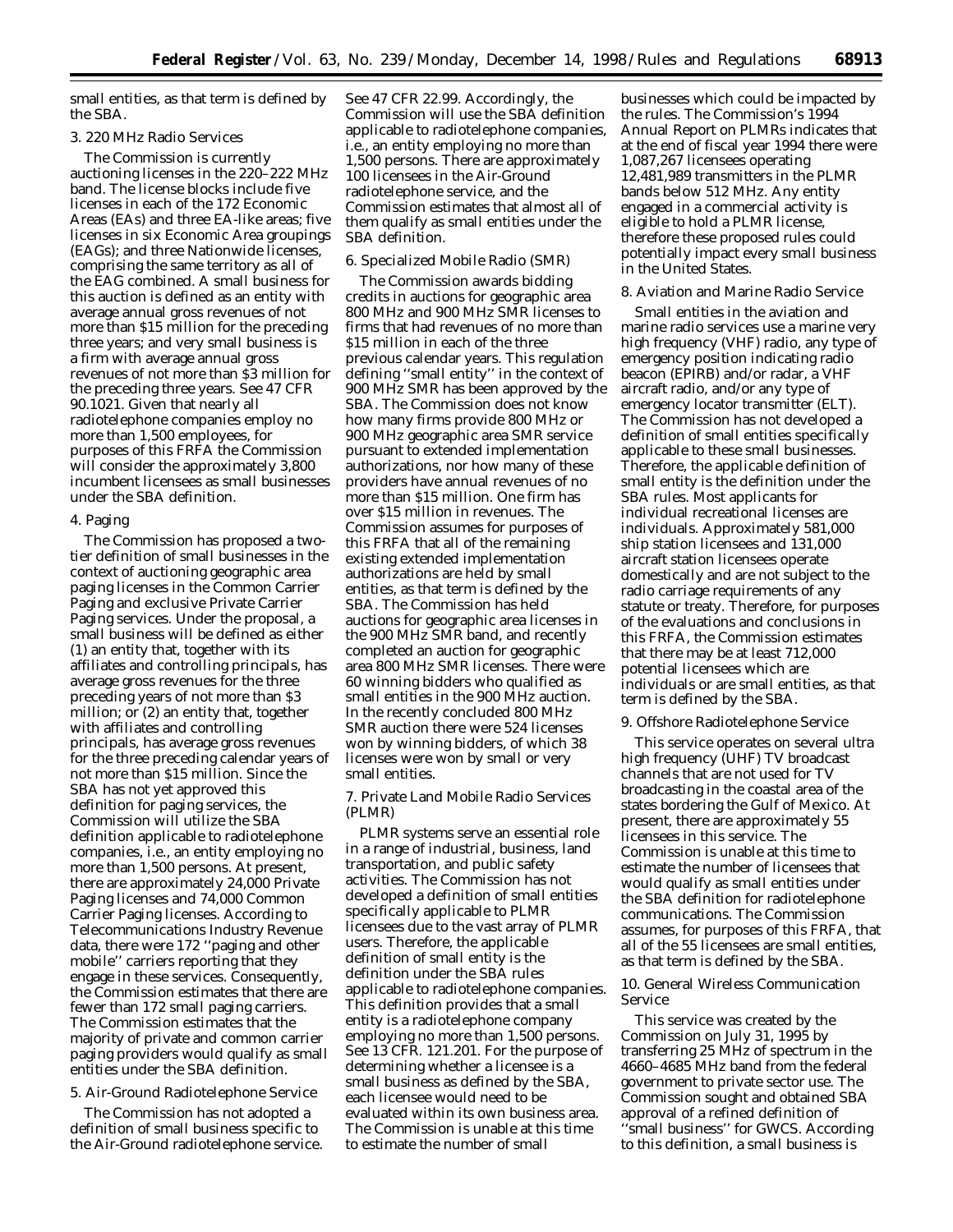any entity, together with its affiliates and entities holding controlling interests in the entity, that has average annual gross revenues over the three preceding years that are not more than \$40 million. *See* 47 CFR 26.4. The Commission will offer 875 geographic area licenses, based on Economic Areas, for GWCS. In estimating the number of small entities that may participate in the GWCS auction, the Commission anticipates that the makeup of current wireless services licensees is representative of future auction winning bidders.

### 11. Fixed Microwave Services

Microwave services includes common carrier fixed, (*see* 47 CFR 101 *et seq.*) private operational fixed, and broadcast auxiliary radio services (*see* 47 CFR 74.1 *et seq.*). At present, there are 22,015 common carrier fixed licensees and approximately 61,670 private operational fixed licensees and broadcast auxiliary radio licensees in the microwave services. The Commission has not yet defined a small business with respect to microwave services. For purposes of this FRFA, the Commission will utilize the SBA definition applicable to radiotelephone companies, *i.e.*, an entity with less than 1,500 persons. The Commission estimates that for purposes of this FRFA all of the Fixed Microwave licensees (excluding broadcast auxiliary radio licensees) would qualify as small entities under the SBA definition for radiotelephone communications.

12. Commercial Radio Operators (Restricted and Commercial)

There are several types of commercial radio operator licenses. Individual licensees are tested by Commercial Operator License Examination Managers (COLEMs). COLEMs file the applications on behalf of the licensee. The Commission has not developed a definition for a small business or small organization that is applicable for COLEMs. The RFA defines the term ''small organization'' as meaning ''any not-for-profit enterprise which is independently owned and operated and is not dominant in its field \* \* \*'' *See* 5 U.S.C. 601(4). The Commission's rules do not specify the nature of the entity that may act as a COLEM. However, all of the COLEM organizations would appear to meet the RFA definition for small organizations.

# 13. Amateur Radio Services

Amateur Radio service licensees are coordinated by Volunteer Examiner Coordinators (VECs). The Commission has not developed a definition for a

small business or small organization that is applicable for VECs. The RFA defines the term ''small organization'' as meaning ''any not-for-profit enterprise which is independently owned and operated and is not dominant in its field \* \* \*'' *See* 5 U.S.C. 601(4). The Commission's rules do not specify the nature of the entity that may act as a VEC. All of the sixteen VEC organizations would appear to meet the RFA definition for small organizations.

# 14. Personal Radio Services

Personal radio services provide shortrange, low power radio for personal communications, radio signaling, and business communications not provided for in other services. These services include citizen band (CB) radio service, general mobile radio service (GMRS), radio control radio service, and family radio service (FRS). *See* 47 CFR 95.401 through 95.428; 47 CFR 95.1 through 95.181; 47 CFR 95.201 through 95.225; 47 CFR 95.191 through 95.194. To the extent any of these licensees may be small entities under the SBA definition, the Commission is unable at this time to estimate the exact number.

15. Public Safety Radio Services and Governmental Entities

Public Safety radio services include police, fire, local governments, forestry conservation, highway maintenance, and emergency medical services. *See* 47 CFR 90.15 through 90.27. There are a total of approximately 127,540 licensees within these services. Governmental entities as well as private businesses comprise the licensees for these services. All governmental entities with populations of less than 50,000 fall within the definition of a small business. *See* 5 U.S.C. 601(5). There are approximately 37,566 governmental entities with populations of less than 50,000. The RFA also includes small governmental entities as a part of the regulatory flexibility analysis. *See* 5 U.S.C. 601(5). The definition of a small governmental entity is one with a population of less than 50,000. There are 85,006 governmental entities in the nation. This number includes such entities as states, counties, cities, utility districts, and school districts. There are no figures available on what portion of this number has populations of fewer than 50,000; however, this number includes 38,978 counties, cities, and towns and of those, 37,566 or 96 percent, have populations of fewer than 50,000. The Census Bureau estimates that this ratio is approximately accurate for all governmental entities. Thus, of the 85,006 governmental entities, the Commission estimates that 96 percent or 81,600 are small entities that may be affected by our rules.

### 16. Rural Radiotelephone Service

The Commission has not adopted a definition of small entity specific to the Rural Radiotelephone Service. *See* 47 CFR 22.99. A significant subset of the Rural Radiotelephone Service is the Basic Exchange Telephone Radio Systems (BETRS). *See* 47 CFR 22.757; 22.729. The Commission will use the SBA definition applicable to radiotelephone companies; *i.e.*, an entity employing no more than 1,500 persons. There are approximately 1,000 licensees in the Rural Radiotelephone Service, and the Commission estimates that almost all of them qualify as small entities under the SBA definition.

### 17. Marine Coast Service

On December 3, 1998, the Commission plans to auction Public Coast licenses in the 157.1875–157.4500 MHz (ship transmit) and 161.775– 162.0125 MHz (coast transmit) bands. For purposes of this auction, the Commission defines a ''small'' business as an entity that, together with controlling interests and affiliates, have average gross revenues for the preceding three years not to exceed \$15 million dollars. A ''very small'' business is one that, together with controlling interests and affiliates, have average gross revenues for the preceding three years not to exceed \$3 million dollars. There are approximately 10,672 licensees in the Marine Coast Service, and the Commission estimates that almost all of them qualify as small under the SBA definition.

18. Wireless Communications Services (WCS)

WCS is a wireless service, which can be used for fixed, mobile, radiolocation, and digital audio broadcasting satellite uses. The Commission defined ''small business'' for the WCS auction as an entity with average gross revenues of \$40 million for each of the three preceding years. The Commission auctioned geographic area licenses in the WCS service. There were seven winning bidders who qualified as very small business entities and one small business entity in the WCS auction. Based on this information, the Commission concludes that the number of geographic area WCS licensees affected include these eight entities.

D. Description of the projected reporting, recordkeeping, and other compliance requirements. All wireless radio services will be subject to processing through the ULS rules. Under these rules, all new wireless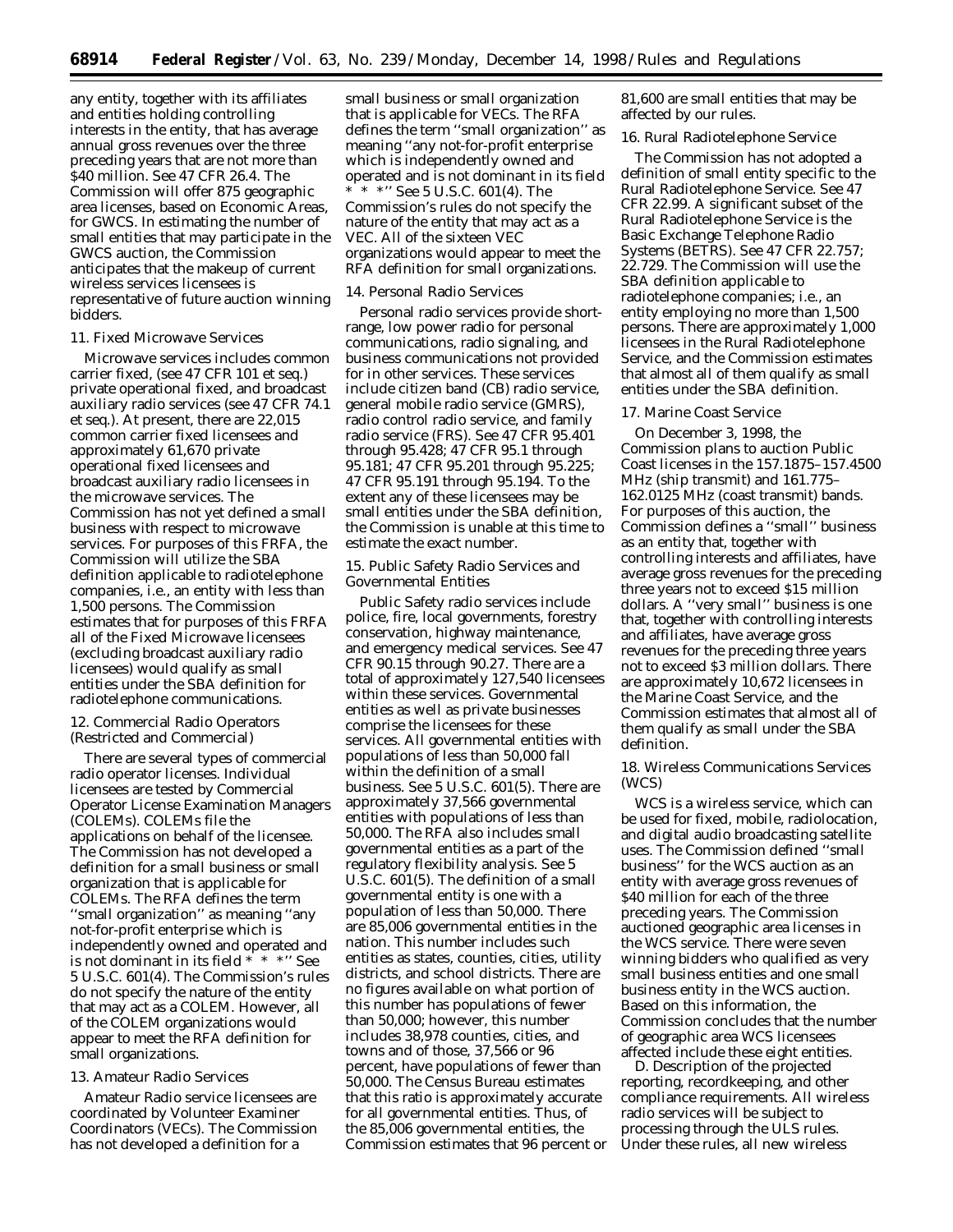radio services license applications will be processed through ULS using one or more of the new forms. In addition, any modification to an existing license will also use the new forms and will be entered and processed in the ULS. Other notifications that are required by the final rules, as outlined in the *R&O*, will also be filed with the new standard forms and processed through ULS. As noted, we expect that once the ULS is implemented the overall compliance burdens associated with these forms will be reduced.

Under the final rules, each applicant or licensee must submit the appropriate application form depending on the purpose of the application. Electronic filing through the ULS should be easier for applicants than the current system. The ULS will prompt the applicant for the necessary information and will provide interactive error messages if information is not filed correctly. The system will allow the applicant to correct their applications prior to submitting them, saving time and processing steps for the FCC and the applicants. The Commission notes that electronic filing will require a modem equipped computer to file interactively through the FCC private wide area network, which may be burdensome for some filers.

The ULS was designed to identify each individual licensee by their taxpayer identification number (TIN) assigned to the entity or individual (social security number will be used in the case of an individual filing for a license). The TIN is required by licensees pursuant to the Debt Collection Improvement Act of 1996. All existing licensees will be required to identify all of their call signs and their TIN. The system will assign a unique sequential identification number to each entity or individual. This number will be used instead of the TIN for public queries to the ULS database. Uniquely identifying entities and associating their license records to the entity will eliminate the data collection requirement for modifications and new license applications that are filed electronically through the ULS.

E. Steps taken to minimize significant economic impact on small entities, and significant alternatives considered: As noted in the *R&O*, the development of the ULS will greatly reduce the cost of preparing wireless applications and pleadings, while increasing the speed of the licensing process. We expect that these changes will benefit all, including small entities.

1. Electronic Filing and Consolidated Application Forms. In services that do not require extensive technical data,

such as Amateur, Maritime, Aviation, Commercial Operators, and GMRS, the Commission implements a quick form to minimize the economic impact on small entities in these services. In addition, the forms have been developed to ensure that applicants are not required to duplicate information that has been already filed with the Commission. The Commission has also eliminated the current copy and microfiche requirements for electronically filed applications.

2. Auction Long-Form Application Submissions. The Commission allows winning bidders to file a single longform application to cover all markets. Elimination of separate filing requirements will lift the administrative burden to small businesses of having to file separate long-form applications for each license won in the auction.

3. Filings of Pleadings. The Commission permits, but does not require, pleadings to be filed electronically. Manually filed pleadings will be scanned so that all pleadings will be easily accessible to the public. Electronic filing through the ULS should be easier for applicants than the current system because the ULS will prompt the applicant for the necessary information and will provide interactive error messages if information is not filed correctly. ULS will allow the applicant to correct their applications prior to submitting them. This system will allow all interested parties, including small entities, easy access to pleadings that are filed in connection with applications and licenses.

4. Standardization of Major and Minor Filing Rules. The Commission consolidates major and minor filing standards to both amendments of pending applications and to modifications of existing licenses. The current fragmented system is confusing for applicants and licensees, including small entities, because they are required to keep track of different procedures for different radio services. Licensees, especially small entities, will find it easier and more convenient to have all standards in one place in the rules.

5. Filing of Multiple Modifications. The Commission adopts a unified approach to the filing of multiple modification applications: if a modification application is pending regarding a given station parameter, and the licensee decides to elaborate upon or change that request with an additional request to modify the same or a related parameter, the document filed to effect that change will be automatically deemed an amendment to the modification, rather than a separate modification application. This will

prevent applicants from filing conflicting modification requests and will prevent the Commission from erroneously granting or dismissing modification applications because they were processed out of sequence.

6. Construction Notification Requirements. The Commission will send notifications to licensees by ULS and mail before their construction or coverage deadlines. Notifications of construction or coverage would be accepted either electronically or manually. If a licensee fails to file the required notification of completion of construction or satisfaction of the coverage or substantial service requirements, the ULS would send a letter terminating the authorization.

7. Ownership Requirements. The Commission will require submission of ownership information from commercial mobile radio services (CMRS) licensees. Applicants and licensees will submit ownership information on FCC Form 602 when filing an initial application, a renewal application, an assignment of authorization, or a transfer of control. Private mobile radio services (PMRS) licensees, while subject to some alien ownership restrictions—*i.e.*, licenses may not be granted to or held by a foreign government or a representative of a foreign government (*see* 47 U.S.C. 310(a))—are not subject to most of the restrictions placed on CMRS licensees. Accordingly, PMRS and private fixed microwave licensees have not previously been required to submit detailed ownership information. The Commission will require PMRS licensees to certify their status with respect to foreign government ownership or ownership by a representative of a foreign government each time they submit a Form 601.

F. Report to Congress. The Commission shall send a copy of the Order, including this FRFA, in a report to Congress pursuant to the Small Business Regulatory Enforcement Fairness Act of 1996. *See* 5 U.S.C.  $801(a)(1)(A)$ . A copy of the Order and this FRFA will also be sent to the Chief Counsel for Advocacy of the Small Business Administration.

### *B. Paperwork Reduction Act (PRA)*

## Paperwork Reduction Act Analysis

*Dates*: Written comments by the public on the modified information collections are due January 13, 1999. Written comments must be submitted by OMB on the proposed information collections on or before February 12, 1999.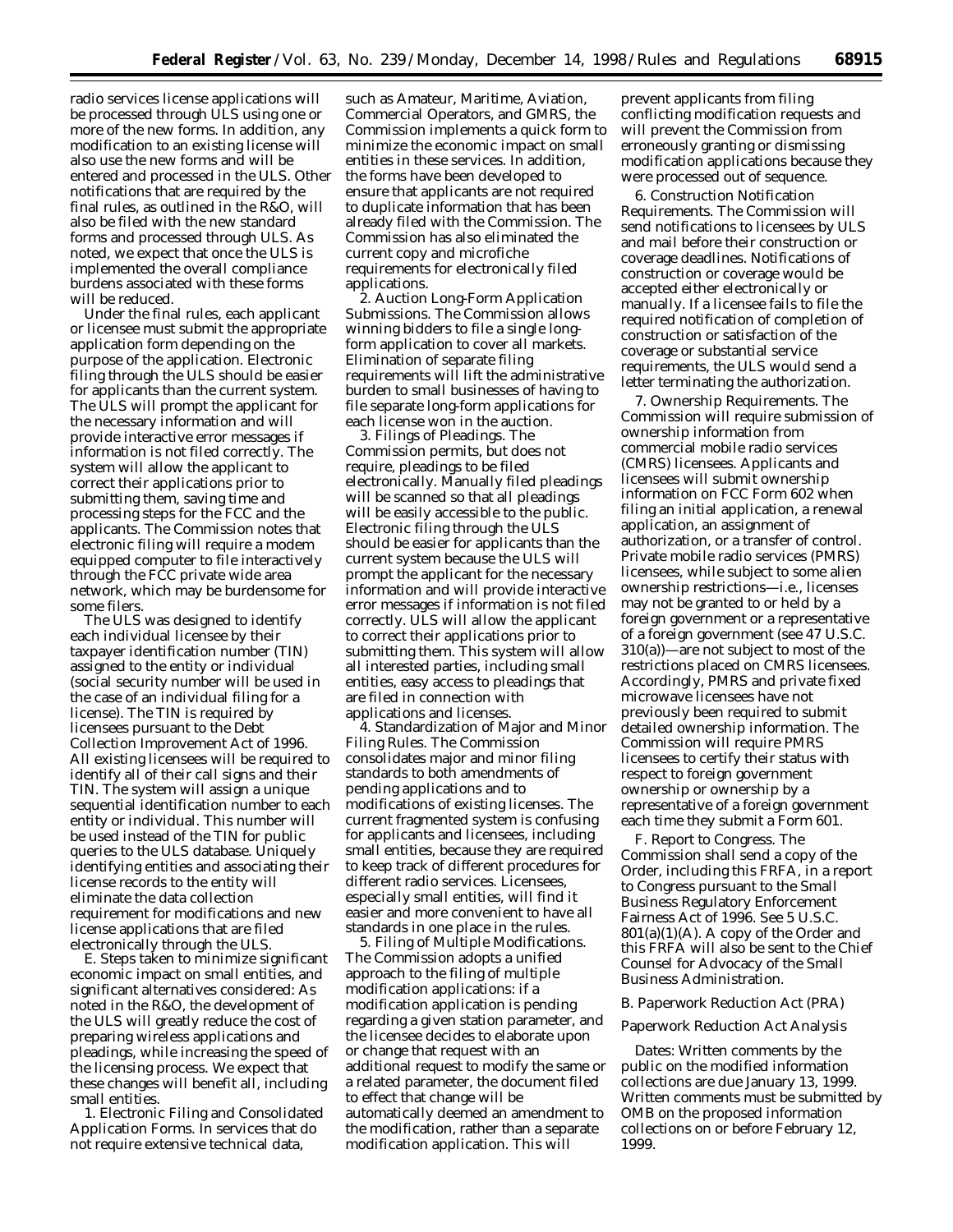*Address*: In addition to filing comments with the Secretary, a copy of any comments on the information collections contained herein should be submitted to Judy Boley, Federal Communications Commission, Room 234, 1919 M Street, NW., Washington, DC 20554, or via the Internet to jboley@fcc.gov (comments filed to Judy Boley after December 3, 1998, should be submitted to Federal Communications Commission, Room C1804, 445 12th Street, SW., Washington, DC 20554, or via the Internet to jboley@fcc.gov); and to Timothy Fain, OMB Desk Officer, 10236 NEOB, 725–17th Street, NW., Washington, DC 20503 or via the Internet to fain $_t$ @al.eop.gov.

*Further Information*: For additional information concerning the information collections contained in this *R&O* contact Judy Boley at (202) 418–0214, or via the Internet at jboley@fcc.gov.

*Supplementary Information*: This *R&O* modified information collections subject to the Paperwork Reduction Act of 1995 (PRA). It has been submitted to the Office of Management and Budget (OMB) for review under PRA. As part of its continuing effort to reduce paperwork burdens, the Commission invites the general public and OMB to take this opportunity to comment on the modified information collections contained in this *R&O*. OMB notification of action is due January 13, 1999. Comments should address: (a) Whether the modified collection of information is necessary for the proper performance of the functions of the Commission, including whether the information shall have practical utility; (b) the accuracy of the Commission's burden estimates; (c) ways to enhance the quality, utility, and clarity of the information collected; and (d) ways to minimize the burden of the collection of information on the respondents, including the use of automated collection techniques or other forms of information technology.

*OMB Approval Number*: 3060–0798. *Title:* FCC Application for Wireless Telecommunications Bureau Radio

Service Authorization.

*Form No.:* FCC Form 601.

*Type of Review:* Revision of an existing collection.

*Respondents:* Individuals or households; business and other forprofit.

*Number of Respondents:* 240,320. *Estimated Time Per Response:* 30 minutes to 1.25 hours.

*Total Annual Burden:* 210,280. *Frequency of Response:* On occasion. *Total Annual Estimated Cost:*

\$48,364,400. The Commission estimates

approximately 50% of the respondents will hire a consultant to prepare this information. Consultant costs are included in this estimate.

*Needs and Uses:* Form 601 will be used as the general application (long form) for market based licensing and site-by-site licensing in the Wireless Telecommunications Services. The purpose of this revision is to include changes as a result of comments provided during the public comment period for the ULS NPRM (WT Docket No. 98–20; FCC 98–25) and to specify an option available to applicants in the 700 MHz band (Public Safety item WT Docket 96–86; FCC 98–191). In addition, we seek to clarify that FCC Form 601 filed following the issuance of an emergency Special Temporary Authorization (STA) as a result of phone or facsimile request requires an attachment (exhibit) describing the background of the emergency request. The data collected will be used by the Commission to determine whether the applicant is legally, technically and financially qualified to be licensed and to update the database and provide for proper use of the frequency spectrum.

Major revisions to the 601 Main Form include adding questions to: (1) collect the number of feeable waiver requests; (2) indicate if attachments are being filed with the application; (3) provide for optional questions regarding race, ethnicity and gender and (4) adding and re-wording certification statements. The form also revised to delete question under AFee Status@ pertaining to NCE Broadcast exemption.

This long-form application is a consolidated application form and will be utilized with the Universal Licensing System (ULS) currently under development. This form comprises a main form containing administrative data and a series of Schedules used to identify technical information.

Many of the form schedules are also being revised. Schedule F is being revised to add a question for respondent to indicate number of new SIDs, if applicable, and a channel block indicated is also being added. Schedule G is being revised to collect information required for international coordination. Schedule H is being revised to add a frequency coordination question and a question for the respondents to specify antenna registration.

Schedule I being revised to add items for APack Name@ and an SMSA identified for DEMS. Also, the information regarding station class has been moved to Supplement 1. Additionally, a question for respondents to identify if multiple minor mods or amendments exceed the threshold for

major modification was added, as well as a question for frequency coordination. Schedule I Supplement 1 is being revised to include quiet zone question and Supplement 2 is being revised to add MAS/DEMS subtypes and a Path Code Identifier.

Schedule K is being revised to add a new item for slow growth and the ability for notification of lower and upper frequency. Schedule L is being revised to add the ability for extension of lower and upper frequency.

The data collected on this form includes Taxpayer Identification Number for the applicant. This number will not be displayed to the public.

This consolidated form will eventually replace existing forms used by Wireless Telecommunications Bureau, such as FCC 313, 313R, 402, 402R, 405, 405A, 406, 415, 464, 464A, 489, 494, 503, 452R, 574, 574R, 600 and 701. As the Commission implements FCC 601 in phases for the various radio services and use of the Form 601 becomes mandatory after a transition period, other form burdens will be amended as necessary to reflect the obsolescence of the old forms.

This collection includes a Third Party requirement that certain applicants obtain frequency coordination. There is no additional time burden placed on the respondent for this requirement, however, it adds an extra Astep@ to the application filing requirements. Applicants forward their applications via the non-profit private sector frequency coordinators designated by type of radio service. The frequency coordinator then forwards the application and application remittance to the FCC. We estimate that 40% of the respondents (96,128) are affected by this requirement.

*OMB Approval Number:* 3060–0799. *Title:* FCC Ownership Disclosure Information for the Wireless

Telecommunications Services.

*Form No.:* FCC 602.

*Type of Review:* Revision of an existing collection.

*Respondents:* Individuals or households; Business or other for-profit; Not-for-profit institutions; State, Local or Tribal Government.

*Number of Respondents:* 3,000. *Estimated Time Per Response:* 30 minutes to 2 hours. The Commission estimate that 50% of the respondents will hire an outside consultant to

prepare the information.

*Total Annual Burden:* 3,750 hours. *Frequency of Response:* On Occasion.

*Total Annual Estimated Costs:* \$604,000. This cost includes an estimate that 50% of the respondents will hire an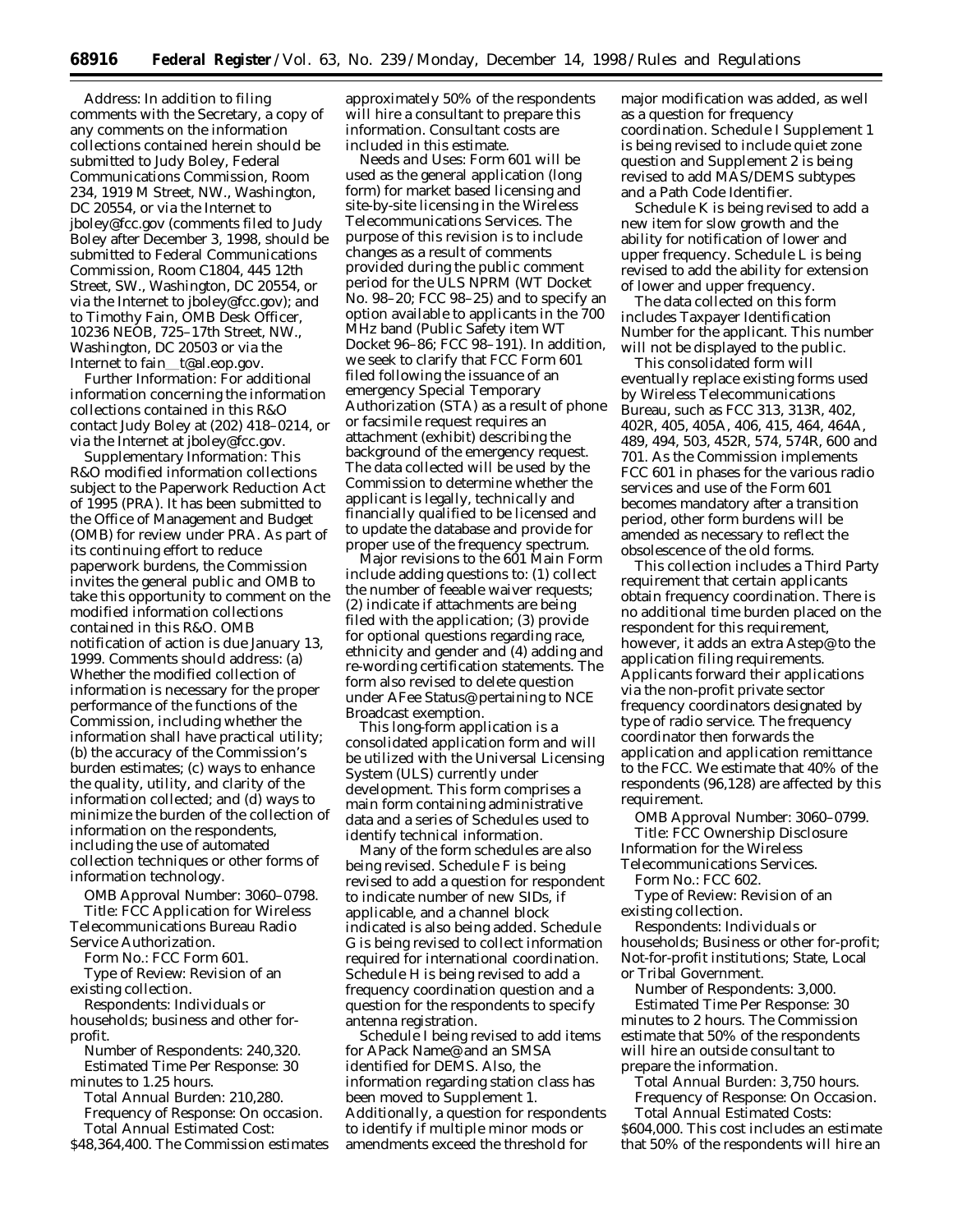outside consultant at \$200 per hour to prepare the information. It also includes \$2.50 per respondent in postal fees for applicants filing manually.

*Needs and Uses:* This form is required to be filed by applicants who have acquired their license by participation in an FCC auction or who are applying for a license in a service which is subject to Part 1, Subpart Q of the Commission's Rules, or by common carrier licensees whether or not the service was originally subject to auction, under the following circumstances: (1) Applicants for a new license or authorization who do not have a current FCC Form 602 on file with the FCC; (2) Applicants filing to renew an existing license if there is no current FCC Form 602 on file with the FCC; (3) Applicants for a transfer of control of a license or assignment of authorization who do not have a current FCC Form 602 on file with the FCC; (4) Applicants who are going to participate in an FCC auction and do not have a current FCC Form 602 on file.

The purpose for the information collection is to obtain the identity of the applicant and to elicit information required by Section 1.2112 of the Commission's rules regarding: (1) Persons or entities holding a 10% or greater direct or indirect ownership interest in the applicant; (2) All affiliates of the applicant pursuant to Section 1.211; (3) All general partners in any general partnership in the applicant's chain of ownership, and; (4) All the members of any limited liability corporation in applicant's chain of ownership.

FCC 602 consists of a Main Form and associated schedules for technical information. Filers will use multiple copies of Form 602 as needed to list each direct and indirect owner and associated information. The data will be used by the FCC to determine whether the applicant is legally, technically and financially qualified to be licensed. The data collected on this form includes Taxpayer Identification Numbers for the Applicant/Licensee, any Related FCC Regulated Businesses of the Applicant/ Licensee, Disclosable Interest Holders and any Related FCC Regulated Businesses of Disclosable Interest Holders. These numbers will not be displayed to the public.

The current Form 602 was designed for use by auctionable services only and this revision accommodates use by all Wireless Telecommunications Services. The use of FCC Form 602 will replace FCC Form 430 for Wireless services. We intend to allow a transition period after which FCC Form 430 will be

discontinued for use by Wireless services.

The previous OMB submission for this form identified the number of respondents as 10,000 which includes all Wireless services. Therefore, there is no change in the number of respondents, only re-design of the form to accommodate the various services. The FCC Form 602 has also been completely revised in order to collect ownership information in a format where the relationships between various entities is readily apparent. The currently approved version of the Form 602 simply collects a list of attributable owners. In accordance with our rules, the new form collects this information along with the business relationship (attributable owner, indirect owner, etc.) which is essential for regulating the commercial use of the spectrum.

*OMB Approval Number:* 3060–0800. *Title:* FCC Wireless

Telecommunications Bureau Application for Assignments of Authorization and Transfers of Control.

*Form No.:* FCC 603. *Type of Review:* Revision to an existing collection.

*Respondents:* Individuals or households; Business or other for-profit; Not-for-profit institutions; State, Local or Tribal Government.

*Number of Respondents:* 32,151. *Estimated Time Per Response:* 30 minutes to 1.75 hours. The Commission estimate that 50% of the respondents will hire an outside consultant to prepare the information.

*Total Annual Burden:* 36,171 hours. *Total Estimated Annual Costs:* \$7,114,000. This cost includes an estimate that 50% of the respondents will hire an outside consultant at \$200 per hour to prepare the information. It also includes a \$45 filing fee per respondent and \$2.50 in postal fees for applicants filing manually.

*Frequency of Response:* On occasion. *Needs and Uses:* This collection of information incorporates a previously approved OMB collection of 3060–0797. Collection 3060–0797 is eliminated.

Form 603 is a multi-purpose form used to apply for approval of assignment or transfer of control of licenses in the Wireless Radio Services. The data collected on this form is used by the FCC to determine whether the public interest would be served by approval of the requested assignment or transfer. This form is also used to notify the Commission of consummated assignments and transfers of wireless licenses that have previously been consented to by the Commission or for which notification but not prior consent is required. This form is used by applicants/licensees in the Public Mobile Services, Personal Communications Services, Private Land Mobile Radio Services, Broadcast Auxiliary Services, Fixed Microwave Services, Maritime Services (excluding ships), and Aviation Services (excluding aircraft).

The purpose of this form is to obtain information sufficient to identify the parties to the proposed assignment or transfer, establish the parties basic eligibility and qualifications, classify the filing, and determine the nature of the proposed service. Various technical schedules are required along with the main form applicable to Auctioned Services, Partitioning and Disaggregation, Undefined Geographical Area Partitioning, Notification of Consummation or Request for Extension of Time for Consummation.

The data collected on this form includes the Taxpayer Identification Numbers of the Licensee/Assignor, Transferor and the Assignee/Transferee. These numbers will not be displayed to the public. This form will eventually replace FCC Forms 490, 702, 703, 704 and 1046. After an initial transition period for use of the Form 603, the other forms will no longer be used.

The revised 603 is a consolidated form which now incorporates the information previously required on FCC Form 604 ''Applications for Transfer of Control for Auctionable Services''. Consolidating these forms required adding a number of questions regarding the following: related applications; transfer of control; determination if application is subject to streamlined processing under forbearance; waivers; attachments to the application; pending transfers or assignments not on the form 603; Sub Group Identification Numbers; and Assignor/Transferor Race, Ethnicity, gender; identification of partial assignments. There were also revisions to the certifications included on the form.

The number of respondents and burden hours have increased due to combining a previously approved collection (3060–0797) with this one.

*OMB Approval Number:* 3060–0795. *Title:* ULS TIN Registration and FCC Form 606.

*Form No.:* FCC 606.

*Type of Review:* Revision to an Existing Collection.

*Respondents:* Individuals or households; Business or other for-profit; Not-for-profit institutions; State, Local or Tribal Government.

*Number of Respondents:* 411,000. *Estimated Time Per Response:* 1 hour.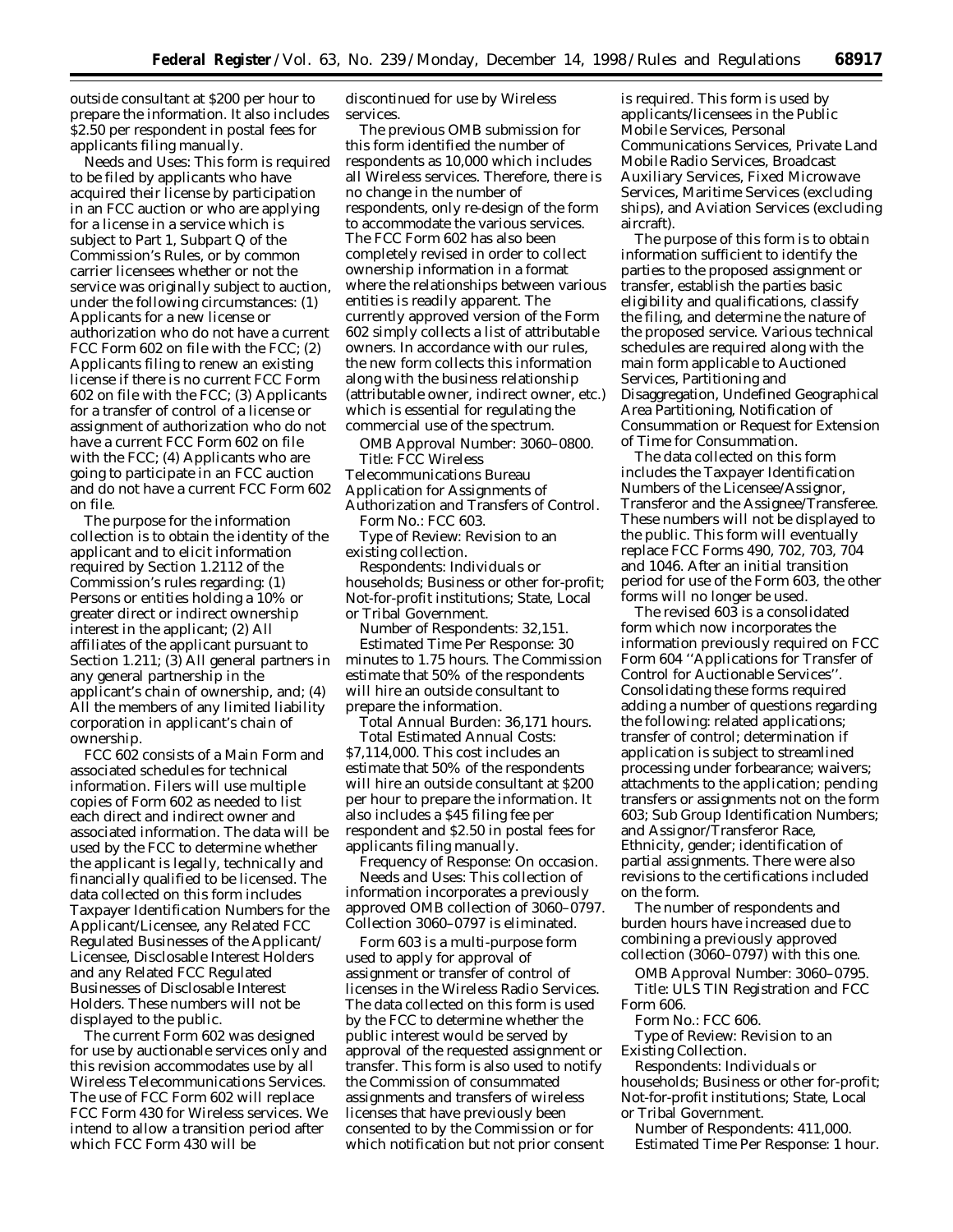*Total Annual Burden:* 411,000 hours. *Frequency of Response:* On Occasion. *Total Annual Estimated Costs:* The Commission estimates respondents will incur no cost to provide this

information.

*Needs and Uses:* The Wireless Telecommunications Bureau is currently developing a Universal Licensing System (ULS) with gradual implementation by radio service. This Universal Licensing System will eventually replace 11 separate licensing databases and provide for universal licensing forms and data collection for the many services that the Wireless Bureau provides.

The Universal Licensing System is driven by applicants Taxpayer Identification Number, which could be a Social Security Number or an Employer Identification Number. Existing licensees are required to provide WTB with their Taxpayer Identification Number and list of call signs in order to populate ULS and establish a unique sequential number for each licensee. A licensee may have multiple licenses under different names and addresses all covered under the same TIN number. A single entities licenses could be in various names, radio services and addresses.

During this period of collecting existing entities Taxpayer Identification Numbers and the process of linking the licenses for each entity, problems were encountered with various organizations responsible for only a certain portion of the entities total radio authorization. Therefore, it was necessary for the FCC to establish ''Sub-TINs''. Entities must obtain a Sub-Group Identification Number (SGIN) from the FCC in instances where the applicant or licensee does not have a unique TIN because it is a sub-group or department of the entity identified by the TIN (e.g., a governmental entity or academic institution) and therefore shares the TIN with other subgroups or departments of the same entity. The SGIN allows each sub-group to track the licenses it holds.

The Commission is revising this collection to in response to comments received on the ULS NPRM. Entities using and registering their TINS requested the Commission add the SGIN. Most of the SGIN's will be filed via FCC Form 601. However, there may be instances of where FCC 606 filers need to provide SGINs. The estimated number of respondents and burden remains the same.

The Taxpayer Identification Number or the SGIN will not be displayed to the public.

The Wireless Bureau strongly encourages submission of this

information electronically and has developed an interactive electronic application for this purpose, FCC Form 606. A series of public notices have been issued to collect this information by radio service.

The information collected in the application will be used to populate the Universal Licensing System and to assign a unique identifier to each licensee for interaction with the ULS. Assignment of the unique identifier will be automatically generated by the system. This information will also be used to match records in the licensing database to the Collection System records to validate payment for applications and for Debt Collection purposes.

*OMB Approval Number:* 3060–XXXX. *Title:* Wireless Telecommunications Bureau Universal Licensing System Recordkeeping and Third Party Disclosure Requirements.

*Form No.:* N/A.

*Type of Review:* New collection. *Respondents:* Individuals or households; Business or other for-profit; Not-for-profit institutions; State, Local or Tribal Government.

*Number of Respondents:* 8,255 Recordkeepers. In addition to the recordkeeping requirements some of the respondents may be required to coordinate various actions with Third Parties. The total number of responses is 11,242.

*Estimated Time Per Response:* 30 minutes.

*Total Annual Burden:* 5,624 hours. *Frequency of Response:* On Occasion. *Total Annual Estimated Costs:* No Additional Costs.

*Needs and Uses:* ULS establishes a streamlined set of rules that minimizes filing requirements; eliminates redundant, inconsistent, or unnecessary submission requirements; and assures ongoing collection of reliable licensing and ownership data. The recordkeeping and third party disclosure requirements contained in this collection are a result of the eliminate of a number of filing requirements. The ULS forms contain a number of certifications, which eliminated for a number of previous filing requirements. However, applicants must maintain records to document compliance with the requirements. In some instance applicants may also be required to coordinate activities with third parties prior to submitting applications.

### **V. Ordering Clauses**

Accordingly, *it is ordered* that, pursuant to the authority of sections 4(i), 11, 303(g), 303(r), and 332(c)(7) of the Communications Act of 1934, as

amended, 47 U.S.C. 154(i), 161, 303(g), 303(r), 332(c)(7), 47 CFR Parts 0, 1, 13, 22, 24, 26, 27, 80, 87, 90, 95, 97 and 101 of the Commission's Rules are *Amended* as set forth in the rule changes.

*It is further ordered* that the Commission's Office of Public Affairs, Reference Operations Division, shall send a copy of this *R&O*, including the Final Regulatory Flexibility Analysis, to the Chief Counsel for Advocacy of the Small Business Administration, in accordance with section 605(b) of the Regulatory Flexibility Act, 5 U.S.C. 601 *et seq.*

*It is further ordered* that pursuant to section 5(c) of the Communications Act of 1934 (*see* 47 U.S.C. 155(c)), the Chief, Wireless Telecommunications Bureau, *is granted delegated authority* to develop, implement, modify rules and procedures for the Universal Licensing System to the extent stated herein.

*It is further ordered* that Petition for Rule Making RM–8677 is granted as indicated herein and WT Docket No. 96–188 is *terminated.*

# **List of Subjects in 47 CFR Parts 0, 1, 13, 22, 24, 26, 27, 80, 87, 90, 95, 97, and 101**

Communications common carriers, Radio, Reporting and recordkeeping requirements.

Federal Communications Commission. **Magalie Roman Salas,**

### *Secretary.*

### **Final Rules**

Parts 0, 1, 13, 22, 24, 26, 27, 80, 87, 90, 95, 97, and 101 of Chapter 1 of Title 47 of the Code of Federal Regulations (CFR) are amended as follows:

# **PART 0—COMMISSION ORGANIZATION**

1. The authority citation for part 0 continues to read as follows:

**Authority:** Sec. 5, 48 Stat. 1068, as amended; 47 U.S.C. 155.

2. Section 0.121 is amended by revising paragraph (b) to read as follows:

**§ 0.121 Location of field installations.**

\* \* \* \* \* (b) Protected field offices are located at the following geographical coordinates (coordinates are referenced to North American Datum 1983 (NAD83)):

Allegan, Michigan

42°36′20.1′′ N. Latitude

85°57′20.1′′ W. Longitude

Anchorage, Alaska

61°09′41.0′′ N. Latitude

150°00′03.0′′ W. Longitude

Belfast, Maine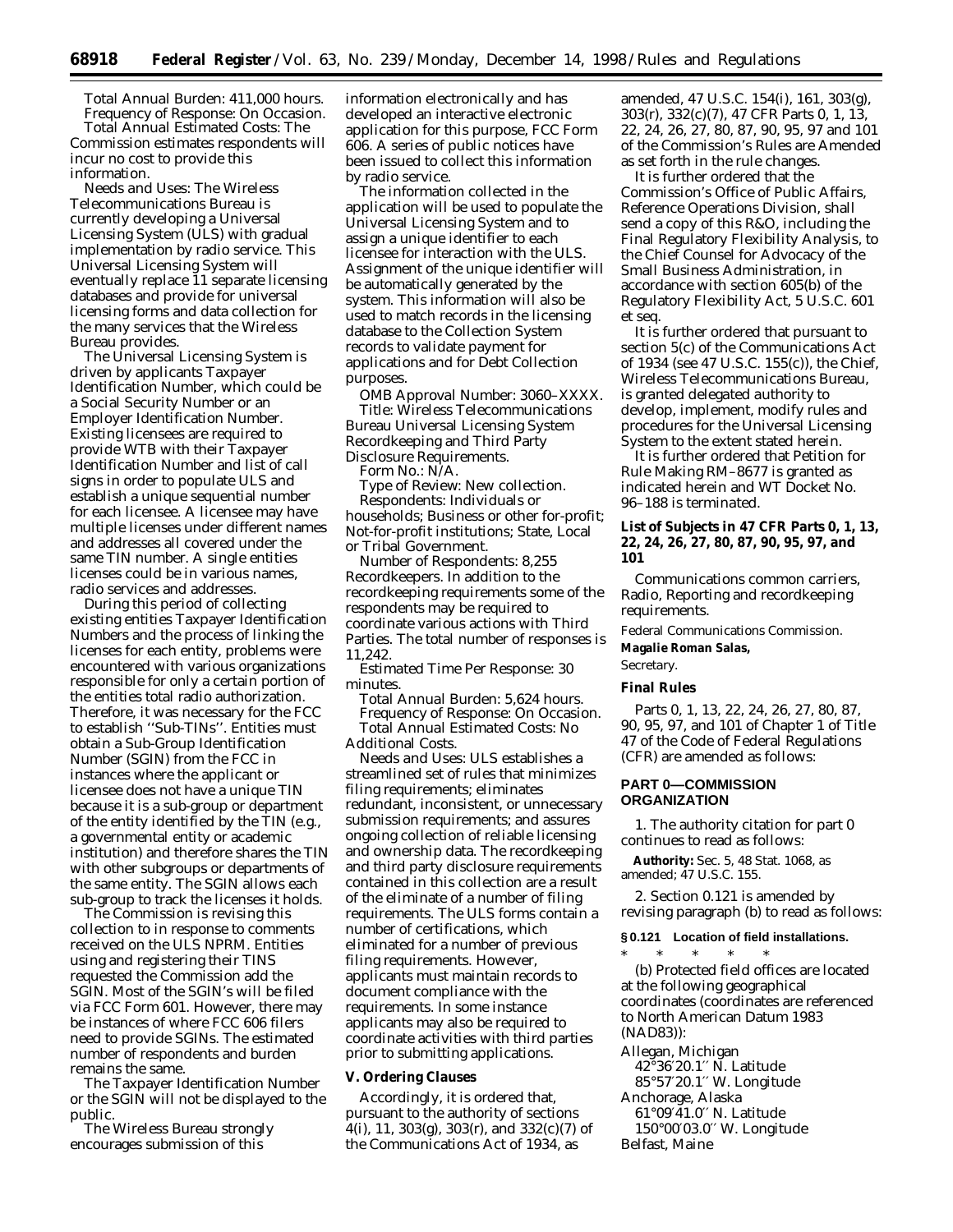°26′42.3′′ N. Latitude °04′56.1′′ W. Longitude Canandaigua, New York °54′48.2′′ N. Latitude °15′57.9′′ W. Longitude Douglas, Arizona °30′02.3′′ N. Latitude °39′14.3′′ W. Longitude Ferndale, Washington °57′20.4′′ N. Latitude °33′17.6′′ W. Longitude Grand Island, Nebraska °55′21.0′′ N. Latitude °25′43.2′′ W. Longitude Kingsville, Texas °26′30.1′′ N. Latitude °53′01.0′′ W. Longitude Laurel, Maryland °09′54.4′′ N. Latitude °49′15.9′′ W. Longitude Livermore, California °43′29.7′′ N. Latitude °45′15.8′′ W. Longitude Powder Springs, Georgia °51′44.4′′ N. Latitude °43′25.8′′ W. Longitude Sabana Seca, Puerto Rico °27′15.8′′ N. Latitude °13′35.6′′ W. Longitude Santa Isabel, Puerto Rico °00′18.9′′ N. Latitude °22′30.6′′ W. Longitude Vero Beach, Florida °36′22.1′′ N. Latitude °38′05.2′′ W. Longitude Waipahu, Hawaii °22′33.6′′ N. Latitude °59′44.1′′ W. Longitude 3. Section 0.401 is amended by

adding paragraph (b)(3) to read as follows:

### **§ 0.401 Location of Commission offices.**

\* \* \* \* \* (b) \* \* \*

(3) Alternatively, applications and other filings may be sent electronically via the Universal Licensing System (ULS).

4. Section 0.408 is amended by adding entries for FCC 601, FCC 602, FCC 603, and FCC 605 to the end of the table in paragraph (b) to read as follows:

### **§ 0.408 OMB control numbers and expiration dates assigned pursuant to the Paperwork Reduction Act.**

|        | $*$ $*$ $*$ $*$             |  |  |
|--------|-----------------------------|--|--|
|        | (b) * * *                   |  |  |
|        |                             |  |  |
|        |                             |  |  |
|        |                             |  |  |
|        |                             |  |  |
| $\ast$ | $\ast$ $\ast$ $\ast$ $\ast$ |  |  |
|        |                             |  |  |

5. Section 0.453 is amended by removing and reserving paragraph (g)(1) and revising introductory text of paragraph (h) and paragraph (h)(1) to read as follows:

# **§ 0.453 Public reference rooms.** \* \* \* \* \*

(g) \* \* \*

 $(1) * * *$  [Reserved]

 $(2)^* * * *$ 

(h) *The Wireless Telecommunications Bureau Reference Room.* The following documents, files and records are available.

(1) *The Wireless Telecommunications Bureau Reference Room—*Gettysburg. Commercial radio operator application files and all authorizations in the Wireless Radio Services and files relating thereto, which includes Land Mobile, Microwave, Aviation Ground and Marine Coast applications. All of these materials are available in the Commission's offices in Gettysburg, Pennsylvania. See § 0.457(f)(3). This reference room also contains station files containing applications and related materials for Remote Pickup, Aural STL/ICR, TV Auxiliary, and Low Power Auxiliary Stations in the Mass Media services. This reference room also contains station files containing applications and related materials for the Point-to-Point Microwave (including the Local Television Transmission Service) and Digital Electronic Message (DEMS) services in the Common Carrier services. Cards summarizing the historical record of applications and dispositions of the Broadcast Auxiliary service through May 1982 are available for inspection as well.

6. Section 0.482 is revised to read as follows:

 $*$  \* \*

### **§ 0.482 Application for waiver of wireless radio service rules.**

All requests for waiver of the rules (*see* § 1.925) governing the Wireless Radio Services (*see* § 1.907) that require a fee (*see* § 1.1102) shall be submitted via the Universal Licensing System or to the Mellon Bank, Pittsburgh, Pennsylvania at the address set forth in § 1.1102. Waiver requests that do not require a fee should be submitted via the Universal Licensing System or to: Federal Communications Commission, 1270 Fairfield Road, Gettysburg, Pennsylvania 17325–7245. Waiver requests attached to applications must be submitted in accordance with § 0.401(b) or § 0.401(c) of the rules.

7. Section 0.491 is revised to read as follows:

### **§ 0.491 Application for exemption from compulsory ship radio requirements.**

Applications for exemption filed under the provisions of §§ 352(b) or 383 of the Communications Act; Regulation 4, chapter I of the Safety Convention; Regulation 5, chapter IV of the Safety

Convention; or Article IX of the Great Lakes Agreement, must be filed as a waiver request using the procedures specified in § 0.482 of this part. Emergency requests must be filed via the Universal Licensing System or at the Federal Communications Commission, Office of the Secretary, 445 12th Street, SW, Room TW–B204, Washington, DC 20554.

# **PART 1—PRACTICE AND PROCEDURE**

8. The authority citation for part 1 continues to read as follows:

**Authority:** 47 U.S.C. 151, 154, 207, 303, and 309(j) unless otherwise noted.

9. Section 1.4 is amended by adding a sentence to the end of paragraph (f) to read as follows:

### **§ 1.4 Computation of time.**

\* \* \* \* \*

(f) \* \* \* Applications, attachments and pleadings filed electronically in the Universal Licensing System (ULS) pursuant to  $\S 1.913(b)$  or  $\S 1.939(b)$  must be received before midnight on the filing date.  $*$ 

\* \* \* \* \* 10. Section 1.41 is amended by adding a sentence at the end of the paragraph to read as follows:

## **§ 1.41 Informal requests for Commission action.**

\* \* \* In application and licensing matters pertaining to the Wireless Radio Services, as defined in § 1.904 of this part, such requests may also be sent electronically, via the ULS.

11. Section 1.45 is amended by adding a sentence to the end of the introductory paragraph, and revising paragraphs (a), (b) and (c) to read as follows:

### **§ 1.45 Pleadings; filing periods.**

\* \* \* Pleadings associated with licenses, applications, waivers and other documents in the Wireless Radio Services may be filed via the ULS.

(a) *Petitions.* Petitions to deny may be filed pursuant to § 1.939 of this part.

(b) *Oppositions.* Oppositions to any motion, petition, or request may be filed within 10 days after the original pleading is filed.

(c) *Replies.* The person who filed the original pleading may reply to oppositions within 5 days after the time for filing oppositions has expired. The reply shall be limited to matters raised in the oppositions, and the response to all such matters shall be set forth in a single pleading; separate replies to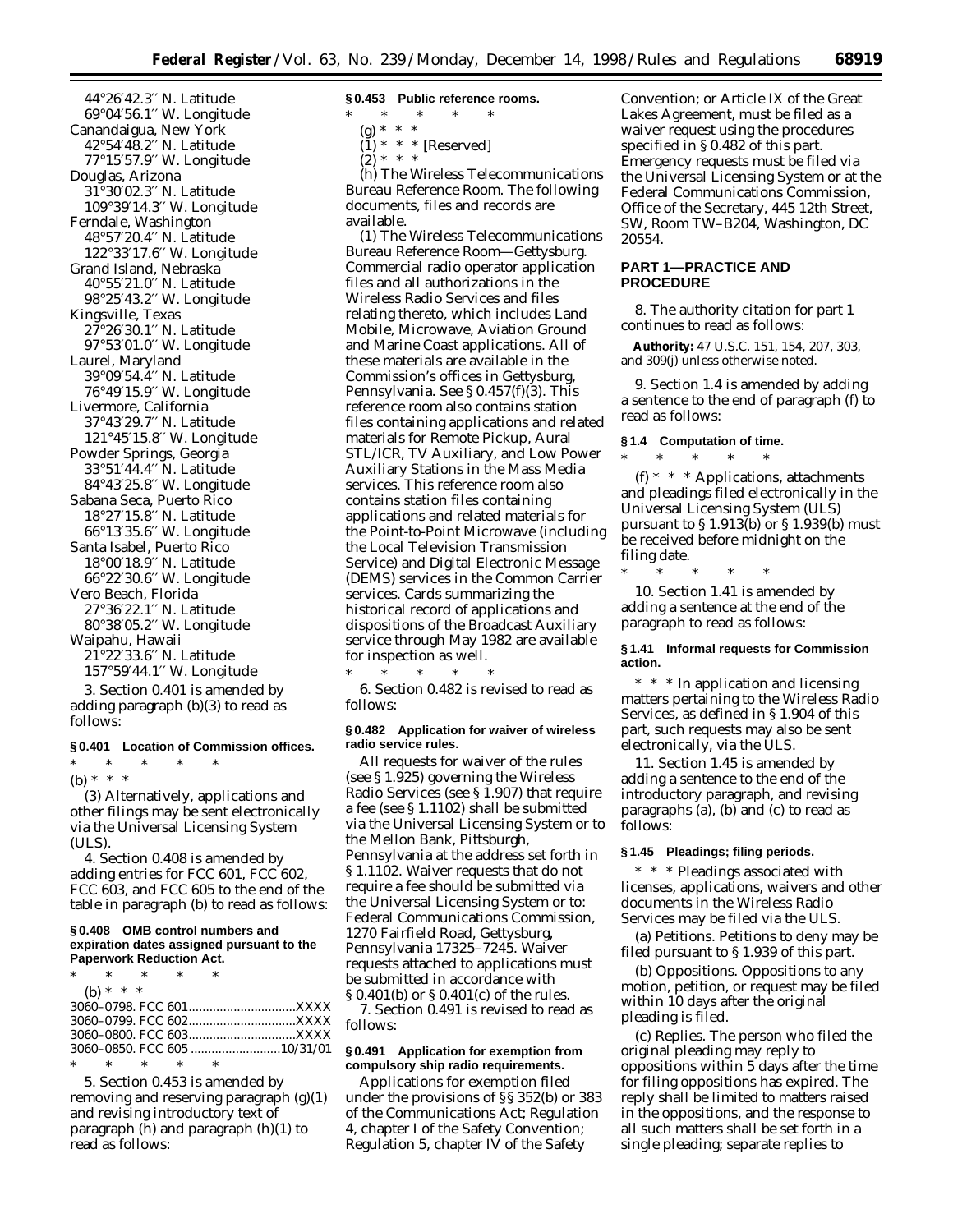individual oppositions shall not be filed.

\* \* \* \* \* 12. Section 1.49 is amended by revising the first sentence of paragraph (e) to read as follows:

### **§ 1.49 Specifications as to pleadings and documents.**

\* \* \* \* \* (e) Petitions, pleadings, and other documents associated with licensing matters in the Wireless Radio Services may be filed electronically in ULS. \* \* \*

\* \* \* \* \*

13. Section 1.50 is revised to read as follows:

# **§ 1.50 Specifications as to briefs.**

The Commission's preference is for briefs that are either typewritten, prepared by other mechanical processing methods, or, in the case of matters in the Wireless Radio Services, composed electronically and sent via ULS. Printed briefs will be accepted only if specifically requested by the Commission. Typewritten, mechanically produced, or electronically transmitted briefs must conform to all of the applicable specifications for pleadings and documents set forth in § 1.49.

14. Section 1.51 is amended by adding new paragraphs (f), (g), and (h) to read as follows:

# **§ 1.51 Number of copies of pleadings, briefs and other papers.**

\* \* \* \* \*

(f) For application and licensing matters involving the Wireless Radio Services, pleadings, briefs or other documents may be filed electronically in ULS, or if filed manually, one original and one copy of a pleading, brief or other document must be filed.

(g) Participants that file pleadings, briefs or other documents electronically in ULS need only submit one copy, so long as the submission conforms to any procedural or filing requirements established for formal electronic comments. (see § 1.49)

(h) Pleadings, briefs or other documents filed electronically in ULS by a party represented by an attorney shall include the name, street address, and telephone number of at least one attorney of record. Parties not represented by an attorney that file electronically in ULS shall provide their name, street address, and telephone number.

15. Section 1.52 is amended by revising the third and fourth sentences to read as follows:

### **§ 1.52 Subscription and verification.**

\* \* \* Either the original document, the electronic reproduction of such original document containing the facsimile signature of the attorney or represented party, or, in the case of matters in the Wireless Radio Services, an electronic filing via ULS is acceptable for filing. If a facsimile or electronic reproduction of such original document is filed, the signatory shall retain the original until the Commission's decision is final and no longer subject to judicial review. \*

16. Section 1.83 is amended by revising the last sentence of paragraph (b) to read as follows:

# **§ 1.83 Applications for radio operator licenses.**

\* \* \* \* \* (b) \* \* \* This bulletin is available from the Commission's Forms Distribution Center by calling 1–800– 418-FORM (3676).

## **§ 1.84 [Removed]**

17. Section 1.84 is removed. 18. Section 1.85 is revised to read as follows:

# **§ 1.85 Suspension of operator licenses.**

Whenever grounds exist for suspension of an operator license, as provided in § 303(m) of the Communications Act, the Chief of the Wireless Telecommunications Bureau, with respect to amateur and commercial radio operator licenses, may issue an order suspending the operator license. No order of suspension of any operator's license shall take effect until 15 days' notice in writing of the cause for the proposed suspension has been given to the operator licensee, who may make written application to the Commission at any time within the said 15 days for a hearing upon such order. The notice to the operator licensee shall not be effective until actually received by him, and from that time he shall have 15 days in which to mail the said application. In the event that physical conditions prevent mailing of the application before the expiration of the 15-day period, the application shall then be mailed as soon as possible thereafter, accompanied by a satisfactory explanation of the delay. Upon receipt by the Commission of such application for hearing, said order of suspension shall be designated for hearing by the Chief, Wireless Telecommunications Bureau and said suspension shall be held in abeyance until the conclusion of the hearing. Upon the conclusion of said hearing, the Commission may affirm, modify, or revoke said order of suspension. If the license is ordered

suspended, the operator shall send his operator license to the Licensing and Technical Analysis Branch, Public Safety and Private Wireless Division, Wireless Telecommunications Bureau, in Washington, DC, on or before the effective date of the order, or, if the effective date has passed at the time notice is received, the license shall be sent to the Commission forthwith.

19. Section 1.106 is amended by adding a new paragraph (o) to read as follows:

### **§ 1.106 Petitions for reconsideration.**

\* \* \* \* \* (o) Petitions for reconsideration of licensing actions, as well as oppositions and replies thereto, that are filed with respect to the Wireless Radio Services, may be filed electronically via ULS.

20. Section 1.821 is revised to read as follows:

## **§ 1.821 Scope.**

The provisions of §§ 1.822 and 1.824 of this part apply as indicated to those applications for permits, licenses or authorizations in the Multichannel Multipoint Distribution Service for which action may be taken by the Mass Media Bureau pursuant to delegated authority.

### **§ 1.823 [Removed]**

21. Section 1.823 is removed.

### **§ 1.825 [Removed]**

22. Section 1.825 is removed. 23. Subpart F of Part 1is revised to read as follows:

# **Subpart F—Wireless Telecommunications Services, Applications and Proceedings**

Scope and Authority

- Sec.<br>1.901
- Basis and purpose. 1.902 Scope.
- 1.903 Authorization required.
- 1.907 Definitions.

### **Application Requirements and Procedures**

- 1.911 Station files.<br>1.913 Application
- Application forms; electronic and manual filing.<br>1.915 General ap
- 1.915 General application requirements.<br>1.917 Who may sign applications.
- 
- 1.917 Who may sign applications.<br>1.919 Ownership information. 1.919 Ownership information.<br>1.923 Content of applications
- 1.923 Content of applications.<br>1.924 Quiet zones.
- 1.924 Quiet zones.<br>1.925 Waivers
- 1.925 Waivers.<br>1.926 Applicat
- Application processing; initial procedures.<br>1.927 Amendn
- 
- 1.927 Amendment of applications.<br>1.929 Classification of filings as ma Classification of filings as major or minor.
- 1.931 Application for special temporary authority.
- 1.933 Public notices.<br>1.934 Defective appli
- Defective applications and dismissal.
- 1.935 Agreements to dismiss applications, amendments or pleadings.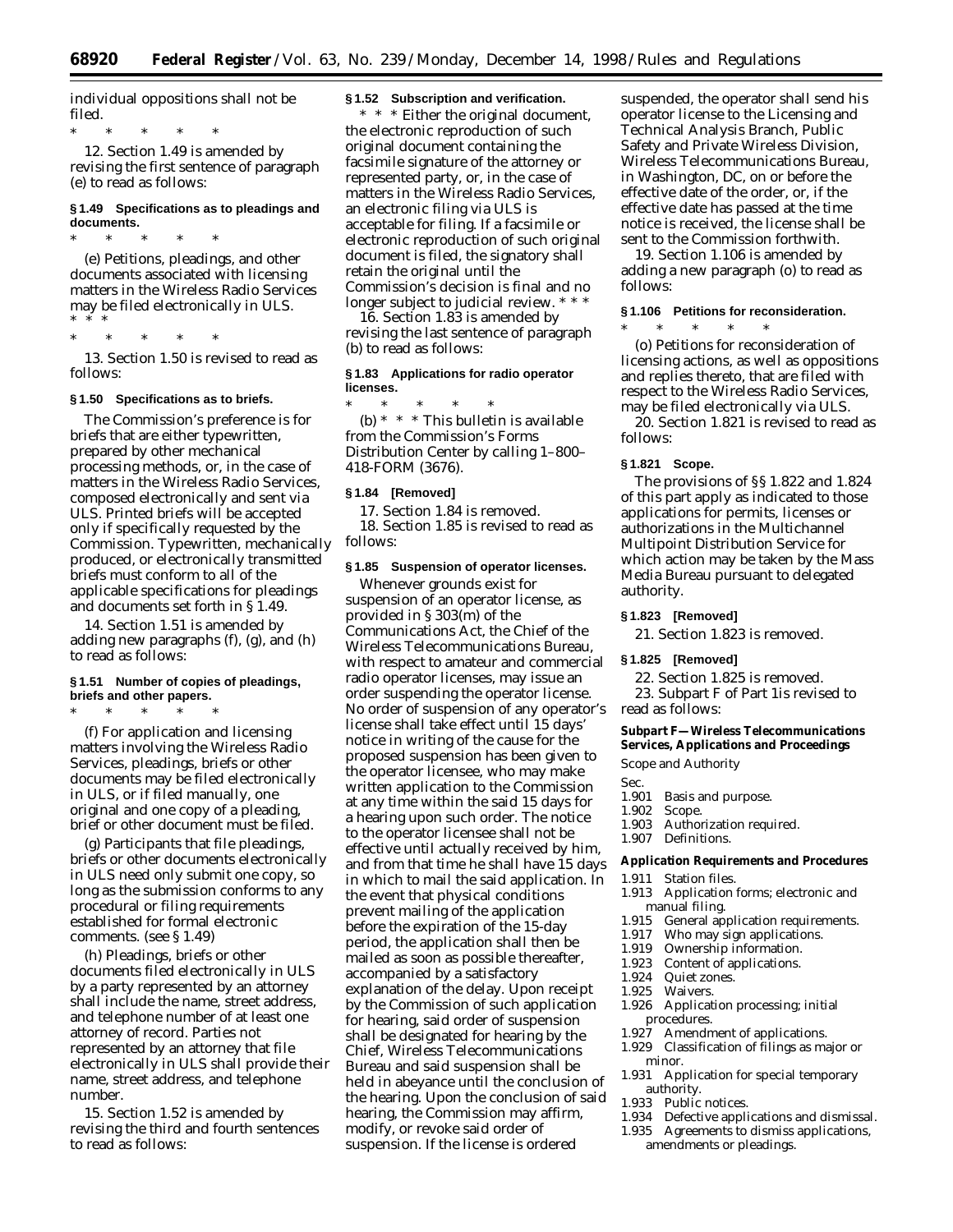- 1.937 Repetitious or conflicting applications.
- 1.939 Petitions to deny.
- 1.945 License grants.
- 1.946 Construction and coverage requirements.<br>1.947 Modification
- Modification of licenses.
- 1.948 Assignment of authorization or transfer of control, notification of consummation.<br>1.949 Application
- Application for renewal of license.
- 1.951 Duty to respond to official
- communications.
- 1.955 Termination of authorizations.
- 1.956 Settlement conferences.
- 1.957 Procedure with respect to amateur radio operator licenses.

Reports to be Filed with the Commission

1.981 Reports, annual and semi-annual.

# **Subpart F—Wireless Telecommunications Services Applications and Proceedings**

24. § 1.901 is revised to read as follows:

### **§ 1.901 Basis and purpose.**

These rules are issued pursuant to the Communications Act of 1934, as amended, 47 U.S.C 151 *et seq.* The purpose of these rules is to establish the requirements and conditions under which entities may be licensed in the Wireless Radio Services as described in this part and in Parts 13, 20, 22, 24, 26, 27, 80, 87, 90, 95, 97 and 101 of this chapter.

25. Sections 1.902, 1.903 and 1.907 are added to read as follows:

### **§ 1.902 Scope.**

In case of any conflict between the rules set forth in this subpart and the rules set forth in Parts 13, 20, 22, 24, 26, 27, 80, 87, 90, 95, 97, and 101 of Title 47, Chapter I of the Code of Federal Regulations, the rules in Part 1 shall govern.

### **§ 1.903 Authorization required.**

(a) *General rule.* Stations in the Wireless Radio Services must be used and operated only in accordance with the rules applicable to their particular service as set forth in this title and with a valid authorization granted by the Commission under the provisions of this part, except as specified in paragraph (b) of this section.

(b) *Restrictions.* The holding of an authorization does not create any rights beyond the terms, conditions and period specified in the authorization. Authorizations may be granted upon proper application, provided that the Commission finds that the applicant is qualified in regard to citizenship, character, financial, technical and other criteria, and that the public interest, convenience and necessity will be

served. *See* §§ 301, 308, and 309, 310 of this chapter.

(c) *Subscribers.* Authority for subscribers to operate mobile or fixed stations in the Wireless Radio Services, except for certain stations in the Rural Radiotelephone Service and the Air-Ground Radiotelephone Service, is included in the authorization held by the licensee providing service to them. Subscribers are not required to apply for, and the Commission does not accept, applications from subscribers for individual mobile or fixed station authorizations in the Wireless Radio Services, except as follows: individual authorizations are required to operate general aviation airborne mobile stations in the Air-Ground Radiotelephone Service. *See* § 22.82 of this chapter. Individual authorizations are required to operate rural subscriber stations in the Rural Radiotelephone Service, except as provided in § 22.703 of this chapter. Individual authorizations are required for end users of certain Specialized Mobile Radio Systems as provided in § 90.655 of this chapter. In addition, certain ships and aircraft are required to be individually licensed under Parts 80 and 87 of this chapter. *See* §§ 80.13, 87.18 of this chapter.

## **§ 1.907 Definitions.**

*Antenna structure.* The term antenna structure includes the radiating and receiving elements, its supporting structures, towers, and all appurtenances mounted thereon.

*Application.* A request on a standard form for a station license as defined in § 3(b) of the Communications Act, signed in accordance with § 1.917 of this part, or a similar request to amend a pending application or to modify or renew an authorization. The term also encompasses requests to assign rights granted by the authorization or to transfer control of entities holding authorizations.

*Auctionable license.* A Wireless Radio Service license identified in § 1.2102 of this part for which competitive bidding is used to select from among mutually exclusive applications.

*Auctionable license application.* A Wireless Radio Service license application identified in § 1.2102 of this part for which competitive bidding is used if the application is subject to mutually exclusive applications.

*Authorization.* A written instrument or oral statement issued by the FCC conveying authority to operate, for a specified term, to a station in the Wireless Telecommunications Services.

*Authorized bandwidth.* The maximum bandwidth permitted to be used by a station as specified in the station license. *See* § 2.202 of this chapter.

*Authorized power.* The maximum power a station is permitted to use. This power is specified by the Commission in the station's authorization or rules.

*Control station.* A fixed station, the transmissions of which are used to control automatically the emissions or operations of a radio station, or a remote base station transmitter.

*Effective radiated power (ERP).* The product of the power supplied to the antenna multiplied by the gain of the antenna referenced to a half-wave dipole.

*Equivalent Isotopically Radiated Power (EIRP).* The product of the power supplied to the antenna multiplied by the antenna gain referenced to an isotropic antenna.

*Fixed station.* A station operating at a fixed location.

*Harmful interference.* Interference that endangers the functioning of a radionavigation service or of other safety services or seriously degrades, obstructs, or repeatedly interrupts a radio communications service operating in accordance with the Radio Regulations.

*Mobile relay station.* A fixed transmitter used to facilitate the transmission of communications between mobile units.

*Mobile station.* A radio communication station capable of being moved and which ordinarily does move.

*Non-auctionable license.* A Wireless Radio Service license identified in § 1.2102 of this part for which competitive bidding is not used to select from among mutually exclusive applications.

*Non-auctionable license application.* A Wireless Radio Service license application for which § 1.2102 of this part precludes the use of competitive bidding if the application is subject to mutually exclusive applications.

*Private Wireless Services.* Wireless Radio Services authorized by parts 80, 87, 90, 95, 97, and 101 that are not Wireless Telecommunications Services, as defined in this part.

*Radio station.* A separate transmitter or a group of transmitters under simultaneous common control, including the accessory equipment required for carrying on a radio communications service.

*Receipt date.* The date an electronic or paper application is received at the appropriate location at the Commission or Mellon Bank. Amendments to pending applications may result in the assignment of a new receipt date in accordance with § 1.927 of this part.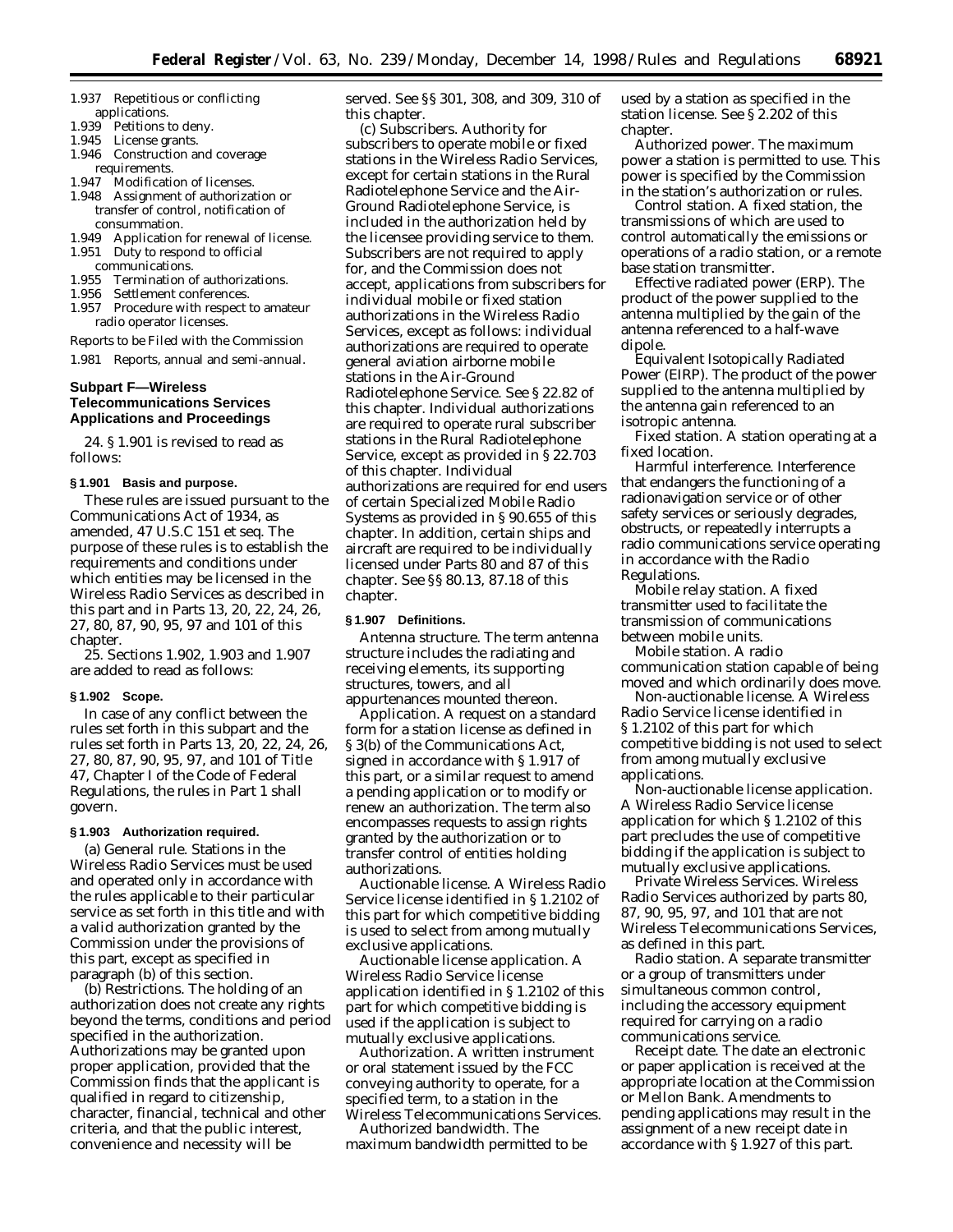*Universal Licensing System.* The Universal Licensing System (ULS) is the consolidated database, application filing system, and processing system for all Wireless Radio Services. ULS supports electronic filing of all applications and related documents by applicants and licensees in the Wireless Radio Services, and provides public access to licensing information.

*Wireless Radio Services.* All radio services authorized in parts 13, 20, 22, 24, 26, 27, 74, 80, 87, 90, 95, 97 and 101 of this chapter, whether commercial or private in nature.

*Wireless Telecommunications Services.* Wireless Radio Services, whether fixed or mobile, that meet the definition of ''telecommunications service'' as defined by 47 U.S.C. 153, as amended, and are therefore subject to regulation on a common carrier basis. Wireless Telecommunications Services include all radio services authorized by parts 20, 22, 24, 26, and 27 of this chapter. In addition, Wireless Telecommunications Services include Public Coast Stations authorized by part 80 of this chapter, Commercial Mobile Radio Services authorized by part 90 of this chapter, and common carrier fixed microwave services, Local Television Transmission Service (LTTS), Local Multipoint Distribution Service (LMDS), and Digital Electronic Message Service (DEMS), authorized by part 101 of this chapter.

26. Section 1.911 is revised to read as follows:

# **§ 1.911 Station files.**

Applications, notifications, correspondence, electronic filings and other material, and copies of authorizations, comprising technical, legal, and administrative data relating to each station in the Wireless Radio Services are maintained by the Commission in ULS. These files constitute the official records for these stations and supersede any other records, database or lists from the Commission or other sources.

## **§ 1.912 [Removed]**

27. Section 1.912 is removed. 28. Section 1.913 is revised to read as follows:

### **§ 1.913 Application forms; electronic and manual filing.**

(a) *Application forms.* Applicants and licensees in the Wireless Radio Services shall use the following forms and associated schedules for all applications:

(1) *FCC Form 601, Application for Authorization in the Wireless Radio Services.* FCC Form 601 and associated

schedules is used to apply for initial authorizations, modifications to existing authorizations, amendments to pending applications, renewals of station authorizations, developmental authorizations, special temporary authority, notifications, requests for extension of time, and administrative updates.

(2) *FCC Form 602, Wireless Radio Services Ownership Form.* FCC Form 602 is used by applicants and licensees in auctionable services to provide and update ownership information as required by §§ 1.919, 1.948, 1.2112(a) of this part, and any other section that requires the submission of such information.

(3) *FCC Form 603, Application for Assignment of Authorization or Transfer of Control.* FCC Form 603 is used to apply for Commission consent to assignments of existing authorizations, to apply for Commission consent to the transfer of control of entities holding authorizations, to notify the Commission of the consummation of assignments or transfers, and to request extensions of time for consummation of assignments or transfers. It is also used to apply for Commission consent to partial assignments of authorizations, including partitioning and disaggregation.

(4) *FCC Form 605, Quick-form Application for Authorization for Wireless Radio Services.* FCC Form 605 is used to apply for Amateur, Ship, Aircraft, and General Mobile Radio Service (GMRS) authorizations, as well as Commercial Radio Operator Licenses.

(b) *Electronic filing.* Except as specified in paragraph (d) of this section or elsewhere in this chapter, all applications and other filings using FCC Forms 601 through 605 or associated schedules must be filed electronically in accordance with the electronic filing instructions provided by ULS. For each Wireless Radio Service that is subject to mandatory electronic filing, this subparagraph is effective on (1) July 1, 1999, or (2) six months after the Commission begins use of ULS to process applications in the service, whichever is later. The Commission will announce by public notice the deployment date of each service in ULS.

(1) Attachments to applications should be uploaded along with the electronically filed application whenever possible. The files, other than the ASCII table of contents, should be in Adobe Acrobat Portable Document Format (PDF) whenever possible.

(2) Any associated documents (see § 1.211(a) of this part) submitted with an application must be uploaded as attachments to the application

whenever possible. The attachment should be uploaded via ULS in Adobe Acrobat Portable Document Format (PDF) whenever possible.

(c) *Auctioned license applications.* Auctioned license applications, as defined in § 1.907 of this part, shall also comply with the requirements of subpart Q of this part and the applicable Commission orders and public notices issued with respect to each auction for a particular service and spectrum.

(d) *Manual filing.* (1) ULS Forms 601, 603 and 605 may be filed manually or electronically by applicants and licensees in the following services:

(i) The part 90 Private Land Mobile Radio services for shared spectrum, spectrum in the public safety pool below 746 MHz, and spectrum in the public safety allocation above 746 MHz, except those filed by Commissioncertified frequency coordinators;

(ii) The part 97 Amateur Radio Service, except those filed by Volunteer Examination Coordinators;

(iii) The part 95 General Mobile Radio Service and Personal Radio Service (excluding 218–219 MHz service);

(iv) The part 80 Maritime Services (excluding the VHF 156–162 MHz Public Coast Stations);

(v) The part 87 Aviation Services; (vi) Part 13 Commercial Radio Operators; and

(vii) Part 101 licensees who are also members of any of the groups listed in paragraph  $(d)(1)(i)$  through  $(d)(1)(vi)$  of this section.

(2) Manually filed applications must be submitted to the Commission at the appropriate address with the appropriate filing fee. The addresses for filing and the fee amounts for particular applications are listed in Subpart G of this part, and in the appropriate fee filing guide for each service available from the Commission's Forms Distribution Center by calling 1–800– 418-FORM (3676).

(3) Manually filed applications requiring fees as set forth at Subpart G, of this part must be filed in accordance with § 0.401(b).

(4) Manually filed applications that do not require fees must be addressed and sent to Federal Communications Commission, 1270 Fairfield Road, Gettysburg, Pennsylvania 17325–7245.

(5) Standard forms may be reproduced and the copies used in accordance with the provisions of § 0.409 of this chapter.

(6) Attachments to manually filed applications may be filed on a standard 3.5 magnetic diskette formatted to be readable by high density floppy drives operating under MS-DOS (version 3.X or later compatible versions). Each diskette submitted must contain an ASCII text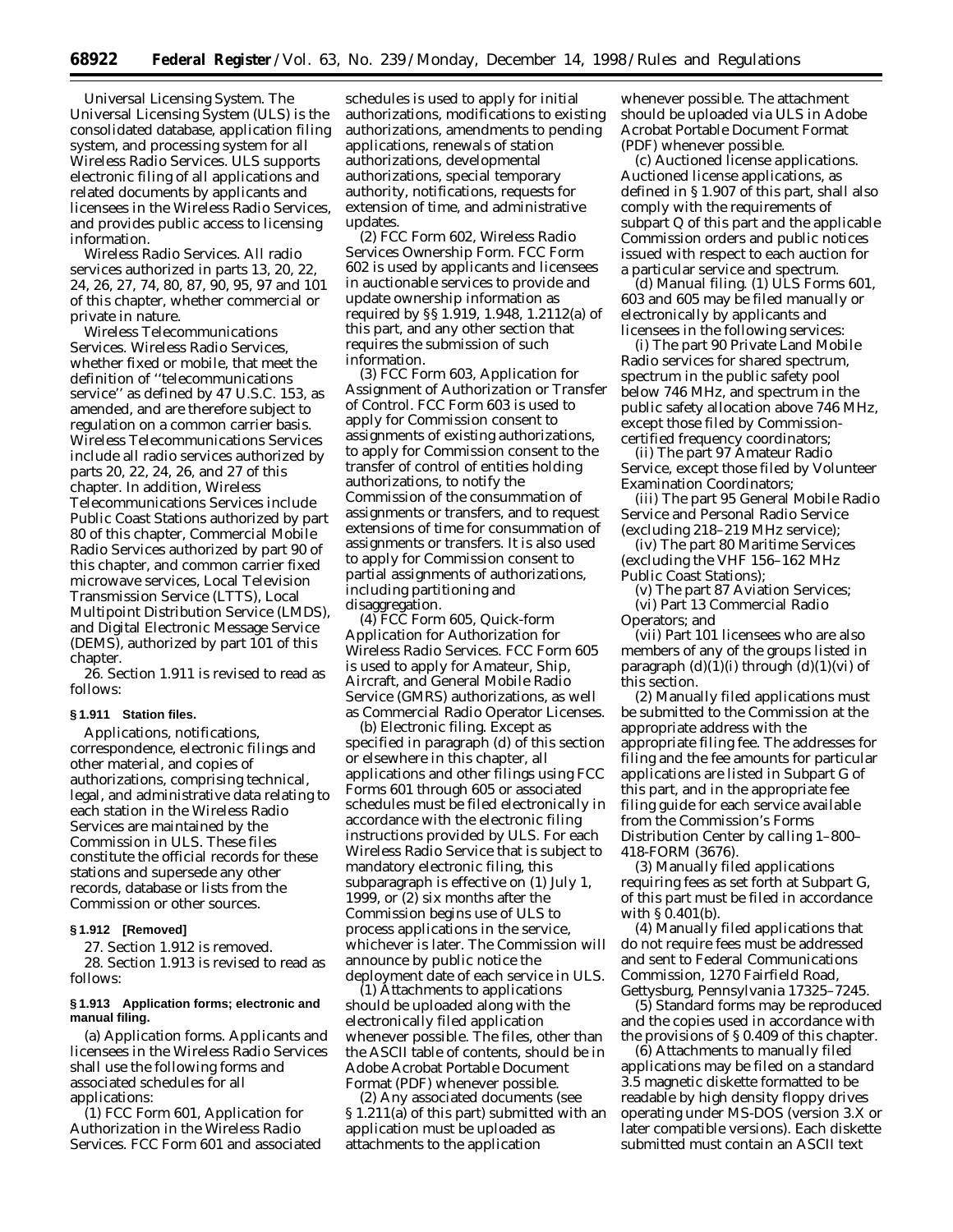file listing each filename and a brief description of the contents of each file and format for each document on the diskette. The files on the diskette, other than the table of contents, should be in Adobe Acrobat Portable Document Format (PDF) whenever possible. All diskettes submitted must be legibly labelled referencing the application and its filing date.

(e) *Applications requiring prior coordination.* Parties filing applications that require frequency coordination shall, prior to filing, complete all applicable frequency coordination requirements in service-specific rules contained within this chapter. After appropriate frequency coordination, such applications may be electronically filed via ULS or, if filed manually, must be forwarded to the appropriate address with the appropriate filing fee (if applicable) in accordance with subparagraph (d). Applications filed by the frequency coordinator on behalf of the applicant must be filed electronically.

(f) *Applications for Amateur licenses.* Each candidate for an amateur radio operator license which requires the applicant to pass one or more examination elements must present the administering Volunteer Examiners (VE) with all information required by the rules prior to the examination. The VEs may collect the information required by these rules in any manner of their choosing, including creating their own forms. Upon completion of the examination, the administering VEs will immediately grade the test papers and will then issue a certificate for successful completion of an amateur radio operator examination (CSCE) if the applicant is successful. The VEs will send all necessary information regarding a candidate to the Volunteer-Examiner Coordinator (VEC) coordinating the examination session. Applications filed with the Commission by VECs must be filed electronically via ULS. All other applications for amateur service licenses may be submitted manually to FCC, 1270 Fairfield Road, Gettysburg, PA 17325–7245, or may be electronically filed via ULS. Feeable requests for vanity call signs must be filed in accordance with § 0.401 of this chapter or electronically filed via ULS.

### **§ 1.914 [Removed]**

29. Section 1.914 is removed. 30. Section 1.915 is added to read as follows:

## **§ 1.915 General application requirements.**

(a) *General requirement.* Except as provided in paragraph (b) of this section, for all Wireless Radio Services,

station licenses, as defined in section 308(a) of the Communications Act, as amended, operator licenses, modifications or renewals of licenses, assignments or transfers of control of station licenses or any rights thereunder, and waiver requests associated with any of the foregoing shall be granted only upon an application filed pursuant to §§ 1.913 through 1.917 of this part.

(b)(1) *Exception for emergency filings.* The Commission may grant station licenses, or modifications or renewals thereof, without the filing of a formal application in the following cases:

(i) an emergency found by the Commission to involve danger to life or property or to be due to damage to equipment;

(ii) a national emergency proclaimed by the President or declared by the Congress and during the continuance of any war in which the United States is engaged, when such action is necessary for the national defense or security or otherwise in furtherance of the war effort; or

(iii) an emergency where the Commission finds that it would not be feasible to secure renewal applications from existing licensees or otherwise to follow normal licensing procedures.

(2) No such authorization shall be granted for or continue in effect beyond the period of the emergency or war requiring it. The procedures to be followed for emergency requests submitted under this subparagraph are the same as for seeking special temporary authority under § 1.931 of this part. After the end of the period of emergency, the party must submit its request by filing the appropriate FCC form in accordance with paragraph (a) of this section.

# **§ 1.916 [Removed]**

31. Section 1.916 is removed. 32. Section 1.917 is added to read as follows:

### **§ 1.917 Who may sign applications.**

(a) Except as provided in paragraph (b) of this section, applications, amendments, and related statements of fact required by the Commission must be signed as follows (either electronically or manually, *see* paragraph (d) of this section): (1) By the applicant, if the applicant is an individual; (2) by one of the partners if the applicant is a partnership; (3) by an officer, director, or duly authorized employee, if the applicant is a corporation; (4) by a member who is an officer, if the applicant is an unincorporated association; or (5) by the trustee if the applicant is an amateur

radio service club. Applications, amendments, and related statements of fact filed on behalf of eligible government entities such as states and territories of the United States, their political subdivisions, the District of Columbia, and units of local government, including unincorporated municipalities, must be signed by a duly elected or appointed official who is authorized to do so under the laws of the applicable jurisdiction.

(b) Applications, amendments, and related statements of fact required by the Commission may be signed by the applicant's attorney in case of the applicant's physical disability or absence from the United States, or by applicant's designated vessel master when a temporary permit is requested for a vessel. The attorney shall, when applicable, separately set forth the reason why the application is not signed by the applicant. In addition, if any matter is stated on the basis of the attorney's or master's belief only (rather than knowledge), the attorney or master shall separately set forth the reasons for believing that such statements are true. Only the original of applications, amendments, and related statements of fact need be signed.

(c) Applications, amendments, and related statements of fact need not be signed under oath. Willful false statements made therein, however, are punishable by fine and imprisonment, 18 U.S.C. 1001, and by appropriate administrative sanctions, including revocation of station license pursuant to 312(a)(1) of the Communications Act of 1934, as amended.

(d) ''Signed,'' as used in this section, means, for manually filed applications only, an original hand-written signature or, for electronically filed applications only, an electronic signature. An electronic signature shall consist of the name of the applicant transmitted electronically via ULS and entered on the application as a signature.

# **§ 1.918 [Removed]**

33. Section 1.918 is removed: 34. Section 1.919 is added to read as follows:

### **§ 1.919 Ownership information.**

(a) Applicants or licensees in Wireless Radio Services that are subject to the ownership reporting requirements of § 1.2112(a) of this part shall use FCC Form 602 to provide all ownership information required by this chapter.

(b) Any applicant or licensee that is subject to the ownership reporting requirements of § 1.2112(a) of this part shall file an FCC Form 602, or file an updated form if the ownership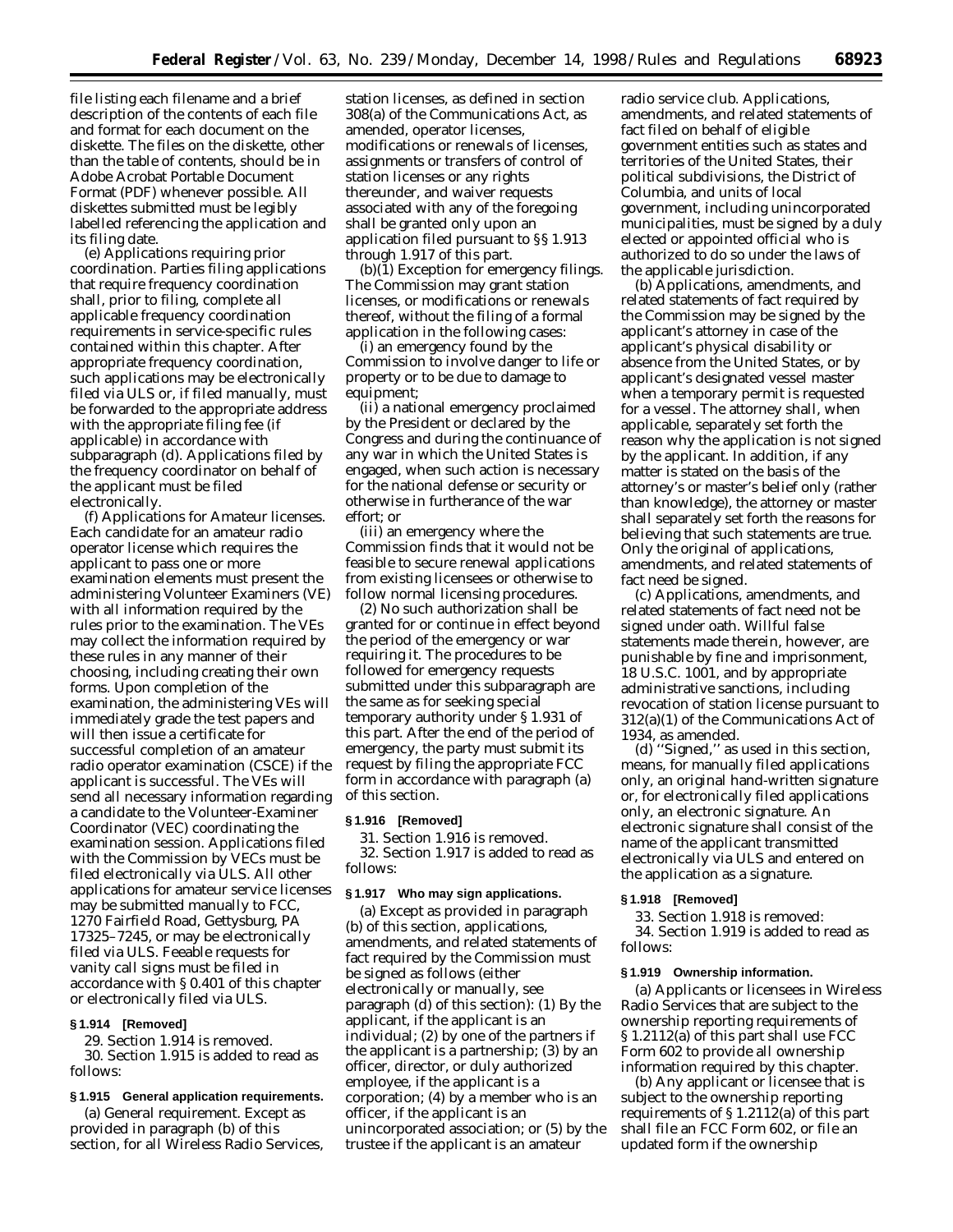information on a previously filed FCC Form 602 is not current, at the time it submits:

(1) An initial application for authorization (FCC Form 601);

(2) An application for license renewal (FCC Form 601);

(3) An application for assignment of authorization or transfer of control (FCC Form 603); or

(4) A notification of consummation of a *pro forma* assignment of authorization or transfer of control (FCC Form 603) under the Commission's forbearance procedures (see § 1.948(c ) of this part).

(c) A single FCC Form 602 may be associated with multiple applications filed by the same applicant or licensee. If an applicant or licensee already has a current FCC Form 602 on file when it files an initial application, renewal application, application for assignment or transfer of control, or notification of a *pro forma* assignment or transfer, it may certify that it has a current FCC Form 602 on file.

(d) No filing fee is required to submit or update FCC Form 602.

(e) Applicants or licensees in Wireless Radio Services that are not subject to the ownership reporting requirements of § 1.2112(a) of this part are not required to file FCC Form 602. However, such applicants and licensees may be required by the rules applicable to such services to disclose the real party (or parties) in interest to the application, including (as required) a complete disclosure of the identity and relationship of those persons or entities directly or indirectly owning or controlling (or both) the applicant or licensee.

# **§ 1.921 [Removed]**

35. Section 1.921 is removed.

# **§ 1.922 [Removed]**

36. Section 1.922 is removed. 37. Section 1.923 is revised to read as follows:

### **§ 1.923 Content of applications.**

(a) *General.* Applications must contain all information requested on the applicable form and any additional information required by the rules in this chapter and any rules pertaining to the specific service for which the application is filed.

(b) *Reference to material on file.* Questions on application forms that call for specific technical data, or that can be answered yes or no or with another short answer, must be answered on the form. Otherwise, if documents, exhibits, or other lengthy showings already on file with the FCC contain information required in an application, the

application may incorporate such information by reference, provided that:

(1) The referenced information has been filed in ULS or, if manually filed outside of ULS, the information comprises more than one " $8\frac{1}{2} \times 11$ " page.

(2) The referenced information is current and accurate in all material respects; and

(3) The application states specifically where the referenced information can actually be found, including:

(i) The station call sign or application file number and its location if the reference is to station files or previously filed applications;

(ii) The title of the proceeding, the docket number, and any legal citations, if the reference is to a docketed proceeding.

(c) *Antenna locations.* Applications for stations at fixed locations must describe each transmitting antenna site by its geographical coordinates and also by its street address, or by reference to a nearby landmark. Geographical coordinates, referenced to NAD83, must be specified in degrees, minutes, and seconds to the nearest second of latitude and longitude.

(d) *Antenna structure registration.* Owners of certain antenna structures must notify the Federal Aviation Administration and register with the Commission as required by Part 17 of this chapter. Applications proposing the use of one or more new or existing antenna structures must contain the FCC Antenna Registration Number(s) of each structure for which registration is required. If registration is not required, the applicant must provide information in its application sufficient for the Commission to verify this fact.

(e) *Environmental concerns.* Each applicant is required to indicate at the time its application is filed whether or not a Commission grant of the application may have a significant environmental effect, as defined by § 1.1307 of this chapter. If answered affirmatively, an Environmental Assessment, required by § 1.1311 of this chapter, must be filed with the application and environmental review by the Commission must be completed prior to construction.

(f) *International coordination.* Channel assignments and/or usage under this part are subject to the applicable provisions and requirements of treaties and other international agreements between the United States government and the governments of Canada and Mexico.

(g) *Quiet zones.* Each applicant is required to comply with the ''Quiet Zone'' rule (see § 1.924).

(h) *Taxpayer Identification Number (TINs).* Wireless applicants and licensees, including all attributable owners of auctionable licenses as defined by § 1.2112 of this part, are required to provide their Taxpayer Identification Numbers (TINS) (as defined in 26 U.S.C. 6109) to the Commission, pursuant to the Debt Collection Improvement Act of 1996 (DCIA). Under the DCIA, the FCC may use an applicant or licensee's TIN for purposes of collecting and reporting to the Department of the Treasury any delinquent amounts arising out of such person's relationship with the Government. The Commission will not publicly disclose applicant or licensee TINs unless authorized by law, but will assign a ''public identification number'' to each applicant or licensee registering a TIN. This public identification number will be used for agency purposes other than debt collection.

38. Section 1.924 is revised to read as follows:

### **§ 1.924 Quiet zones.**

Quiet zones are those areas where it is necessary to restrict radiation so as to minimize possible impact on the operations of radio astronomy or other facilities that are highly sensitive to interference. The areas involved and procedures required are as follows:

(a) *NRAO, NRRO.* The requirements of this paragraph are intended to minimize possible interference at the National Radio Astronomy Observatory site located at Green Bank, Pocahontas County, West Virginia, and at the Naval Radio Research Observatory site at Sugar Grove, Pendleton County, West Virginia.

 $(1)$  Applicants and licensees planning to construct and operate a new or modified station at a permanent fixed location within the area bounded by N 39° 15′ 0.4′′ on the north, W 78° 29′ 59.0′′ on the east, N 37° 30′ 0.4′′ on the south, and W 80° 29′ 59.2′′ on the west must notify the Director, National Radio Astronomy Observatory, Post Office Box No. 2, Green Bank, West Virginia 24944, in writing, of the technical details of the proposed operation. The notification must include the geographical coordinates of the antenna location, the antenna height, antenna directivity (if any), the channel, the emission type and power.

(2) When an application for authority to operate a station is filed with the FCC, the notification required in paragraph (a)(1) of this section should be sent at the same time. The application must state the date that notification in accordance with paragraph  $(a)(1)$  of this section was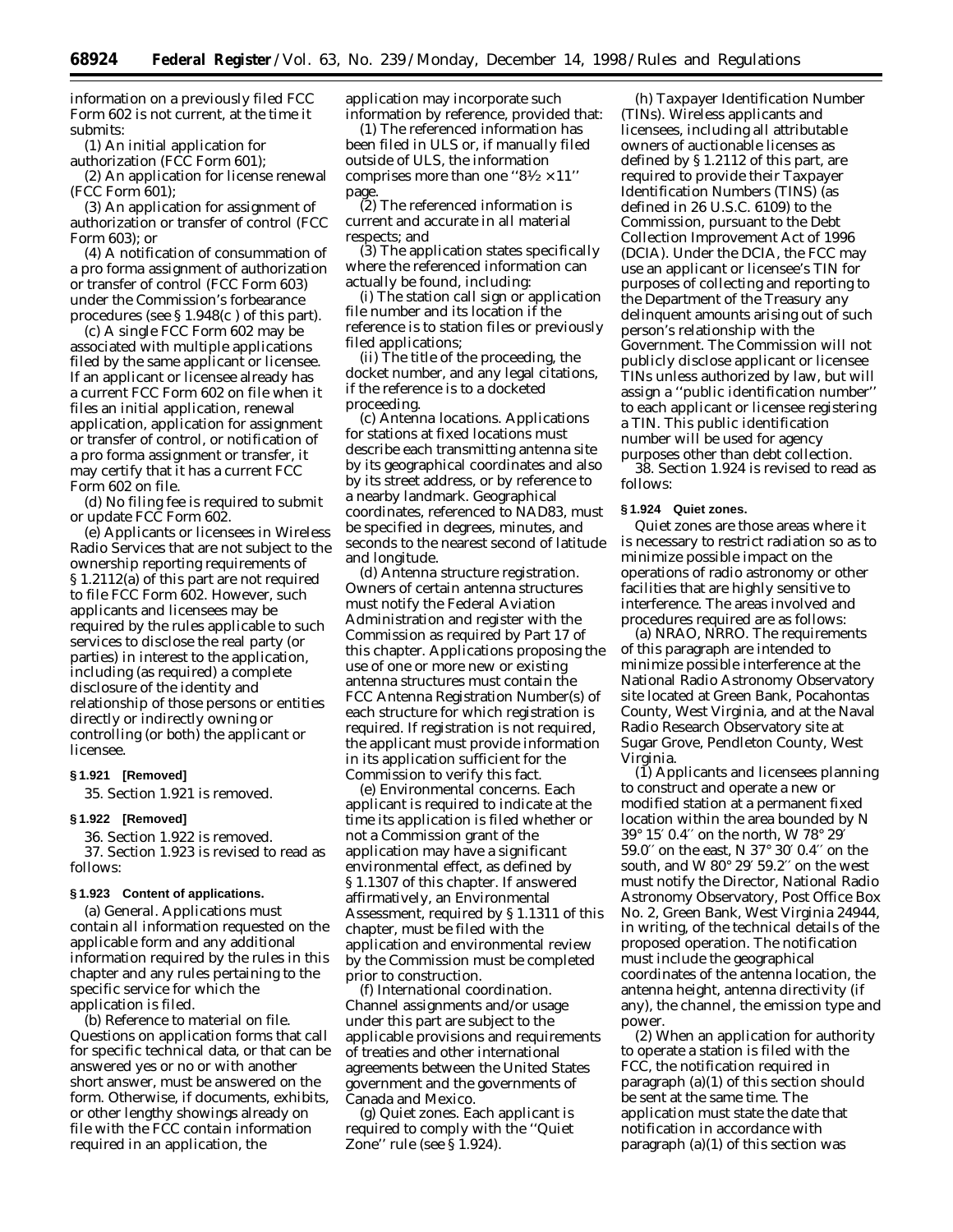made. After receipt of such applications, the FCC will allow a period of 20 days for comments or objections in response to the notifications indicated.

(3) If an objection is received during the 20-day period from the National Radio Astronomy Observatory for itself or on behalf of the Naval Radio Research Observatory, the FCC will, after consideration of the record, take whatever action is deemed appropriate.

(b) *Table Mountain.* The requirements of this paragraph are intended to minimize possible interference at the Table Mountain Radio Receiving Zone of the Research Laboratories of the Department of Commerce located in Boulder County, Colorado.

(1) Licensees and applicants planning to construct and operate a new or modified station at a permanent fixed location in the vicinity of Boulder County, Colorado are advised to give consideration, prior to filing applications, to the need to protect the Table Mountain Radio Receiving Zone from interference. To prevent degradation of the present ambient radio signal level at the site, the Department of Commerce seeks to ensure that the field strengths of any radiated signals (excluding reflected signals) received on this 1800 acre site (in the vicinity of coordinates 40°07′49.9′′ North Latitude, 105°14′42.0′′ West Longitude) resulting from new assignments (other than mobile stations) or from the modification or relocation of existing facilities do not exceed the values given in the following table:

# FIELD STRENGTH LIMITS FOR TABLE MOUNTAIN<sup>1</sup>

| Frequency range | Field<br>strength<br>(mV/m) | Power<br>flux<br>density<br>(dBW/m <sup>2</sup> ) |
|-----------------|-----------------------------|---------------------------------------------------|
| Below 540 kHz   | 10                          | $-65.8$                                           |
| 540 to 1600 kHz | 20                          | $-59.8$                                           |
| 1.6 to 470 MHz  | 10                          | 65.8                                              |
| 470 to 890 MHz  | 30                          | 56.2                                              |
| 890 and above   |                             | 85.8                                              |

1 Note: Equivalent values of power flux density are calculated assuming free space characteristic impedance of 376.7 omega (120 $\pi$ Ω).

(2) Advance consultation is recommended, particularly for applicants that have no reliable data to indicate whether the field strength or power flux density figures in the above table would be exceeded by their proposed radio facilities. In general, coordination is recommended for:

(i) Stations located within 2.4 kilometers (1.5 miles) of the Table Mountain Radio Receiving Zone;

(ii) Stations located within 4.8 kilometers (3 miles) transmitting with 50 watts or more effective radiated power (ERP) in the primary plane of polarization in the azimuthal direction of the Table Mountain Radio Receiving Zone;

(iii) Stations located with 16 kilometers (10 miles) transmitting with 1 kW or more ERP in the primary plane of polarization in the azimuthal direction of Table Mountain Radio Receiving Zone;

(iv) Stations located within 80 kilometers (50 miles) transmitting with 25 kW or more ERP in the primary plane of polarization in the azimuthal direction of Table Mountain Receiving Zone.

(3) Applicants concerned are urged to communicate with the Radio Frequency Management Coordinator, Department of Commerce, Research Support Services NOAAR/E5X2, Boulder Laboratories, Boulder, CO 80303; telephone (303) 497–6548, in advance of filing their applications with the FCC.

(4) The FCC will not screen applications to determine whether advance consultation has taken place. However, such consultation may avoid the filing of objections from the Department of Commerce or institution of proceedings to modify the authorizations of stations that radiate signals with a field strength or power flux density at the site in excess of those specified herein.

(c) *Federal Communications Commission protected field offices.* The requirements of this paragraph are intended to minimize possible interference to FCC monitoring activities.

(1) Licensees and applicants planning to construct and operate a new or modified station at a permanent fixed location in the vicinity of an FCC protected field office are advised to give consideration, prior to filing applications, to the need to avoid interfering with the monitoring activities of that office. FCC protected field offices are listed in § 0.121 of this chapter.

(2) Applications for stations (except mobile stations) that could produce on any channel a direct wave fundamental field strength of greater than 10 mV/m  $(-65.8$  dBW/m<sup>2</sup> power flux density assuming a free space characteristic impedance of  $120π Ω$ ) in the authorized bandwidth at the protected field office may be examined to determine the potential for interference with monitoring activities. After consideration of the effects of the predicted field strength of the proposed station, including the cumulative effects

of the signal from the proposed station with other ambient radio field strength levels at the protected field office, the FCC may add a condition restricting radiation toward the protected field office to the station authorization.

(3) In the event that the calculated field strength exceeds 10 mV/m at the protected field office site, or if there is any question whether field strength levels might exceed that level, advance consultation with the FCC to discuss possible measures to avoid interference to monitoring activities should be considered. Prospective applicants may communicate with: Chief, Compliance and Information Bureau, Federal Communications Commission, Washington, DC 20554.

(4) Advance consultation is recommended for applicants that have no reliable data to indicate whether the field strength or power flux density figure indicated would be exceeded by their proposed radio facilities. In general, coordination is recommended for:

(i) Stations located within 2.4 kilometers (1.5 miles) of the protected field office;

(ii) Stations located within 4.8 kilometers (3 miles) with 50 watts or more average effective radiated power (ERP) in the primary plane of polarization in the azimuthal direction of the protected field offices.

(iii) Stations located within 16 kilometers (10 miles) with 1 kw or more average ERP in the primary plane of polarization in the azimuthal direction of the protected field office;

(iv) Stations located within 80 kilometers (50 miles) with 25 kw or more average ERP in the primary plane of polarization in the azimuthal direction of the protected field office;

(v) Advance coordination for stations transmitting on channels above 1000 MHz is recommended only if the proposed station is in the vicinity of a protected field office designated as a satellite monitoring facility in § 0.121 of this chapter.

(vi) The FCC will not screen applications to determine whether advance consultation has taken place. However, such consultation may serve to avoid the need for later modification of the authorizations of stations that interfere with monitoring activities at protected field offices.

(d) *Notification to the Arecibo Observatory.* The requirements in this section are intended to minimize possible interference at the Arecibo Observatory in Puerto Rico. Licensees must make reasonable efforts to protect the Observatory from interference. Licensees planning to construct and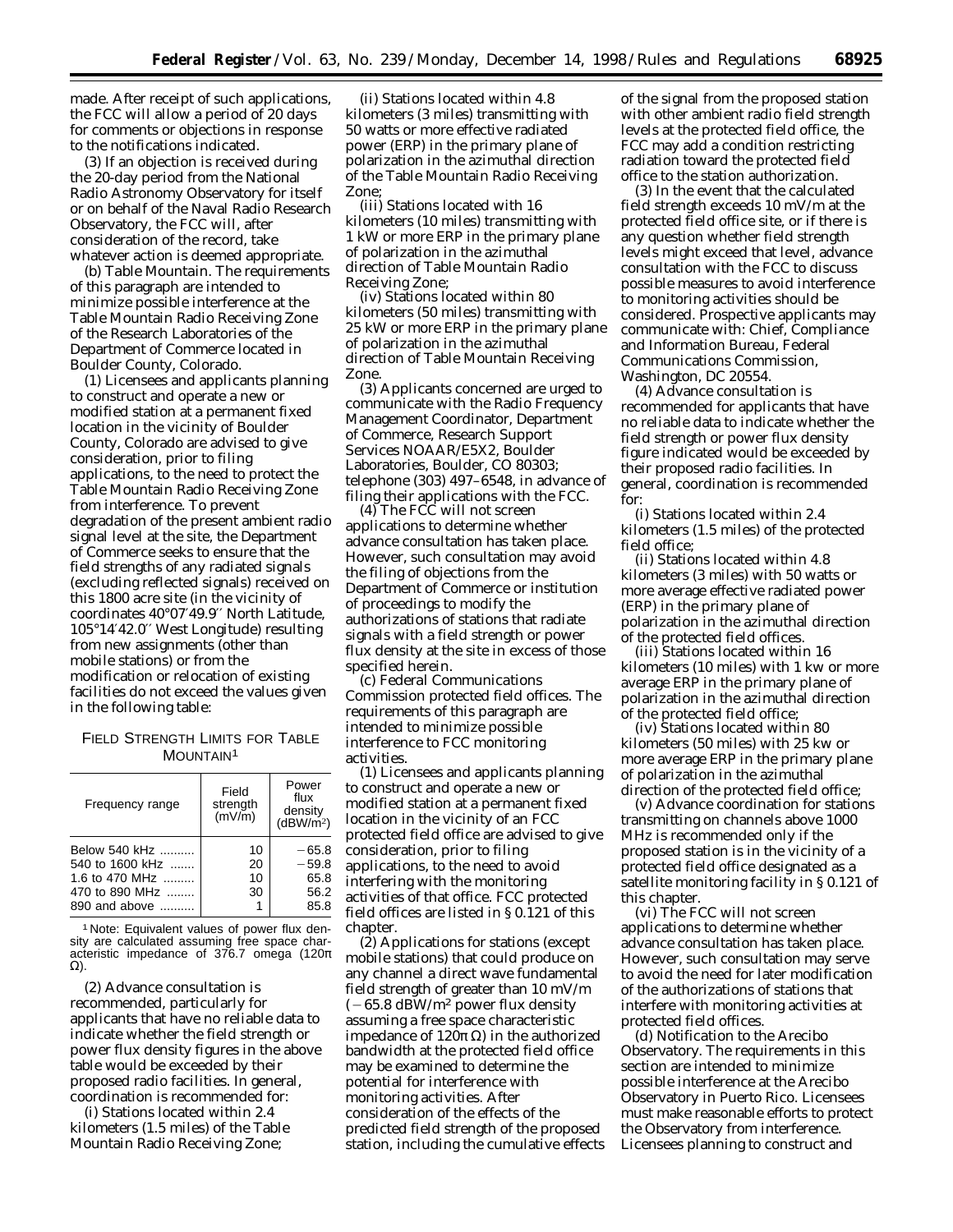operate a new station at a permanent fixed location on the islands of Puerto Rico, Desecheo, Mona, Vieques or Culebra in services in which individual station licenses are issued by the FCC; planning to construct and operate a new station at a permanent fixed location on these islands that may cause interference to the operations of the Arecibo Observatory in services in which individual station licenses are not issued by the FCC; or planning a modification of any existing station at a permanent fixed location on these islands that would increase the likelihood of causing interference to the operations of the Arecibo Observatory must notify the Interference Office, Arecibo Observatory, Post Office Box 995, Arecibo, Puerto Rico 00613, in writing or electronically (e-mail address: prcz@naic.edu), of the technical parameters of the planned operation. Carriers may wish to use the interference guidelines provided by Cornell University as guidance in designing facilities to avoid interference to the Observatory. The notification must include identification of the geographical coordinates of the antenna location (NAD–83 datum), the antenna height, antenna directivity (if any), proposed channel and FCC Rule Part, type of emission, and effective isotropic radiated power.

(1) In the Amateur radio service:

(i) The provisions of paragraph (d) of this section do not apply to repeaters that transmit on the 1.2 cm or shorter wavelength bands; and

(ii) The coordination provision of paragraph (d) of this section does not apply to repeaters that are located 16 km or more from the Arecibo observatory.

(2) In services in which individual station licenses are issued by the FCC, the notification required in paragraph (d) of this section should be sent the same time the application is filed with the FCC, and at least 20 days in advance of the applicant's planned operation. The application must state the date that notification in accordance with paragraph (d) of this section was made. In services in which individual station licenses are not issued by the FCC, the notification required in paragraph (d) of this section should be sent at least 45 days in advance of the applicant's planned operation. In the latter services, the Interference Office must inform the FCC of a notification by an applicant within 20 days if the Office plans to file comments or objections to the notification. After the FCC receives an application from a service applicant or is informed by the Interference Office of a notification from a service applicant, the FCC will allow the Interference

Office a period of 20 days for comments or objections in response to the application or notification.

(3) If an objection to any planned service operation is received during the 20-day period from the Interference Office, the FCC will take whatever action is deemed appropriate.

(e) *Government satellite earth stations.* (1) To minimize or avoid harmful interference to Government Satellite Earth Stations located in the Denver, Colorado and Washington, DC areas, any application for a new station license to operate in the 17.8–19.7 GHz band (except for low power operations governed by  $\S 101.147(r)(10)$  of this chapter), or for modification of an existing station license in this band which would change the frequency, power, emission, modulation, polarization, antenna height or directivity, or location of such a station, must be coordinated with the Federal Government by the Commission before an authorization will be issued, if the station or proposed station is located in whole or in part within any of the areas defined by the following rectangles or circles:

# **Denver, CO Area**

Rectangle 1: °30′00′′ N. Lat. on the north °10′00′′ W. Long. on the east °30′00′′ N. Lat. on the south °30′00′′ W. Long. on the west Rectangle 2: °30′00′′ N. Lat. on the north °00′00′′ W. Long. on the east °30′00′′ N. Lat. on the south  $105^{\circ}50'00''$  W. Long. on the west Rectangle 3: °08′00′′ N. Lat. on the north °00′00′′ W. Long. on the east °56′00′′ N. Lat. on the south °15′00′′ W. Long. on the west

## **Washington, DC Area**

Rectangle

°40′00′′ N. Lat. on the north °50′00′′ W. Long. on the east °10′00′′ N. Lat. on the south °20′00′′ W. Long. on the west; or (2) Within a radius of 178 km of

38°48′00′′ N. Lat./78°52′00′′ W. Long. (3) In addition, no application seeking

authority to operate in the 17.8–19.7 GHz band will be accepted for filing if the proposed station is located within 20 km (or within 55 km if the application is for an outdoor low power operation pursuant to § 101.147(r)(10) of this chapter) of the following coordinated:

Denver, CO area: 39°43′00′′ N. Lat./ 104°46′00′′ W. Long.

Washington, DC area: 38°48′00′′ N. Lat./ 76°52′00′′ W. Long.

(f) *420–450 MHz band.* (1) In the band 420–450 MHz, applicants should not expect to be accommodated if their area of service is within 160 kilometers (100 miles) of the following locations:

- (i)  $45^{\circ}45'00.2''$  N.,  $70^{\circ}31'58.3''$  W., (ii) 64°17′00.0 N., 149°10′00.0 W.,
- (iii) 48°43′00.0′′ N., 97°54′01.4′′ W.;

**Note:** Paragraph(f)(ii) is referenced to NAD27.

- (2) within 200 kilometers (124 miles) of the following locations:
	- (i) 32°38′00.5′′ N., 83°34′ 59.7′′ W.,
- (ii) 31°25′ 00.6′′ N., 100°24′01.3′′ W.;
- (3) within 240 kilometers (150 miles) of the following location:
- (i) 39°07′59.6′′ N., 121°26′03.9′′ W.;
- (4) within 320 kilometers (200 miles) of the following locations:
- (i)  $28^{\circ}21'01.0'$  N.,  $80^{\circ}42'59.2''$  W. (ii) 30°30′00.7′′ N., 86°29′59.8′′ W., (iii) 43°08′59.6′′ N., 119°11′03.8′′ W.;
- 
- (5) or in the following locations:
- (i) The state of Arizona, (ii) The state of Florida,
- (iii) Portions of California and Nevada south of 37°10′ N.,

(iv) And portions of Texas and New Mexico bounded by 31°45′ N., 34° 30′ N., 104°00′ W., and 107° 30′ W.

**Note to § 1.924:** Unless otherwise noted, all coordinates cited in this section are specified in terms of the North American Datum of 1983 (NAD 83).

39. Section 1.925 is revised to read as follows:

## **§ 1.925 Waivers.**

(a) *Waiver requests generally.* The Commission may waive specific requirements of the rules on its own motion or upon request. The fees for such waiver requests are set forth in § 1.1102 of this part.

(b) *Procedure and format for filing waiver requests.* (1) Requests for waiver of rules associated with licenses or applications in the Wireless Radio Services must be filed on FCC Form 601, 603, or 605.

(2) Requests for waiver must contain a complete explanation as to why the waiver is desired. If the information necessary to support a waiver request is already on file, the applicant may crossreference the specific filing where the information may be found.

(3) The Commission may grant a request for waiver if it is shown that:

(i) The underlying purpose of the rule(s) would not be served or would be frustrated by application to the instant case, and that a grant of the requested waiver would be in the public interest; or

(ii) In view of unique or unusual factual circumstances of the instant case, application of the rule(s) would be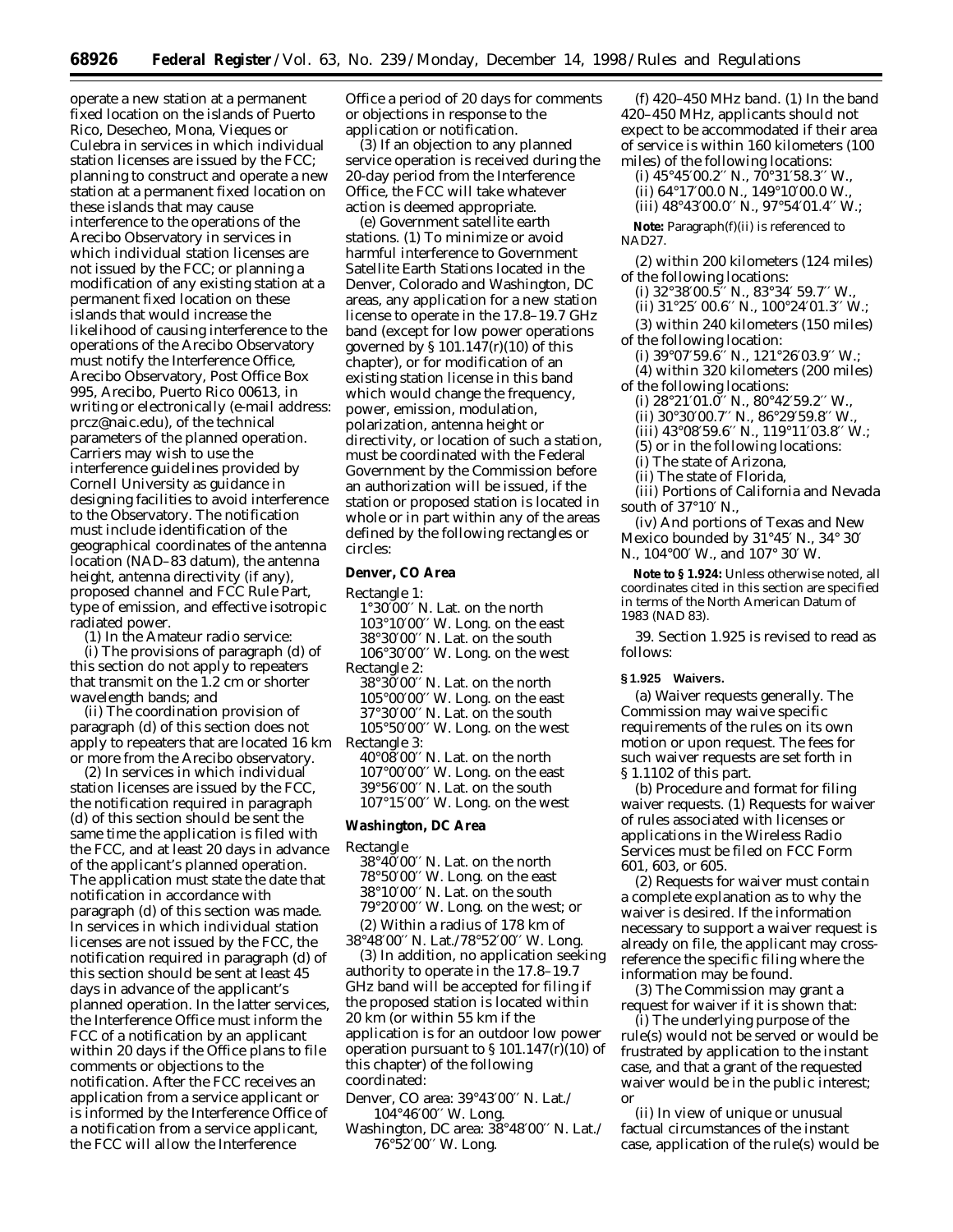inequitable, unduly burdensome or contrary to the public interest, or the applicant has no reasonable alternative.

(4) Applicants requiring expedited processing of their request for waiver shall clearly caption their request for waiver with the words ''WAIVER— EXPEDITED ACTION REQUESTED.''

(c) *Action on Waiver Requests.*

(i) The Commission, in its discretion, may give public notice of the filing of a waiver request and seek comment from the public or affected parties.

(ii) Denial of a rule waiver request associated with an application renders that application defective unless it contains an alternative proposal that fully complies with the rules, in which event, the application will be processed using the alternative proposal as if the waiver had not been requested. Applications rendered defective may be dismissed without prejudice.

40. Section 1.926 is revised to read as follows:

# **§ 1.926 Application processing; initial procedures.**

Applications are assigned file numbers and service codes in order to facilitate processing. Assignment of a file number to an application is for administrative convenience and does not constitute a determination that the application is acceptable for filing. Purpose and service codes appear on the Commission forms.

41. Sections 1.927 and 1.929 are added to read as follows:

### **§ 1.927 Amendment of applications.**

(a) Pending applications may be amended as a matter of right if they have not been designated for hearing or listed in a Public Notice as accepted for filing, except as provided in paragraphs (b) through (e) of this section. Applicants may be required by servicespecific rules to obtain a new frequency coordination to amend technical parameters on applications.

(b) Applicants for an initial license in auctionable services may amend such applications only in accordance with Subpart Q of this part.

(c) Amendments to non-auction applications that are applied for under Part 101 or that resolve mutual exclusivity may be filed at any time, subject to the requirements of § 1.945 of this part.

(d) Any amendment to an application for modification must be consistent with, and must not conflict with, any other application for modification regarding that same station.

(e) Amendments to applications designated for hearing may be allowed by the presiding officer or, when a

proceeding is stayed or otherwise pending before the full Commission, may be allowed by the Commission for good cause shown. In such instances, a written petition demonstrating good cause must be submitted and served upon the parties of record.

(f) Amendments to applications are also subject to the service-specific rules in applicable parts of this chapter.

(g) Where an amendment to an application specifies a substantial change in beneficial ownership or control (*de jure* or de facto) of an applicant, the applicant must provide an exhibit with the amendment application containing an affirmative, factual showing as set forth in  $$1.948(h)(2).$ 

(h) Where an amendment to an application constitutes a major change, as defined in § 1.929, the amendment shall be treated as a new application for determination of filing date, public notice, and petition to deny purposes.

(i) If a petition to deny or other informal objection has been filed, a copy of any amendment (or other filing) must be served on the petitioner. If the FCC has issued a public notice stating that the application appears to be mutually exclusive with another application (or applications), a copy of any amendment (or other filing) must be served on any such mutually exclusive applicant (or applicants).

### **§ 1.929 Classification of filings as major or minor.**

Applications and amendments to applications for stations in the wireless radio services are classified as major or minor ( see § 1.947). Categories of major and minor filings are listed in § 309 of the Communications Act of 1934.

(a) For all stations in all Wireless Radio Services, whether licensed geographically or on a site-specific basis, the following actions are classified as major:

(1) Application for initial authorization;

(2) Any substantial change in ownership or control, including requests for partitioning and disaggregation;

(3) Application for renewal of authorization;

(4) Application or amendment requesting authorization for a facility that would have a significant environmental effect, as defined by §§ 1.1301 through 1.1319 of the rules;

(5) Application or amendment requiring frequency coordination pursuant to the Commission's rules or international treaty or agreement;

(6) Application or amendment requesting to add a frequency or

frequency block for which the applicant is not currently authorized, excluding removing a frequency.

(b) In the Cellular Radiotelephone Service:

(1) Request an authorization or an amendment to a pending application that would expand the cellular geographic service area (COSA) of an existing cellular system or, in the case of an amendment, as previously proposed in an application, except during the applicable five-year build-out period, if any;

(2) Request that a COSA boundary or portion of a COSA boundary be determined using an alternative method; or,

(3) Request an authorization for facilities that would produce a *de minimis* service area boundary extension into unserved area in an adjacent market.

(c) In addition to those changes listed in subparagraph (a) above, the following are major changes applicable to stations licensed to provide base-to-mobile, mobile-to-base, mobile-to-mobile on a site-specific basis:

(1) In the Paging and Radiotelephone Service, Rural Radiotelephone Service and 800 MHz Specialized Mobile Radio Service (SMR), any change that would increase or expand the applicant's existing composite interference contour.

(2) In the 900 MHz SMR and 220 MHz Service, any change that would increase or expand the applicant's service area as defined in the rule parts governing the particular radio service.

(3) In the Paging and Radiotelephone Service, Rural Radiotelephone Service, Offshore Radiotelephone Service, and Specialized Mobile Radio Service:

(i) Request an authorization or an amendment to a pending application that would establish for the filer a new fixed transmission path;

(ii) Request an authorization or an amendment to a pending application for a fixed station (i.e., control, repeater, central office, rural subscriber, or interoffice station) that would increase the effective radiated power, antenna height above average terrain in any azimuth, or relocate an existing transmitter;

(4) In the Private Land Mobile Radio Services (PLMRS):

(i) Change in frequency;

(ii) Change in the type of emission; (iii) Change in effective radiated

power from that authorized;

(iv) Change in antenna height from that authorized;

(v) Change in the authorized location or number of base stations, fixed, control or, for systems operating on nonexclusive assignments in the 470–512 MHz, 800 MHz or 900 MHz bands, a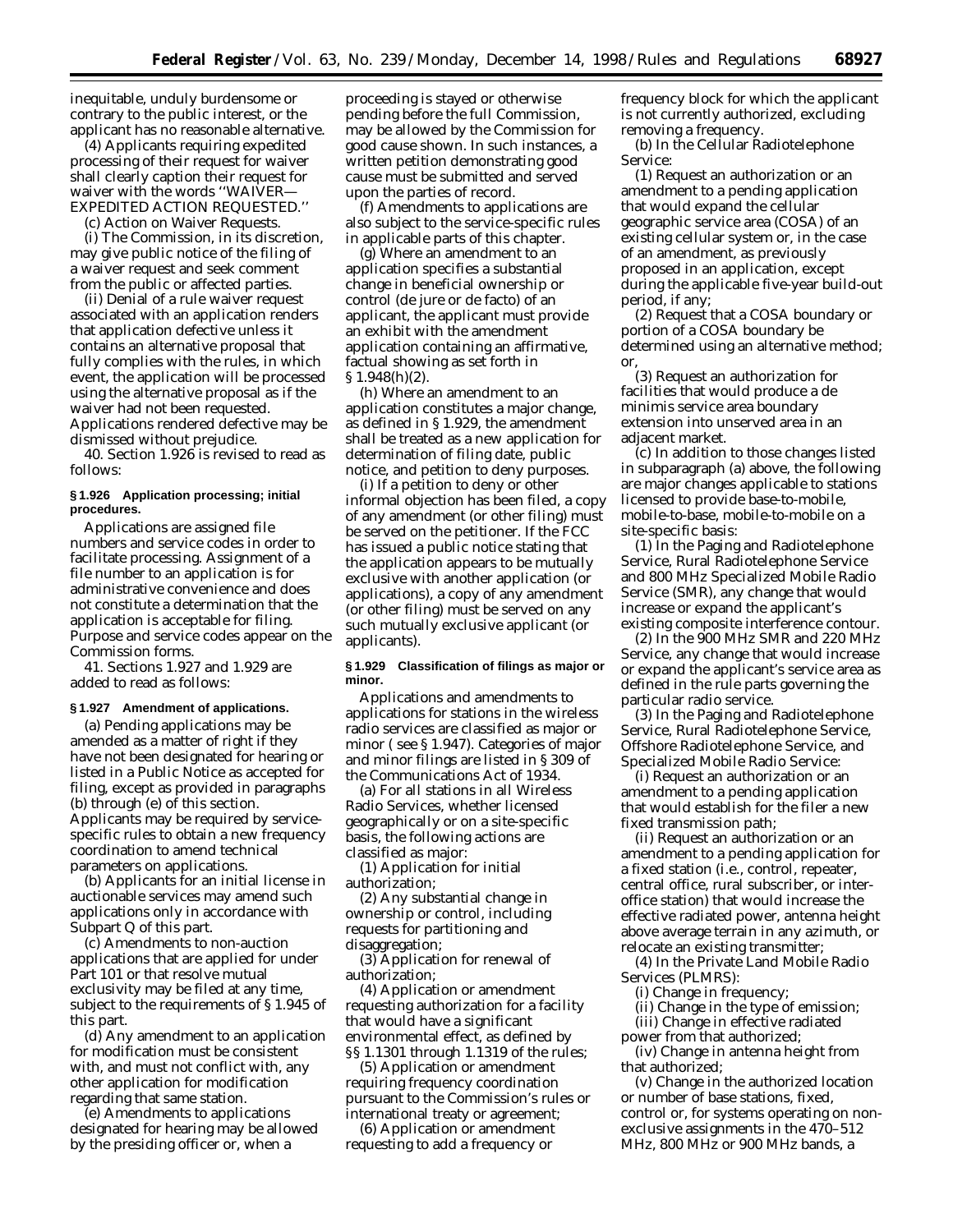change in the number of mobile transmitters, or a change in the area of mobile operations from that authorized;

(vi) Change in the class of a land station, including changing from multiple licensed to cooperative use, and from shared to unshared use.

(d) In addition to those filings listed in paragraph (a) of this section, the following are major actions that apply to stations licensed to provide fixed pointto-point, point-to-multipoint, or multipoint-to-point, communications on a site-specific basis, or fixed or mobile communications on an area-specific basis under part 101 of this chapter:

(1) Any change in transmit antenna location by more than 5 seconds in latitude or longitude for fixed point-topoint facilities (*e.g.*, a 5 second change in latitude, longitude, or both would be minor); any change in coordinates of the center of operation or increase in radius of a circular area of operation, or any expansion in any direction in the latitude or longitude limits of a rectangular area of operation, or any change in any other kind of area operation;

(2) Any increase in frequency tolerance;

(3) Any increase in bandwidth;

(4) Any change in emission type;

(5) Any increase in EIRP greater than 3 dB;

(6) Any increase in transmit antenna height (above mean sea level) more than 3 meters;

(7) Any increase in transmit antenna beamwidth;

(8) Any change in transmit antenna polarization;

(9) Any change in transmit antenna azimuth greater than 1 degree; or,

(10) Any change which together with all minor modifications or amendments since the last major modification or amendment produces a cumulative effect exceeding any of the above major criteria.

(e) In addition to those filings listed in paragraph (a) of this section, the following are major actions that apply to stations licensed to provide service in the Air-ground Radiotelephone Service:

(1) Request an authorization to relocate an existing General Aviation ground station; or,

(2) Request the first authorization for a new Commercial Aviation ground station at a location other than those listed in § 22.859 of this chapter.

(f) In addition to those changes listed in paragraph (a), the following are major changes that apply to stations licensed in the industrial radiopositioning stations for which frequencies are assigned on an exclusive basis, Maritime and Aviation services, except

Maritime Public Coast VHF (CMRS), Ship and Aircraft stations:

(1) Any change in antenna azimuth;

(2) Any change in beamwidth;

(3) Any change in antenna location;

(4) Any change in emission type;

(5) Any increase in antenna height;

(6) Any increase in authorized power;

(7) Any increase in emission bandwidth.

(g) In addition to those changes listed in paragraph (a), any change requiring international coordination in the Maritime Public Coast VHF (CMRS)

Service is major.

(h) In addition to those changes listed in paragraph (a) of this section, the following are major changes that apply to ship stations:

(1) Any request for additional equipment;

(2) A change in ship category;

(3) A request for assignment of a Maritime Mobile Service Identity (MMSI) number; or

(4) A request to increase the number of ships on an existing fleet license.

(i) In addition to those changes listed in paragraph (a) of this section, the following are major changes that apply to aircraft stations:

(1) A request to increase the number of aircraft on an existing fleet license; or

(2) A request to change the type of aircraft (private or air carrier).

(j) In addition to those changes listed in paragraph (a) of this section, the following are major changes that apply to amateur licenses:

(1) An upgrade of an existing license; or

(2) A change of call sign.

(k) Any change not specifically listed above as major is considered minor (*see* § 1.947(b). This includes but is not limited to:

(1) Any pro forma assignment or transfer of control;

(2) Any name change not involving change in ownership or control of the license;

(3) Any address and/or telephone number changes;

(4) Any changes in contact person; (5) Any change to vessel name on a ship station license;

(6) Any change to a site-specific license, except a PLMRS license under part 90, or a license under part 101, where the licensee's interference contours are not extended and cochannel separation criteria are met, except those modifications defined in paragraph (c)(2) of this section; or

(7) Any conversion of multiple sitespecific licenses into a single wide-area license, except a PLMRS license under part 90 or a license under part 101 of this chapter, where there is no change

in the licensee's composite interference contour or service area as defined in paragraph (c)(2) of this section.

42. Section 1.931 is revised to read as follows:

## **§ 1.931 Application for special temporary authority.**

(a) *Wireless Telecommunications Services.* (1) In circumstances requiring immediate or temporary use of station in the Wireless Telecommunications Services, carriers may request special temporary authority (STA) to operate new or modified equipment. Such requests must be filed electronically using FCC Form 601 and must contain complete details about the proposed operation and the circumstances that fully justify and necessitate the grant of STA. Such requests should be filed in time to be received by the Commission at least 10 days prior to the date of proposed operation or, where an extension is sought, 10 days prior to the expiration date of the existing STA. Requests received less than 10 days prior to the desired date of operation may be given expedited consideration only if compelling reasons are given for the delay in submitting the request. Otherwise, such late-filed requests are considered in turn, but action might not be taken prior to the desired date of operation. Requests for STA must be accompanied by the proper filing fee.

(2) Grant without Public Notice. STA may be granted without being listed in a Public Notice, or prior to 30 days after such listing, if:

(i) The STA is to be valid for 30 days or less and the applicant does not plan to file an application for regular authorization of the subject operation;

(ii) The STA is to be valid for 60 days or less, pending the filing of an application for regular authorization of the subject operation;

(iii) The STA is to allow interim operation to facilitate completion of authorized construction or to provide substantially the same service as previously authorized; or

(iv) The STA is made upon a finding that there are extraordinary circumstances requiring operation in the public interest and that delay in the institution of such service would seriously prejudice the public interest.

(3) Limit on STA term. The Commission may grant STA for a period not to exceed 180 days under the provisions of section 309(f) of the Communications Act of 1934, as amended, (47 U.S.C. 309(f)) if extraordinary circumstances so require, and pending the filing of an application for regular operation. The Commission may grant extensions of STA for a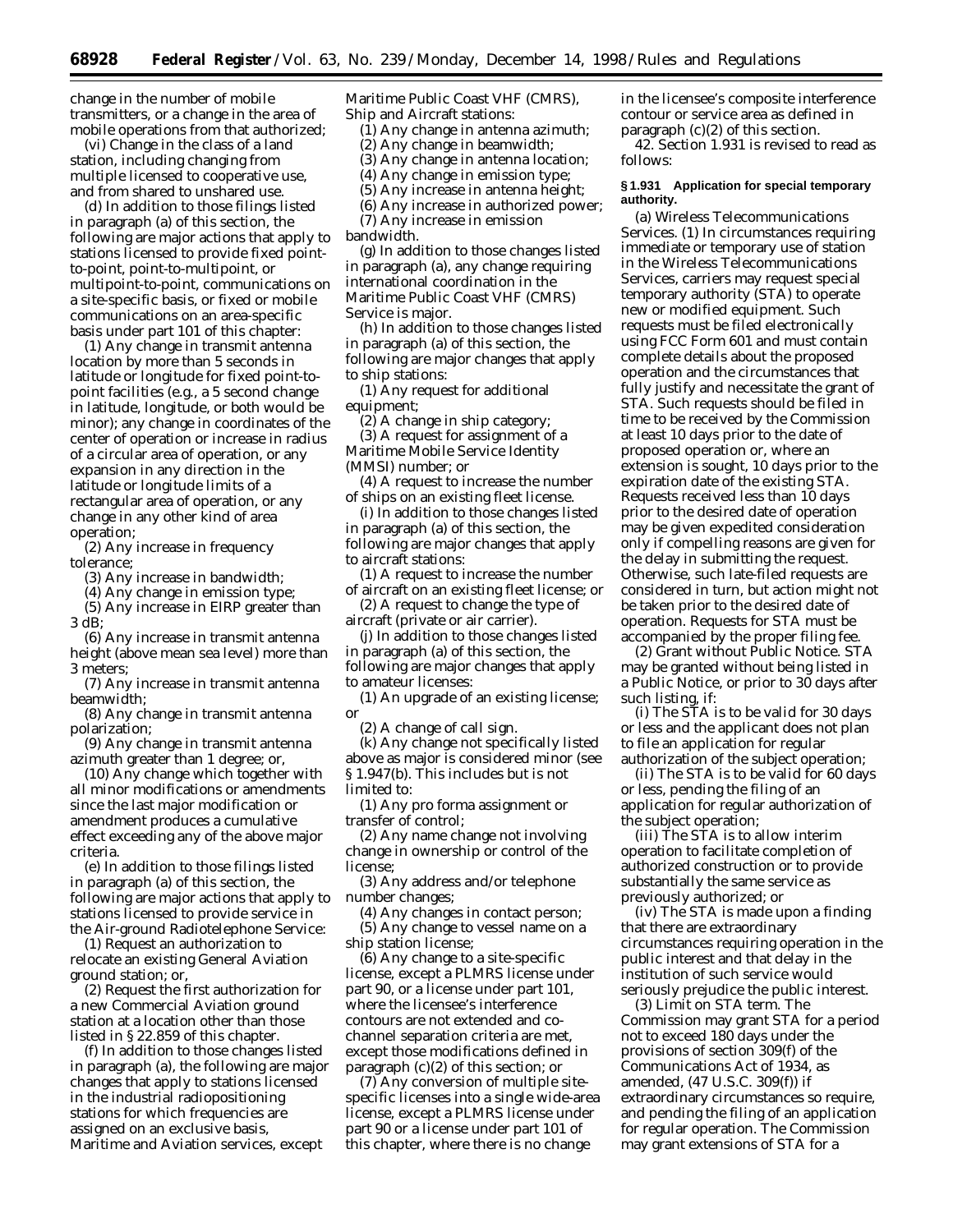period of 180 days, but the applicant must show that extraordinary circumstances warrant such an extension.

(b) *Private Wireless Services.* (1) A licensee of, or an applicant for, a station in the Private Wireless Services may request STA not to exceed 180 days for (A) operation of a new station or (B) operation of a licensed station in a manner which is beyond the scope of that authorized by the existing license. *See* §§ 1.962(b)(5) and (f). Where the applicant, seeking a waiver of the 180 day limit, requests STA to operate as a private mobile radio service provider for a period exceeding 180 days, evidence of frequency coordination is required. Requests for shorter periods do not require coordination and, if granted, will be authorized on a secondary, noninterference basis.

(2) STA may be granted in the following circumstances:

(i) In emergency situations;

(ii) To permit restoration or relocation of existing facilities to continue communication service;

(iii) To conduct tests to determine necessary data for the preparation of an application for regular authorization;

(iv) For a temporary, non-recurring service where a regular authorization is not appropriate;

(v) In other situations involving circumstances which are of such extraordinary nature that delay in the institution of temporary operation would seriously prejudice the public interest.

(3) The nature of the circumstance which, in the opinion of the applicant justifies issuance of STA, must be fully described in the request. Applications for STA must be filed at least 10 days prior to the proposed operation. Applications filed less than 10 days prior to the proposed operation date will be accepted only upon a showing of good cause.

(4) The Commission may grant extensions of STA for a period of 180 days, but the applicant must show that extraordinary circumstances warrant such an extension.

(5) In special situations defined in § 1.915(b)(1), a request for STA may be made by telephone or telegraph provided a properly signed application is filed within 10 days of such request.

(6) An applicant for an Aircraft Radio Station License may operate the radio station pending issuance of an Aircraft Radio Station License by the Commission for a period of 90 days under temporary operating authority, evidenced by a properly executed certification made on FCC Form 605.

(7) Unless the Commission otherwise prescribes, a person who has been granted an operator license of Novice, Technician, Technician Plus, General, or Advanced class and who has properly submitted to the administering VEs an application document for an operator license of a higher class, and who holds a CSCE indicating that he/ she has completed the necessary examinations within the previous 365 days, is authorized to exercise the rights and privileges of the higher operator class until final disposition of the application or until 365 days following the passing of the examination, whichever comes first.

(8) An applicant for a Ship Radio station license may operate the radio station pending issuance of the ship station authorization by the Commission for a period of 90 days, under a temporary operating authority, evidenced by a properly executed certification made on FCC Form 605.

(9) An applicant for a station license in the Industrial/Business pool (other than an applicant who seeks to provide commercial mobile radio service as defined in Part 20 of this chapter) utilizing an already authorized facility may operate the station for a period of 180 days, under a temporary permit, evidenced by a properly executed certification made on FCC Form 601, after filing an application for a station license together with evidence of frequency coordination, if required, with the Commission. The temporary operation of stations, other than mobile stations, within the Canadian coordination zone will be limited to stations with a maximum of 5 watts effective radiated power and a maximum antenna height of 20 feet (6.1 meters) above average terrain.

(10) An applicant for a radio station license under Part 90, Subpart S, of this chapter (other than an applicant who seeks to provide commercial mobile radio service as defined in part 20 of this chapter) to utilize an already existing Specialized Mobile Radio System (SMR) facility or to utilize an already licensed transmitter may operate the radio station for a period of up to 180 days, under a temporary permit. Such request must be evidenced by a properly executed certification of FCC Form 601 after the filing of an application for station license, provided that the antenna employed by the control station is a maximum of 20 feet (6.1 meters) above a man-made structure (other than an antenna tower) to which it is affixed.

(11) An applicant for an itinerant station license, an applicant for a new private land mobile radio station license

in the frequency bands below 470 MHz and in the one-way paging 929–930 MHz band (other than a commercial mobile radio service applicant or licensee on these bands) or an applicant seeking to modify or acquire through assignment or transfer an existing station below 470 MHz or in the oneway paging 929–930 MHz band may operate the proposed station during the pendency of its application for a period of up to 180 days under a conditional permit. Conditional operations may commence upon the filing of a properly completed application that complies with § 90.127 if the application, when frequency coordination is required, is accompanied by evidence of frequency coordination in accordance with § 90.175 of this chapter. Operation under such a permit is evidenced by the properly executed Form 601 with certifications that satisfy the requirements of § 90.159(b).

(12) An applicant for a General Mobile Radio Service system license, sharing a multiple-licensed or cooperative shared base station used as a mobile relay station, may operate the system for a period of 180 days, under a Temporary Permit, evidenced by a properly executed certification made on FCC Form 605.

43. Section 1.933 is revised to read as follows:

### **§ 1.933 Public notices.**

(a) *Generally.* Periodically, the Commission issues Public Notices in the Wireless Radio Services listing information of public significance. Categories of Public Notice listings are as follows:

(1) *Accepted for filing.* Acceptance for filing of applications and major amendments thereto.

(2) *Actions.* Commission actions on pending applications previously listed as accepted for filing.

(3) *Environmental considerations.* Special environmental considerations as required by Part 1 of this chapter.

(4) *Informative listings.* Information that the Commission, in its discretion, believes to be of public significance. Such listings do not create any rights to file petitions to deny or other pleadings.

(b) *Accepted for filing public notices.* The Commission will issue at regular intervals public notices listing applications that have been received by the Commission in a condition acceptable for filing, or which have been returned to an applicant for correction. Any application that has been listed in a public notice as acceptable for filing and is (1) subject to a major amendment, or (2) has been returned as defective or incomplete and resubmitted to the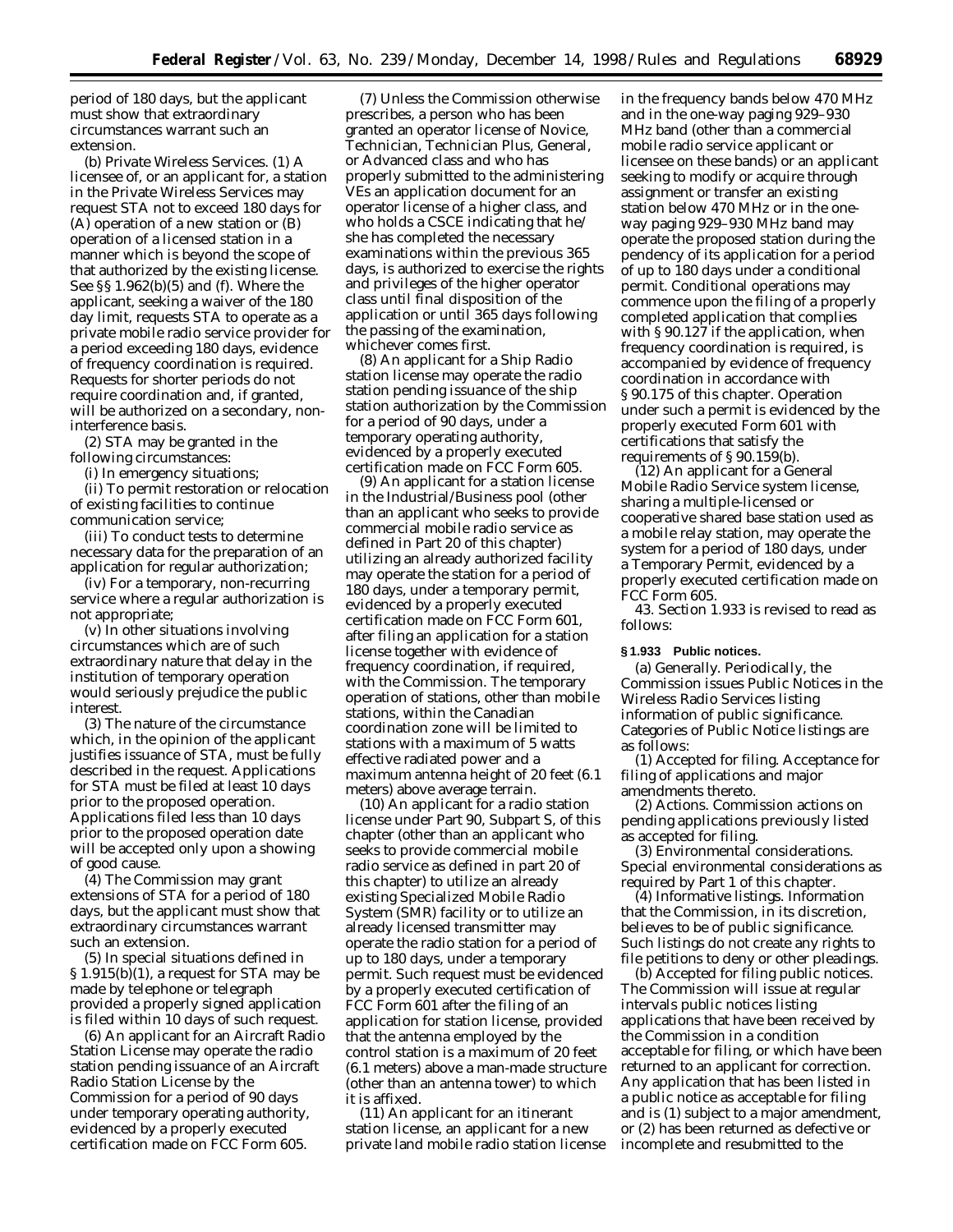Commission, shall be listed in a subsequent public notice. Acceptance for filing shall not preclude the subsequent dismissal of an application as defective.

(c) *Public notice prior to grant.* Applications for authorizations, major modifications, major amendments to applications, and substantial assignment or transfer applications for the following categories of stations and services shall be placed on Public Notice as accepted for filing prior to grant:

(1) Wireless Telecommunications Services.

(2) Industrial radiopositioning stations for which frequencies are assigned on an exclusive basis.

- (3) Aeronautical enroute stations.
- (4) Aeronautical advisory stations.

(5) Airport control tower stations.

(6) Aeronautical fixed stations.

(7) Alaska public fixed stations.

(d) *No public notice prior to grant.* The following types of applications, notices, and other filings need not be placed on Public Notice as accepted for filing prior to grant:

(1) Applications or notifications concerning minor modifications to authorizations or minor amendments to applications.

(2) Applications or notifications concerning non-substantial (*pro forma*) assignments and transfers.

(3) Consent to an involuntary assignment or transfer under section 310(b) of the Communications Act.

(4) Applications for licenses under section 319(c) of the Communications Act.

(5) Requests for extensions of time to complete construction of authorized facilities.

(6) Requests for special temporary authorization not to exceed 30 days where the applicant does not contemplate the filing of an application for regular operation, or not to exceed 60 days pending or after the filing of an application for regular operation.

(7) Requests for emergency authorizations under section 308(a) of the Communications Act.

(8) Any application for temporary authorization under section 101.31(a) of this chapter.

(9) Any application for authorization in the Private Wireless Services.

44. Section 1.934 is revised to read as follows:

## **§ 1.934 Defective applications and dismissal.**

(a) *Dismissal of applications.* The Commission may dismiss any application in the Wireless Radio Services at the request of the applicant; if the application is mutually exclusive

with another application that is selected or granted in accordance with the rules in this part; for failure to prosecute or if the application is found to be defective; if the requested spectrum is not available; or if the application is untimely filed. Such dismissal may be ''without prejudice,'' meaning that the Commission may accept from the applicant another application for the same purpose at a later time, provided that the application is otherwise timely. Dismissal ''with prejudice'' means that the Commission will not accept another application from the applicant for the same purpose for a period of one year. Unless otherwise provided in this part, a dismissed application will not be returned to the applicant.

(1) *Dismissal at request of applicant.* Any applicant may request that its application be withdrawn or dismissed. A request for the withdrawal of an application after it has been listed on Public Notice as tentatively accepted for filing is considered to be a request for dismissal of that application without prejudice.

(i) If the applicant requests dismissal of its application with prejudice, the Commission will dismiss that application with prejudice.

(ii) If the applicant requests dismissal of its application without prejudice, the Commission will dismiss that application without prejudice, unless:

(A) It has been designated for comparative hearing; or

(B) It is an application for which the applicant submitted the winning bid in a competitive bidding process.

(2) If an applicant who is a winning bidder for a license in a competitive bidding process requests dismissal of its short-form or long-form application, the Commission will dismiss that application with prejudice. The applicant will also be subject to default payments under Subpart Q of this part.

(3) An applicant who requests dismissal of its application after that application has been designated for comparative hearing may submit a written petition requesting that the dismissal be without prejudice. Such petition must demonstrate good cause and be served upon all parties of record. The Commission may grant such petition and dismiss the application without prejudice or deny the petition and dismiss the application with prejudice.

(b) *Dismissal of mutually exclusive applications not granted.* The Commission may dismiss mutually exclusive applications:

(1) For which the applicant did not submit the winning bid in a competitive bidding process; or

(2) That receive comparative consideration in a hearing but are not granted by order of the presiding officer.

(c) *Dismissal for failure to prosecute.* The Commission may dismiss applications for failure of the applicant to prosecute or for failure of the applicant to respond substantially within a specified time period to official correspondence or requests for additional information. Such dismissal will generally be without prejudice if the failure to prosecute or respond occurred prior to designation of the application for comparative hearing, but may be with prejudice in cases of noncompliance with § 1.945 of this part. Dismissal will generally be with prejudice if the failure to prosecute or respond occurred after designation of the application for comparative hearing. The Commission may dismiss applications with prejudice for failure of the applicant to comply with requirements related to a competitive bidding process.

(d) *Dismissal as defective.* The Commission may dismiss without prejudice an application that it finds to be defective. An application is defective if:

(1) It is unsigned or incomplete with respect to required answers to questions, informational showings, or other matters of a formal character;

(2) It requests an authorization that would not comply with one or more of the Commission's rules and does not contain a request for waiver of these rule(s), or in the event the Commission denies such a waiver request, does not contain an alternative proposal that fully complies with the rules; or

(3) The appropriate filing fee has not been paid.

(e) *Dismissal because spectrum not available.* The Commission may dismiss applications that request spectrum which is unavailable because:

(1) It is not allocated for assignment in the specific service requested;

(2) It was previously assigned to another licensee on an exclusive basis or cannot be assigned to the applicant without causing harmful interference; or

(3) Reasonable efforts have been made to coordinate the proposed facility with foreign administrations under applicable international agreements, and an unfavorable response (harmful interference anticipated) has been received.

(f) *Dismissal as untimely.* The Commission may dismiss without prejudice applications that are premature or late filed, including applications filed prior to the opening date or after the closing date of a filing window, or after the cut-off date for a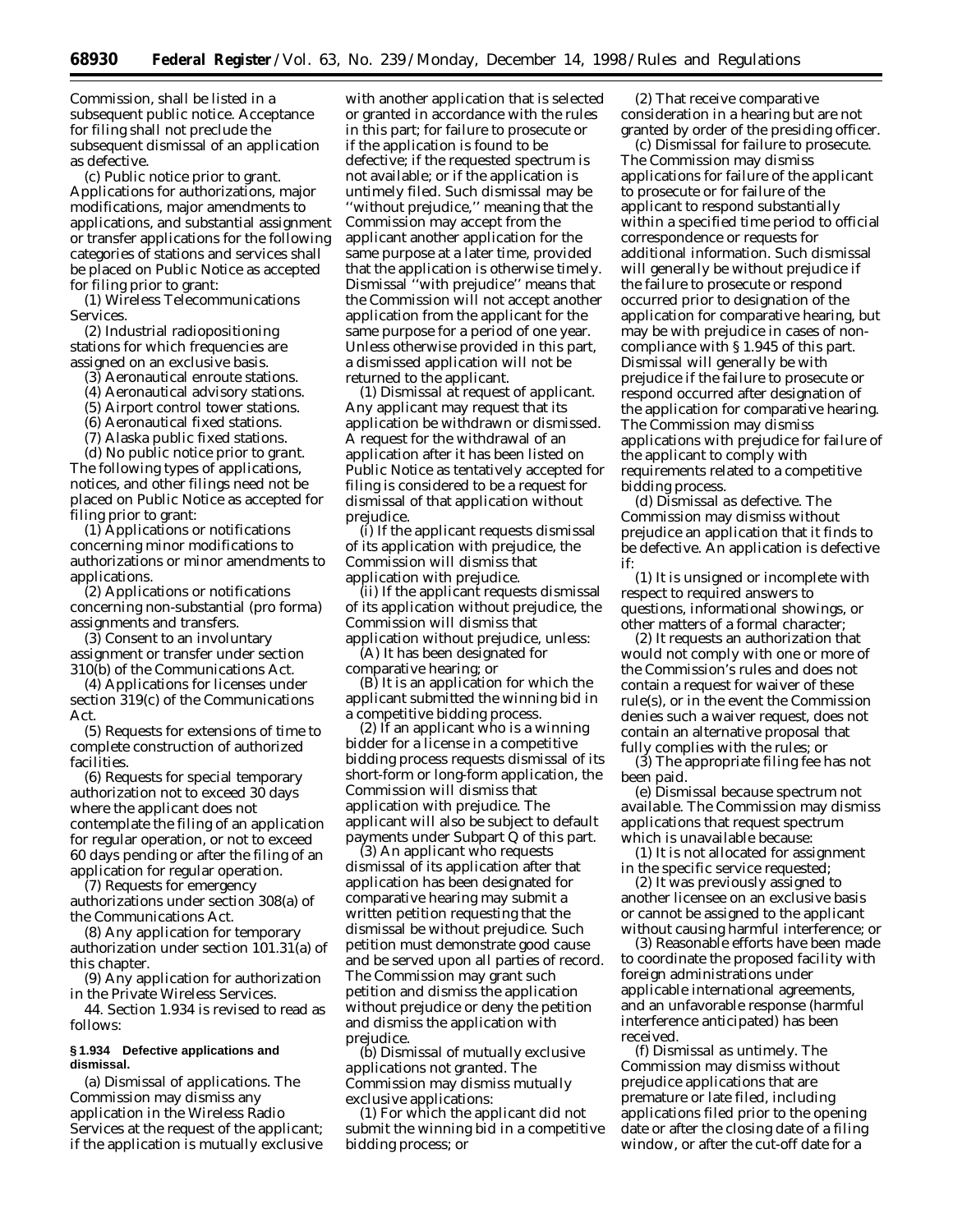mutually exclusive application filing group.

45. Sections 1.935, 1.937, 1.939, 1.945, 1.946, 1.947, 1.948, 1.949 are added to read as follows:

# **§ 1.935 Agreements to dismiss applications, amendments or pleadings.**

Parties that have filed applications that are mutually exclusive with one or more other applications, and then enter into an agreement to resolve the mutual exclusivity by withdrawing or requesting dismissal of the application(s), specific frequencies on the application or an amendment thereto, must obtain the approval of the Commission. Parties that have filed or threatened to file a petition to deny, informal objection or other pleading against an application and then seek to withdraw or request dismissal of, or refrain from filing, the petition, either unilaterally or in exchange for a financial consideration, must obtain the approval of the Commission.

(a) The party withdrawing or requesting dismissal of its application (or specific frequencies on the application), petition to deny, informal objection or other pleading or refraining from filing a pleading must submit to the Commission a request for approval of the withdrawal or dismissal, a copy of any written agreement related to the withdrawal or dismissal, and an affidavit setting forth:

(1) A certification that neither the party nor its principals has received or will receive any money or other consideration in excess of the legitimate and prudent expenses incurred in preparing and prosecuting the application, petition to deny, informal objection or other pleading in exchange for the withdrawal or dismissal of the application, petition to deny, informal objection or other pleading, or threat to file a pleading, except that this provision does not apply to dismissal or withdrawal of applications pursuant to bona fide merger agreements;

(2) The exact nature and amount of any consideration received or promised;

(3) An itemized accounting of the expenses for which it seeks reimbursement; and

(4) The terms of any oral agreement related to the withdrawal or dismissal of the application, petition to deny, informal objection or other pleading, or threat to file a pleading.

(b) In addition, within 5 days of the filing date of the applicant's or petitioner's request for approval, each remaining party to any written or oral agreement must submit an affidavit setting forth:

(1) A certification that neither the applicant nor its principals has paid or will pay money or other consideration in excess of the legitimate and prudent expenses of the petitioner in exchange for withdrawing or dismissing the application, petition to deny, informal objection or other pleading; and

(2) The terms of any oral agreement relating to the withdrawal or dismissal of the application, petition to deny, informal objection or other pleading.

(c) No person shall make or receive any payments in exchange for withdrawing a threat to file or refraining from filing a petition to deny, informal objection, or any other pleading against an application. For the purposes of this section, reimbursement by an applicant of the legitimate and prudent expenses of a potential petitioner or objector, incurred reasonably and directly in preparing to file a petition to deny, will not be considered to be payment for refraining from filing a petition to deny or an informal objection. Payments made directly to a potential petitioner or objector, or a person related to a potential petitioner or objector, to implement non-financial promises are prohibited unless specifically approved by the Commission.

(d) For the purposes of this section: (1) Affidavits filed pursuant to this section must be executed by the filing party, if an individual; a partner having personal knowledge of the facts, if a partnership; or an officer having personal knowledge of the facts, if a corporation or association.

(2) Each application, petition to deny, informal objection or other pleading is deemed to be pending before the Commission from the time the petition to deny is filed with the Commission until such time as an order or correspondence of the Commission granting, denying or dismissing it is no longer subject to reconsideration by the Commission or to review by any court.

(3) ''Legitimate and prudent expenses'' are those expenses reasonably incurred by a party in preparing to file, filing, prosecuting and/or settling its application, petition to deny, informal objection or other pleading for which reimbursement is sought.

(4) ''Other consideration'' consists of financial concessions, including, but not limited to, the transfer of assets or the provision of tangible pecuniary benefit, as well as non-financial concessions that confer any type of benefit on the recipient.

(e) Notwithstanding the provisions of this section, any payments made or received in exchange for withdrawing a short-form application for a Commission authorization awarded through competitive bidding shall be subject to the restrictions set forth in § 1.2105(c) of this chapter.

## **§ 1.937 Repetitious or conflicting applications.**

(a) Where the Commission has, for any reason, dismissed an application for a new station or for any modification of services or facilities with prejudice, or revoked the license for a radio station in the Wireless Radio Services, the Commission will not consider a like or new application involving service of the same kind to substantially the same area by substantially the same applicant, its successor or assignee, or on behalf of or for the benefit of the original parties in interest, until after the lapse of 12 months from the effective date of final Commission action.

(b) If an applicant has been afforded an opportunity for a hearing with respect to an application for a new station or an enlargement of service area, and the Commission has, after hearing or default, denied the application or dismissed it with prejudice, the Commission will not consider a like application for service of the same type to the same area by that applicant, or by its successor or assignee, or on behalf of or for the benefit of the parties in interest to the original application, until after the lapse of 12 months from the effective date of final Commission action on the original application.

(c) If an appeal has been taken from the action of the Commission denying a particular application, a like application for service of the same type to the same area, in whole or in part, filed by that applicant or by its successor or assignee, or on behalf or for the benefit of the parties in interest to the original application, will not be considered until the final disposition of such appeal.

(d) While an application is pending, any subsequent inconsistent or conflicting application submitted by, on behalf of, or for the benefit of the same applicant, its successor or assignee will not be accepted for filing.

# **§ 1.939 Petitions to deny.**

(a) *Who may file.* Any party in interest may file with the Commission a petition to deny any application listed in a Public Notice as accepted for filing, whether as filed originally or upon major amendment as defined in § 1.929 of this part.

(1) For auctionable license applications, petitions to deny and related pleadings are governed by the procedures set forth in § 1.2108 of this part.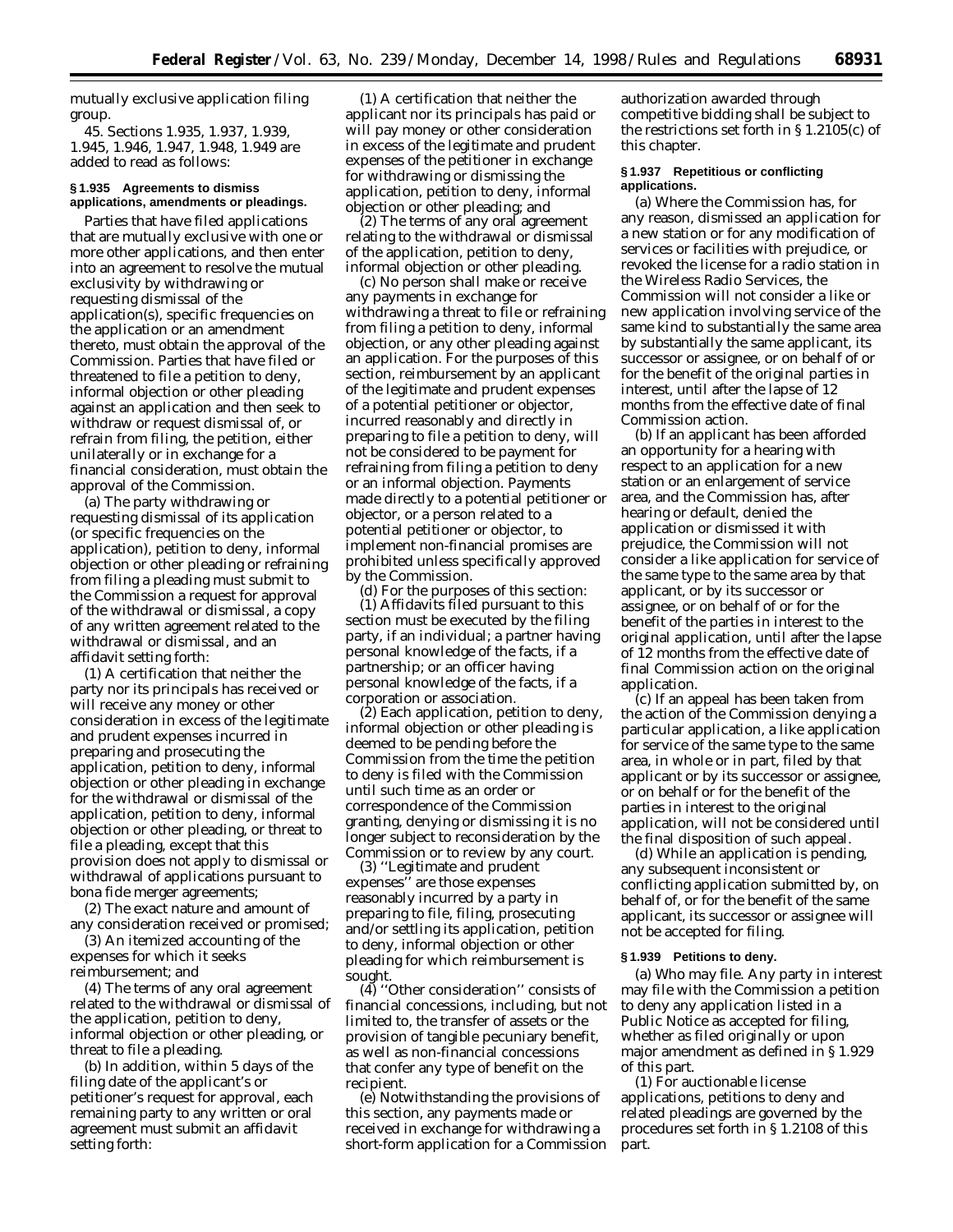(2) Petitions to deny for nonauctionable applications that are subject to petitions under § 309(d) of the Communications Act must comply with the provisions of this section and must be filed no later than 30 days after the date of the Public Notice listing the application or major amendment to the application as accepted for filing.

(b) *Filing of petitions.* Petitions to deny and related pleadings may be filed electronically via ULS. Manually filed petitions to deny must be filed with the Office of the Secretary, 1919 M Street, NW., Washington, DC 20554. Attachments to manually filed applications may be filed on a standard 31/4'' magnetic diskette formatted to be readable by high density floppy drives operating under MS–DOS (version 3.X or later compatible versions). Each diskette submitted must contain an ASCII text file listing each filename and a brief description of the contents of each file on the diskette. The files on the diskette, other than the table of contents, should be in Adobe Acrobat Portable Document Format (PDF) whenever possible. Petitions to deny and related pleadings must reference the file number of the pending application that is the subject of the petition.

(c) *Service.* A petitioner shall serve a copy of its petition to deny on the applicant and on all other interested parties pursuant to § 1.47. Oppositions and replies shall be served on the petitioner and all other interested parties.

(d) *Content.* A petition to deny must contain specific allegations of fact sufficient to make a *prima facie* showing that the petitioner is a party in interest and that a grant of the application would be inconsistent with the public interest, convenience and necessity. Such allegations of fact, except for those of which official notice may be taken, shall be supported by affidavit of a person or persons with personal knowledge thereof.

(e) *Petitions to deny amended applications.* Petitions to deny a major amendment to an application may raise only matters directly related to the major amendment that could not have been raised in connection with the application as originally filed. This paragraph does not apply to petitioners who gain standing because of the major amendment.

(f) *Oppositions and replies.* The applicant and any other interested party may file an opposition to any petition to deny and the petitioner may file a reply thereto in which allegations of fact or denials thereof, except for those of which official notice may be taken, shall be supported by affidavit of a person or

persons with personal knowledge thereof. Time for filing of oppositions and replies is governed by § 1.45 of this part for non-auctionable services and § 1.2108 of this part for auctionable services.

(g) *Dismissal of petition.* The Commission may dismiss any petition to deny that does not comply with the requirements of this section if the issues raised become moot, or if the petitioner or his/her attorney fails to appear at a settlement conference pursuant to § 1.956 of this part. The reasons for the dismissal will be stated in the dismissal letter or order. When a petition to deny is dismissed, any related responsive pleadings are also dismissed

(h) *Grant of petitioned application.* If a petition to deny has been filed and the Commission grants the application, the Commission will dismiss or deny the petition by issuing a concise statement of the reason(s) for dismissing or denying the petition, disposing of all substantive issues raised in the petition.

### **§ 1.945 License grants.**

(a) *License grants—auctionable license applications.* Procedures for grant of licenses that are subject to competitive bidding under section 309(j) of the Communications Act are set forth in §§ 1.2108 and 1.2109 of this part.

(b) *License grants—non-auctionable license applications.* No application that is not subject to competitive bidding under § 309(j) of the Communications Act will be granted by the Commission prior to the 31st day following the issuance of a Public Notice of the acceptance for filing of such application or of any substantial amendment thereof, unless the application is not subject to § 309(b) of the Communications Act.

(c) *Grant without hearing.* In the case of both auctionable license applications and non-mutually exclusive nonauctionable license applications, the Commission will grant the application without a hearing if it is proper upon its face and if the Commission finds from an examination of such application and supporting data, any pleading filed, or other matters which it may officially notice, that:

(1) There are no substantial and material questions of fact;

(2) The applicant is legally, technically, financially, and otherwise qualified;

(3) A grant of the application would not involve modification, revocation, or non-renewal of any other existing license;

(4) A grant of the application would not preclude the grant of any mutually exclusive application; and

(5) A grant of the application would serve the public interest, convenience, and necessity.

(d) *Grant of petitioned applications.* The FCC may grant, without a formal hearing, an application against which petition(s) to deny have been filed. If any petition(s) to deny are pending (i.e. have not been dismissed or withdrawn by the petitioner) when an application is granted, the FCC will deny the petition(s) and issue a concise statement of the reason(s) for the denial, disposing of all substantive issues raised in the petitions.

(e) *Partial and conditional grants.* The FCC may grant applications in part, and/or subject to conditions other than those normally applied to authorizations of the same type. When the FCC does this, it will inform the applicant of the reasons therefor. Such partial or conditional grants are final unless the FCC revises its action in response to a petition for reconsideration. Such petitions for reconsideration must be filed by the applicant within thirty days after the date of the letter or order stating the reasons for the partial or conditional grant, and must reject the partial or conditional grant and return the instrument of authorization.

(f) *Designation for hearing.* If the Commission is unable to make the findings prescribed in subparagraph (c), it will formally designate the application for hearing on the grounds or reasons then obtaining and will notify the applicant and all other known parties in interest of such action.

(1) Orders designating applications for hearing will specify with particularity the matters in issue.

(2) Parties in interest, if any, who are not notified by the Commission of its action in designating a particular application for hearing may acquire the status of a party to the proceeding by filing a petition for intervention showing the basis of their interest not more than 30 days after publication in the **Federal Register** of the hearing issues or any substantial amendment thereto.

(3) The applicant and all other parties in interest shall be permitted to participate in any hearing subsequently held upon such applications. Hearings may be conducted by the Commission or by the Chief of the Wireless Telecommunications Bureau, or, in the case of a question which requires oral testimony for its resolution, an Administrative Law Judge. The burden of proceeding with the introduction of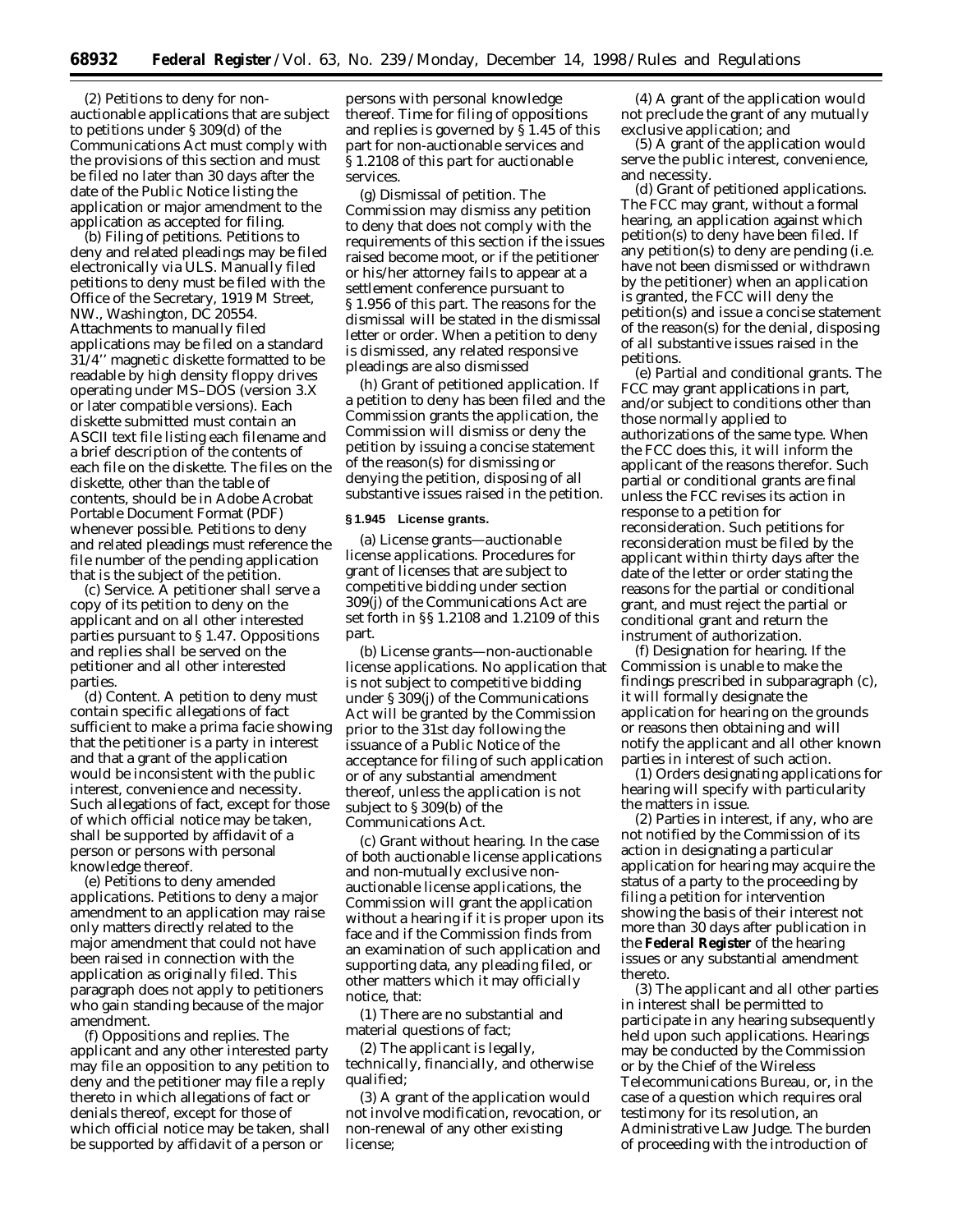evidence and burden of proof shall be upon the applicant, except that with respect to any issue presented by a petition to deny or a petition to enlarge the issues, such burdens shall be as determined by the Commission or the Chief of the Wireless Telecommunications Bureau.

## **§ 1.946 Construction and coverage requirements.**

(a) *Construction and commencement of service requirements.* For each of the Wireless Radio Services, requirements for construction and commencement of service or commencement of operations are set forth in the rule part governing the specific service. For purposes of this section, the period between the date of grant of an authorization and the date of required commencement of service or operations is referred to as the construction period.

(b) *Coverage and substantial service requirements.* In certain Wireless Radio Services, licensees must comply with geographic coverage requirements or substantial service requirements within a specified time period. These requirements are set forth in the rule part governing each specific service. For purposes of this section, the period between the date of grant of an authorization and the date that a particular degree of coverage or substantial service is required is referred to as the coverage period.

(c) *Termination of authorizations.* If a licensee fails to commence service or operations by the expiration of its construction period or to meet its coverage or substantial service obligations by the expiration of its coverage period, its authorization terminates automatically, without specific Commission action, on the date the construction or coverage period expires.

(d) *Licensee notification of compliance.* A licensee who commences service or operations within the construction period or meets its coverage or substantial service obligations within the coverage period must notify the Commission by filing FCC Form 601. The notification must be filed with the Commission within 15 days of the expiration of the applicable construction or coverage period. Where the authorization is site-specific, if service or operations have begun using some, but not all, of the authorized transmitters, the notification must show to which specific transmitters it applies.

(e) *Requests for extension of time.* Licensees may request to extend a construction period or coverage period by filing FCC Form 601. The request

must be filed before the expiration of the construction or coverage period.

(1) An extension request may be granted if the licensee shows that failure to meet the construction or coverage deadline is due to involuntary loss of site or other causes beyond its control.

(2) Extension requests will not be granted for failure to meet a construction or coverage deadline due to delays caused by a failure to obtain financing, to obtain an antenna site, or to order equipment in a timely manner. If the licensee orders equipment within 90 days of its initial license grant, a presumption of diligence is established.

(3) Extension requests will not be granted for failure to meet a construction or coverage deadline because the licensee undergoes a transfer of control or because the licensee intends to assign the authorization. The Commission will not grant extension requests solely to allow a transferee or assignee to complete facilities that the transferor or assignor failed to construct.

(4) The filing of an extension request does not automatically extend the construction or coverage period unless the request is based on involuntary loss of site or other circumstances beyond the licensee's control, in which case the construction period is automatically extended pending disposition of the extension request.

(5) A request for extension of time to construct a particular transmitter or other facility does not extend the construction period for other transmitters and facilities under the same authorization.

## **§ 1.947 Modification of licenses.**

(a) All major modifications, as defined in § 1.929 of this part, require prior Commission approval. Applications for major modifications also shall be treated as new applications for determination of filing date, Public Notice, and petition to deny purposes.

(b) Licensees may make minor modifications to station authorizations, as defined in § 1.929 of this part (other than *pro forma* transfers and assignments), as a matter of right without prior Commission approval, but must notify the Commission by filing FCC Form 601 within thirty (30) days of implementing any such changes.

(c) Multiple pending modification applications requesting changes to the same or related technical parameters on an authorization are not permitted. If a modification application is pending, any additional changes to the same or related technical parameters may be requested only in an amendment to the pending modification application.

(d) Any proposed modification that requires a fee as set forth at part 1, subpart G, of this chapter must be filed in accordance with § 1.913.

### **§ 1.948 Assignment of authorization or transfer of control, notification of consummation.**

(a) *General.* Except as provided in this section, authorizations in the Wireless Radio Services may be assigned by the licensee to another party, voluntarily or involuntarily, directly or indirectly, or the control of a licensee holding such authorizations may be transferred, only upon application to and approval by the Commission.

(b) *Limitations on transfers and assignments.* (1) A change from less than 50% ownership to 50% or more ownership shall always be considered a transfer of control.

(2) In other situations a controlling interest shall be determined on a caseby-case basis considering the distribution of ownership, and the relationships of the owners, including family relationships.

(3) Designated Entities, as defined in § 1.2110(a) of this part, must comply with §§ 1.2110 and 1.2111 of this part when seeking to assign or transfer control of an authorization.

(4) Stations must meet all applicable requirements regarding transfers and assignments contained in the rules pertaining to the specific service in which the station is licensed.

(5) Licenses, permits, and authorizations for stations in the Amateur, Ship, Aircraft, Commercial Operator and Personal Radio Services (except 218–219 MHz Service) may not be assigned or transferred, unless otherwise stated.

(c) *Application required.* In the case of an assignment of authorization or transfer of control, the assignor must file an application for approval of the assignment on FCC Form 603. If the assignee or transferee is subject to the ownership reporting requirements of § 1.2112(a), the assignee or transferee must also file an updated FCC Form 602 or certify that a current FCC Form 602 is on file.

(1) In the case of a non-substantial (*pro forma*) transfer or assignment involving a telecommunications carrier, as defined in § 153(44) of the Communications Act, filing of the Form 603 and Commission approval in advance of the proposed transaction is not required, provided that:

(i) the affected license is not subject to unjust enrichment provisions under subpart Q of this part;

(ii) the transfer or assignment does not involve a proxy contest; and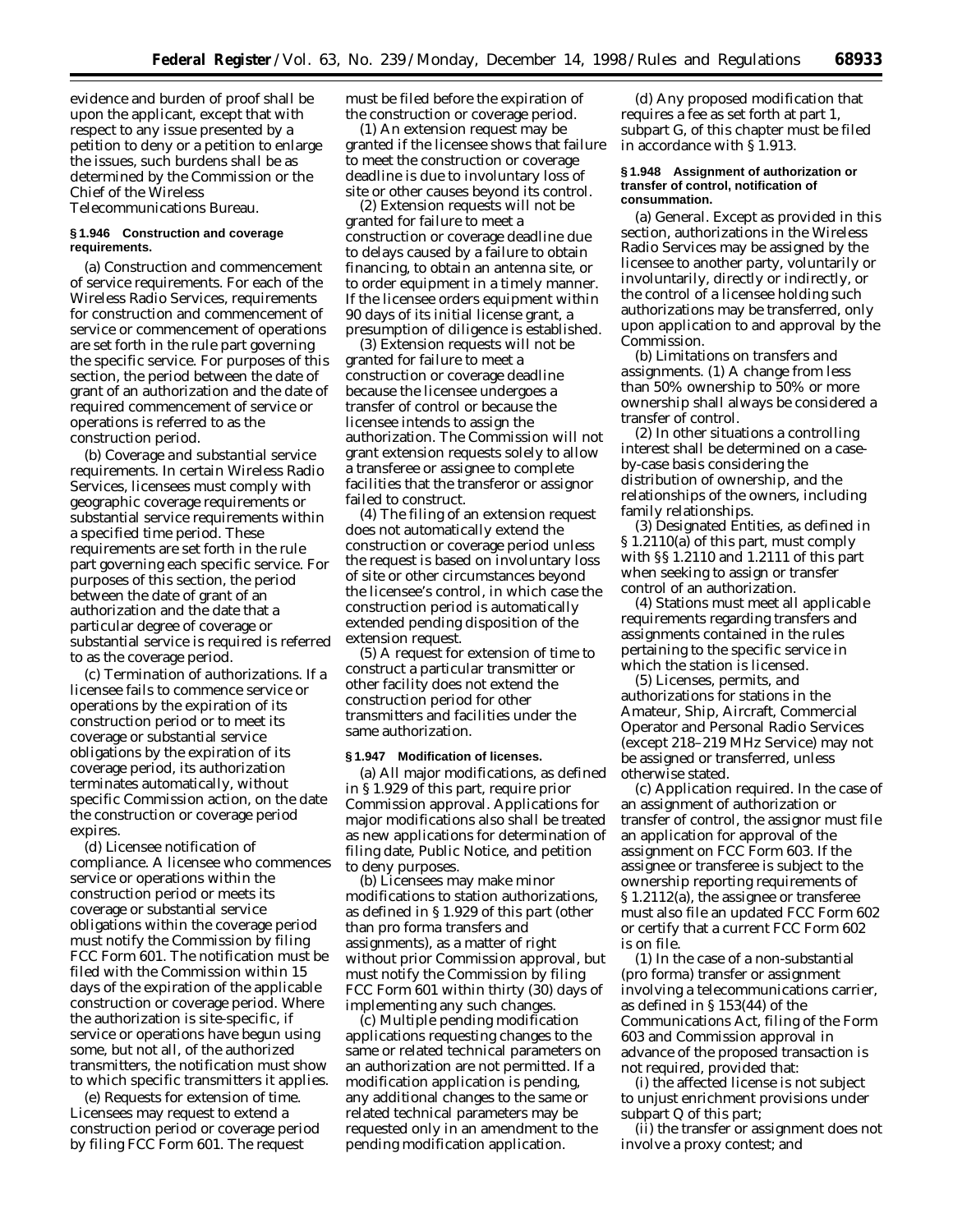(iii) the transferee or assignee provides notice of the transaction by filing FCC Form 603 within 30 days of its completion, and provides any necessary updates of ownership information on FCC Form 602.

(2) In the case of an involuntary assignment or transfer, FCC Form 603 must be filed no later than 30 days after the event causing the involuntary assignment or transfer.

(d) *Notification of consummation.* In all Wireless Radio Services, licensees are required to notify the Commission of consummation of an approved transfer or assignment on FCC Form 603. The assignee or transferee must notify the Commission by providing the date of completion of the assignment or transfer on FCC Form 603. For transfers and assignments that require prior Commission approval, the transaction must be consummated and notice provided to the Commission within 60 days of public notice of approval, unless a request for an extension of time to consummate is filed on FCC Form 603 prior to the expiration of this 60-day period. For transfers and assignments that do not require prior Commission approval, notice of completion of the transaction must be provided on FCC Form 603 within 30 days of completion, along with any necessary updates of ownership information on FCC Form 602.

(e) *Partial assignment of authorization.* If the authorization for some, but not all, of the facilities of a radio station in the Wireless Radio Services is assigned to another party, voluntarily or involuntarily, such action is a partial assignment of authorization. To request Commission approval of a partial assignment of authorization, the assignor must notify the Commission on FCC Form 603 of the facilities that will be deleted from its authorization upon consummation of the assignment.

(f) *Partitioning and disaggregation.* Where a licensee proposes to partition or disaggregate a portion of its authorization to another party, the application will be treated as a request for partial assignment of authorization. The assignor must notify the Commission on FCC Form 603 of the geographic area or spectrum that will be deleted from its authorization upon consummation of the assignment.

(g) *Involuntary transfer and assignment.* In the event of the death or legal disability of a permittee or licensee, a member of a partnership, or a person directly or indirectly in control of a corporation which is a permittee or licensee, the Commission shall be notified promptly of the occurrence of such death or legal disability. Within 30

days after the occurrence of such death or legal disability (except in the case of a ship or amateur station), an application shall be filed for consent to involuntary assignment of such permit or license, or for involuntary transfer of control of such corporation, to a person or entity legally qualified to succeed to the foregoing interests under the laws of the place having jurisdiction over the estate involved. The procedures and forms to be used are the same procedures and forms as those specified in paragraph (b) of this section. In the case of Ship, aircraft, Commercial Operator, Amateur, and Personal Radio Services (except for 218–219 MHz Service) involuntary assignment of licenses will not be granted; such licenses shall be surrendered for cancellation upon the death or legal disability of the licensee. Amateur station call signs assigned to the station of a deceased licensee shall be available for reassignment pursuant to § 97.19 of this chapter.

(h) *Disclosure requirements.* Applicants for transfer or assignment of licenses in auctionable services must comply with the disclosure requirements of §§ 1.2111 and 1.2112 of this part.

(i) *Trafficking.* Applications for approval of assignment or transfer may be reviewed by the Commission to determine if the transaction is for purposes of trafficking in service authorizations.

(1) Trafficking consists of obtaining or attempting to obtain an authorization for the principal purpose of speculation or profitable resale of the authorization rather than for the provision of telecommunication services to the public or for the licensee's own private use.

(2) The Commission may require submission of an affirmative, factual showing, supported by affidavit of persons with personal knowledge thereof, to demonstrate that the assignor did not acquire the authorization for the principal purpose of speculation or profitable resale of the authorization. This showing may include, for example, a demonstration that the proposed assignment is due to changed circumstances (described in detail) affecting the licensee after the grant of the authorization, or that the proposed assignment is incidental to a sale of other facilities or a merger of interests.

### **§ 1.949 Application for renewal of license.**

(a) Applications for renewal of authorizations in the Wireless Radio Services must be filed no later than the expiration date of the authorization for which renewal is sought, and no sooner

than 90 days prior to expiration. Renewal applications must be filed on the same form as applications for initial authorization in the same service, *i.e.,* FCC Form 601 or 605. Additional renewal requirements applicable to specific services are set forth in the subparts governing those services.

(b) Licensees with multiple authorizations in the same service may request a common day and month on which such authorizations expire for renewal purposes. License terms may be shortened by up to one year but will not be extended to accommodate the applicant's selection.

46. Section 1.951 is revised to read as follows:

# **§ 1.951 Duty to respond to official communications.**

Licensees or applicants in the Wireless Radio Services receiving official notice of an apparent or actual violation of a federal statute, international agreement, Executive Order, or regulation pertaining to communications shall respond in writing within 10 days to the office of the FCC originating the notice, unless otherwise specified. Responses to official communications must be complete and self-contained without reference to other communications unless copies of such other communications are attached to the response. Licensees or applicants may respond via ULS.

# **§ 1.952 [Removed]**

47. Section 1.952 is removed.

#### **§ 1.953 [Removed]**

48. Section 1.953 is removed. 49. Section 1.955 is revised to read as follows:

### **§ 1.955 Termination of authorizations.**

(a) Authorizations in general remain valid until terminated in accordance with this section, except that the Commission may revoke an authorization pursuant to section 312 of the Communications Act of 1934, as amended. *See* 47 U.S.C. 312.

(1) *Expiration.* Authorizations automatically terminate, without specific Commission action, on the expiration date specified therein, unless a timely application for renewal is filed. *See* § 1.948 of this part. No authorization granted under the provisions of this part shall be for a term longer than ten years. *See* 47 U.S.C. 307(c).

(2) *Failure to meet construction or coverage requirements.* Authorizations automatically terminate, without specific Commission action, if the licensee fails to meet applicable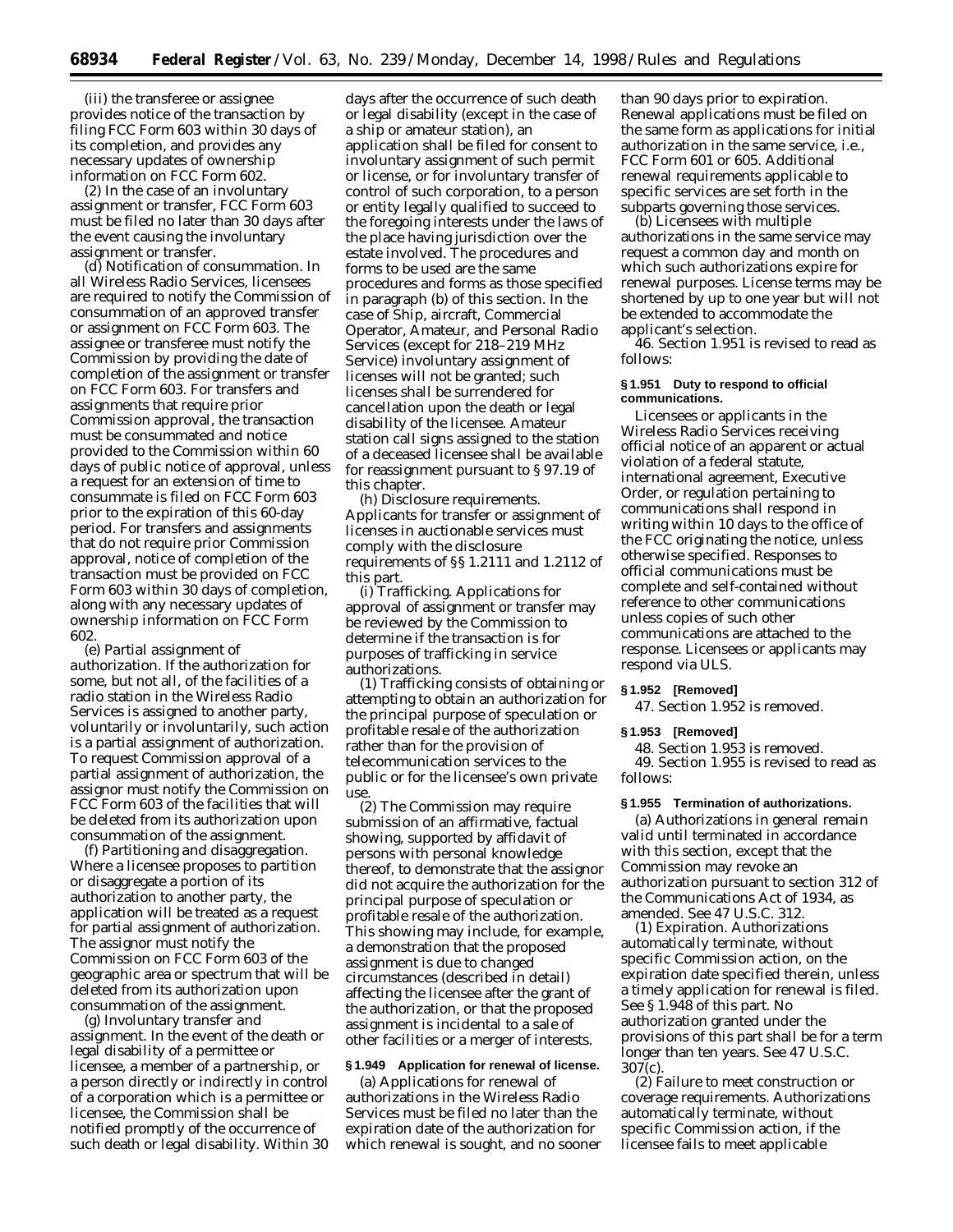construction or coverage requirements. *See* § 1.948(c) of this part.

(3) *Service discontinued.* Authorizations automatically terminate, without specific Commission action, if service is permanently discontinued. The Commission authorization or the individual service rules govern the definition of permanent discontinuance for purposes of this section. A licensee who discontinues operations shall notify the Commission of the discontinuance of operations by submitting FCC Form 601 or 605 requesting license cancellation.

(b) Special temporary authority (STA) automatically terminates without specific Commission action upon failure to comply with the terms and conditions therein, or at the end of the period specified therein, unless a timely request for an extension of the STA term is filed in accordance with § 1.931 of this part. If a timely filed request for extension of the STA term is dismissed or denied, the STA automatically terminates, without specific Commission action, on the day after the applicant or the applicant's attorney is notified of the Commission's action dismissing or denying the request for extension.

(c) Authorizations submitted by licensees for cancellation terminate when the Commission gives Public Notice of such action.

50. Section 1.956 is added to read as follows:

# **§ 1.956 Settlement conferences.**

Parties are encouraged to use alternative dispute resolution procedures to settle disputes. *See* subpart E of this part. In any contested proceeding, the Commission, in its discretion, may direct the parties or their attorneys to appear before it for a conference.

(a) The purposes of such conferences are:

(1) To obtain admissions of fact or stipulations between the parties as to any or all of the matters in controversy;

(2) To consider the necessity for or desirability of amendments to the pleadings, or of additional pleadings or evidentiary submissions;

(3) To consider simplification or narrowing of the issues;

(4) To encourage settlement of the matters in controversy by agreement between the parties; and

(5) To consider other matters that may aid in the resolution of the contested proceeding.

(b) Conferences are scheduled by the Commission at a time and place it may designate, to be conducted in person or by telephone conference call.

(c) The failure of any party or attorney, following reasonable notice, to appear at a scheduled conference will be deemed a failure to prosecute, subjecting that party's application or petition to dismissal by the Commission.

51. Section 1.957 is added to read as follows:

# **§ 1.957 Procedure with respect to amateur radio operator license.**

Each candidate for an amateur radio license which requires the applicant to pass one or more examination elements must present the Volunteer Examiners (VEs) with a properly completed FCC Form 605 prior to the examination. Upon completion of the examination, the VEs will grade the test papers. If the applicant is successful, the VEs will forward the candidate's application to a Volunteer-Examiner Coordinator (VEC). The VEs will then issue a certificate for sucessful completion of an amateur radio operator examination. The VEC will forward the application to the Commission's Gettysburg, Pennsylvania, facility.

## **§ 1.958 [Removed]**

52. Section 1.958 is removed.

**§ 1.959 [Removed]** 53. Section 1.959 is removed.

- **§ 1.961 [Removed]** 54. Section 1.961 is removed.
- **§ 1.962 [Removed]** 55. Section 1.962 is removed.
- **§ 1.971 [Removed]**

56. Section 1.971 is removed.

**§ 1.972 [Removed]**

57. Section 1.972 is removed.

# **§ 1.973 [Removed]**

58. Section 1.973 is removed.

59. Section 1.981 is revised to read as follows:

# **§ 1.981 Reports, annual and semiannual.**

(a) Licensees of stations authorized for developmental operation shall submit a report on the results of the developmental program. The report shall be filed with and made a part of each application for renewal of authorization. The report shall be filed at the Commission's offices in Washington, DC or alternatively may be sent to the commission electronically via the ULS.

(b) The report shall include comprehensive and detailed information on the following:

(1) The final objective.

(2) Results of operation to date.

(3) Analysis of the results obtained.

(4) Copies of any published reports.

(5) Need for continuation of the program.

(6) Number of hours of operation on each frequency.

(c) Where required by the particular service rules, licensees who have entered into agreements with other persons for the cooperative use of radio station facilities must submit annually an audited financial statement reflecting the nonprofit cost-sharing nature of the arrangement to the Commission's offices in Washington, DC or alternatively may be sent to the Commission electronically via the ULS, no later than three months after the close of the licensee's fiscal year.

60. Section 1.1102 is revised to read as follows:

### **§ 1.1102 Schedule of charges for applications and other filings in the wireless telecommunications services.**

Those services designated with an asterisk in the payment type code column have associated regulatory fees that must be paid at the same time the application fee is paid. Please refer to § 1.1152 for the appropriate regulatory fee that must be paid for this service.

| Action                                                                        | FCC Form No. | Fee<br>amount   | Payment type<br>code | Address                                                                                                           |
|-------------------------------------------------------------------------------|--------------|-----------------|----------------------|-------------------------------------------------------------------------------------------------------------------|
| 1. Payment of electronically<br>filed application.<br>2. Land Transportation: | 159          |                 |                      | Federal Communications Commission, ELT, P.O.<br>Box<br>358994, Pittsburgh, PA 15251-5994.                         |
| a. New                                                                        | $601$ & 159  |                 | 45   PALR *          | Federal Communications Commission, Wireless Bureau Ap-<br>plications, P.O. Box 358130, Pittsburgh, PA 15251-5130. |
| b. Renewal                                                                    | 601 & 159    | 45 <sub>1</sub> | PALR *               | Federal Communications Commission, Wireless Bureau Ap-<br>plications, P.O. Box 358245, Pittsburgh, PA 15251-5245. |
| c. Modification, Non-profit                                                   | 601 & 159    |                 | 45   PALM            | Federal Communications Commission, Wireless Bureau Ap-<br>plications, P.O. Box 358130, Pittsburgh, PA 15251-5130. |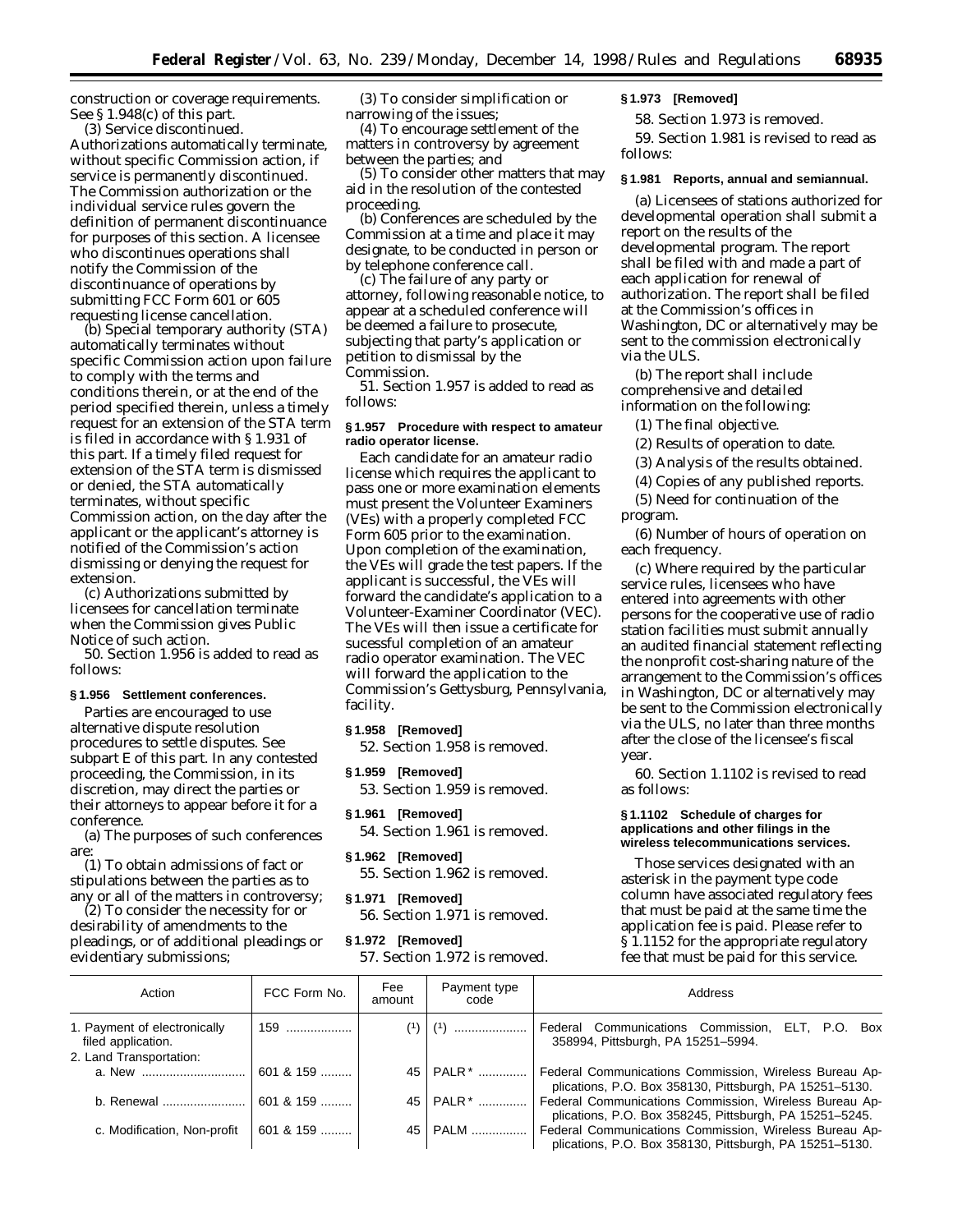÷.

 $\equiv$ 

| Action                                                                                | FCC Form No.           | Fee<br>amount | Payment type<br>code       | Address                                                                                                                                                                      |
|---------------------------------------------------------------------------------------|------------------------|---------------|----------------------------|------------------------------------------------------------------------------------------------------------------------------------------------------------------------------|
| d. Assignment                                                                         | 603 & 159              | 45            | PALM                       | Federal Communications Commission, Wireless Bureau Ap-<br>plications, P.O. Box 358130, Pittsburgh, PA 15251-5130.                                                            |
| 3. Industrial/Business Pool:                                                          | 601 & 159              | 45            | PALR *                     | Federal Communications Commission, Wireless Bureau Ap-                                                                                                                       |
| b. Renewal                                                                            | 601 & 159              | 45            | PALR *                     | plications, P.O. Box 358130, Pittsburgh, PA 15251-5130.<br>Federal Communications Commission, Wireless Bureau Ap-                                                            |
| c. Modification, Non-profit,<br>CMRS.                                                 | $601$ & $159$          | 45            | <b>PALM</b>                | plications, P.O. Box 358245, Pittsburgh, PA 15251-5245.<br>Federal Communications Commission, Wireless Bureau Ap-<br>plications, P.O. Box 358130, Pittsburgh, PA 15251-5130. |
| d. Assignment                                                                         | 603 & 159              | 45            | <b>PALM</b>                | Federal Communications Commission, Wireless Bureau Ap-<br>plications, P.O. Box 358130, Pittsburgh, PA 15251-5130.                                                            |
| 4. Other Industrial:                                                                  | 601 & 159              | 45            | PALR *                     | Federal Communications Commission, Wireless Bureau Ap-                                                                                                                       |
| b. Renewal                                                                            | 601 & 159              | 45            | PALR *                     | plications, P.O. Box 358130, Pittsburgh, PA 15251-5130.<br>Federal Communications Commission, Wireless Bureau Ap-<br>plications, P.O. Box 358245, Pittsburgh, PA 15251-5245. |
| c. Modification, Non-profit                                                           | 601 & 159              | 45            | <b>PALM</b>                | Federal Communications Commission, Wireless Bureau Ap-<br>plications, P.O. Box 358130, Pittsburgh, PA 15251-5130.                                                            |
| d. Assignment                                                                         | 603 & 159              | 45            | <b>PALM</b>                | Federal Communications Commission, Wireless Bureau Ap-<br>plications, P.O. Box 358130, Pittsburgh, PA 15251-5130.                                                            |
| 5. GMRS:                                                                              | 605 & 159              | 45            | PALR *                     | Federal Communications Commission, Wireless Bureau Ap-<br>plications, P.O. Box 358130, Pittsburgh, PA 15251-5130.                                                            |
| b. Renewal                                                                            | 605 & 159              | 45            | PALR *                     | Federal Communications Commission, Wireless Bureau Ap-<br>plications, P.O. Box 358245, Pittsburgh, PA 15251-5245.                                                            |
| c. Modification                                                                       | 605 & 159              | 45            | PALM                       | Federal Communications Commission, Wireless Bureau Ap-<br>plications, P.O. Box 358130, Pittsburgh, PA 15251-5130.                                                            |
| 6.800 MHz:                                                                            | $601$ & $159$          | 45            | PALS*                      | Federal Communications Commission, Wireless Bureau Ap-                                                                                                                       |
| b. Renewal                                                                            | $601$ & $159$          | 45            | PALS*                      | plications, P.O. Box 358130, Pittsburgh, PA 15251-5130.<br>Federal Communications Commission, Wireless Bureau Ap-<br>plications, P.O. Box 358245, Pittsburgh, PA 15251-5245. |
| c. Modification, Non-profit,<br>CMRS.                                                 | 601 & 159              | 45            | PALM                       | Federal Communications Commission, Wireless Bureau Ap-<br>plications, P.O. Box 358130, Pittsburgh, PA 15251-5130.                                                            |
| d. Assignment                                                                         | 603 & 159              | 45            | PALM                       | Federal Communications Commission, Wireless Bureau Ap-<br>plications, P.O. Box 358130, Pittsburgh, PA 15251-5130.                                                            |
| 7.900 MHz:                                                                            | 601 & 159              | 45            | PALS*                      | Federal Communications Commission, Wireless Bureau Ap-<br>plications, P.O. Box 358130, Pittsburgh, PA 15251-5130.                                                            |
| b. Renewal                                                                            | 601 & 159              | 45            | PALS*                      | Federal Communications Commission, Wireless Bureau Ap-<br>plications, P.O. Box 358245, Pittsburgh, PA 15251-5245.                                                            |
| c. Modification, Non-profit,<br>CMRS.                                                 | 601 & 159              | 45            | PALM                       | Federal Communications Commission, Wireless Bureau Ap-<br>plications, P.O. Box 358130, Pittsburgh, PA 15251-5130.                                                            |
| d. Assignment                                                                         | 603 & 159              | 45            | <b>PALM</b>                | Federal Communications Commission, Wireless Bureau Ap-<br>plications, P.O. Box 358130, Pittsburgh, PA 15251-5130.                                                            |
| 8. BUS, OI, LT, PS/SE, 470-<br>512, 800,900,220,220 NAT,<br>Renewal Non-profit, CMRS. | 601 & 159              | 45            | <b>PALM</b>                | Federal Communications Commission, Wireless Bureau Ap-<br>plications, P.O. Box 358245, Pittsburgh, PA 15251-5245.                                                            |
| 9. 218-219 MHz Service Re-<br>newal Non-profit.                                       | 601 & 159              | 45            | PAIM                       | Federal Communications Commission, Wireless Bureau Ap-<br>plications, P.O. Box 358245, Pittsburgh, PA 15251-5245.                                                            |
| 10. BUS, OI, LT Renewal                                                               | 601 & 159              | 45            | PALR *                     | Federal Communications Commission, Wireless Bureau Ap-<br>plications, P.O. Box 358245, Pittsburgh, PA 15251-5245.                                                            |
| 11.470-512,800,900,220 Re-<br>newal.<br>12. 220 Nationwide Renewal                    | 601 & 159<br>601 & 159 | 45<br>45      | PALS*<br>PALT*             | Federal Communications Commission, Wireless Bureau Ap-<br>plications, P.O. Box 358245, Pittsburgh, PA 15251-5245.<br>Federal Communications Commission, Wireless Bureau Ap-  |
| 13. 218-219 MHz Service Re-                                                           | 601 & 159              | 45            | PAIR                       | plications, P.O. Box 358245, Pittsburgh, PA 15251-5245.<br>Federal Communications Commission, Wireless Bureau Ap-                                                            |
| newal.<br>14. Microwave:                                                              |                        |               |                            | plications, P.O. Box 358245, Pittsburgh, PA 15251-5245.                                                                                                                      |
|                                                                                       | 601 & 159              | 200           | PEOR *                     | Federal Communications Commission, Wireless Bureau Ap-<br>plications, P.O. Box 358130, Pittsburgh, PA 15251-5130.                                                            |
| b. Modification, Non-profit<br>c. Assignment                                          | 601 & 159<br>601 & 159 | 200<br>200    | <b>PEOM</b><br><b>PEOM</b> | Federal Communications Commission, Wireless Bureau Ap-<br>plications, P.O. Box 358130, Pittsburgh, PA 15251-5130.<br>Federal Communications Commission, Wireless Bureau Ap-  |
| d. Microwave Renewal                                                                  | 603 & 159<br>601 & 159 | 200           | PEOR *                     | plications, P.O. Box 358130, Pittsburgh, PA 15251-5130.<br>Federal Communications Commission, Wireless Bureau Ap-                                                            |
| e. Microwave Renewal<br>Non-profit.                                                   | 601 & 159              | 200           | <b>PEOM</b>                | plications, P.O. Box 358245, Pittsburgh, PA 15251-5245.<br>Federal Communications Commission, Wireless Bureau Ap-<br>plications, P.O. Box 358245, Pittsburgh, PA 15251-5245. |
| 15. Ground:                                                                           | 601 & 159              | 90            | PBVR *                     | Federal Communications Commission, Wireless Bureau Ap-<br>plications, P.O. Box 358130, Pittsburgh, PA 15251-5130.                                                            |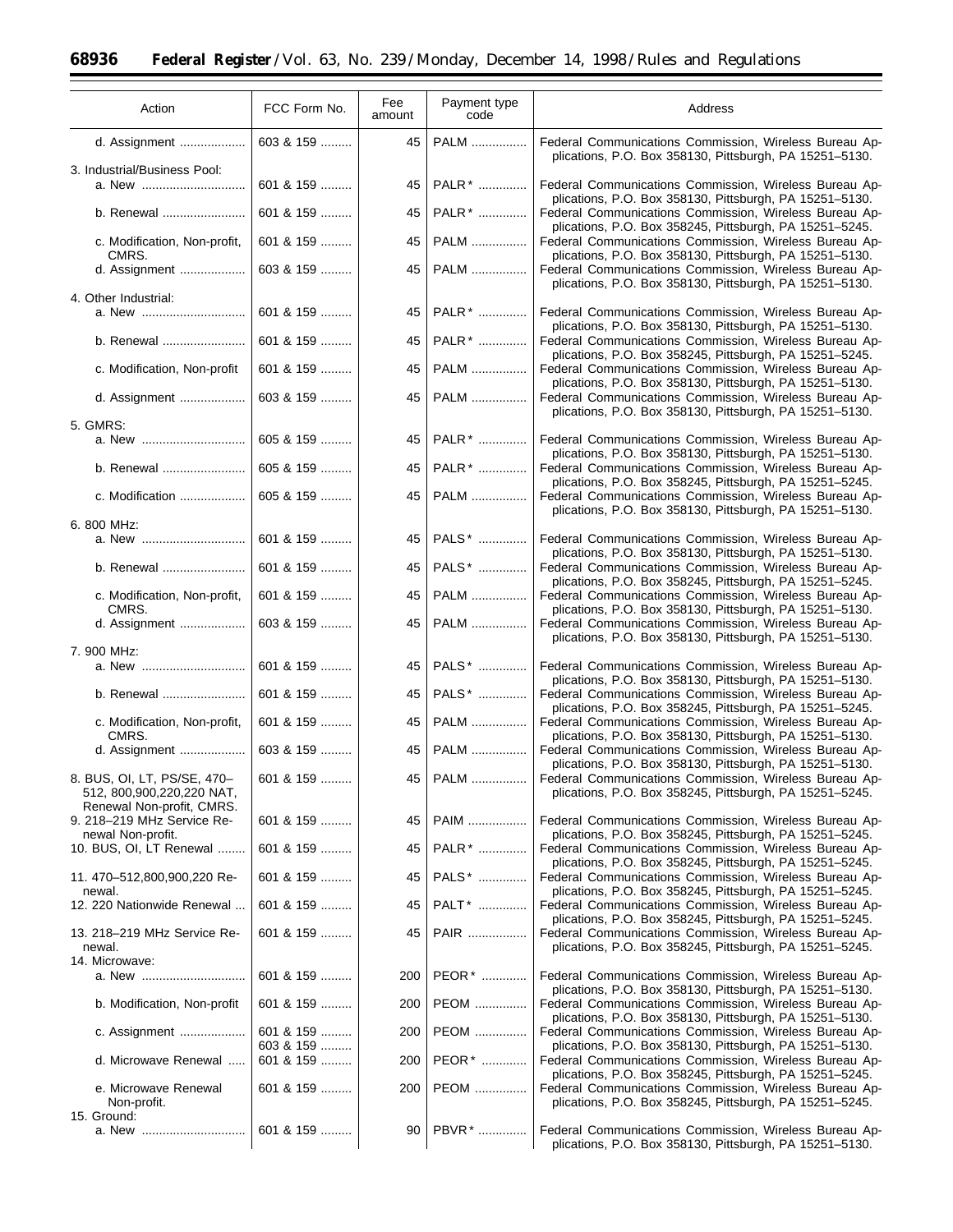۰

| Action                                                                              | FCC Form No.              | Fee<br>amount | Payment type<br>code | Address                                                                                                                                                                      |
|-------------------------------------------------------------------------------------|---------------------------|---------------|----------------------|------------------------------------------------------------------------------------------------------------------------------------------------------------------------------|
| b. Modification, Non-profit                                                         | 601 & 159                 | 90            | <b>PBVM</b>          | Federal Communications Commission, Wireless Bureau Ap-<br>plications, P.O. Box 358130, Pittsburgh, PA 15251-5130.                                                            |
| c. Assignment                                                                       | 603 & 159                 | 90            | <b>PBVM</b>          | Federal Communications Commission, Wireless Bureau Ap-<br>plications, P.O. Box 358130, Pittsburgh, PA 15251-5130.                                                            |
| d. Ground Renewal Non-<br>profit.                                                   | $601 & 8159$              | 90            | PBVM                 | Federal Communications Commission, Wireless Bureau Ap-<br>plications, P.O. Box 358245, Pittsburgh, PA 15251-5245.                                                            |
| e. Ground Renewal                                                                   | 601 & 159                 | 90            | PBVR *               | Federal Communications Commission, Wireless Bureau Ap-<br>plications, P.O. Box 358245, Pittsburgh, PA 15251-5245.                                                            |
| 16. Coast:                                                                          | $601 & 8159$              | 90            | PBMR *               | Federal Communications Commission, Wireless Bureau Ap-                                                                                                                       |
| b. Modification, Non-profit,                                                        | $601 & 8159$              | 90            | <b>PBMM</b>          | plications, P.O. Box 358130, Pittsburgh, PA 15251-5130.<br>Federal Communications Commission, Wireless Bureau Ap-                                                            |
| CMRS.<br>c. Assignment                                                              | $603 & 159$               | 90            | <b>PBMM</b>          | plications, P.O. Box 358130, Pittsburgh, PA 15251-5130.<br>Federal Communications Commission, Wireless Bureau Ap-<br>plications, P.O. Box 358130, Pittsburgh, PA 15251-5130. |
| d. Coast Renewal Non-<br>profit, CMRS.                                              | $601 & 8159$              | 90            | <b>PBMM</b>          | Federal Communications Commission, Wireless Bureau Ap-<br>plications, P.O. Box 358245, Pittsburgh, PA 15251-5245.                                                            |
| e. Coast Renewal                                                                    | 601 & 159                 | 90            | PBMR *               | Federal Communications Commission, Wireless Bureau Ap-<br>plications, P.O. Box 358245, Pittsburgh, PA 15251-5245.                                                            |
| 17. Ship:                                                                           | 605 & 159                 | 45            | PASR <sup>*</sup>    | Federal Communications Commission, Wireless Bureau Ap-<br>plications, P.O. Box 358130, Pittsburgh, PA 15251-5130.                                                            |
| b. Modification, Non-profit                                                         | $605$ & $159$             | 45            | <b>PASM</b>          | Federal Communications Commission, Wireless Bureau Ap-<br>plications, P.O. Box 358130, Pittsburgh, PA 15251-5130.                                                            |
| c. Ship Renewal Non-profit                                                          | 605 & 159                 | 45            | PASM                 | Federal Communications Commission, Wireless Bureau Ap-<br>plications, P.O. Box 358245, Pittsburgh, PA 15251-5245.                                                            |
| d. Ship Renewal                                                                     | $1605 & 159$              | 45            | PASR *               | Federal Communications Commission, Wireless Bureau Ap-<br>plications, P.O. Box 358245, Pittsburgh, PA 15251-5245.                                                            |
| 18. Aircraft:                                                                       | $605$ & $159$             | 45            | PAAR*                | Federal Communications Commission, Wireless Bureau Ap-                                                                                                                       |
| b. Modification, Non-profit                                                         | $605$ & $159$             | 45            | PAAM                 | plications, P.O. Box 358130, Pittsburgh, PA 15251-5130.<br>Federal Communications Commission, Wireless Bureau Ap-                                                            |
| c. Aircraft Renewal Non-<br>profit.                                                 | $605$ & $159$             | 45            | PAAM                 | plications, P.O. Box 358130, Pittsburgh, PA 15251-5130.<br>Federal Communications Commission, Wireless Bureau Ap-<br>plications, P.O. Box 358245, Pittsburgh, PA 15251-5245. |
| d. Aircraft Renewal                                                                 | $605$ & $159$             | 45            | PAAM*                | Federal Communications Commission, Wireless Bureau Ap-<br>plications, P.O. Box 358245, Pittsburgh, PA 15251-5245.                                                            |
| 19. Public Safety Pool:<br>a. New, Modification                                     | $601$ & $159$             | 45            | <b>PALM</b>          | Federal Communications Commission, Wireless Bureau Ap-                                                                                                                       |
| b. Assignment                                                                       | $603 & 159$               | 45            | PALM                 | plications, P.O. Box 358130, Pittsburgh, PA 15251-5130.<br>Federal Communications Commission, Wireless Bureau Ap-<br>plications, P.O. Box 358130, Pittsburgh, PA 15251-5130. |
| c. Renewal                                                                          | 601 & 159<br>603 & 159    | 45            | PALM                 | Federal Communications Commission, Wireless Bureau Ap-<br>plications, P.O. Box 358245, Pittsburgh, PA 15251-5245.                                                            |
| 20. Restricted Permit                                                               | 605 & 159                 | 45            | <b>PARR</b>          | Federal Communications Commission, Wireless Bureau Ap-<br>plications, P.O. Box 358130, Pittsburgh, PA 15251-5130.                                                            |
| 21. Waiver:<br>a. Rule Waiver                                                       | $601 & 159$               | 135           | PDWM                 | Federal Communications Commission, Wireless Bureau Ap-                                                                                                                       |
|                                                                                     | 605 & 159<br>Corres & 159 |               |                      | plications, P.O. Box 358130, Pittsburgh, PA 15251-5130.                                                                                                                      |
| b. Exemption from Ship<br><b>Station Radio Require-</b><br>ments.                   | 605 & 159                 | 135           | PDWM                 | Federal Communications Commission, Wireless Bureau Ap-<br>plications, P.O. Box 358130, Pittsburgh, PA 15251-5130.                                                            |
| 22. Correspondence Finders<br>Preference.                                           | Corres & 159              | 135           | PDXM                 | Federal Communications Commission, Wireless Bureau Ap-<br>plications, P.O. Box 358130, Pittsburgh, PA 15251-5130.                                                            |
| 23. STA (Common Carrier) Do-<br>mestic Public Fixed Pt. to Pt.<br>& Local TV Trans. | 601 & 159<br>Corres & 159 | 90            | CEPM                 | Federal Communications Commission, Wireless Bureau Ap-<br>plications, P.O. Box 358130, Pittsburgh, PA 15251-5130.                                                            |
| 24. STA (Common Carrier) Do-<br>mestic Public Fixed Digital<br>Electronic Message.  | 601 & 159<br>Corres & 159 | 90            | CELM                 | Federal Communications Commission, Wireless Bureau Ap-<br>plications, P.O. Box 358130, Pittsburgh, PA 15251-5130.                                                            |
| 25. STA (BAPS)                                                                      | 601 & 159<br>Corres & 159 | 130           | MGA                  | Federal Communications Commission, Wireless Bureau Ap-                                                                                                                       |
| 26. STA (218-219 MHz Serv-<br>ice).                                                 | 601 & 159<br>Corres & 159 | 45            | PAIM                 | plications, P.O. Box 358130, Pittsburgh, PA 15251-5130.<br>Federal Communications Commission, Wireless Bureau Ap-<br>plications, P.O. Box 358130, Pittsburgh, PA 15251-5130. |
| 27. STA (Coast)                                                                     | 601 & 159<br>Corres & 159 | 130           | PCMM                 | Federal Communications Commission, Wireless Bureau Ap-<br>plications, P.O. Box 358130, Pittsburgh, PA 15251-5130.                                                            |
| 28. STA (Ground)                                                                    | 601 & 159<br>Corres & 159 | 130           | PCVM                 | Federal Communications Commission, Wireless Bureau Ap-<br>plications, P.O. Box 358130, Pittsburgh, PA 15251-5130.                                                            |
| 29. STA (Private Operational<br>Fixed Microwave).                                   | 601 & 159<br>Corres & 159 | 45            | PAOM                 | Federal Communications Commission, Wireless Bureau Ap-<br>plications, P.O. Box 358130, Pittsburgh, PA 15251-5130.                                                            |
| 30. STA (Land Mobile)                                                               | 601 & 159<br>Corres & 159 | 45            | PALM                 | Federal Communications Commission, Wireless Bureau Ap-<br>plications, P.O. Box 358130, Pittsburgh, PA 15251-5130.                                                            |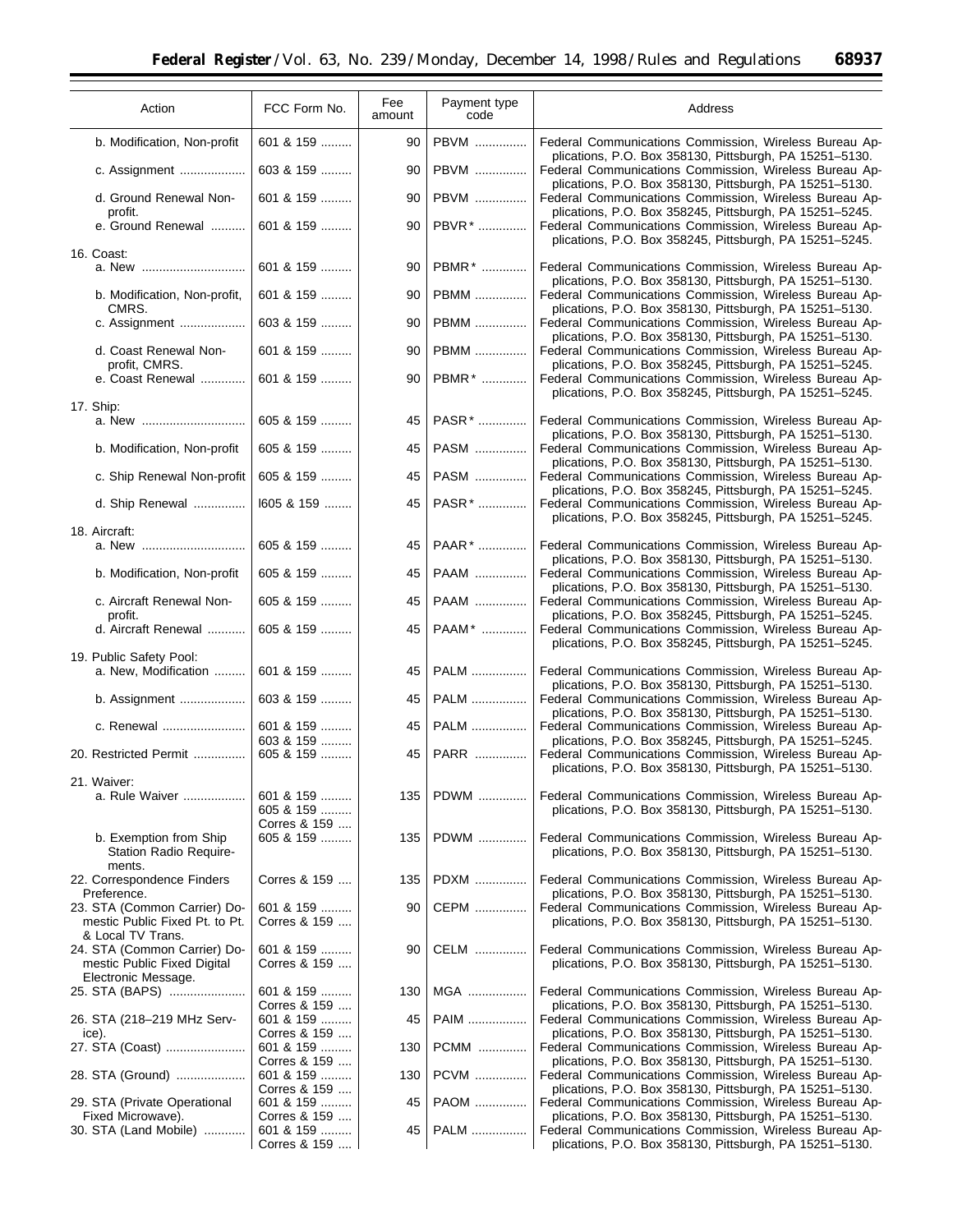۲

 $\equiv$ 

| Action                                                 | FCC Form No.                           | Fee<br>amount | Payment type<br>code | Address                                                                                                                                                                      |
|--------------------------------------------------------|----------------------------------------|---------------|----------------------|------------------------------------------------------------------------------------------------------------------------------------------------------------------------------|
| 31. STA (GMRS)                                         | 605 & 159                              | 45            | <b>PALM</b>          | Federal Communications Commission, Wireless Bureau Ap-                                                                                                                       |
| 32. Duplicate                                          | Corres & 159<br>601 & 159<br>605 & 159 | 45            | PADM                 | plications, P.O. Box 358130, Pittsburgh, PA 15251-5130.<br>Federal Communications Commission, Wireless Bureau Ap-<br>plications, P.O. Box 358130, Pittsburgh, PA 15251-5130. |
| 33. Hearing                                            | Corres & 159                           | 8,640         | <b>PFHM</b>          | Federal Communications Commission, Wireless Bureau Ap-<br>plications, P.O. Box 358130, Pittsburgh, PA 15251-5130.                                                            |
|                                                        | Corres & 159                           | 45            | PAWM                 | Federal Communications Commission, Wireless Bureau Ap-<br>plications, P.O. Box 358130, Pittsburgh, PA 15251-5130.                                                            |
| 35. Transfer of Control                                | 603 & 159                              | 45            | PATM                 | Federal Communications Commission, Wireless Bureau Ap-<br>plications, P.O. Box 358130, Pittsburgh, PA 15251-5130.                                                            |
|                                                        | Invoice                                | Various       | Various              | Federal Communications Commission, Billings, P.O. Box<br>358325, Pittsburgh, PA 15251-5325.                                                                                  |
| 37. 220 MHz:                                           | 601 & 159                              | 45            | PALS*                | Federal Communications Commission, Wireless Bureau Ap-                                                                                                                       |
|                                                        |                                        |               |                      | plications, P.O. Box 358130, Pittsburgh, PA 15251-5130.                                                                                                                      |
| b. Renewal                                             | $601$ & $159$                          | 45            | PALS *               | Federal Communications Commission, Wireless Bureau Ap-<br>plications, P.O. Box 358245, Pittsburgh, PA 15251-5245.                                                            |
| c. Modification, Non-profit,<br>CMRS.                  | 601 & 159                              | 45            | <b>PALM</b>          | Federal Communications Commission, Wireless Bureau Ap-<br>plications, P.O. Box 358130, Pittsburgh, PA 15251-5130.                                                            |
| d. Assignment                                          | 603 & 159                              | 45            | PALM                 | Federal Communications Commission, Wireless Bureau Ap-<br>plications, P.O. Box 358130, Pittsburgh, PA 15251-5130.                                                            |
| 38. 218-219 MHz Service:                               | $601$ & $159$                          | 45            | PAIR                 | Federal Communications Commission, Wireless Bureau Ap-                                                                                                                       |
| b. Renewal                                             | 601 & 159                              | 45            | PAIR                 | plications, P.O. Box 358130, Pittsburgh, PA 15251-5130.<br>Federal Communications Commission, Wireless Bureau Ap-                                                            |
| c. Modification, Non-Profit                            | 601 & 159                              | 45            | PAIM                 | plications, P.O. Box 358245, Pittsburgh, PA 15251-5245.<br>Federal Communications Commission, Wireless Bureau Ap-                                                            |
| 39. Common Carrier Point-To-                           |                                        |               |                      | plications, P.O. Box 358130, Pittsburgh, PA 15251-5130.                                                                                                                      |
| Point and Local TV Trans.:                             |                                        |               |                      |                                                                                                                                                                              |
| a. New                                                 | 601 & 159                              | 200           | CJPR *               | Federal Communications Commission, Wireless Bureau Ap-<br>plications, P.O. Box 358130, Pittsburgh, PA 15251-5130.                                                            |
| b. Modification                                        | 601 & 159                              | 200           | CJPM                 | Federal Communications Commission, Wireless Bureau Ap-<br>plications, P.O. Box 358130, Pittsburgh, PA 15251-5130.                                                            |
| c. Renewal                                             | 601 & 159                              | 200           | CJPR *               | Federal Communications Commission, Wireless Bureau Ap-<br>plications, P.O. Box 358245, Pittsburgh, PA 15251-5245.                                                            |
| d. Ext. Construction                                   | 601 & 159                              | 75            | CCPM                 | Federal Communications Commission, Wireless Bureau Ap-<br>plications, P.O. Box 358130, Pittsburgh, PA 15251-5130.                                                            |
| e. Assignment                                          | 603 & 159                              | 75            | CCPM                 | Federal Communications Commission, Wireless Bureau Ap-<br>plications, P.O. Box 358130, Pittsburgh, PA 15251-5130.                                                            |
| f. Transfer of Control                                 | 603 & 159                              | 75            | CCPM                 | Federal Communications Commission, Wireless Bureau Ap-                                                                                                                       |
| g. Additional Stations                                 | 601 & 159                              | 45            | CAPM                 | plications, P.O. Box 358130, Pittsburgh, PA 15251-5130.<br>Federal Communications Commission, Wireless Bureau Ap-                                                            |
| h. Waiver of Prior Con-                                | 601 & 159                              | 90            | CEPM                 | plications, P.O. Box 358130, Pittsburgh, PA 15251-5130.<br>Federal Communications Commission, Wireless Bureau Ap-                                                            |
| struction Authorization.<br>40. Common Carrier Digital |                                        |               |                      | plications, P.O. Box 358130, Pittsburgh, PA 15251-5130.                                                                                                                      |
| Electronic Message:                                    | 601 & 159                              | 200           | CJLR *               | Federal Communications Commission, Wireless Bureau Ap-                                                                                                                       |
| b. Modification                                        | 601 & 159                              | 200           | CJLM                 | plications, P.O. Box 358130, Pittsburgh, PA 15251-5130.<br>Federal Communications Commission, Wireless Bureau Ap-                                                            |
| c. Renewal                                             | 601 & 159                              | 200           | CJLR *               | plications, P.O. Box 358130, Pittsburgh, PA 15251-5130.<br>Federal Communications Commission, Wireless Bureau Ap-                                                            |
| d. Ext. Construction                                   |                                        |               |                      | plications, P.O. Box 358245, Pittsburgh, PA 15251-5245                                                                                                                       |
|                                                        | 601 & 159                              | 75            | CCLM                 | Federal Communications Commission, Wireless Bureau Ap-<br>plications, P.O. Box 358130, Pittsburgh, PA 15251-5130.                                                            |
| e. Assignment                                          | 603 & 159                              | 75            | <b>CCLM</b>          | Federal Communications Commission, Wireless Bureau Ap-<br>plications, P.O. Box 358130, Pittsburgh, PA 15251-5130.                                                            |
| f. Transfer of Control                                 | 603 & 159                              | 75            | CCLM                 | Federal Communications Commission, Wireless Bureau Ap-<br>plications, P.O. Box 358130, Pittsburgh, PA 15251-5130.                                                            |
| g. Additional Stations                                 | 601 & 159                              | 45            | CALM                 | Federal Communications Commission, Wireless Bureau Ap-<br>plications, P.O. Box 358130, Pittsburgh, PA 15251-5130.                                                            |
| h. Construction Waiver                                 | 601 & 159                              | 90            | CELM                 | Federal Communications Commission, Wireless Bureau Ap-<br>plications, P.O. Box 358130, Pittsburgh, PA 15251-5130.                                                            |
| 41. Mass Media Broadcast                               |                                        |               |                      |                                                                                                                                                                              |
| Auxiliary:<br>a. New, Modification                     | 601 & 159                              | 110           | MEA                  | Federal Communications Commission, Wireless Bureau Ap-                                                                                                                       |
| b. Renewal                                             | 601 & 159                              | 45            | MAA                  | plications, P.O. Box 358130, Pittsburgh, PA 15251-5130.<br>Federal Communications Commission, Wireless Bureau Ap-                                                            |
| 42. Commercial Renewal                                 | 605 & 159                              | 45            | PACS                 | plications, P.O. Box 358245, Pittsburgh, PA 15251-5245.<br>Federal Communications Commission, Wireless Bureau Ap-                                                            |
|                                                        |                                        |               |                      | plications, P.O. Box 358245, Pittsburgh, PA 15251-5245.                                                                                                                      |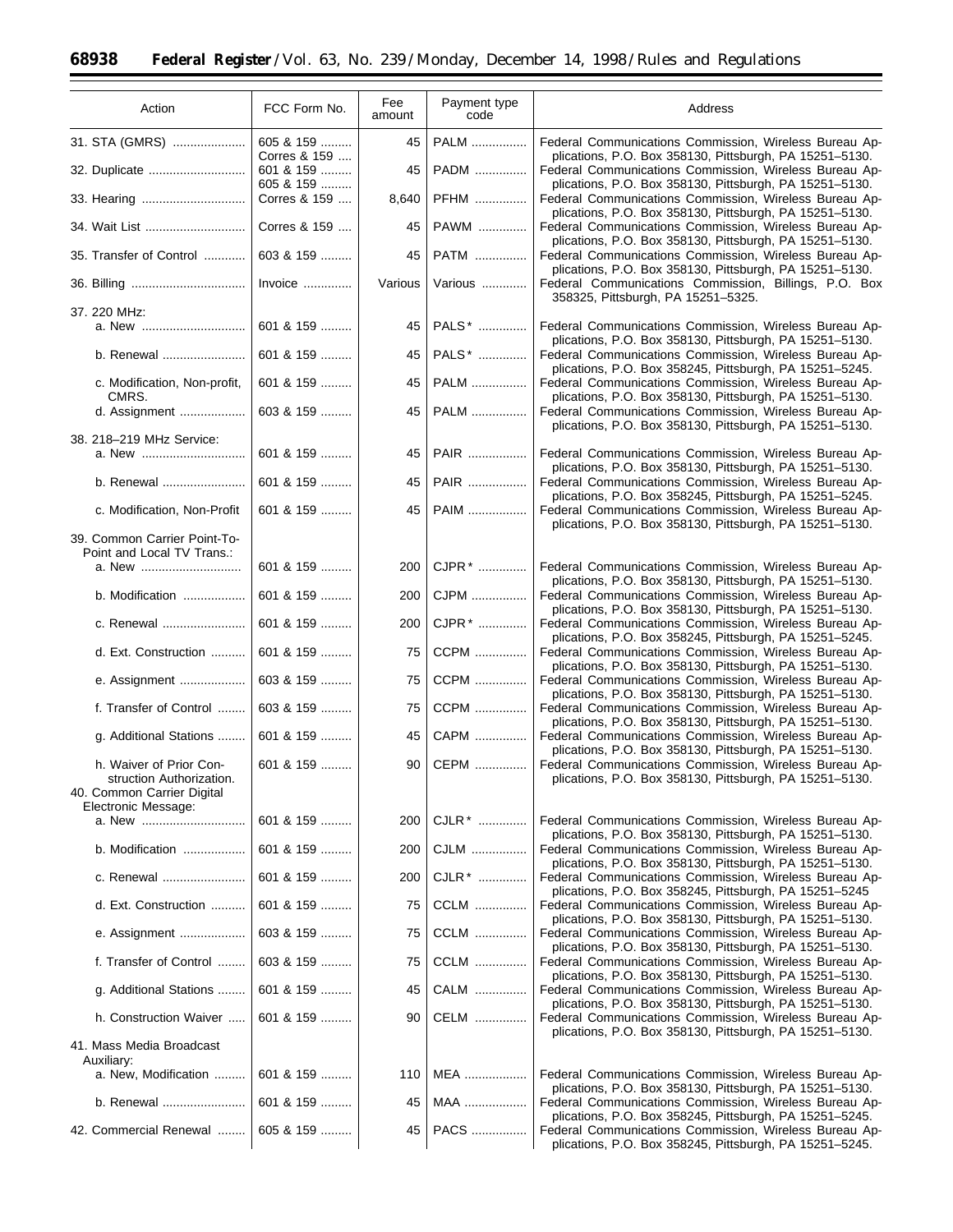| Action                                                                                                         | FCC Form No.  | Fee<br>amount | Payment type<br>code | Address                                                                                                                                                                      |
|----------------------------------------------------------------------------------------------------------------|---------------|---------------|----------------------|------------------------------------------------------------------------------------------------------------------------------------------------------------------------------|
| 43.470-512:<br>a. New                                                                                          | 601 & 159     | 45            | PALS*                | Federal Communications Commission, Wireless Bureau Ap-                                                                                                                       |
| b. Renewal                                                                                                     | $601 & 8159$  | 45            | PALS *               | plications, P.O. Box 358130, Pittsburgh, PA 15251-5130.<br>Federal Communications Commission, Wireless Bureau Ap-                                                            |
| c. Modification, Non-profit,                                                                                   | 601 & 159     | 45            | <b>PALM</b>          | plications, P.O. Box 358245, Pittsburgh, PA 15251-5245.<br>Federal Communications Commission, Wireless Bureau Ap-                                                            |
| CMRS.<br>d. Assignment                                                                                         | 603 & 159     | 45            | <b>PALM</b>          | plications, P.O. Box 358130, Pittsburgh, PA 15251-5130.<br>Federal Communications Commission, Wireless Bureau Ap-<br>plications, P.O. Box 358130, Pittsburgh, PA 15251-5130. |
| 44. 220 Nationwide:                                                                                            |               |               |                      |                                                                                                                                                                              |
|                                                                                                                | 601 & 159     | 45            | PALT*                | Federal Communications Commission, Wireless Bureau Ap-<br>plications, P.O. Box 358130, Pittsburgh, PA 15251-5130.                                                            |
| b. Renewal                                                                                                     | 601 & 159     | 45            | PALT*                | Federal Communications Commission, Wireless Bureau Ap-<br>plications, P.O. Box 358245, Pittsburgh, PA 15251-5245.                                                            |
| c. Modification, Non-Profit,<br>CMRS.                                                                          | 601 & 159     | 45            | <b>PALM </b>         | Federal Communications Commission, Wireless Bureau Ap-<br>plications, P.O. Box 358130, Pittsburgh, PA 15251-5130.                                                            |
| d. Assignment                                                                                                  | 603 & 159     | 45            | <b>PALM</b>          | Federal Communications Commission, Wireless Bureau Ap-<br>plications, P.O. Box 358130, Pittsburgh, PA 15251-5130.                                                            |
| 45. Domestic Public Land Mo-<br>bile Stations (including Base,<br>Dispatch, Control & Re-<br>peater Stations): |               |               |                      |                                                                                                                                                                              |
| a. New or Additional Facil-<br>ity (per transmitter).                                                          | 601 & 159     | 295           | CMD                  | Federal Communications Commission, Wireless Bureau Ap-<br>plications, P.O. Box 358130, Pittsburgh, PA 15251-5130.                                                            |
| b. Major Modifications (per<br>transmitter).                                                                   | 601 & 159     | 295           | CMD                  | Federal Communications Commission, Wireless Bureau Ap-<br>plications, P.O. Box 358130, Pittsburgh, PA 15251-5130.                                                            |
| c. Fill in Transmitters (per<br>transmitter).                                                                  | 601 & 159     | 295           | CMD                  | Federal Communications Commission, Wireless Bureau Ap-<br>plications, P.O. Box 358130, Pittsburgh, PA 15251-5130.                                                            |
| d. Major Amendment to a<br>Pending Application (per<br>transmitter).                                           | 601 & 159     | 295           | CMD                  | Federal Communications Commission, Wireless Bureau Ap-<br>plications, P.O. Box 358130, Pittsburgh, PA 15251-5130.                                                            |
| e. Assignment or Transfer:<br>(i) First Call Sign on                                                           | 603 & 159     | 295           | CMD                  | Federal Communications Commission, Wireless Bureau Ap-                                                                                                                       |
| Application.<br>(ii) Each Additional                                                                           | 603 & 159     | 45            | CAD                  | plications, P.O. Box 358130, Pittsburgh, PA 15251-5130.<br>Federal Communications Commission, Wireless Bureau Ap-                                                            |
| Call Sign.<br>f. Partial Assignment (per                                                                       | 603 & 159     | 295           | CMD                  | plications, P.O. Box 358130, Pittsburgh, PA 15251-5130.<br>Federal Communications Commission, Wireless Bureau Ap-                                                            |
| call sign).<br>g. Renewal (per call sign)                                                                      | 601 & 159     | 45            | CAD                  | plications, P.O. Box 358130, Pittsburgh, PA 15251-5130.<br>Federal Communications Commission, Wireless Bureau Ap-                                                            |
| h. Minor Modification (per                                                                                     | 601 & 159     | 45            | CAD                  | plications, P.O. Box 358245, Pittsburgh, PA 15251-5245.<br>Federal Communications Commission, Wireless Bureau Ap-                                                            |
| transmitter).<br>i. Special Temporary Au-                                                                      | 601 & 159     | 260           | CLD                  | plications, P.O. Box 358130 , Pittsburgh, PA 15251-5130.<br>Federal Communications Commission, Wireless Bureau Ap-                                                           |
| thority (per frequency/                                                                                        | Corres. & 159 |               |                      | plications, P.O. Box 358130, Pittsburgh, PA 15251-5130.                                                                                                                      |
| per location).<br>j. Extension of Time to<br>Construct (per applica-                                           | 601 & 159     | 45            | CAD                  | Federal Communications Commission, Wireless Bureau Ap-<br>plications, P.O. Box 358130, Pittsburgh, PA 15251-5130.                                                            |
| tion).<br>k. Notice of Completion of<br>Construction (per appli-                                               | 601 & 159     | 45            | CAD                  | Federal Communications Commission, Wireless Bureau Ap-<br>plications, P.O. Box 358130, Pittsburgh, PA 15251-5130.                                                            |
| cation).<br>I. Auxiliary Test Station                                                                          | 601 & 159     | 260           | CLD                  | Federal Communications Commission, Wireless Bureau Ap-                                                                                                                       |
| (per transmitter).<br>m. Subsidiary Commu-<br>nications Service (per                                           | 601 & 159     | 130           | CFD                  | plications, P.O. Box 358130, Pittsburgh, PA 15251-5130.<br>Federal Communications Commission, Wireless Bureau Ap-<br>plications, P.O. Box 358130, Pittsburgh, PA 15251-5130. |
| request).<br>n. Combining Call Signs<br>(per call sign).                                                       | 601 & 159     | 260           | CLD                  | Federal Communications Commission, Wireless Bureau Ap-<br>plications, P.O. Box 358130, Pittsburgh, PA 15251-5130.                                                            |
| o. 900 MHZ Nationwide<br>Paging:                                                                               |               |               |                      |                                                                                                                                                                              |
| (i) Renewal-Network<br>Organizer.                                                                              | 601 & 159     | 45            | CAD                  | Federal Communications Commission, Wireless Bureau Ap-<br>plications, P.O. Box 358245, Pittsburgh, PA 15251-5245.                                                            |
| (ii) Renewal-Network<br>Operator (per oper-<br>ator/per city).                                                 | 601 & 159     | 45            | CAD                  | Federal Communications Commission, Wireless Bureau Ap-<br>plications, P.O. Box 358245, Pittsburgh, PA 15251-5245.                                                            |
| p. Air-Ground Individual Li-<br>cense (per station):                                                           |               |               |                      |                                                                                                                                                                              |
| (i) Initial License                                                                                            | 601 & 159     | 45            | CAD                  | Federal Communications Commission, Wireless Bureau Ap-<br>plications, P.O. Box 358130, Pittsburgh, PA 15251-5130.                                                            |
| (ii) Renewal of Li-                                                                                            | 601 & 159     | 45            | CAD                  | Federal Communications Commission, Wireless Bureau Ap-                                                                                                                       |
| cense.<br>(iii) Modification of Li-<br>cense.                                                                  | 601 & 159     | 45            | CAD                  | plications, P.O. Box 358245, Pittsburgh, PA 15251-5245.<br>Federal Communications Commission, Wireless Bureau Ap-<br>plications, P.O. Box 358130, Pittsburgh, PA 15251-5130. |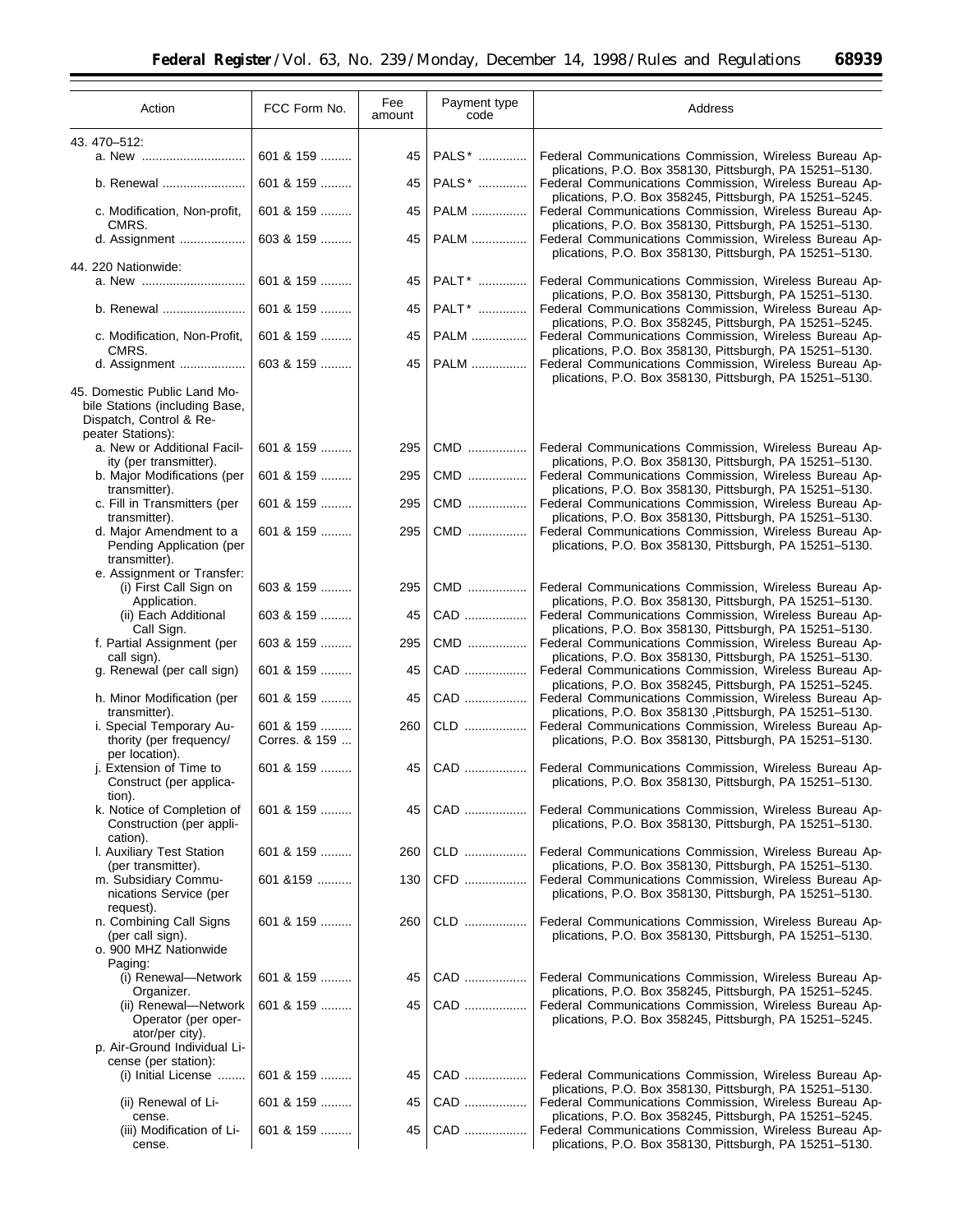$\equiv$ 

| Action                                                   | FCC Form No.  | Fee<br>amount | Payment type<br>code | Address                                                                                                           |
|----------------------------------------------------------|---------------|---------------|----------------------|-------------------------------------------------------------------------------------------------------------------|
| 46. Cellular Systems:                                    |               |               |                      |                                                                                                                   |
| a. New or Additional Facil-<br>ity.                      | $601$ & $159$ | 295           | CMC                  | Federal Communications Commission, Wireless Bureau Ap-<br>plications, P.O. Box 358130, Pittsburgh, PA 15251-5130. |
| b. Major Modification                                    | 601 & 159     | 295           | CMC                  | Federal Communications Commission, Wireless Bureau Ap-<br>plications, P.O. Box 358130, Pittsburgh, PA 15251-5130. |
| c. Minor Modification                                    | 601 & 159     | 80            | CDC                  | Federal Communications Commission, Wireless Bureau Ap-                                                            |
| d. Assignment or Transfer                                | $603 & 159$   | 295           | CMC                  | plications, P.O. Box 358130, Pittsburgh, PA 15251-5130.<br>Federal Communications Commission, Wireless Bureau Ap- |
| e. Partial Assignment                                    | 603 & 159     | 295           | CMC                  | plications, P.O. Box 358130, Pittsburgh, PA 15251-5130.<br>Federal Communications Commission, Wireless Bureau Ap- |
|                                                          |               |               |                      | plications, P.O. Box 358130, Pittsburgh, PA 15251-5130.                                                           |
| f. Renewal                                               | $601 & 8159$  | 45            | CAC                  | Federal Communications Commission, Wireless Bureau Ap-<br>plications, P.O. Box 358245, Pittsburgh, PA 15251-5245. |
| g. Extension of Time to<br>Complete Construction.        | 601 & 159     | 45            | CAC                  | Federal Communications Commission, Wireless Bureau Ap-<br>plications, P.O. Box 358130, Pittsburgh, PA 15251-5130. |
| h. Special Temporary Au-<br>thority.                     | 601 & 159     | 260           | CLC                  | Federal Communications Commission, Wireless Bureau Ap-<br>plications, P.O. Box 358130, Pittsburgh, PA 15251-5130. |
| i. Combining Cellular Geo-                               | $601 & 8159$  | 65            | CBC                  | Federal Communications Commission, Wireless Bureau Ap-                                                            |
| graphic Service Areas.<br>47. Rural Radio (includes Cen- |               |               |                      | plications, P.O. Box 358130, Pittsburgh, PA 15251-5130.                                                           |
| tral Office, Interoffice, or<br>Relay Facilities):       |               |               |                      |                                                                                                                   |
| a. New or Additional Facil-                              | $601 & 8159$  | 135           | CGRR *               | Federal Communications Commission, Wireless Bureau Ap-<br>plications, P.O. Box 358130, Pittsburgh, PA 15251-5130. |
| ity.<br>b. Major Modification (per                       | 601 & 159     | 135           | CGRM                 | Federal Communications Commission, Wireless Bureau Ap-                                                            |
| transmitter).<br>c. Major Amendment to                   | 601 & 159     | 135           | CGRM                 | plications, P.O. Box 358130, Pittsburgh, PA 15251-5130.<br>Federal Communications Commission, Wireless Bureau Ap- |
| Pending Application (per<br>transmitter).                |               |               |                      | plications, P.O. Box 358130, Pittsburgh, PA 15251-5130.                                                           |
| d. Minor Modification (per                               | 601 & 159     | 45            | CARM                 | Federal Communications Commission, Wireless Bureau Ap-                                                            |
| transmitter).<br>e. Assignment or Transfer:              |               |               |                      | plications, P.O. Box 358130, Pittsburgh, PA 15251-5130.                                                           |
| (i) First Call Sign                                      | $603 & 159$   | 135           | CGRM                 | Federal Communications Commission, Wireless Bureau Ap-<br>plications, P.O. Box 358130, Pittsburgh, PA 15251-5130. |
| (ii) Each Additional<br>Call Sign.                       | 603 & 159     | 45            | CARM                 | Federal Communications Commission, Wireless Bureau Ap-<br>plications, P.O. Box 358130, Pittsburgh, PA 15251-5130. |
| f. Assignment or Transfer:.                              |               |               |                      |                                                                                                                   |
| (i) Partial Assignment                                   | $603 & 159$   | 135           | CGRM                 | Federal Communications Commission, Wireless Bureau Ap-<br>plications, P.O. Box 358130, Pittsburgh, PA 15251-5130. |
| g. Renewal                                               | 601 & 159     | 45            | CARR*                | Federal Communications Commission, Wireless Bureau Ap-<br>plications, P.O. Box 358245, Pittsburgh, PA 15251-5245. |
| h. Extension of Time to<br>Construct (per applica-       | 601 & 159     | 45            | CARM                 | Federal Communications Commission, Wireless Bureau Ap-<br>plications, P.O. Box 358130, Pittsburgh, PA 15251-5130. |
| tion).                                                   |               |               |                      |                                                                                                                   |
| i. Notice of Completion of<br>Construction (per appli-   | 601 & 159     | 45            | CARM                 | Federal Communications Commission, Wireless Bureau Ap-<br>plications, P.O. Box 358130, Pittsburgh, PA 15251-5130. |
| cation).<br>j. Special Temporary Au-                     | 601 & 159     | 260           | CLRM                 | Federal Communications Commission, Wireless Bureau Ap-                                                            |
| thority (per transmitter).                               | Corres. & 159 |               |                      | plications, P.O. Box 358130, Pittsburgh, PA 15251-5130.                                                           |
| k. Combining Call Signs<br>(per call sign).              | 601 & 159     | 260           | CLRM                 | Federal Communications Commission, Wireless Bureau Ap-<br>plications, P.O. Box 358130, Pittsburgh, PA 15251-5130. |
| I. Auxiliary Test Station<br>(per transmitter).          | 601 & 159     | 260           | CLRM                 | Federal Communications Commission, Wireless Bureau Ap-<br>plications, P.O. Box 358130, Pittsburgh, PA 15251-5130. |
| 48. Offshore Radio Service<br>(Mobile, Subscriber, and   |               |               |                      |                                                                                                                   |
| Central Stations):                                       |               |               |                      |                                                                                                                   |
| a. New or Additional Facil-<br>ity (per transmitter).    | 601 & 159     | 135           | CGF                  | Federal Communications Commission, Wireless Bureau Ap-<br>plications, P.O. Box 358130, Pittsburgh, PA 15251-5130. |
| b. Major Modification (per<br>transmitter).              | 601 & 159     | 135           | CGF                  | Federal Communications Commission, Wireless Bureau Ap-<br>plications, P.O. Box 358130, Pittsburgh, PA 15251-5130. |
| c. Fill In Transmitters (per                             | $601$ & $159$ | 135           | CGF                  | Federal Communications Commission, Wireless Bureau Ap-<br>plications, P.O. Box 358130, Pittsburgh, PA 15251-5130. |
| transmitter).<br>d. Major Amendment to a                 | 601 & 159     | 135           | CGF                  | Federal Communications Commission, Wireless Bureau Ap-                                                            |
| Pending Application (per<br>transmitter).                |               |               |                      | plications, P.O. Box 358130, Pittsburgh, PA 15251-5130.                                                           |
| e. Minor Modification (per<br>transmitter).              | 601 & 159     | 45            | CAF                  | Federal Communications Commission, Wireless Bureau Ap-<br>plications, P.O. Box 358130, Pittsburgh, PA 15251-5130. |
| f. Assignment or Transfer:                               |               |               |                      |                                                                                                                   |
| (i) First Call Sign                                      | 603 & 159     | 135           | CGF                  | Federal Communications Commission, Wireless Bureau Ap-<br>plications, P.O. Box 358130, Pittsburgh, PA 15251-5130. |
| (ii) Each Additional<br>Call Sign.                       | 603 & 159     | 45            | CAF                  | Federal Communications Commission, Wireless Bureau Ap-<br>plications, P.O. Box 358130, Pittsburgh, PA 15251-5130. |
| (iii) Partial Assignment<br>(per Call Sign).             | 603 & 159     | 135           | CGF                  | Federal Communications Commission, Wireless Bureau Ap-<br>plications, P.O. Box 358130, Pittsburgh, PA 15251-5130. |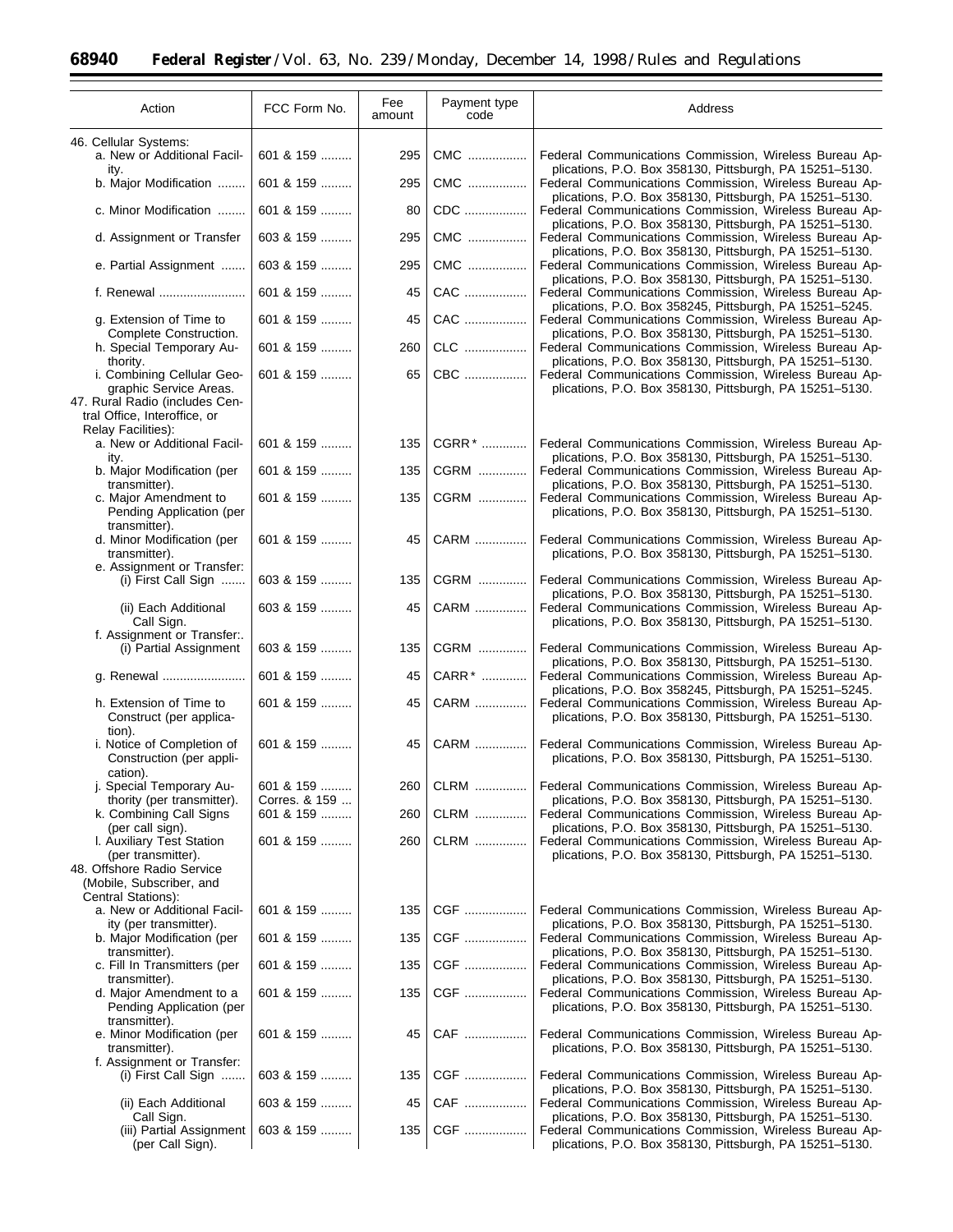| Action                                                             | FCC Form No.                 | Fee<br>amount   | Payment type<br>code | Address                                                                                                           |
|--------------------------------------------------------------------|------------------------------|-----------------|----------------------|-------------------------------------------------------------------------------------------------------------------|
| g. Renewal (per Call Sign)                                         | 601 & 159                    | 45 <sup>1</sup> | CAF                  | Federal Communications Commission, Wireless Bureau Ap-<br>plications, P.O. Box 358245, Pittsburgh, PA 15251-5245. |
| h. Extension of Time to<br>Construct (per applica-<br>tion).       | $601 & 159$                  | 45              | CAF                  | Federal Communications Commission, Wireless Bureau Ap-<br>plications, P.O. Box 358130, Pittsburgh, PA 15251-5130. |
| i. Notice of Completion of<br>Construction (per appli-<br>cation). | 601 & 159                    | $45 \vert$      | CAF                  | Federal Communications Commission, Wireless Bureau Ap-<br>plications, P.O. Box 358130, Pittsburgh, PA 15251-5130. |
| j. Special Temporary Au-<br>thority (per transmitter).             | $601 & 159$<br>Corres. & 159 | 260             | <b>CLF</b>           | Federal Communications Commission, Wireless Bureau Ap-<br>plications, P.O. Box 358130, Pittsburgh, PA 15251-5130. |
| k. Combining Call Signs<br>(per Call Sign).                        | $601 & 159$                  | 260             | CLF                  | Federal Communications Commission, Wireless Bureau Ap-<br>plications, P.O. Box 358130, Pittsburgh, PA 15251-5130. |
| I. Auxiliary Test Station<br>(per transmitter).                    | 601 & 159                    | 260             | <b>CLF</b>           | Federal Communications Commission, Wireless Bureau Ap-<br>plications, P.O. Box 358130, Pittsburgh, PA 15251-5130. |

\* Rural Radio Services pay both regulatory and application fees upfront for the entire license term. This applies to new applications, additional facilities and renewals. *See* Assessment of Collection of regulatory Fees for Fiscal Year 1998, Report and Order, 63 FR 35847 (1998) (rel. June 16, 1998).<br><sup>1</sup> Refer to specific radio service and purpose in this table.

61. Section 1.1111 is amended by revising the first sentence in paragraph (b) and adding paragraph (c) to read as follows:

# **§ 1.1111 Filing locations.** \* \* \* \* \*

(b) Except as provided for in paragraph (c) of this section, all materials must be submitted as one package. \* \* \*

(c) Fees for applications and other filings pertaining to the Wireless Radio Services that are submitted electronically via ULS may be paid electronically or sent to the Commission's lock box bank manually. When paying manually, applicants must include the application file number (assigned by the ULS electronic filing system on FCC Form 159) and submit such number with the payment in order

for the Commission to verify that the payment was made. Manual payments must be received no later than ten (10) days after receipt of the application on ULS or the application will be dismissed.

62. Section 1.1152 is revised to read as follows:

|           | §1.1152 Schedule of annual regulatory        |
|-----------|----------------------------------------------|
|           | fees and filing locations for wireless radio |
| services. |                                              |

| Exclusive use services (per license)                                     | Fee amount <sup>1</sup> | Address                                                        |
|--------------------------------------------------------------------------|-------------------------|----------------------------------------------------------------|
| 1. Land Mobile (Above 470 MHz, Base Station & SMRS) (47                  |                         |                                                                |
| CFR, Part 90):                                                           |                         |                                                                |
|                                                                          | \$12.00                 | FCC, P.O. Box 358130, Pittsburgh, PA 15251-5130.               |
|                                                                          | 12.00                   | FCC, P.O. Box 358245, Pittsburgh, PA 15251-5245.               |
|                                                                          | 12.00                   | FCC, P.O. Box 358130, Pittsburgh, PA 15251-5130.               |
|                                                                          | 12.00                   | FCC, P.O. Box 358245, Pittsburgh, PA 15251-5245.               |
| (e) 470-512,800,900, 220 MHz, 200 MHz Nationwide Re-<br>newal (FCC 601). | 12.00                   | FCC, P.O. Box 358245, Pittsburgh, PA 15251-5245.               |
|                                                                          | 12.00                   | FCC, P.O. Box 358130, Pittsburgh, PA 15251-5130.               |
|                                                                          | 12.00                   | FCC, P.O. Box 358245, Pittsburgh, PA 15251-5245.               |
|                                                                          | 12.00                   | FCC, P.O. Box 358130, Pittsburgh, PA 15251-5130.               |
|                                                                          | 12.00                   | FCC, P.O. Box 358245, Pittsburgh, PA 15251-5245.               |
|                                                                          | 12.00                   | FCC, P.O. Box 358130, Pittsburgh, PA 15251-5130.               |
| (k) 220 MHz Nationwide Renewal (FCC 601)                                 | 12.00                   | FCC, P.O. Box 358245, Pittsburgh, PA 15251-5245.               |
| 2. Microwave (47 CFR Part 101):                                          |                         |                                                                |
|                                                                          | 12.00                   | FCC, P.O. Box 358130, Pittsburgh, PA 15251-5130.               |
|                                                                          | 12.00                   | FCC, P.O. Box 358245, Pittsburgh, PA 15251-5245.               |
| 3. Shared Use Services:                                                  |                         |                                                                |
| (a) Land Transportation (LT) New (FCC 601)                               | 6.00                    | FCC, P.O. Box 358130, Pittsburgh, PA 15251-5130.               |
| (b) Land Transportation (LT) Renewal (FCC 601)                           | 6.00                    | FCC, P.O. Box 358245, Pittsburgh, PA 15251-5245.               |
|                                                                          | 6.00                    | FCC, P.O. Box 358130, Pittsburgh, PA 15251-5130.               |
|                                                                          | 6.00                    | FCC, P.O. Box 35245 Pittsburgh, PA 15251-5245.                 |
|                                                                          | 6.00                    | FCC, P.O. Box 358130, Pittsburgh, PA 15251-5130.               |
|                                                                          | 6.00                    | FCC, P.O. Box 358245, Pittsburgh, PA 15251-5245.               |
| (g) General Mobile Radio Service (GMRS) New (FCC 605)                    | 6.00                    | FCC, P.O. Box 358130, New Pittsburgh, PA 15251-5130.           |
| (h) General Mobile Radio Service (GMRS) Renewal (FCC                     | 6.00                    | FCC, P.O. Box 358245, Pittsburgh, PA 15251-5245.               |
| 605).                                                                    |                         |                                                                |
| (i) Business, Other Industrial, Land Transportation, GMRS                | 6.00                    | FCC, P.O. Box 358245, Pittsburgh, PA 15251-5245.               |
| Renewal (FCC 601/FCC 605).                                               |                         |                                                                |
|                                                                          | 6.00                    | FCC, P.O. Box 358130, Pittsburgh, PA 15251-5130.               |
|                                                                          | 6.00                    | FCC, P.O. Box 358245, Pittsburgh, PA 15251-5245.               |
|                                                                          | 6.00                    | FCC, P.O. Box 358130, Pittsburgh, PA 15251-5130.               |
|                                                                          | 6.00                    | FCC, P.O. Box 358245, Pittsburgh, PA 15251-5245.               |
|                                                                          | 6.00                    | FCC, P.O. Box 358130, Pittsburgh, PA 15251-5130.               |
|                                                                          | 6.00                    | FCC, P.O. Box 358245, (FCC 605) Pittsburgh, PA 15251-<br>5245. |
|                                                                          |                         | 6.00 FCC, P.O. Box 358130, Pittsburgh, PA 15251-5130.          |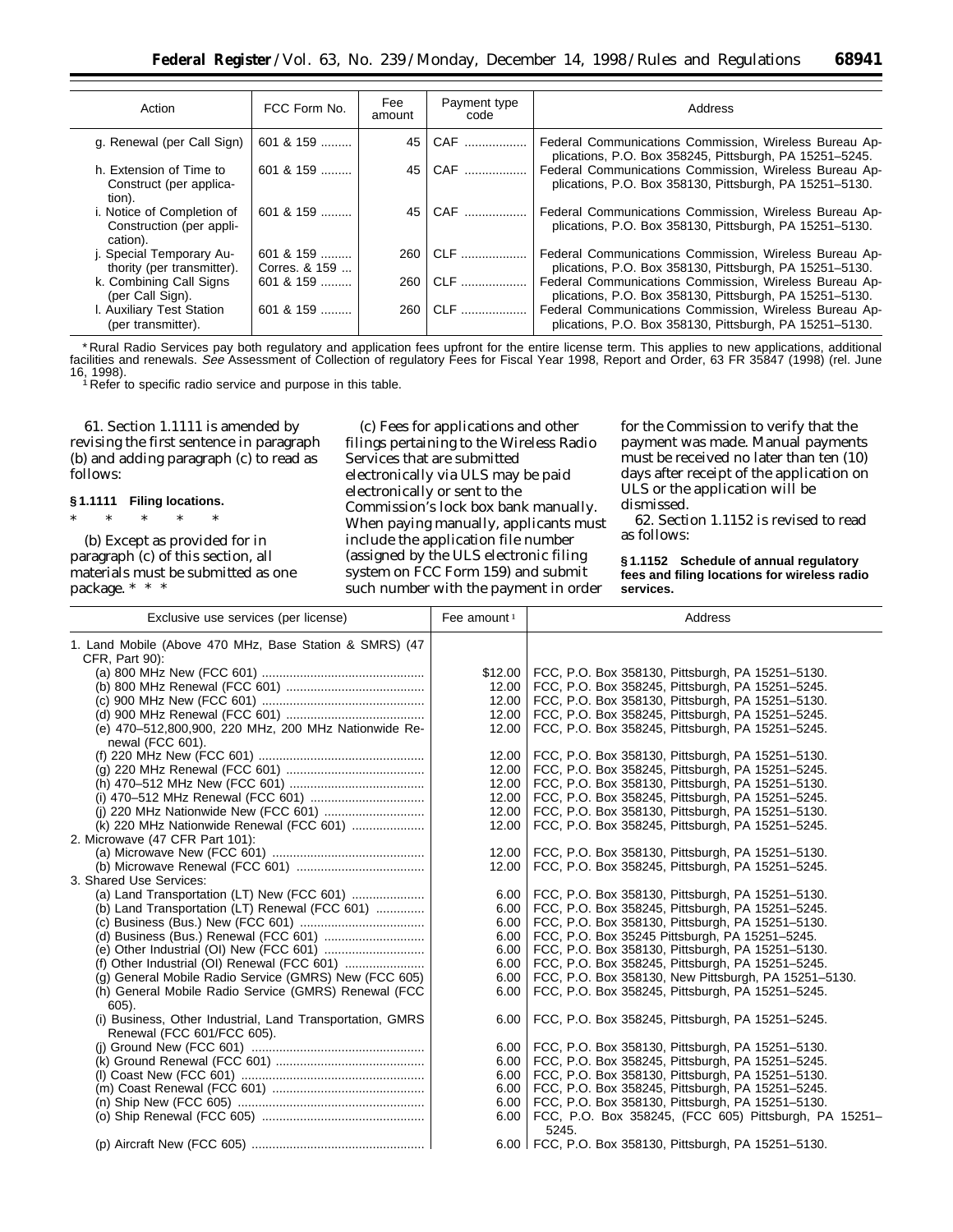| Exclusive use services (per license) | Fee amount <sup>1</sup> | Address                                                                                                                                                                                                                                |
|--------------------------------------|-------------------------|----------------------------------------------------------------------------------------------------------------------------------------------------------------------------------------------------------------------------------------|
|                                      |                         | 6.00   FCC, P.O. Box 358245, Pittsburgh, PA 15251-5245.<br>1.30   FCC, P.O. Box 358130, Pittsburgh, PA 15251-5130.<br>.29   FCC, P.O. Box 358835, Pittsburgh, PA 15251-5835.<br>.04   FCC, P.O. Box 358835, Pittsburgh, PA 15251-5835. |

1 Note that ''small fees'' are collected in advance for the entire license term. Therefore, the annual fee amount shown in this table must be multiplied by the 5-or 10-year license term, as appropriate, to arrive at the total amount of regulatory fees owed. It should be further noted that application fees may also apply as detailed in § 1.1102 of this chapter.

63. Section 1.2003 is amended by adding entries for FCC Form 601, FCC Form 602, FCC Form 603, and FCC Form 605 in numerical order to read as follows:

#### **§ 1.2003 Applications affected.**

\* \* \* \* \* FCC 601 FCC Application for Wireless Telecommunications Bureau Radio Service Authorization;

FCC 602 FCC Ownership Disclosure Information for the Wireless Telecommunications Services;

FCC 603 FCC Wireless

Telecommunications Bureau Application for Assignment of Authorization and Transfer of Control;

FCC 605 Quick Form Application for Authorization in the Ship, Aircraft, Amateur, Restricted and Commercial Operator, and General Mobile Radio Services.

\* \* \* \* \* 64. Section 1.2107 is amended by adding paragraph (e) to read as follows:

#### **§ 1.2107 Submission of down payment and filing of long-form applications.**

\* \* \* \* \* (e) An applicant must also submit FCC Form 602 (*see* § 1.919 of this chapter) with its long form application (FCC Form 601).

65. Section 1.2111 is amended by revising the second sentence in paragraph (a) to read as follows:

### **§ 1.2111 Assignment or transfer of control: unjust enrichment.**

(a)  $* * *$  Such applicant must also file with the Commission the associated contracts for sale, option agreements, management agreements, or other documents disclosing the local consideration that the applicant would receive in return for the transfer or assignment of its license (*see* § 1.948 of this chapter). \* \* \*

\* \* \* \* \*

### **PART 13—COMMERCIAL RADIO OPERATORS**

66. The authority citation for part 13 continues to read as follows:

**Authority:** Secs. 4, 303, 48 Stat. 1066, 1082, as amended; 47 U.S.C. 154, and 303, unless otherwise noted.

67. Section 13.5 is revised to read as follows:

#### **§ 13.5 Licensed commercial radio operator required.**

Rules that require FCC station licensees to have certain transmitter operation, maintenance, and repair duties performed by a commercial radio operator are contained in parts 23, 80, and 87 of this chapter.

68. Section 13.9 is amended by redesignating paragraphs (d) through (f) as (e) through (g), adding a new paragraph (d), revising paragraphs (b) and (c) and revising the introductory text of the newly redesignated paragraph (f) to read as follows:

#### **§ 13.9 Eligibility and application for new license or endorsement.**

\* \* \* \* \* (b)(1) Each application for a new General Radiotelephone Operator License, Marine Radio Operator Permit, First Class Radiotelegraph Operator's Certificate, Second Class Radiotelegraph Operator's Certificate, Third Class Radiotelegraph Operator's Certificate, Ship Radar Endorsement, Six Months Service Endorsement, GMDSS Radio Operator's License, GMDSS Radio Maintainer's License and GMDSS Radio Operator/Maintainer must be filed on FCC Form 605 in accordance with § 1.913 of this chapter.

(2) Each application for a Restricted Radiotelephone Operator Permit or a Restricted Radiotelephone Operator Permit-Limited Use must be filed on FCC Form 605 in accordance with § 1.913 of this chapter.

(c) Each application for a new General Radiotelephone Operator License, Marine Radio Operator Permit, First Class Radiotelegraph Operator's Certificate, Second Class Radiotelegraph Operator's Certificate, Third Class Radiotelegraph Operator's Certificate, Ship Radar Enforcement, GMDSS Radio Operator's License, GMDSS Radio Maintainer's, or GMDSS Radio Operator/Maintainer License must be accompanied by the required fee, if any, and submitted in accordance with § 1.913 of this chapter. The application must include an original PPC(s) from a COLEM(s) showing that the applicant has passed the necessary examinations

element(s) within the previous 365 days when the applicant files the application. If a COLEM files the application electronically on behalf of the applicant an original PPC(s) is not required. However, the COLEM must keep the PPC(s) on file for a period of 1 year.

(d) An applicant will be given credit for an examination element as specified below:

(1) An unexpired (or within the grace period) FCC-issued commercial radio operator license: The written examination and telegraphy Element(s) required to obtain the license held; and (2) An unexpired (or within the grace period) FCC-issued Amateur Extra-Class operator license: Telegraphy Elements 1 and 2.

\* \* \* \* \* (f) Each application for a new six months service endorsement must be submitted in accordance with § 1.913 of this chapter. The application must include documentation showing that:

\* \* \* \* \* 69. Section 13.13 is amended by removing paragraphs (d), (e), and (f) and redesignating paragraph (d) as paragraph (e), adding a new paragraph (d), and revising paragraphs (a), (b), and (c) to read as follows:

#### **§ 13.13 Application for a renewed or modified license.**

(a) Each application to renew a First Class Radiotelegraph Operator's Certificate, Second Class Radiotelegraph Operator's Certificate, Third Class Radiotelegraph Operator's Certificate, Marine Radio Operator Permit, GMDSS Radio Operator's License, GMDSS Radio Maintainer's License, or GMDSS Radio Operator/Maintainer License must be made on FCC Form 605. The application must be accompanied by the appropriate fee and submitted in accordance with § 1.913 of this chapter.

(b) If a license expires, application for renewal may be made during a grace period of five years after the expiration date without having to retake the required examinations. The application must be accompanied by the required fee and submitted in accordance with § 1.913 of this chapter. During the grace period, the expired license is not valid. A license renewed during the grace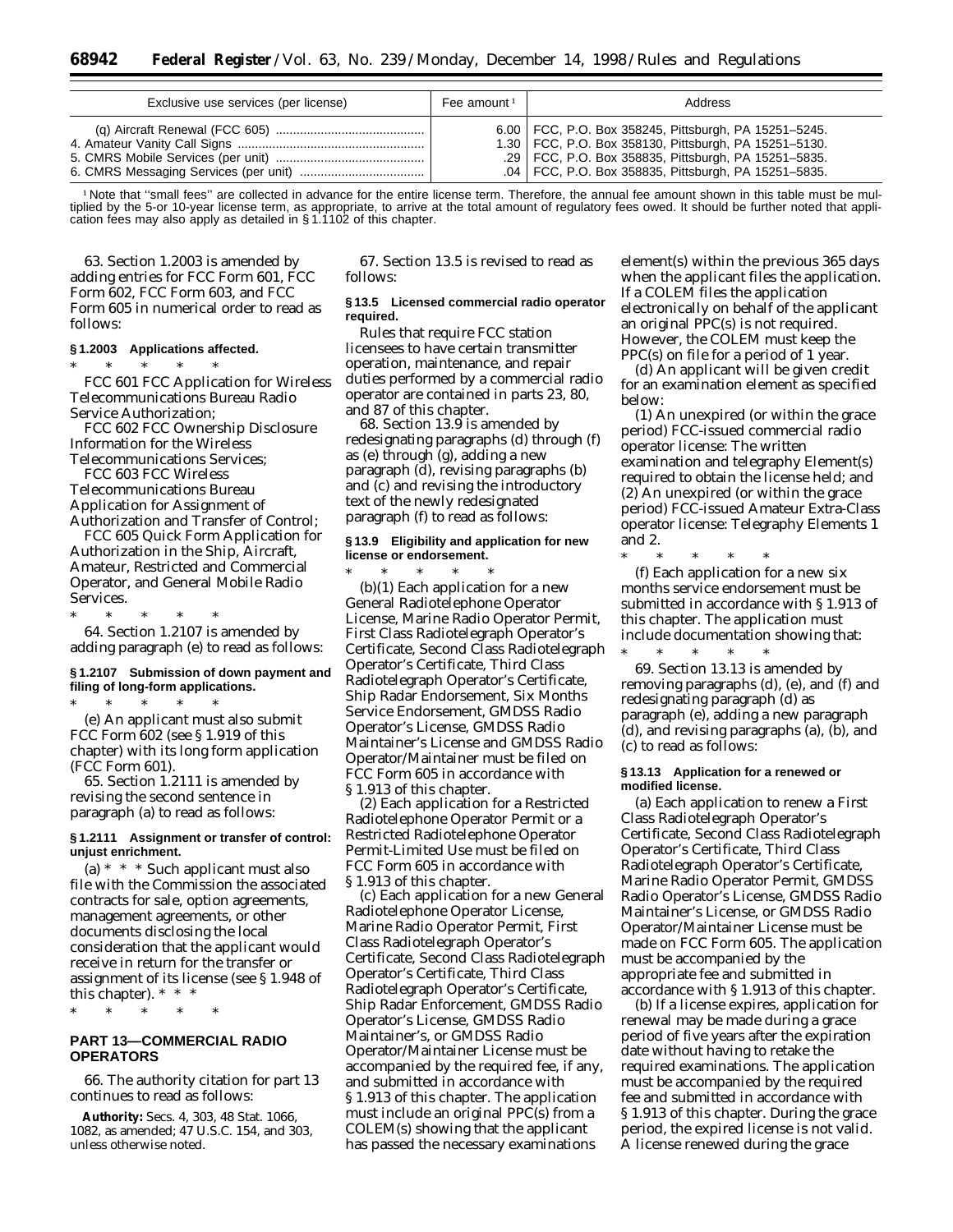period will be effective as of the date of the renewal. Licensees who fail to renew their license within the grace period must apply for a new license and take the required examination(s).

(c) Each application involving a change in operator class must be filed on FCC Form 605. Each application for a commercial operator license involving a change in operator class must be accompanied by the required fee, if any, and submitted in accordance with § 1.913 of this chapter. The application must include an original PPC(s) from a COLEM(s) showing that the applicant has passed the necessary examinations element(s) within the previous 365 days when the applicant files the application. If a COLEM files the application electronically on behalf of the applicant an original PPC(s) is not required. However, the COLEM must keep the PPC(s) on file for a period of 1 year.

(d) An applicant will be given credit for an examination element as specified below:

(1) An unexpired (or within the grace period) FCC-issued commercial radio operator license: The written examination and telegraphy Element(s) required to obtain the license held; and (2) An unexpired (or within the grace period) FCC-issued Amateur Extra-Class operator license: Telegraphy Elements 1 and 2.

\* \* \* \* \* 70. Section 13.17 is amended by revising paragraphs (b), (c) and (d) to read as follows:

#### **§ 13.17 Replacement license.**

\* \* \* \* \* (b) Each application for a replacement General Radiotelephone Operator License, Marine Radio Operator Permit, First Class Radiotelegraph Operator's Certificate, Second Class Radiotelegraph Operator's Certificate, Third Class Radiotelegraph Operator's Certificate, GMDSS Radio Operator's License, GMDSS Radio Maintainer's License, must be made on FCC Form 605 \* \* \*

(c) Each application for a replacement Restricted Radiotelephone Operator Permit must be on FCC Form 605.

(d) Each application for a replacement Restricted Radiotelephone Operator Permit-Limited Use must be on FCC Form 605.

\* \* \* \* \*

### **PART 22—PUBLIC MOBILE SERVICES**

71. The authority citation for part 22 continues to read as follows:

**Authority:** Secs. 4, 303, 309 and 332, 48 Stat. 1066, 1082, as amended; 47 U.S.C. 154, 303, 309 and 332, unless otherwise noted.

72. Section 22.99 is amended by removing the definitions of ''Archival quality microfiche'', Assignment of authorization,'' ''Authorization,'' and ''Transfer of control,'' and by adding a new definition for ''Universal Licensing System'' to read as follows:

### **§ 22.99 Definitions.**

\* \* \* \* \* *Universal licensing system.* The Universal Licensing System (ULS) is the consolidated database, application filing system, and processing system for all Wireless Radio Services. ULS supports electronic filing of all applications and related documents by applicants and licensees in the Wireless Radio Services, and provides public access to licensing information.

\* \* \* \* \*

**§ 22.101 [Removed]**

73. Section 22.101 is removed.

**§ 22.103 [Removed]**

74. Section 22.103 is removed.

- **§ 22.105 [Removed]** 75. Section 22.105 is removed.
- **§ 22.106 [Removed]** 76. Section 22.106 is removed.
- **§ 22.108 [Removed]** 77. Section 22.108 is removed.
- **§ 22.115 [Removed]** 78. Section 22.115 is removed.
- **§ 22.117 [Removed]** 79. Section 22.117 is removed.
- **§ 22.119 [Removed]** 80. Section 22.119 is removed.
- **§ 22.120 [Removed]** 81. Section 22.120 is removed.
- **§ 22.121 [Removed]** 82. Section 22.121 is removed.
- **§ 22.122 [Removed]** 83. Section 22.122 is removed.
- **§ 22.123 [Removed]** 84. Section 22.123 is removed.
- **§ 22.124 [Removed]** 85. Section 22.124 is removed.
- **§ 22.125 [Removed]** 86. Section 22.125 is removed.
- **§ 22.127 [Removed]** 87. Section 22.127 is removed.
- **§ 22.128 [Removed]** 88. Section 22.128 is removed.

**§ 22.129 [Removed]** 89. Section 22.129 is removed.

### **§ 22.130 [Removed]**

90. Section 22.130 is removed. 91. Section 22.131 is amended by revising paragraphs (b) introductory text,  $(b)(1)$ ,  $(c)$  introductory text,  $(c)(1)$ ,  $(c)(2)$ , and removing paragraph  $(d)(3)$  to read as follows:

#### **§ 22.131 Procedures for mutually exclusive applications.**

\* \* \* \* \* (b) *Filing groups.* Pending mutually exclusive applications are processed in filing groups. Mutually exclusive applications in a filing group are given concurrent consideration. The Commission may dismiss as defective (pursuant to § 1.945 of this chapter) any mutually exclusive application(s) whose filing date is outside of the date range for inclusion in the filing group. The types of filing groups used in day-to-day application processing are specified in paragraph (c)(3) of this section. A filing group is one of the following types:

(1) *Renewal filing group.* A renewal filing group comprises a timely-filed application for renewal of an authorization and all timely-filed mutually exclusive competing applications (*see* § 1.935 of this chapter).

\* \* \* \* \* (c) *Procedures.* Generally, the Commission may grant one application in a filing group of mutually exclusive applications and dismiss the other application(s) in the filing that are excluded by that grant, pursuant to § 1.945 of this chapter.

(1) *Selection methods.* In selecting the application to grant, the Commission will use competitive bidding.

(2) *Dismissal of applications.* The Commission may dismiss any application in a filing group that is defective or otherwise subject to dismissal under § 1.945 of this chapter, either before or after employing selection procedures.

\* \* \* \* \*

**§ 22.132 [Removed]**

92. Section 22.132 is removed.

**§ 22.135 [Removed]**

93. Section 22.135 is removed.

**§ 22.137 [Removed]** 94. Section 22.137 is removed.

**§ 22.139 [Removed]** 95. Section 22.139 is removed.

**§ 22.142 [Removed]** 96. Section 22.142 is removed.

**§ 22.144 [Removed]** 97. Section 22.144 is removed.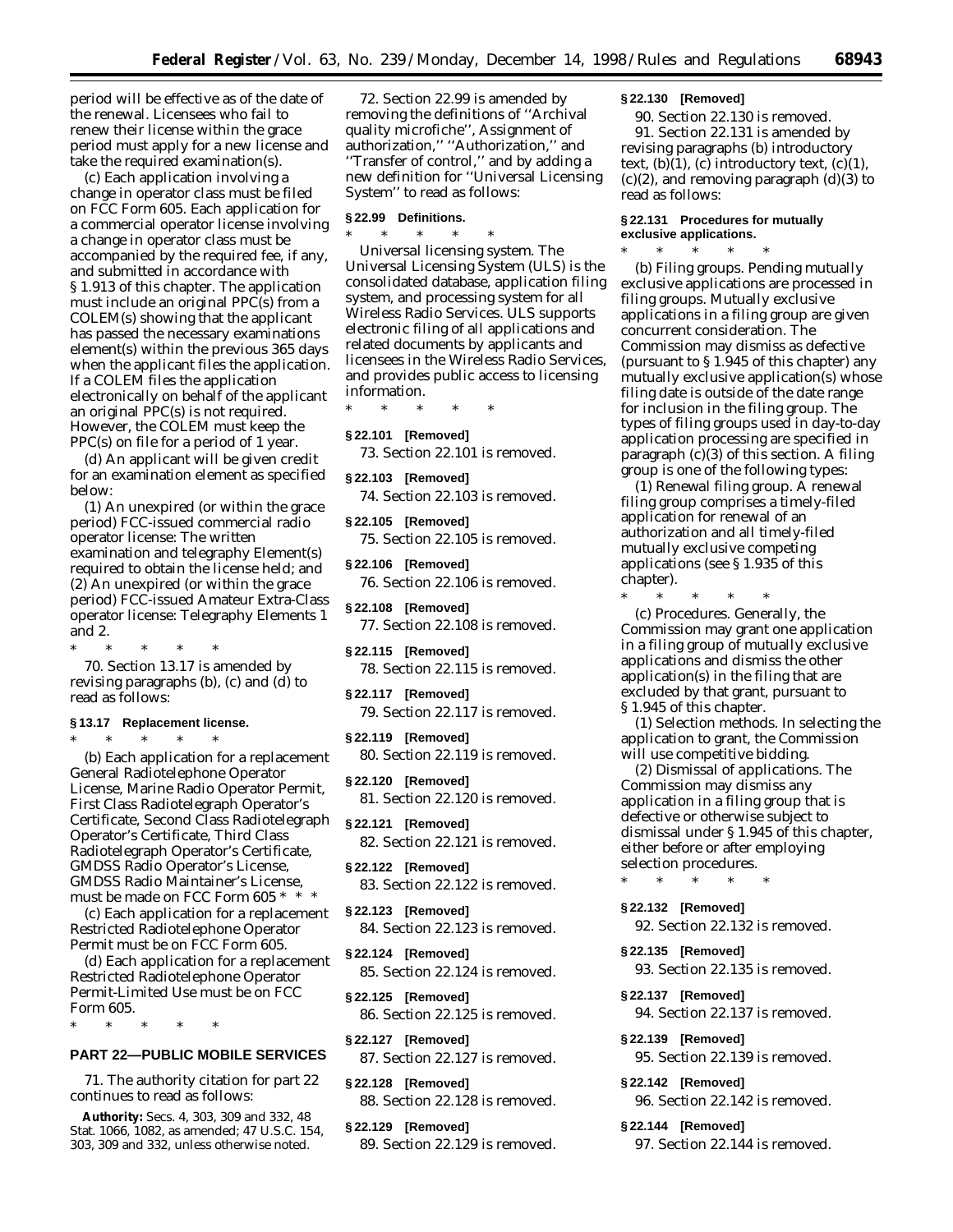#### **§ 22.145 [Removed]**

98. Section 22.145 is removed. 99. Section 22.150 is amended by revising the first sentence in paragraph (d) introductory text to read as follows:

### **§ 22.150 Standard pre-filing technical coordination procedure.**

 $*$  \* \* (d) The 30-day period begins on the date the notification is submitted to the Commission via the ULS. \* \* \* \* \* \* \* \*

### **§ 22.163 [Removed]**

100. Section 22.163 is removed. 101. Section 22.165 is amended by revising paragraphs (b) and (e) to read as follows:

#### **§ 22.165 Additional transmitters for existing systems.**

 $*$  \* (b) *Antenna structure registration.* Certain antenna structures must be registered with the Commission prior to construction or alteration. Registration requirements are contained in part 17 of this chapter.

\* \* \* \* \* (e) *Cellular radiotelephone service.* During the five-year build-out period, the service area boundaries of the additional transmitters, as calculated by the method set forth in § 22.911(a), must remain within the market, except that the service area boundaries may extend beyond the market boundary into the area that is part of the COSA or is already encompassed by the service area boundaries of previously authorized facilities. After the five-year build-out period, the service area boundaries of the additional transmitters, as calculated by the method set forth in § 22.911(a), must remain within the COSA. Licensees must notify the Commission (FCC Form 601) of any transmitters added under this section that cause a change in the COSA boundary. The notification must include full size and reduced maps, and supporting engineering, as described in § 22.953(a)(5)(i) through (iii). If the addition of transmitters involves a contract service area boundary (SAB) extension (see § 22.912), the notification must include a statement as to whether the five-year build-out period for the system on the relevant channel block in the market into which the SAB extends has elapsed and whether the SAB extends into any unserved area in the market. The notification must be made electronically via the ULS, or delivered to the filing place (see § 1.913 of this chapter) no later than 15 days after the addition is made.

\* \* \* \* \*

### **§ 22.213 [Removed]**

102. Section 22.213 is removed. 103. Section 22.221 is amended by revising paragraph (b) to read as follows:

### **§ 22.221 Eligibility for partitioned licenses.** \* \* \* \* \*

(b) Each party to an agreement to partition the license must file a longform application (FCC Form 601) for its respective, mutually agreed-upon geographic area together with the application for the remainder of the MTA or Economic Area (EA) filed by the auction winner.

\* \* \* \* \*

### **§ 22.315 [Removed]**

104. Section 22.315 is removed. 105. Section 22.317 is amended by revising the first sentence to read as follows:

#### **§ 22.317 Discontinuance of station operation.**

If the operation of a Public Mobile Services station is permanently discontinued, the licensee shall send authorization for cancellation by electronic filing via the ULS on FCC Form 601. \* \* \*

106. Section 22.323 is amended by revising paragraph (d) to read as follows:

### **§ 22.323 Incidental communications services.**

\* \* \* \* \* (d) The licensee notifies the Commission using FCC Form 601 before providing the incidental services. This notification must include a complete description of the incidental services.

107. Section 22.352 is amended by revising paragraph  $(c)(6)$  to read as follows:

### **§ 22.352 Protection from interference.**

\* \* \* \* \*  $(c) * * * *$ 

(6) *Facilities for which the Commission is not notified.* No protection is provided against interference to the service of any additional or modified transmitter operating pursuant to §§ 1.929 or 22.165, unless and until the licensee modifies its authorization using FCC Form 601.

\* \* \* \* \*

# **§ 22.369 [Removed]**

108. Section 22.369 is removed. 109. Section 22.411 is amended by revising paragraph (d)(1) to read as follows:

### **§ 22.411 Developmental authorization of 43 MHz paging transmitters.**

\* \* \* \* \*

 $(d) * * * *$ 

(1) After the two-year developmental period, provided that broadcast TV interference complaints have been resolved by the carrier in a satisfactory manner. Licensees that hold a developmental authorization for a 43 MHz paging station and wish to request a regular authorization must file an application using FCC Form 601 via the ULS prior to the expiration of the developmental period.

110. Section 22.413 is amended by revising paragraph (b)(1) to read as follows:

\* \* \* \* \*

### **§ 22.413 Developmental authorization of 72–76 MHz fixed transmitters.**

\* \* \* \* \* (b) \* \* \*

(1) After six months of operation under developmental authorization, and provided that broadcast TV interference complaints have been resolved by the carrier in a satisfactory manner. Licensees that hold a developmental authorization for a 72–76 MHz fixed station and wish to request a regular authorization must file an application using FCC Form 601 via the ULS prior to the expiration of the developmental authorization.

\* \* \* \* \* \* 111. Section 22.415 is amended by revising paragraph (b)(1) to read as follows:

#### **§ 22.415 Developmental authorization of 928–960 MHz fixed transmitters.**

\* \* \* \* \* (b)  $* * * *$ 

(1) After one year of operation under developmental authorization, and provided that no interference has been caused. Licensees that hold a developmental authorization and wish to request a regular authorization must file an application using FCC Form 601 prior to the expiration of the developmental authorization.

112. Section 22.417 is amended by revising paragraph (b)(1) to read as follows:

### **§ 22.417 Developmental authorization of meteor burst systems.**

\* \* \* \* \*

\* \* \* \* \*

(b) \* \* \*

(1) After six months of operation under developmental authorization, and provided that no interference has been caused to other operations. Licensees that hold a developmental authorization to use meteor burst propagation modes to provide rural radiotelephone service and wish to request a regular authorization must file an application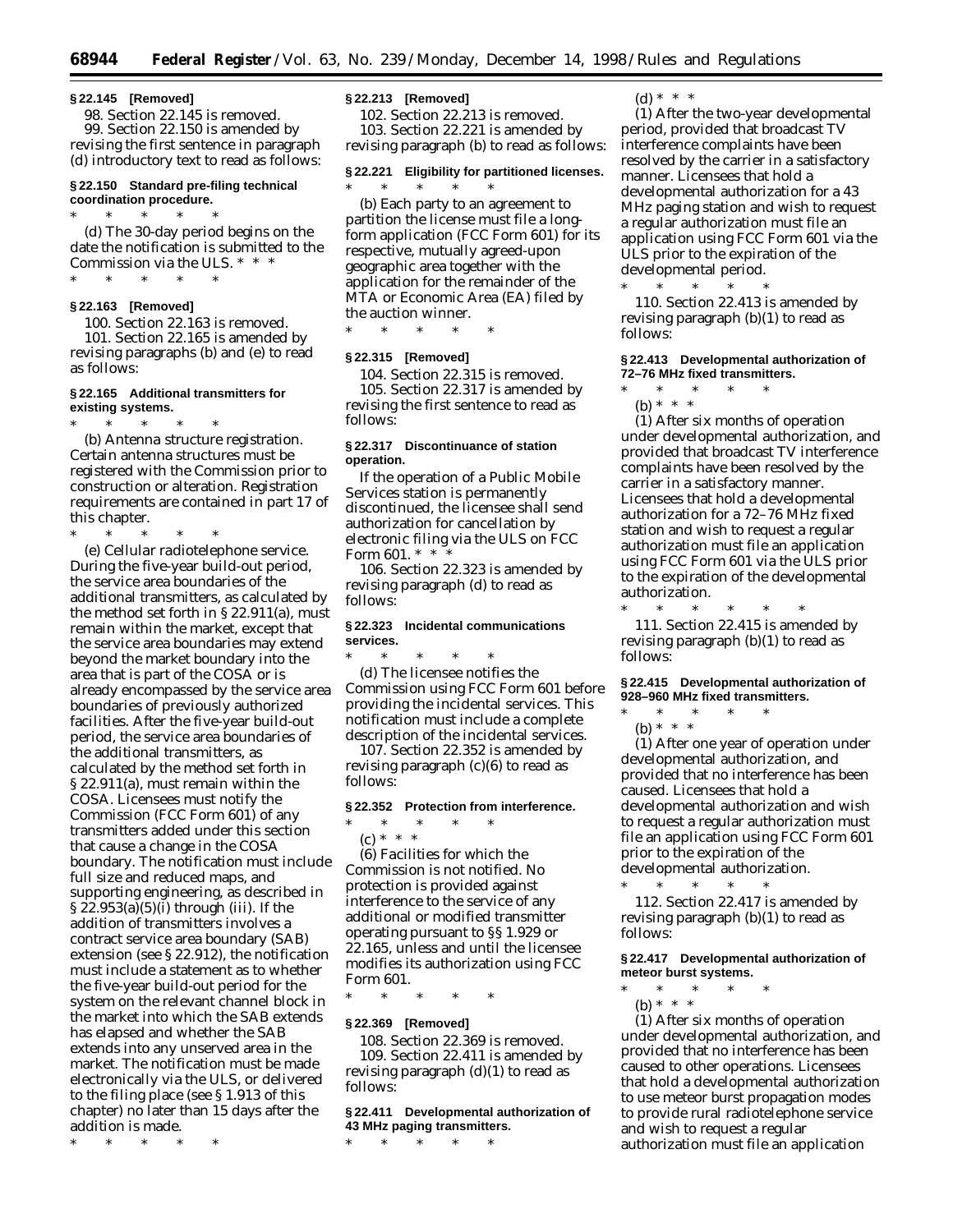using FCC Form 601 prior to the expiration of the developmental authorization.

\* \* \* \* \* 113. Section 22.503 is amended by revising paragraph (k) to read as follows:

### **§ 22.503 Paging geographic area authorizations.**

\* \* \* \* \* (k) Failure by a paging geographic area licensee to meet either of the coverage requirements in paragraphs  $(k)(1)$  and  $(k)(2)$  of this section, or alternatively, the substantial service requirement in paragraph (k)(3) of this section, may result in automatic termination or non-renewal of a paging geographic area license. For the purpose of this paragraph, to ''cover'' area means to include geographic area within the composite of the service contour(s) determined by the methods of §§ 22.537 or 22.567, as appropriate for the particular channel involved. Licensees may determine the population of geographic areas included within their service contours using either the 1990 census or the 2000 census, but not both.

(1) No later than three years after the initial grant of a paging geographic area authorization, the licensee must construct or otherwise acquire and operate sufficient facilities to cover one third of the population in the paging geographic area. The licensee must notify the FCC (FCC Form 601), no later than 15 days after the end of the threeyear-period, either that it has satisfied this requirement or that it plans to satisfy the alternative requirement to provide substantial service in accordance with paragraph (k)(3) of this section.

(2) No later than five years after the initial grant of a paging geographic area authorization, the licensee must construct or otherwise acquire and operate sufficient facilities to cover twothirds of the population in the paging geographic area. The licensee must notify the FCC (FCC Form 601), no later than 15 days after the end of the fiveyear-period, either that it has satisfied this requirement or that it has satisfied the alternative requirement to provide substantial service in accordance with paragraph (k)(3) of this section.

(3) As an alternative to the coverage requirements of paragraphs (k)(1) and (k)(2) of this section, the paging geographic area licensee may demonstrate that, no later than five years after the initial grant of its paging geographic area authorization, it provides substantial service to the paging geographic area. ''Substantial service'' means service that is sound, favorable, and substantially above a

level of mediocre service that would barely warrant renewal. 114. Section 22.507 is amended by

revising paragraph (c) to read as follows:

#### **§ 22.507 Number of transmitters per station.**

\* \* \* \* \* (c) *Consolidation of separate stations.* The Commission may consolidate separately authorized stations upon request by the licensee by using FCC Form 601, if appropriate under paragraph (a) of this section.

\* \* \* \* \* 115. Section 22.529 is amended by revising the first sentence of paragraph (a), the first sentence of the introductory text of paragraph (b), and paragraph  $(b)(1)$ , and revising  $(b)(3)$ ,  $(b)(3)(i)$  and (b)(3)(iii) to read as follows:

### **§ 22.529 Application requirements for the Paging and Radiotelephone Service.**

\* \* \* \* \* (a) *Administrative information.* The following information, associated with Form 601, is required as indicated. \* \* \*

\* \* \* \* \* (b) *Technical data.* The following data, associated with FCC Form 601, are required as indicated for each application. \* \* \*

(1) For each transmitting antenna site to be added, deleted or modified, the following are required: an indication of the desired database action, the Commission location number, if any, the street address or other description of the transmitting antenna site, the city, county and state, the geographic coordinates (latitude and longitude), correct to  $\pm 1$  second, of the transmitting antenna site (NAD83), and in the case of a proposed relocation of a transmitting antenna, the Commission location number and geographic coordinates, correct to  $\pm 1$  second, of the transmitting antenna site (NAD83) to which the geographic coordinates of the current location are referenced.  $(2) * * * *$ 

(3) The height (in meters) above average terrain of the center of radiation of the antenna, the beamwidth of the main lobe of the horizontal radiation pattern of the electric field of the antenna, the height (in meters) to the tip of the antenna above ground level, a polar plot of the horizontal gain pattern of the antenna, the antenna gain in the maximum lobe and the electric field polarization of the wave emitted by the antenna when installed as proposed.

(i) The center frequency of the requested channel, the transmitter classification (e.g. base, fixed mobile), the designator for any non-standard

emission type to be used, including bandwidth and modulation type, and the maximum effective radiated power.  $(ii) * * * *$ 

(iii) For each transmitter proposed to transmit on a channel reserved for point-to-multipoint operation involving transmission to four or more points of communications (i.e. base transmitters), the following is required for each point of communication: an indication of the desired database action, the location (city or town, state), and the geographical coordinates (latitude and longitude, NAD 83).

116. Section 22.531 is amended by revising paragraph (c) to read as follows:

## **§ 22.531 Channels for paging operation.** \* \* \* \* \*

(c) Upon application using FCC Form 601, common carriers may be authorized to provide one-way paging service using the leased subcarrier facilities of broadcast stations licensed under part 73 of this chapter.

 $\ast$   $\qquad$   $\ast$   $\qquad$   $\ast$ 117. Section 22.539 is amended by revising the introductory text to read as follows:

#### **§ 22.539 Additional channel policies.**

The rules in this subsection govern the processing of applications for a paging channel when the applicant has applied for or been granted an authorization for other paging channels in the same geographic area. This section applies to applications proposing to use the channels listed in § 22.531, excluding the nationwide network paging channels and broadcast station subcarriers, or the channels listed in § 22.561, where the application proposes to use those channels to provide paging service only. The general policy of the Commission is to assign one paging channel in an area to a carrier per application cycle. That is, a carrier must apply for one paging channel, receive the authorization, construct the station, provide service to the subscribers, and notify the Commission of commencement of service to subscribers by using FCC Form 601 before applying for an additional paging channel in that area. This notification must be sent by electronic filing via the ULS.

118. Section 22.577 is amended by revising the first sentence of paragraph (b) and paragraph (d) to read as follows:

### **§ 22.577 Dispatch service.**

\* \* \* \* \*

\* \* \* \* \* (b) *Notification.* Licensees must notify the Commission by filing FCC Form 601 whenever a dispatch transmitter is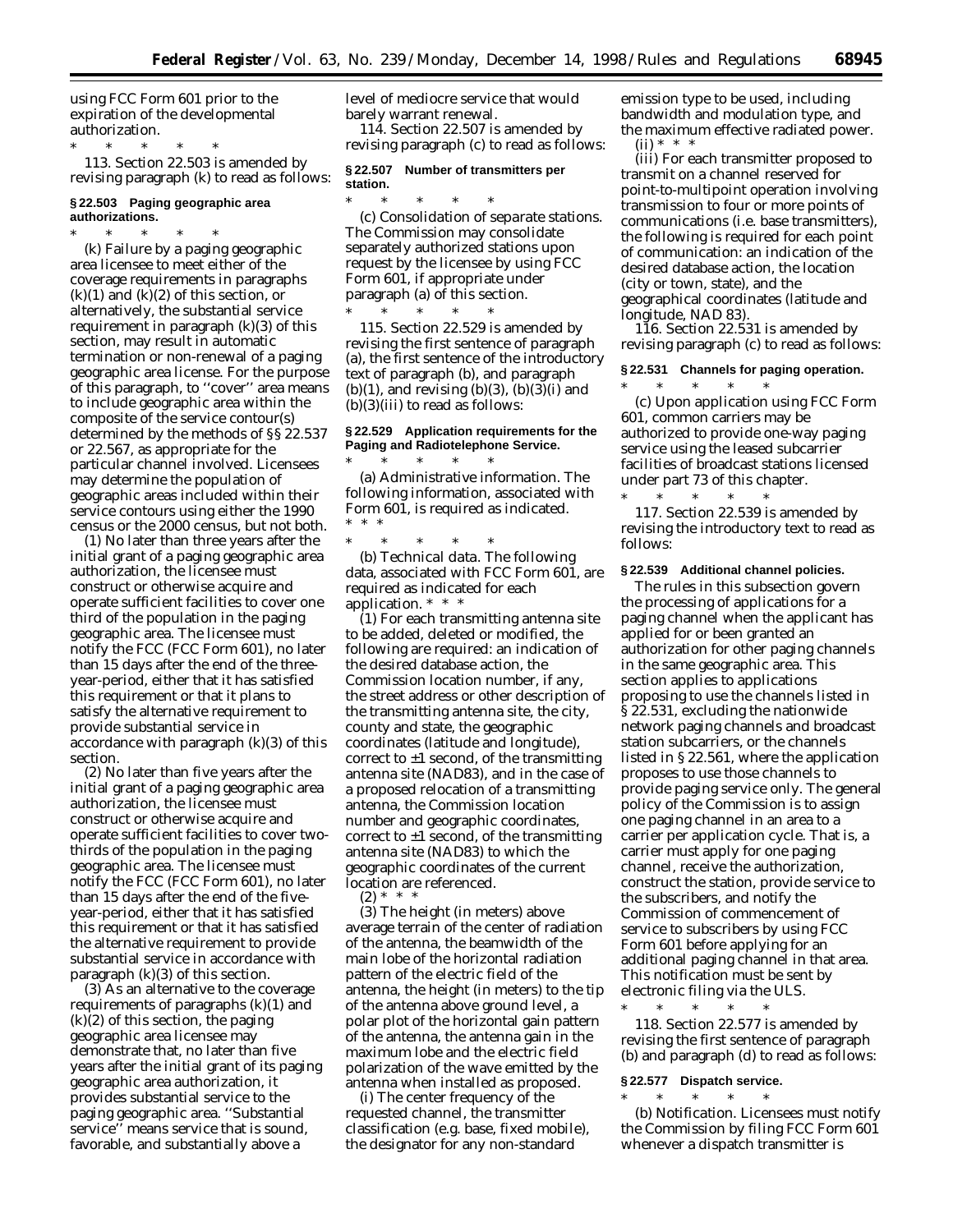installed pursuant to paragraph (a) of this section. \* \* \*

\* \* \* \* \* (d) Dispatch transmitters requiring authorization. A dispatch transmitter that does not meet all of the requirements of paragraph (a) of this

section may be installed only upon the grant of an application for authorization by electronically filing FCC Form 601. \* \* \* \* \*

119. Section 22.625 is amended by revising paragraph (b)(1) to read as follows:

### **§ 22.625 Transmitter locations.**

\* \* \* \* \*

(b) \* \* \*

(1) *Control transmitter locations.* Control transmitter locations must be within 80 kilometers (50 miles) of the designated locations in this paragraph.

| Urban area | N. latitude           | W. longitude          |
|------------|-----------------------|-----------------------|
|            | 42°21′24.4″           | 71°03′22 2″           |
|            | 41°52'28.1"           | 87°38′22.2″           |
|            | 41°29'51.2"           | $81^{\circ}41'49.5''$ |
|            | 32°47'09.5"           | $96^{\circ}47'38.0''$ |
|            | 42°19'48.1"           | 83°02′56.7″           |
|            | 29°45′26.8″           | 95°21′37.8″           |
|            | 34°03′15.0″           | 18°14′31.3″           |
|            | $25^{\circ}46'38.6''$ | $80^{\circ}11'31.2''$ |
|            | $40^{\circ}45'6.4''$  | 73°59′37.5″           |
|            | 39°56'58.4"           | 75°09'19.6"           |
|            | 40°26'19.2''          | 79°59′59.2″           |
|            | 37°46′38.7″           | 122°24′43.9′          |
|            | 38°53'51.4"           | 77°00′31.9″           |

**Note:** Coordinates are referenced to North American Datum 1983 (NAD 83).

| $\ast$ $\ast$ $\ast$ $\ast$ $\ast$             | § 22.627 Effective radiated power limits. | (i) The protected TV station locations |
|------------------------------------------------|-------------------------------------------|----------------------------------------|
| 120. Section 22.627 is amended by              | * * * * *                                 | are as follows (all coordinates are    |
| revising paragraph $(b)(1)(i)$ and $(b)(2)$ to | (b) * * *                                 | referenced to North American Datum     |
| read as follows:                               | $(1) * * * *$                             | $1983$ (NAD83)):                       |

| Control transmitter frequency range | Protected TV station location                                                                                                                                                                                                                                                                                                                                                                                                                                                                                                                                                                                                                                                                 |
|-------------------------------------|-----------------------------------------------------------------------------------------------------------------------------------------------------------------------------------------------------------------------------------------------------------------------------------------------------------------------------------------------------------------------------------------------------------------------------------------------------------------------------------------------------------------------------------------------------------------------------------------------------------------------------------------------------------------------------------------------|
|                                     | Jacksonville, IL, 39°45′52.2" N. Lat. 90°30′29.5" W. Long.<br>Mt. Pleasant, MI, 43°34'24.1" N. Lat. 84°46'21.1" W. Long.                                                                                                                                                                                                                                                                                                                                                                                                                                                                                                                                                                      |
|                                     | Oxford, OH, 39°30'26.2" N. Lat. 84°44' 8.8" W. Long.<br>Washington, DC, 38°57' 17.4" N. Lat. 77°00' 15.9" W. Long.<br>Champaign, IL, 40°04'11.1" N. Lat. 87° 54'45.1" W. Long.<br>Madison, WI, 43°03'01.0" N. Lat. 89°29' 15.4" W. Long.<br>Parkersburg, WV, 39°20'50.3" N. Lat. 81°33' 55.5" W. Long.<br>Fort Wayne, IN, 41°05'35.2" N. Lat. 85°10' 41.9" W. Long.<br>Lancaster, PA, 40°15'45.3" N. Lat. 76°27' 47.9" W. Long.<br>South Bend, IN, 41°36'26.2" N. Lat. 86°27' 48.1" W. Long.<br>Philadelphia, PA, 40°02'30.4" N. Lat. 75°14' 22.6" W. Long.<br>None.<br>Johnstown, PA, 40°19'47.3" N. Lat. 78°53' 44.1" W. Long.<br>Washington, DC, 38°57'49.4" N. Lat. 77°06' 16.9" W. Long. |
|                                     | Waterbury, CT, 41°31'2.3" N. Lat. 73°00' 58.4" W. Long.                                                                                                                                                                                                                                                                                                                                                                                                                                                                                                                                                                                                                                       |

\* \* \* \* \* (2) *Adjacent channel protection.* The ERP of control transmitters must not exceed the limits in Table E–7. The limits depend upon the height above

average terrain of the control transmitter antenna and the distance between the control transmitter and the nearest protected TV station location listed in

this paragraph. The protected TV station locations are as follows (all coordinates are referenced to North American Datum 1983 (NAD83)):

| Control transmitter fre-<br>quency range | Protected TV station location | TV channel |
|------------------------------------------|-------------------------------|------------|
| 470-476 MHz                              |                               | (15)       |
|                                          |                               | (15)       |
|                                          |                               | (15)       |
|                                          |                               | (15)       |
|                                          |                               | (15)       |
|                                          |                               | (15)       |
| 476-482 MHz                              |                               | (16)       |
|                                          |                               | (16)       |
|                                          |                               | (14)       |
|                                          |                               | (16)       |
| 482-488 MHz                              |                               | (15)       |
|                                          |                               | (15)       |
|                                          |                               | (16)       |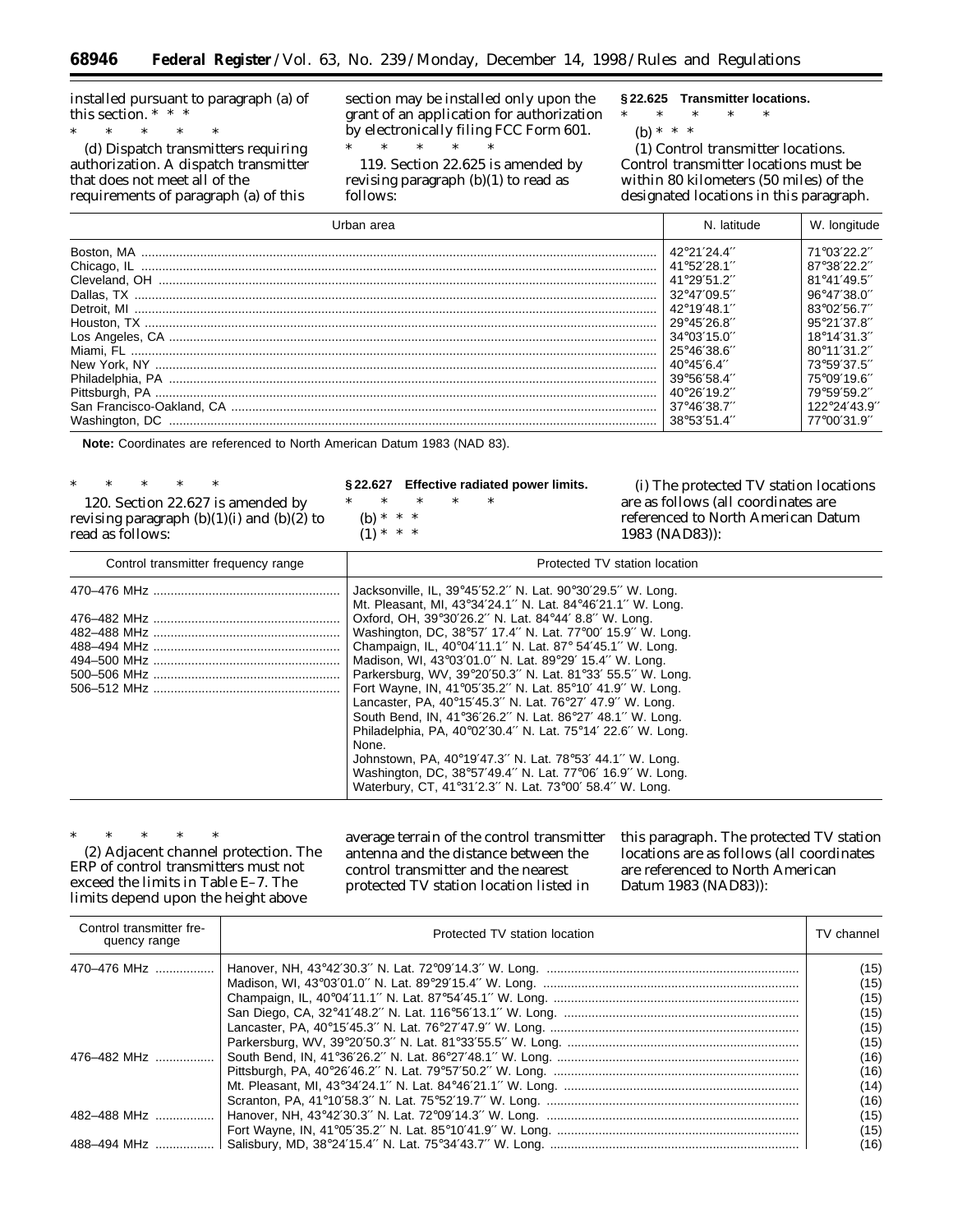| Control transmitter fre-<br>quency range | Protected TV station location | TV channel           |
|------------------------------------------|-------------------------------|----------------------|
|                                          |                               | (17)<br>(20)<br>(21) |

\* \* \* \* \*

**§ 22.657 Transmitter locations.** \* \* \* \* \*

121. Section 22.657 is amended by revising paragraphs  $(a)$ ,  $(d)$ ,  $(e)(1)$ , and (f) to read as follows:

(a) *Base transmitter locations.* Base transmitter locations must be within 80 kilometers (50 miles) of the designated locations in this paragraph. Mobile

transmitters must not be operated at locations more than 129 kilometers (80 miles) from the designated locations in this paragraph. Note: All coordinates are referenced to North American Datum 1983 (NAD83).

| Urban area                        | N. latitude                | W. longitude               |
|-----------------------------------|----------------------------|----------------------------|
| Houston, TX<br>New York, NY-NE NJ | 29°45'26.8"<br>40°45'06.4" | 95°21′37.8″<br>73°59′37.5″ |

\* \* \* \* \* (d) Adjacent channel protection from mobile transmitters. Base transmitter locations must be at least 145 kilometers (90 miles) from the applicable protected

TV station locations specified in this paragraph. This requirement is intended to provide a 0 dB minimum desired to undesired signal strength ratio at the Grade B contour of an adjacent channel

TV station. Note: All coordinates are referenced to North American Datum 1983 (NAD83).

| Control transmitter fre-<br>quency range | Protected TV station location | TV channel   |
|------------------------------------------|-------------------------------|--------------|
|                                          |                               | (15)<br>(16) |

(e) \* \* \*

(1) The protected TV station locations are as follows (all coordinates are

referenced to North American Datum 1983 (NAD83)):

| Control transmitter frequency range | Protected TV station location                           |
|-------------------------------------|---------------------------------------------------------|
|                                     | Lancaster, PA, 40°15'45.3" N. Lat. 76°27'47.9" W. Long. |

\* \* \* \* \* (f) *Co-channel protection from base transmitters with high antennas.* This paragraph applies only to base transmitter locations in the New York-Northeastern New Jersey urban area that utilize an antenna height of more than 152 meters (500 feet) above average terrain. The distance between the location of such a base transmitter and the applicable protected TV station

location specified in this paragraph must equal or exceed the sum of the distance from the base transmitter location to the radio horizon in the direction of the specified location and 89 kilometers (55 miles—representing the distance from the main transmitter location of the TV station to its Grade B contour in the direction of the base transmitter). The distance to the radio horizon is calculated as follows:

 $d = \sqrt{17 \times h}$ 

Where d is the distance to the radio horizon in kilometers h is the height of the antenna center of radiation above ground level in meters

**Note:** All coordinates are referenced to North American Datum 1983 (NAD83)):

| Control transmitter frequency range | Protected TV station location                            |
|-------------------------------------|----------------------------------------------------------|
|                                     | Washington, DC, 38°57'17.4" N. Lat. 77°00'15.9" W. Long. |
|                                     | Lancaster, PA, 40°15'45.3" N. Lat. 76°27'47.9" W. Long.  |

\* \* \* \* \* Section 22.659 is amended by revising paragraphs  $(b)(1)$  and  $(c)(1)$  to read as follows:

### **§ 22.659 Effective radiated power limits.**

\* \* \* \* \*

referenced to North American Datum 1983 (NAD83)):

(b) \* \* \*

(1) The protected TV station locations are as follows (all coordinates are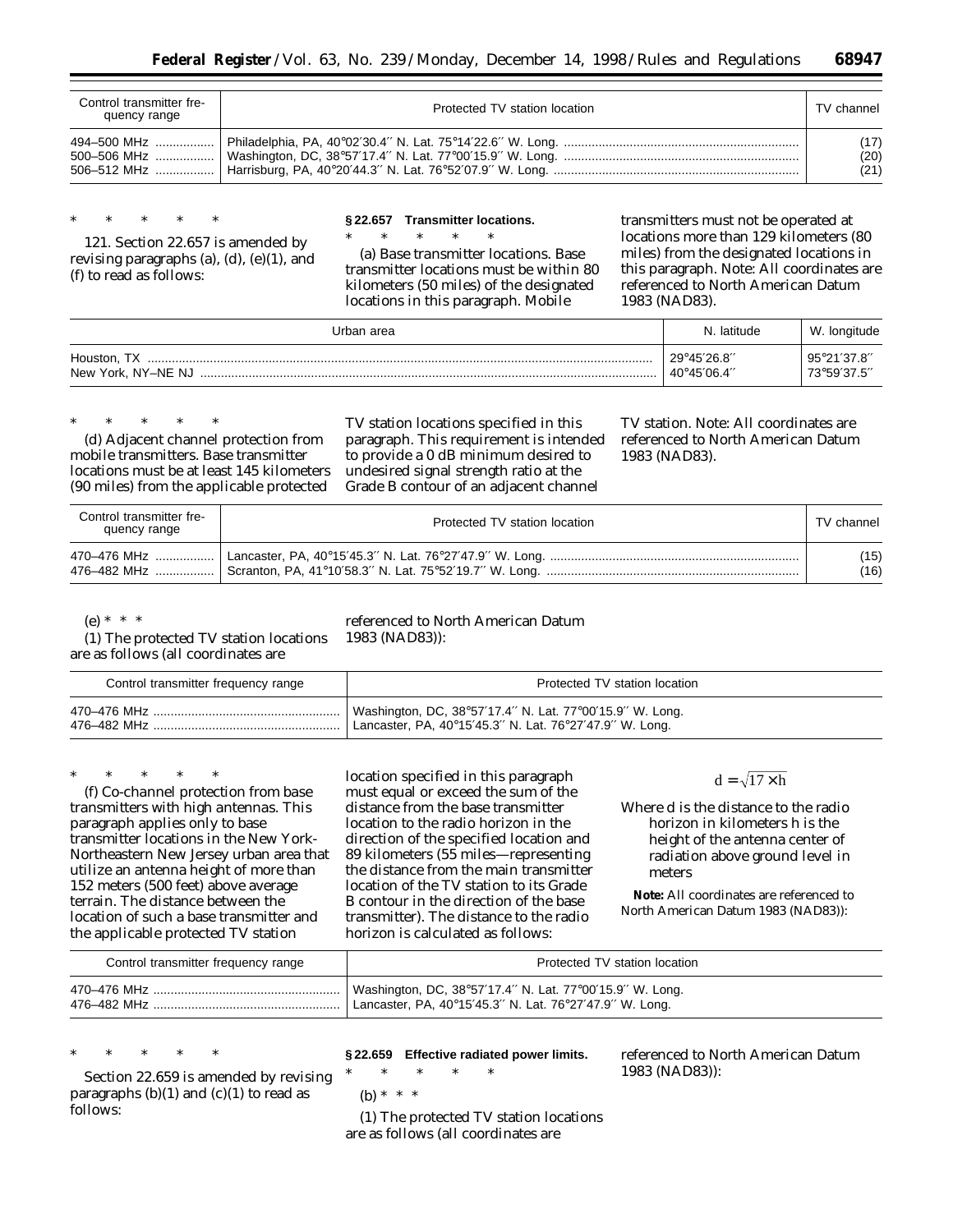| Control transmitter frequency range | Protected TV station location                           |
|-------------------------------------|---------------------------------------------------------|
|                                     | Lancaster, PA, 40°15'45.3" N. Lat. 76°27'47.9" W. Long. |

| $*$ $*$ $*$ $*$ |  | (1) The protected TV station locations referenced to North American Datum |                |
|-----------------|--|---------------------------------------------------------------------------|----------------|
| $(C) * * * *$   |  | are as follows (all coordinates are                                       | 1983 (NAD83)): |

| Control transmitter fre-<br>quency range | Protected TV station location | TV channel   |
|------------------------------------------|-------------------------------|--------------|
|                                          |                               | (15)<br>(15) |
|                                          |                               | (16)<br>(15) |

**Note:** Coordinates are referenced to North American Datum 1983 (NAD83).

\* \* \* \* \* 123. Section 22.709 is amended by revising the introductory text, and revising paragraphs (b) introductory

### **§ 22.709 Rural radiotelephone service application requirements.**

text,  $(b)(1)$  and  $(b)(2)$  to read as follows:

In addition to information required by Subparts B and D of this part, FCC Form 601 applications for authorization to operate a station in the Rural Radiotelephone Service must contain the applicable supplementary information described in this section.

\* \* \* \* \*

(b) *Technical information required*. For each transmitter in the Rural Radiotelephone Service, the following information is required by FCC Form 601:

(1) Location description: city; county; state; geographic coordinates correct to ±1 second, the datum used (NAD83), site elevation above mean sea level, proximity to adjacent market boundaries and international borders;

(2) Antenna height to tip above ground level, the height of the center of radiation of the antenna above the average terrain, the height of the antenna center of radiation above the average elevation of the terrain along each of the 8 cardinal radials, antenna gain in the maximum lobe, the beamwidth of the maximum lobe of the

antenna, a polar plot of the horizontal gain pattern of the antenna, the electric field polarization of the wave emitted by the antenna when installed as proposed; \* \* \* \* \*

124. Section 22.803 is amended by revising the introductory text, and the introductory text of paragraphs (a) and (b), and  $(b)(1)$  and  $(b)(2)$  to read as follows:

#### **§ 22.803 Air-ground application requirements.**

In addition to information required by Subparts B and D of this part, FCC Form 601 applications for authorization to operate an air-ground station or system in the Air-ground Radiotelephone Service must contain the applicable supplementary information described in this section.

(a) *Administrative information*. The following information is required by FCC Form 601.

\* \* \* \* \* (b) *Technical information required*. For each transmitter in the Rural Radiotelephone Service, the following information is required by FCC Form 601:

(1) Location description: city; county; state; geographic coordinates correct to ±1 second, the datum used (NAD83), site elevation above mean sea level, proximity to adjacent market boundaries and international borders;

(2) Antenna height to tip above ground level, the height of the center of radiation of the antenna above the average terrain, the height of the antenna center of radiation above the average elevation of the terrain along each of the 8 cardinal radials, antenna gain in the maximum lobe, the beamwidth of the maximum lobe of the antenna, a polar plot of the horizontal gain pattern of the antenna, the electric field polarization of the wave emitted by the antenna when installed as proposed;

 $(3) * * * *$ 

### **§ 22.821 [Removed]**

125. Section 22.821 is removed.

126. Section 22.859 is amended by revising the introductory paragraph and table to read as follows:

#### **§ 22.859 Geographical channel block layout.**

Except as provided in paragraphs (a) and (b) of this section, ground station locations must be within 1.61 kilometers (one mile) of the locations listed in this paragraph. The channel block allotted for each location must be used to provide service to airborne mobile stations in flight and may be used to provide service to airborne mobile stations on ground.

**Note:** All coordinates are referenced to North American Datum 1983 (NAD83).

| ∟ocation   | N. latitude           | W. longitude | Channel<br>block |
|------------|-----------------------|--------------|------------------|
| Alaska:    |                       |              |                  |
| Anchorage  | 61°11'04.0"           | 149°54'49.9" |                  |
|            | 60°32'58.0"           | 145°43′07.1″ |                  |
|            | $55^{\circ}21'18.7''$ | 131°42'39.1" |                  |
| Juneau     | 58°21'16.8''          | 134°34'36.4" |                  |
| Sitka      | $57^{\circ}03'28.7''$ | 135°22′07.4″ |                  |
| Yakutat    | 59°30′28.2″           | 142°30'06.3  |                  |
| Alabama:   |                       |              |                  |
| Birmingham | $33^{\circ}23'24.4''$ | 86°39'58.9"  |                  |
| Arizona:   |                       |              |                  |
| Phoenix    | $33^{\circ}35'39.1''$ | 112°05'14.5" |                  |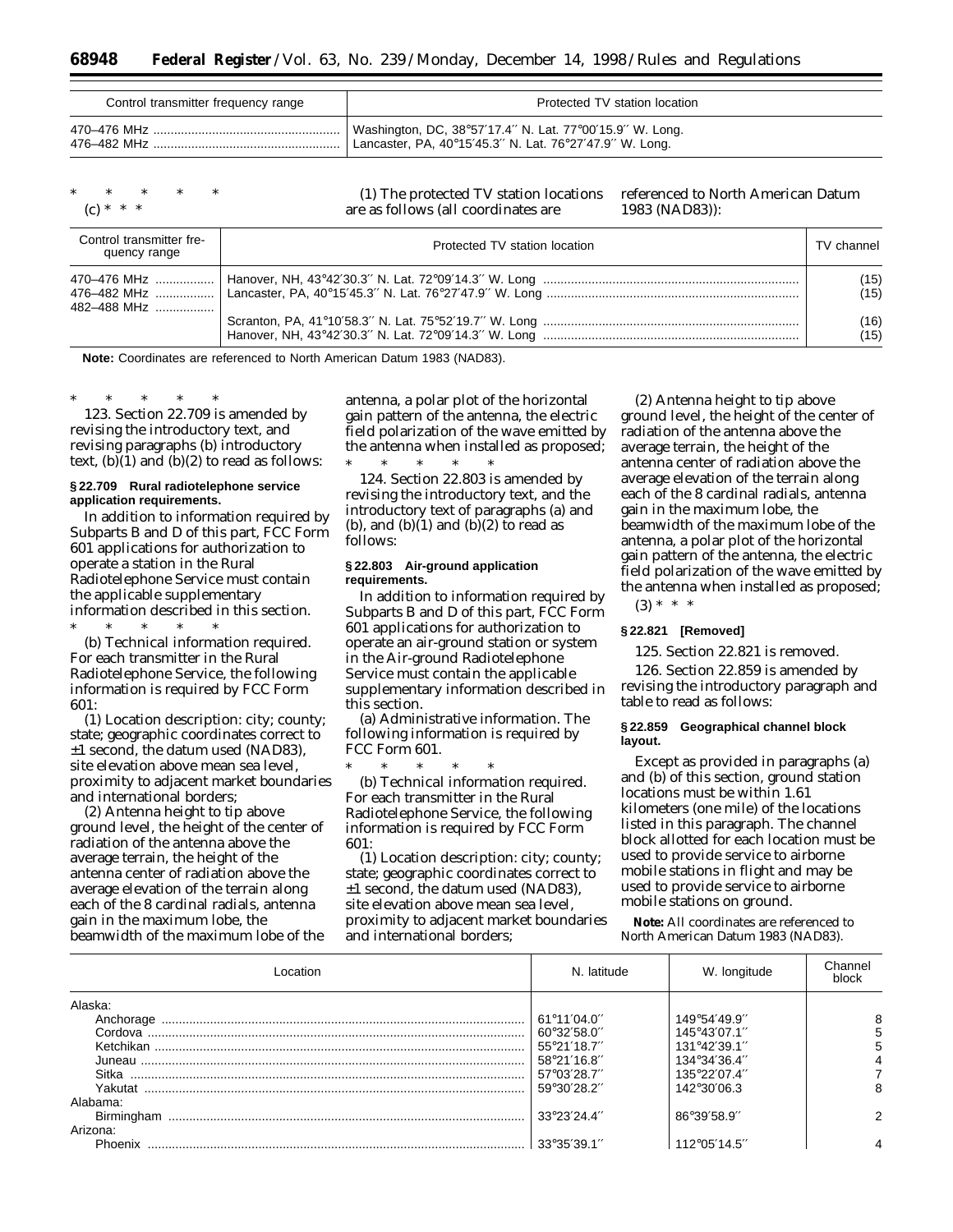| Location       | N. latitude                | W. longitude                         | Channel<br>block    |
|----------------|----------------------------|--------------------------------------|---------------------|
|                | 35°01'17.1"                | 110°43'04.5"                         | 6                   |
| Arkansas:      | 34°10'56.4"                | $91^{\circ}56'18.5''$                | 8                   |
| California:    |                            |                                      |                     |
|                | 33°36'39.1"                | 114°42'26.9"                         | 10                  |
|                | 40°42'58.5"                | 124°12'13.2"                         | 8                   |
|                | $33^{\circ}56'45.0''$      | 118°23'06.3"                         | 4                   |
|                | 37°51'11.7"<br>37°41'14.8" | 122°12'33.9"<br>122°26'04.9"         | 6                   |
|                | 36°19'35.8"                | 119°23'25.4"                         | 7                   |
| Colorado:      |                            |                                      |                     |
|                | 38°44'39.0"                | 104°51'47.9"                         |                     |
|                | 139°46'45.0"               | 104°50'50.9"                         |                     |
|                | 40°29'03.9"                | 107°13'10.2"                         | 6                   |
| Florida:       |                            |                                      |                     |
|                | 25°48'28.4"                | 80°16'29.2"                          |                     |
|                | 28°26'54.0"                | 81°21'59.3"                          | $\overline{2}$<br>7 |
| Georgia:       | 30°24'02.7"                | 84°21'17.6"                          |                     |
|                | 33°39'05.4"                | 84°25'53.7"                          | 5                   |
|                | 31°09'22.8"                | 81°23'13.3"                          | 6                   |
| Hawaii:        |                            |                                      |                     |
|                | 21°24'12.6"                | 158°05'52.1"                         | 5                   |
| Idaho:         |                            |                                      |                     |
|                | 43°11'33.7"                | 112°0'59.9"                          | 8                   |
|                | 43°38'44.6"                | 116°38'47.5"                         | 10                  |
| Illinois:      |                            |                                      |                     |
|                | 41°46′49.1″<br>41°12'05.1" | 87°45'20.2"<br>89°57'33.4"           | 3<br>5              |
|                | 41°57'18.1"                | 87°52'57.2"                          | $\overline{2}$      |
| Indiana:       |                            |                                      |                     |
|                | 40°59'16.2"                | 85°11'30.9"                          | 7                   |
| lowa:          |                            |                                      |                     |
|                | 41°31'58.0"                | $93^{\circ}38'54.8''$                |                     |
| Kansas:        |                            |                                      |                     |
|                | 37°59'35.1"                | 100°54'05.6"                         | 3<br>$\overline{7}$ |
| Kentucky:      | 37°37'24.1"                | 97°27'16.2"                          |                     |
|                | 38°04'48.2"                | 85°47'32.9"                          | 6                   |
| Louisiana:     |                            |                                      |                     |
|                | 30°00'44.7"                | 90°13'30.3"                          | 3                   |
|                | 32°27'09.6"                | 93°49'38.7"                          | 5                   |
| Massachusetts: |                            |                                      |                     |
|                | 42°23'15.4"                | 71°01′01.2″                          | 7                   |
| Michigan:      |                            |                                      | 8                   |
|                | 42°12'17.1″<br>42°58′21.1″ | 83°2908.8<br>83°44′21.8″             | 9                   |
|                | 46°28'45.1"                | 84°21′31.1″                          | 6                   |
| Minnesota:     |                            |                                      |                     |
|                | 44°51'29.9"                | 93°13'19.8"                          | 9                   |
| Mississippi:   |                            |                                      |                     |
|                | 32°19'10.5"                | 88°41'33.2"                          | 9                   |
| Missouri:      |                            |                                      |                     |
|                | $30^{\circ}18'37.8''$      | 94°41'07.7"                          | 6                   |
|                | 38°42'45.2"<br>37°14′28.2″ | $90^{\circ}19'19.4''$<br>93°22'54.7" | 4<br>9              |
| Montana:       |                            |                                      |                     |
|                | 47°02'55.9'                | 109°27'29.7"                         | 5                   |
|                | 46°25'30.0"                | 105°52'32.0"                         | 8                   |
|                | 47°01′04.7″                | 114°00'44.4"                         | 3                   |
| Nebraska:      |                            |                                      |                     |
|                | 40°58'00.0"                | 98°19'12.2"                          | 2                   |
| Nevada:        | 41°07'11.0"                | 101°45'38.6"                         | 4                   |
|                | 36°05'34.9"                | 115°10'28.0"                         |                     |
|                | 39°25'12.7"                | 119°55'55.7"                         |                     |
|                | $38^{\circ}03'42.8''$      | $117^{\circ}13'27.3''$               | 9                   |
|                | 41°00'38.6"                | 117°46'01.5"                         | 4                   |
| New Mexico:    |                            |                                      |                     |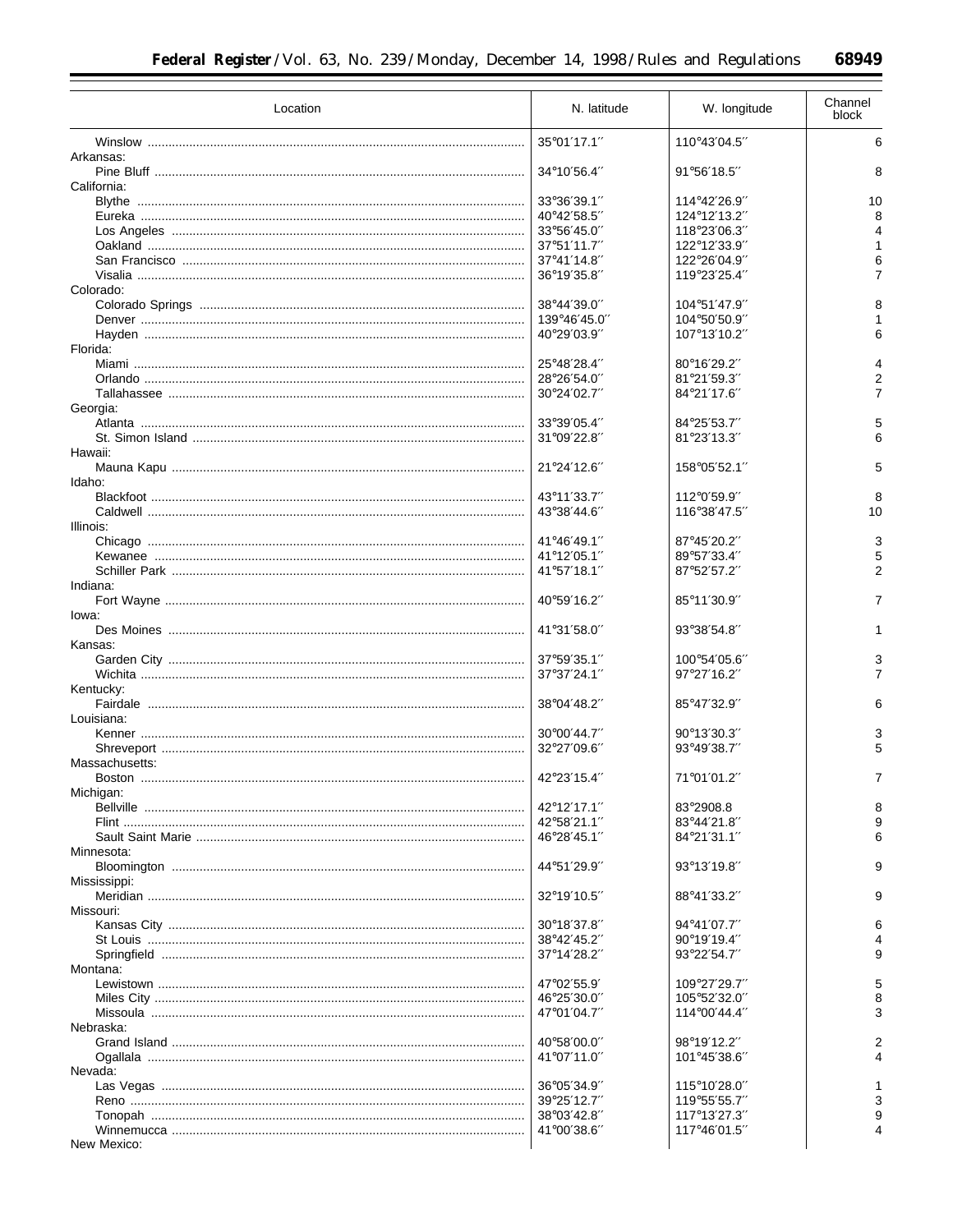| Location        | N. latitude           | W. longitude | Channel<br>block |
|-----------------|-----------------------|--------------|------------------|
|                 | 32°54'46.3"           | 105°56'43.0" | 8                |
|                 | $35^{\circ}03'05.2''$ | 106°37'15.1" | 10               |
|                 | 36°48'42.0"           | 107°53'50.3" | 9                |
|                 | 36°27'29.1"           | 103°11'17.8" | 5                |
| New Jersey:     |                       |              |                  |
|                 | 39°50'01.4"           | 75°09'19.7"  | 3                |
| New York:       |                       |              |                  |
|                 | 40°46'21.4"           | 73°52'40.5"  |                  |
|                 | 43°09'09.3"           | 75°07'48.6"  | 2                |
|                 | 40°36'05.4"           | 74°06'33.5"  | 9                |
| North Carolina  |                       |              |                  |
|                 | 36°05'54.7"           | 70°56'39.9"  | 9                |
|                 | 34°16'10.6"           | 77°54'23.0"  | 3                |
|                 |                       |              |                  |
| North Dakota:   |                       |              |                  |
|                 | 46°51′05.0″           | 102°47'36.6" | 7                |
| Ohio:           |                       |              |                  |
|                 | 40°04'38.2"           | 82°41'56.6"  |                  |
| Oklahoma:       |                       |              |                  |
|                 | 35°29'31.4"           | 95°18'25.9"  | 4                |
|                 | 36°24'42.1"           | 99°28'51.4"  |                  |
| Oregon:         |                       |              |                  |
|                 | 44°38'23.4"           | 123°03'40.4" | 5                |
|                 | 42°06'29.5"           | 121°38'04.0" | 2                |
|                 | 45°35'44.5"           | 118°31'05.9" | 7                |
| Pennsylvania:   |                       |              |                  |
|                 | 40°30'33.2"           | 80°13'26.2"  |                  |
|                 | 40°11'30.3"           | 76°52'00.9"  | 4                |
| South Carolina: |                       |              |                  |
|                 | 32°54'10.6"           | 80°01'19.3"  | 4                |
| South Dakota:   |                       |              |                  |
|                 | 45°27'20.9"           | 98°25'27.3"  | 6                |
|                 | 44°02'36.0"           | 103°03'37.6" | 5                |
| Tennessee:      |                       |              |                  |
|                 | 36°26′04.4″           | 82°08'05.5"  | 7                |
|                 | 35°01'44.3"           | 89°56'15.3"  | 10               |
|                 | 36°08′44.2″           | 86°41'31.0"  | 3                |
| Texas:          |                       |              |                  |
|                 | 30°16'37.7"           | 97°49'35.0"  | $\overline{2}$   |
|                 | 21°50'19.5"           | 07°08'04.0"  |                  |
|                 | 29°54′37.8″           | 95°24'39.8"  | 9                |
|                 | 33°37′06.3″           | 101°52'15.6" | 7                |
|                 | 31°34'58.5"           | 102°54'19.6" | 8                |
| Utah:           |                       |              |                  |
|                 | 37°50'21.0"           | 109°27'44.4" | 7                |
|                 |                       |              | 2                |
| Deltal          | 39°23'14.8"           | 112°30'46.8" |                  |
|                 | $37^{\circ}45'19.0''$ | 111°52'29.7" | 5                |
|                 | 38°57'53.9"           | 110°13'42.5" | 3                |
|                 | 40°39'10.8"           | 112°12'08.8" | 1                |
| Virginia:       |                       |              |                  |
|                 | 38°52'55.4"           | 77°06'16.9"  | 6                |
| Washington:     |                       |              |                  |
|                 | 47°26'07.4"           | 122°17'39.4" | 4                |
|                 | 47°33'13.6"           | 117°43′38.8″ | 1                |
| West Virginia:  |                       |              |                  |
|                 | 38°19'47.4"           | 81°39'35.4"  | 2                |
| Wisconsin:      |                       |              |                  |
|                 | 44°33'05.9"           | 89°25'27.4"  | 8                |
| Wyoming:        |                       |              |                  |
|                 | 43°03′36.9″           | 108°27'25.4" | 9                |

Section 22.873 is amended by revising paragraphs (a) and (b) to read as follows:

 $\ast$ 

§ 22.873 Construction period for commercial aviation air-ground systems.  $\ast$ 

 $\ast$ 

 $\ast$ 

 $\ast$ 

must be constructed and operational within 3 years. Licensees must notify the Commission by using FCC Form 601 as soon as this requirement is met.  $* * *$ 

(a) Stage I. At least 25 ground stations

(b) Stage II. At least 50 ground stations must be constructed and operational within 5 years. Nationwide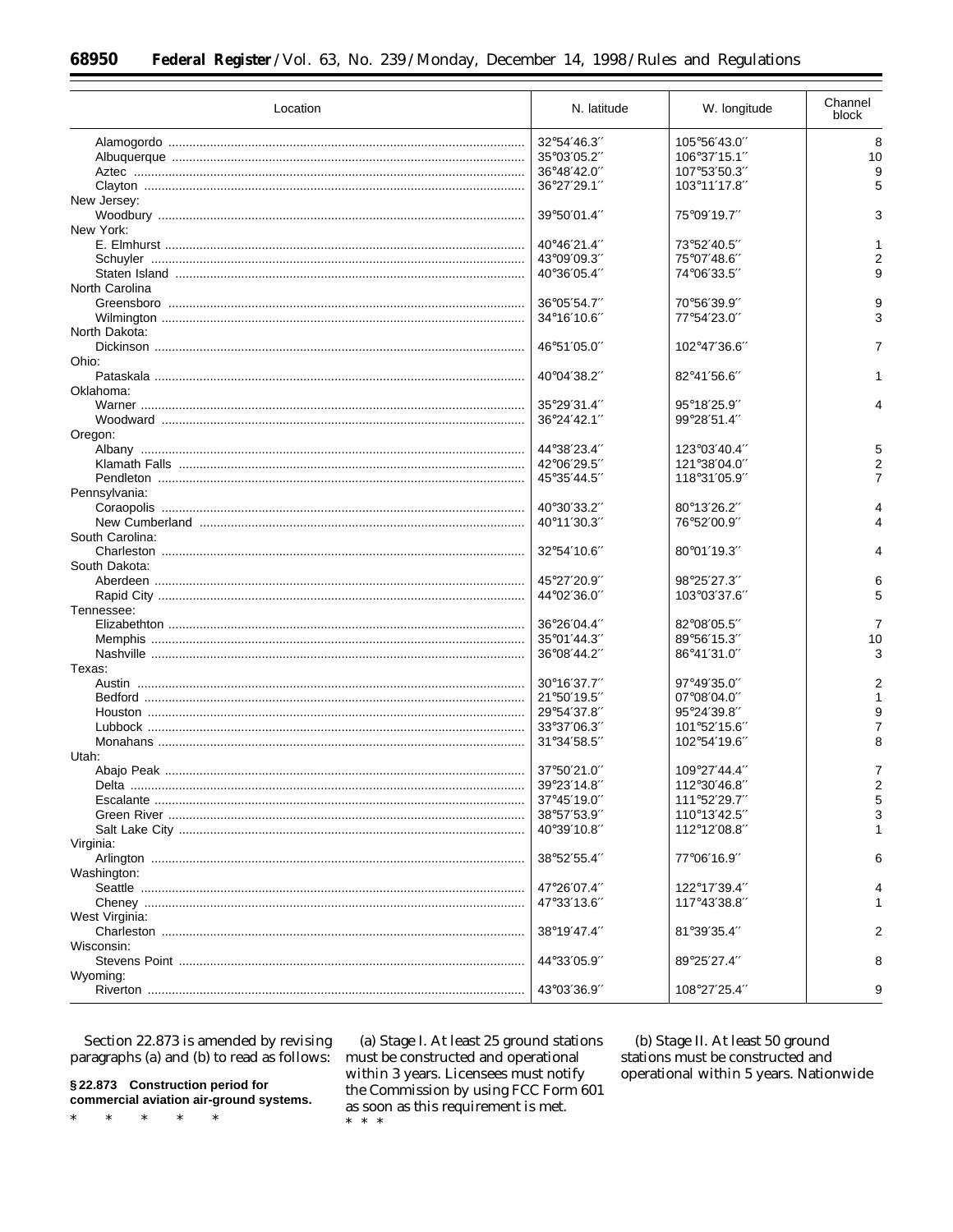service to subscribers must commence within 5 years. Licensees must notify the Commission by using FCC Form 601 as soon as this requirement is met.

#### **§ 22.875 [Amended]**

128. Section 22.875 is amended by removing paragraph (d)(7).

129. Section 22.907 is amended by revising paragraph (b) to read as follows:

#### **§ 22.907 Coordination of channel usage.**

\* \* \* \* \* (b) If technical problems are addressed by an agreement or operating agreement between the licensees that would result in a reduction of quality or capacity of either system, the licensees must notify the Commission by updating FCC Form 601.

130. Section 22.911 is amended by revising the first sentence in paragraph (b) to read as follows:

# **§ 22.911 Cellular geographic service area.**

\* \* \* \* \* (b) *Alternative CGSA determination*. If a carrier believes that the method described in paragraph (a) of this section produces a CGSA that departs significantly (±20% in the service area of any cell) from the geographic area where reliable cellular service is actually provided, the carrier may submit, as an exhibit to an application for modification of the CGSA using FCC Form 601, a depiction of what the carrier believes the CGSA should be. \* \* \*

\* \* \* \* \* 131. Section 22.929 is revised to read as follows:

#### **§ 22.929 Application requirements for the Cellular Radiotelephone Service.**

In addition to information required by subparts B and D of this part, FCC Form 601 applications for authorization in the Cellular Radiotelephone Service must contain the applicable supplementary information described in this section.

(a) *Administrative information*. The following information is required either by FCC Form 601, or as an exhibit:

(1) Location description; city; county; state; geographical coordinates correct to  $\pm$  1 second, the datum used (NAD 83), site elevation above mean sea level, proximity to adjacent market boundaries and international borders;

(2) Antenna height to tip above ground level, the height of the center of radiation of the antenna above the average terrain, the height of the antenna center of radiation above the average elevation of the terrain along each of the 8 cardinal radials, antenna gain in the maximum lobe, the beamwidth of the maximum lobe of the

antenna, a polar plot of the horizontal gain pattern of the antenna, the electric field polarization of the wave emitted by the antenna when installed as proposed:

(3) The channel block requested, the maximum effective radiated power, the effective radiated power in each of the cardinal radial directions.

(b) If the application involves a service area boundary (SAB) extension (§ 22.912 of this chapter), the licensee must provide a statement as described in § 22.953.

(c) *Maps*. If the application proposes a change in the CGSA, it must include full size and reduced maps, and supporting engineering, as described in § 22.953 (a)(1) through (a)(3).

132. Section 22.935 is amended by revising the first sentence in paragraph (a) to read as follows:

### **§ 22.935 Procedures for comparative renewal proceedings.**

\* \* \* \* \* (a) If one or more of the applications competing with an application for renewal of a cellular authorization are filed, the renewal applicant must file with the Commission its original WITH THE COMMISSION SHOWING electronically via the ULS. \* \* \* \* \* \*

133. Section 22.936 is amended by revising the first sentence in paragraph (a) to read as follows:

#### **§ 22.936 Dismissal of applications in cellular renewal proceedings.** \* \* \* \* \*

(a) If a competing applicant seeks to dismiss its application prior to the Initial Decision stage of the hearing on its application, it must submit to the Commission a request for approval of the dismissal of its application. This request for approval of the dismissal of its application must be submitted and must also include a copy of any agreement related to the withdrawal or dismissal, and an affidavit setting forth: \* \* \*

134. Section 22.941 is amended by revising the first sentence in paragraph (b) and paragraph (c) to read as follows:

\* \* \* \* \*

## **§ 22.941 System identification numbers.** \* \* \* \* \*

(b) Licensees must notify the Commission using FCC Form 601, if their cellular systems transmit SIDs assigned to other cellular systems. \* \* \*

(c) Licensees may request that an additional (previously unassigned) SID be assigned to their system by filing an application for minor modification of station on FCC Form 601.

### **§ 22.944 [Removed]**

135. Section 22.944 is removed. 136. Section 22.946 is amended by removing the introductory text and paragraph (b), by revising paragraph (a) and redesignating paragraph (a)(1) as paragraph (b) to read as follows:

#### **§ 22.946 Service commencement and construction periods for cellular systems.**

(a) *Commencement of service*. New cellular systems must be at least partially constructed and begin providing cellular service to subscribers within the service commencement periods specified in Table H–1 of this section. Service commencement periods begin on the date of grant of the initial authorization, and are not extended by the grant of subsequent authorizations for the cellular system (such as for major modifications). The licensee must notify the FCC (FCC Form 601) no later than 15 days after the requirements of this section are met (*see* § 1.946).

137. Section 22.947 is amended by revising the first sentence in paragraph (b) introductory text to read as follows:

\* \* \* \* \*

\* \* \* \* \*

### **§ 22.947 Service commencement and construction periods for cellular systems.**

(b) *Partitioned markets*. During the five-year build-out period, the licensee of the first cellular system on each channel block in each market may enter into contracts with eligible parties, allowing such parties to apply by using FCC Form 601 for a new cellular system in that channel block within the market. \* \* \*

\* \* \* \* \* 138. Section 22.953 is amended by revising paragraphs (a) and (b) and adding paragraph (c) so that the section now reads as follows:

### **§ 22.953 Content and form of applications.** \* \* \* \* \*

(a) Applications for authority to operate a cellular system in an unserved area must include the following information in addition to the requirements specified in §§ 1.919, 1.923 and 1.924. The following exhibits must be set off by tabs and numbered as follows:

(1) *Exhibit I—full-size map*. The scale of the full-size map must be 1:500,000, regardless of whether any different scale is used for the reduced map required in Exhibit II. The map must have a legend, a distance scale and correctly labeled latitude and longitude lines. The map must be clear and legible. The map must accurately show the cell sites (transmitting antenna locations), the entire CGSA, any extension of the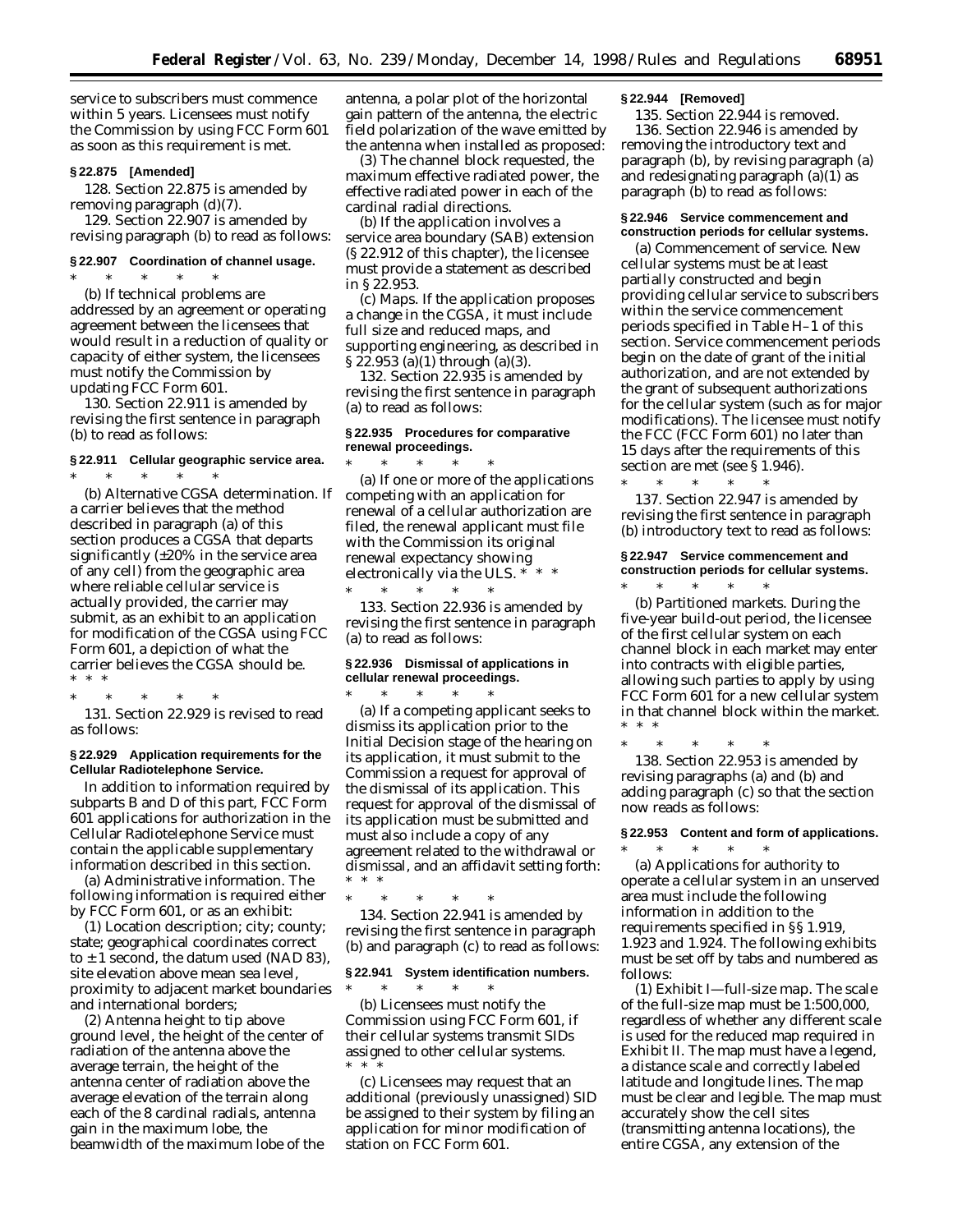composite service area boundary beyond the CGSA (*see* § 22.911) and the relevant portions of the cellular market boundary.

(2) *Exhibit II—reduced map*. This map must be a proportional reduction, to  $8\frac{1}{2}$  $\times$  11 inches, of the full-size map required for Exhibit I, unless it proves to be impractical to depict the entire cellular market by reducing the full-size map. In such instance, an 81⁄2 x 11 inch map of a different scale may be substituted, provided that the required features of the full-size map are clearly depicted and labeled.

(3) *Exhibit III—engineering*. This exhibit must contain the data and methodology used to calculate the CGSA and service area boundary.

(4) *Exhibit IV—channel plan*. This exhibit must show which specific channels (or groups) are to be used at each cell site. Any necessary table for converting channel numbers to center frequencies must be provided.

(5) *Exhibit V—ownership information*. This exhibit must contain the information required by § 1.919. Additionally, individual applicants must disclose, in this exhibit, all interests (including those less than 10%) in publicly traded corporation(s) that have applications which are mutually exclusive with the individual's application.

(6) *Exhibit VI—service proposal*. This exhibit must describe the services proposed for subscribers and roamers, including the proposed method for handling complaints.

(7) *Exhibit VII—cellular design*. This exhibit must show that the proposed system design complies with cellular system design concepts, and must describe the method proposed to expand the system in a coordinated fashion as necessary to address changing demand for cellular service.

(8) *Exhibit VIII—blocking level*. This exhibit must disclose the blocking probability or other criteria to be used to determine whether it is necessary to take measures to increase system capacity to maintain service quality.

(9) *Exhibit IX—start-up expenses*. This exhibit must disclose in detail the projected cost of construction and other initial expenses of the proposed system, and how the applicant intends to meet these expenses and the costs of operation for the first year.

(10) *Exhibit X—interconnection arrangements*. This exhibit is required for applicants that provide public landline message telephone service in any portion of the proposed CGSA. This exhibit must describe exactly how the proposed system would interconnect with the landline network. The

description must be of sufficient detail to enable a competitor to connect with the landline system in exactly the same manner, if the competitor so chooses.

(b) *Existing systems—major modifications*. Licensees making major modifications pursuant to § 1.929(h) must file FCC Form 601 and need only contain the exhibits required by paragraphs  $(a)(1)$  through  $(a)(3)$  of this section.

(c) *Existing systems—minor modifications*. Licensees making minor modifications pursuant to § 1.929(h)—in which the modification causes a change in the CGSA boundary (including the removal of a transmitter or transmitters)—must notify the FCC (using FCC Form 601) and include fullsized maps, reduced maps, and supporting engineering exhibits as described in paragraphs  $(a)(1)$ – $(3)$  of this section. If the modification involves a contract SAB extension, it must include a statement as to whether the five-year build-out for the system on the relevant channel block in the market into which the SAB extends has elapsed, and as to whether the SAB extends into any unserved area in that market.

#### **§ 22.966 [Removed]**

139. Section 22.966 is removed.

### **PART 24—PERSONAL COMMUNICATIONS SERVICES**

140. The authority citation for part 24 continues to read as follows:

**Authority:** 47 U.S.C. 154, 301, 302, 303, 309, and 332.

141. Section 24.2 is amended by adding a sentence to the end of paragraph (b) to read as follows:

### **§ 24.2 Other applicable rule parts.**

 $*$  \* \* (b)  $*$   $*$   $*$  Subpart F includes the rules for the Wireless Telecommunications Services and the procedures for filing electronically via the ULS.

\* \* \* \* \* 142. Section 24.5 is amended by adding the following definition to read as follows:

#### **§ 24.5 Terms and definitions.**

\* \* \* \* \* *Universal Licensing System*. The Universal Licensing System (ULS) is the consolidated database, application filing system, and processing system for all Wireless Radio Services. ULS supports electronic filing of all applications and related documents by applicants and licensees in the Wireless Radio Services, and provides public access to licensing information.

\* \* \* \* \*

143. Section 24.11 is amended by revising paragraph (a) to read as follows:

#### **§ 24.11 Initial authorization.**

(a) An applicant must file a single application for an initial authorization for all markets won and frequency blocks desired.

\* \* \* \* \*

### **§ 24.18 [Removed]**

144. Section 24.18 is removed. 145. Section 24.202 is amended by revising the last sentence of the introductory paragraph to read as follows:

### **§ 24.202 Service areas.**

\* \* \* The BTA/MTA Map is available for public inspection at the Office of Engineering and Technology's Technical Information Center, 2000 M Street, NW, Washington, DC 20554.

\* \* \* \* \* 146. Section 24.307 is revised to read as follows:

### **§ 24.307 Long-form applications.**

Winning bidders will be required to submit long-form applications on FCC Form 601, as modified, within ten business days after being notified that they are the winning bidder. Applications on FCC Form 601 shall be submitted pursuant to the procedures set forth in Subpart G of this Part and § 1.2107 (c) and (d) of this chapter and any associated public notices. Only auction winners will be eligible to file applications on FCC Form 601 for initial narrowband PCS licenses in the event of mutual exclusivity between applicants filing Form 175. An applicant must file a single application for an initial authorization for all markets won and frequency blocks desired.

### **§ 24.405 [Removed]**

147. Section 24.405 is removed.

#### **§ 24.406 [Removed]**

148. Section 24.406 is removed.

#### **§ 24.409 [Removed]**

149. Section 24.409 is removed.

### **§ 24.411 [Removed]**

150. Section 24.411 is removed.

#### **§ 24.413 [Removed]**

151. Section 24.413 is removed.

#### **§ 24.419 [Removed]**

152. Section 24.419 is removed.

#### **§ 24.420 [Removed]**

153. Section 24.420 is removed.

### **§ 24.421 [Removed]**

154. Section 24.421 is removed.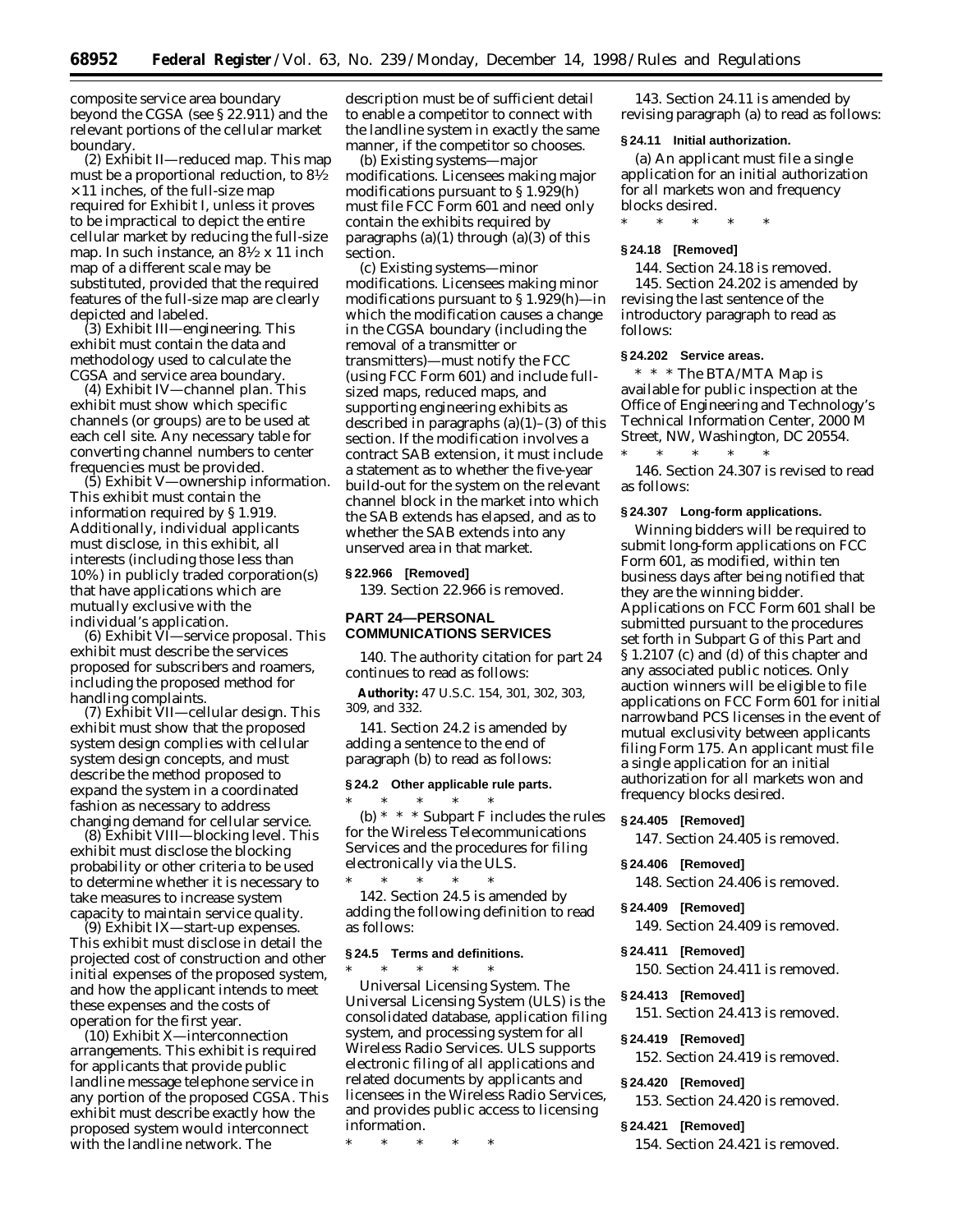**§ 24.422 [Removed]** 155. Section 24.422 is removed.

**§ 24.423 [Removed]** 156. Section 24.423 is removed.

**§ 24.425 [Removed]** 157. Section 24.425 is removed.

**§ 24.426 [Removed]** 158. Section 24.426 is removed.

**§ 24.427 [Removed]** 159. Section 24.427 is removed.

**§ 24.428 [Removed]** 160. Section 24.428 is removed.

**§ 24.429 [Removed]** 161. Section 24.429 is removed.

**§ 24.432 [Removed]** 162. Section 24.432 is removed.

**§ 24.439 [Removed]** 163. Section 24.439 is removed.

### **§ 24.443 [Removed]**

164. Section 24.443 is removed.

### **§ 24.444 [Removed]**

165—166. Section 24.444 is removed. 167. Section 24.714 is amended by revising paragraph (b)(1) to read as follows:

### **§ 24.714 Partitioned licenses and disaggregated spectrum.**

\* \* \* \* \* (b) \* \* \*

(1) *Partitioning.* In the case of partitioning, applicants and licensees must file FCC Form 603 pursuant to § 1.948 of this chapter and list the partitioned service area on a schedule to the application. The geographic coordinates must be specified in degrees, minutes, and seconds to the nearest second of latitude and longitude and must be based upon the 1983 North American Datum (NAD83).

\* \* \* \* \*

**§ 24.803 [Removed]** 168. Section 24.803 is removed.

**§ 24.805 [Removed]**

169. Section 24.805 is removed.

**§ 24.806 [Removed]** 170. Section 24.806 is removed.

**§ 24.809 [Removed]**

171. Section 24.809 is removed.

**§ 24.811 [Removed]**

172. Section 24.811 is removed.

**§ 24.813 [Removed]**

173. Section 24.813 is removed.

### **§ 24.819 [Removed]**

174. Section 24.819 is removed.

**§ 24.820 [Removed]** 175. Section 24.820 is removed.

**§ 24.821 [Removed]** 176. Section 24.821 is removed.

**§ 24.822 [Removed]** 177. Section 24.822 is removed.

**§ 24.823 [Removed]** 178. Section 24.823 is removed.

**§ 24.825 [Removed]** 179. Section 24.825 is removed.

**§ 24.826 [Removed]** 180. Section 24.826 is removed.

**§ 24.827 [Removed]** 181. Section 24.827 is removed.

**§ 24.828 [Removed]** 182. Section 24.828 is removed.

**§ 24.829 [Removed]** 183. Section 24.829 is removed.

#### **§ 24.832 [Removed]**

184. Section 24.832 is removed. 185. Section 24.839 is amended by removing paragraphs (a), (b) and (c) and redesignating paragraphs (d) and (e) as (a) and (b) to read as follows:

#### **§ 24.839 Transfer of control or assignment of license.**

(a) Restrictions on Assignments and Transfers of Licenses for Frequency Blocks C and F. No assignment or transfer of control of a license for frequency Block C or frequency Block F will be granted unless:

(1) The application for assignment or transfer of control is filed after five years from the date of the initial license grant; or

(2) The proposed assignee or transferee meets the eligibility criteria set forth in § 24.709 of this part at the time the application for assignment or transfer of control is filed, or the proposed assignee or transferee holds other license(s) for frequency blocks C and F and, at the time of receipt of such license(s), met the eligibility criteria set forth in § 24.709 of this part;

(3) The application is for partial assignment of a partitioned service area to a rural telephone company pursuant to § 24.714 of this part and the proposed assignee meets the eligibility criteria set forth in § 24.709 of this part;

(4) The application is for an involuntary assignment or transfer of control to a bankruptcy trustee appointed under involuntary bankruptcy, an independent receiver appointed by a court of competent jurisdiction in a foreclosure action, or, in the event of death or disability, to a person or entity legally qualified to

succeed the deceased or disabled person under the laws of the place having jurisdiction over the estate involved; provided that, the applicant requests a waiver pursuant to this paragraph; or

(5) The assignment or transfer of control is pro forma.

(b) If the assignment or transfer of control of a license is approved, the assignee or transferee is subject to the original construction requirement of § 24.203 of this part.

#### **§ 24.844 [Removed]**

Section 24.844 is removed.

### **PART 26—GENERAL WIRELESS COMMUNICATIONS SERVICES**

187. The authority citation for part 26 continues to read as follows:

**Authority:** 47 U.S.C. Secs. 154, 301, 302, 303, 309 and 332, unless otherwise noted.

188. Section 26.2 is amended by adding a sentence to the end of paragraph (b) to read as follows:

**§ 26.2 Other applicable rule parts.**

\* \* \* \* \* (b) \* \* \* Subpart F includes the rules for the Wireless Telecommunications Services and the procedures for filing electronically via the ULS.

\* \* \* \* \* 189. Section 26.4 is amended by adding the following definition to read as follows:

### **§ 26.4 Terms and definitions.**

 $\ast$   $\qquad$   $\ast$   $\qquad$   $\ast$ 

*Universal Licensing System.* The Universal Licensing System (ULS) is the consolidated database, application filing system, and processing system for all Wireless Radio Services. ULS supports electronic filing of all applications and related documents by applicants and licensees in the Wireless Radio Services, and provides public access to licensing information.

\* \* \* \* \* 190. Section 26.11 is amended by revising paragraph (a) to read as follows:

#### **§ 26.11 Initial authorization.**

(a) An applicant must file a single application for an initial authorization for all markets won and frequency blocks desired.

\* \* \* \* \* 191. Section 26.104 is amended by revising paragraph (e) to read as follows:

### **§ 26.104 Construction requirements.**

\* \* \* \* \*

(e) The licensee must notify the FCC electronically by using FCC Form 601 via the ULS, no later than by the end of the five-and ten-year periods,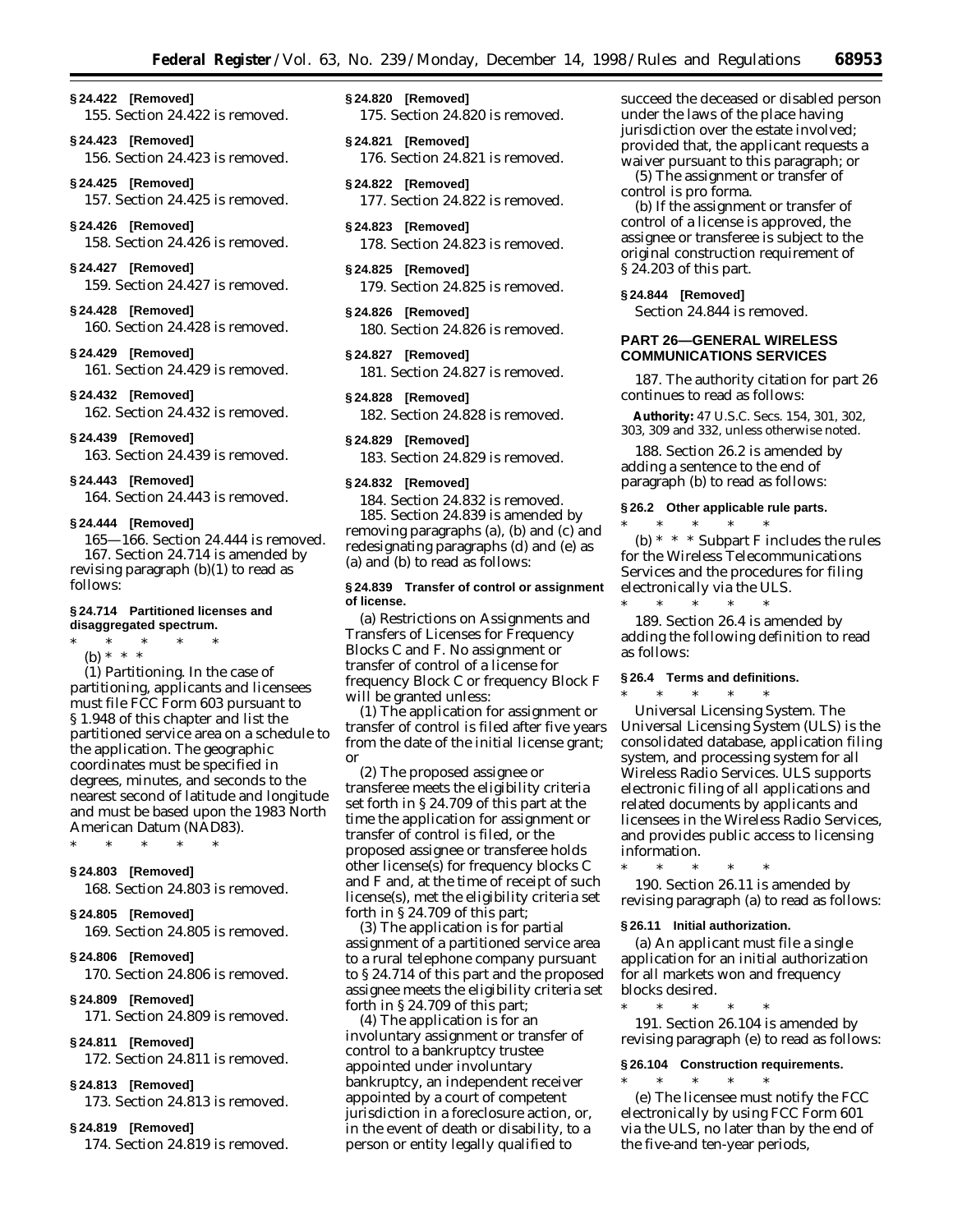respectively, that it has met the applicable service requirements. If the licensee fails to respond within the allotted time, then the authorization will automatically terminate.

192. Section 26.207 is revised to read as follows:

#### **§ 26.207 Long-form applications.**

Winning bidders will be required to submit a long-form application on FCC form 601 within ten business days after being notified that they are the winning bidder. A single application for all winning markets must be filed. Applications on FCC Form 601 shall be submitted pursuant to the procedures set forth in Subpart G of this Part and § 1.2107(c) and (d) of this chapter and any associated Public Notices. Only auction winners will be eligible to file applications on FCC Form 601 for initial GWCS licenses in the event of mutual exclusivity between applicants filing Form 175.

193. Section 26.209 is amended by revising paragraph (b)(2) to read as follows:

#### **§ 26.209 Eligibility for partitioned licenses.**

\* \* \* \* \*

(b) \* \* \*

(2) Each rural telephone company that is a party to an agreement to partition the license shall file, either electronically via the ULS or with a paper form, a long-form application for its respective, mutually agreed-upon geographic area together with the application for the remainder of the Economic Area filed by the auction winner.

\* \* \* \* \*

### **§ 26.303 [Removed]**

194. Section 26.303 is removed.

# **§ 26.304 [Removed]**

195. Section 26.304 is removed.

#### **§ 26.305 [Removed]**

196. Section 26.305 is removed.

#### **§ 26.306 [Removed]**

197. Section 26.306 is removed.

#### **§ 26.307 [Removed]**

198. Section 26.307 is removed.

#### **§ 26.310 [Removed]**

199. Section 26.310 is removed.

#### **§ 26.311 [Removed]**

200. Section 26.311 is removed.

#### **§ 26.312 [Removed]**

201. Section 26.312 is removed.

### **§ 26.313 [Removed]**

202. Section 26.313 is removed.

**§ 26.314 [Removed]** 203. Section 26.314 is removed.

**§ 26.315 [Removed]**

204. Section 26.315 is removed.

**§ 26.316 [Removed]** 205. Section 26.316 is removed.

**§ 26.317 [Removed]** 206. Section 26.317 is removed.

**§ 26.318 [Removed]** 207. Section 26.318 is removed.

**§ 26.319 [Removed]** 208. Section 26.319 is removed.

#### **§ 26.320 [Removed]**

209. Section 26.320 is removed.

#### **§ 26.322 [Removed]**

210. Section 26.322 is removed. 211. Section 26.323 is amended by revising paragraph (a) to read as follows:

### **§ 26.323 Post-auction divestitures.**

\* \* \* \* \* (a) The GWCS applicant shall submit electronically via the ULS, a signed statement with its long-form application (FCC Form 601) stating that sufficient properties will be divested within ninety days of the license grant. If the licensee is otherwise qualified, the Commission will grant the applications subject to a condition that the licensee come into compliance with the GWCS spectrum aggregation limits within 90 days of grant of the license.

#### **§ 26.324 [Removed]**

212. Section 26.324 is removed.

# **§ 26.325 [Removed]**

\* \* \* \* \*

213. Section 26.325 is removed.

### **§ 26.326 [Removed]**

214. Section 26.326 is removed.

### **PART 27—WIRELESS COMMUNICATIONS SERVICES**

215. The authority citation for part 27 continues to read as follows:

**Authority:** 47 U.S.C. 154, 301, 302, 303, 307, 309 and 332, unless otherwise noted.

216. Section 27.3 is amended by adding a sentence to the end of paragraph (b) to read as follows:

#### **§ 27.3 Other applicable rule parts.**

\* \* \* \* \* (b) \* \* \* Subpart F includes the rules for the Wireless Telecommunications Services and the procedures for filing electronically via the ULS.

\* \* \* \* \* 217. Section 27.4 is amended by adding the following definition to read as follows:

### **§ 27.4 Terms and definitions.**

 $*$  \*

*Universal Licensing System.* The Universal Licensing System (ULS) is the consolidated database, application filing system, and processing system for all Wireless Radio Services. ULS supports electronic filing of all applications and related documents by applicants and licensees in the Wireless Radio Services, and provides public access to licensing information.

\* \* \* \* \* 218. Section 27.11 is amended by revising paragraph (a) to read as follows:

#### **§ 27.11 Initial authorization.**

(a) An applicant must file a single application for an initial authorization for all markets won and frequency blocks desired.

\* \* \* \* \* 219. Section 27.15 is amended by revising paragraph (b)(1) to read as follows:

### **§ 27.15 Geographic partitioning and spectrum disaggregation.**

\* \* \* \* \*

(b) *Technical Standards*—(1) *Partitioning.* In the case of partitioning, applicants and licensees must file FCC Form 603 pursuant to section 1.948 and list the partitioned service area on a schedule to the application. The geographic coordinates must be specified in degrees, minutes, and seconds to the nearest second of latitude and longitude and must be based upon the 1983 North American Datum (NAD83).

\* \* \* \* \*

### **§ 27.59 [Removed]** 220. Section 27.59 is removed.

**§ 27.61 [Removed]**

### 221. Section 27.61 is removed.

#### **§ 27.62 [Removed]**

222. Section 27.62 is removed.

#### **§ 27.207 [Removed]**

223. Section 27.207 is removed.

### **§ 27.301 [Removed]**

224. Section 27.301 is removed.

# **§ 27.303 [Removed]**

225. Section 27.303 is removed.

#### **§ 27.304 [Removed]**

226. Section 27.304 is removed.

#### **§ 27.306 [Removed]**

227. Section 27.306 is removed.

#### **§ 27.307 [Removed]**

228. Section 27.307 is removed.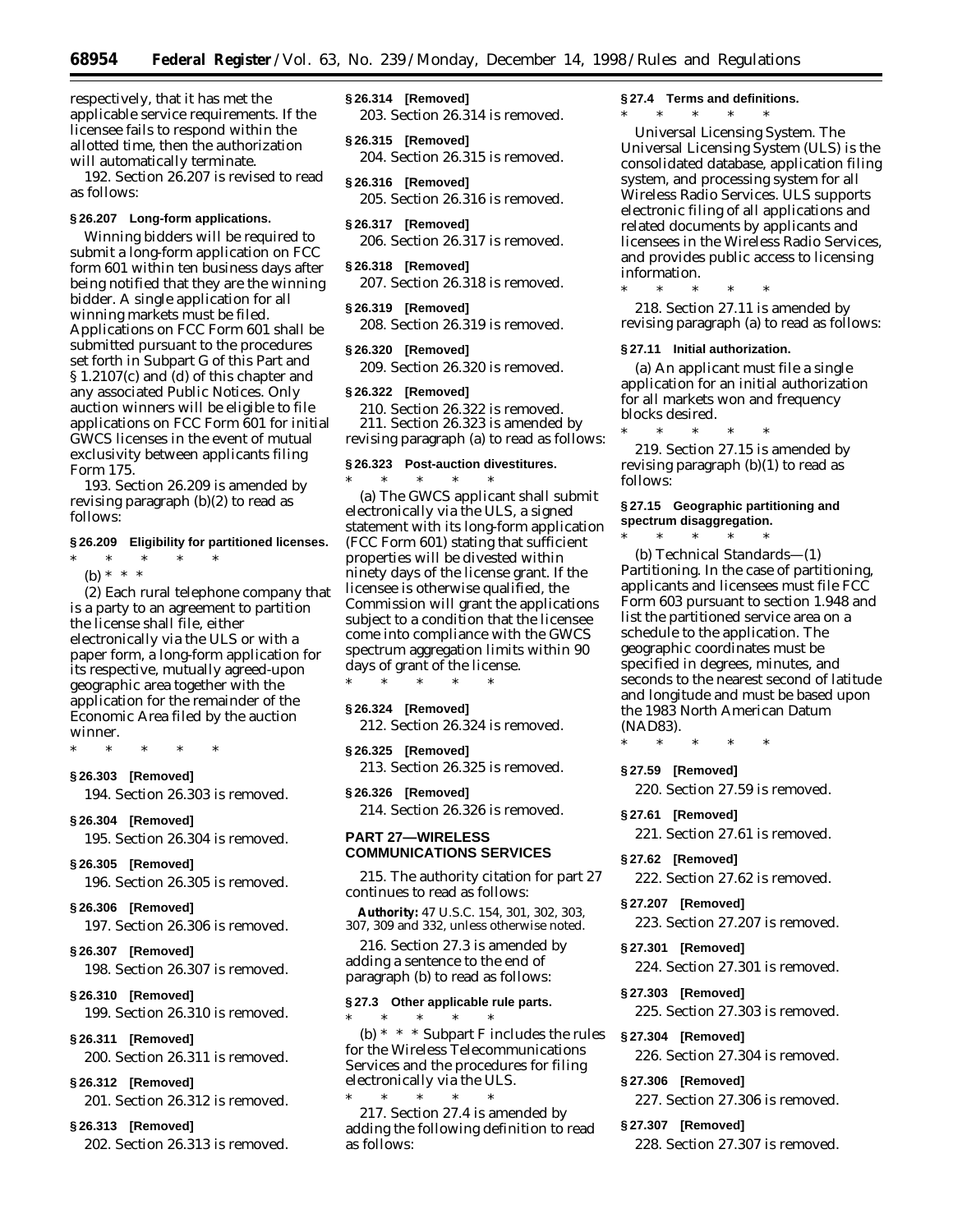#### **§ 27.310 [Removed]**

229. Section 27.310 is removed.

### **§ 27.311 [Removed]**

230. Section 27.311 is removed.

### **§ 27.312 [Removed]**

231. Section 27.312 is removed.

#### **§ 27.313 [Removed]**

232. Section 27.313 is removed.

#### **§ 27.314 [Removed]**

233. Section 27.314 is removed.

#### **§ 27.315 [Removed]**

234. Section 27.315 is removed.

#### **§ 27.316 [Removed]**

235. Section 27.316 is removed.

### **§ 27.317 [Removed]**

236. Section 27.317 is removed.

### **§ 27.319 [Removed]**

237. Section 27.319 is removed.

#### **§ 27.320 [Removed]**

238. Section 27.320 is removed.

#### **§ 27.322 [Removed]**

239. Section 27.322 is removed.

### **§ 27.324 [Removed]** 240. Section 27.324 is removed.

#### **§ 27.325 [Removed]**

241. Section 27.325 is removed.

### **PART 80—STATIONS IN THE MARITIME SERVICES**

242. The authority citation for Part 80 continues to read as follows:

**Authority:** Secs. 4, 303, 48 Stat. 1066, 1082, as amended; 47 U.S.C. 154, and 303, unless otherwise noted. Interpret or apply 48 Stat. 1064–1068, 1081–1105, as amended; 47 U.S.C. 151–155, 301–609; 3 UST 3450, 3 UST 4726, 12 UST 2377.

243. Section 80.3 is amended by revising paragraph (k) to read as follows:

#### **§ 80.3 Other applicable rule parts of this chapter.**

\* \* \* \* \* (k) *Part 101.* This part contains rules concerning the private microwave service relating to point-to-point communication requirements.

### **§ 80.19 [Removed]**

244. Section 80.19 is removed. 245. Section 80.21 is amended by revising the introductory text, removing paragraphs (a) (b), and (f) and redesignating paragraphs (c), (d), and (e) as (a), (b), and (c) respectively, and revising redesignated paragraph (c) to read as follows:

#### **§ 80.21 Supplemental information required.**

Applications must contain supplementary information as indicated in this section. Other supplemental information may be required by other rule sections of this part concerning particular maritime services.  $(a) * *$ 

(c) A new station on a vessel not located in the United States must not be documented or otherwise registered by any foreign authority. The foreign authorities where the vessel is located will not or cannot license the vessel radio equipment and can not object to the licensing of the equipment by the United States. An applicant must provide verification of these facts upon request by the Commission.

### **§ 80.23 [Removed]**

246. Section 80.23 is removed. 247. Section 80.25 is amended by revising paragraphs (a) and (b) to read as follows:

#### **§ 80.25 License term.**

(a) Licenses for ship stations in the maritime services will normally be issued for a term of ten years from the date of original issuance, or renewal.

(b) Licenses other than ship stations in the maritime services will normally be issued for a term of five years from the date of original issuance or renewal, except that licenses for VHF public coast stations will normally be issued for a term of ten years from the date of original issuance or renewal.

### **§ 80.29 [Removed]**

\* \* \* \* \*

248. Section 80.29 is removed. 249. Section 80.31 is revised to read as follows:

#### **§ 80.31 Cancellation of license.**

Wireless telecommunications carriers subject to this part must comply with the discontinuance of service provisions of part 63 of this chapter.

250. Section 80.33 is amended by revising the introductory text of paragraphs (b) and (c) to read as follows:

### **§ 80.33 Developmental license.**

(b) *Showing required.* Each application for a developmental license must be accompanied by the following showing:

\* \* \* \* \* (c) *Statement of understanding.* The showing must state that the applicant agrees that any developmental license issued will be accepted with the express understanding that it is subject to change in any of its terms or to cancellation in its entirety at any time,

upon reasonable notice but without a hearing, if, in the opinion of the Commission, circumstances should so require.

\* \* \* \* \*

251. Section 80.45 is revised to read as follows:

#### **§ 80.45 Frequencies.**

For applications other than ship stations, the applicant must propose frequencies and ensure that those requested frequencies are consistent with the applicant's eligibility, the proposed class of station operation, and the frequencies available for assignment as contained in subpart H of this part.

252. Section 80.49 is revised to read as follows:

#### **§ 80.49 Construction and regional service requirements.**

(a) *Public coast stations.* (1) Each VHF public coast station geographic area licensee must notify the Commission of substantial service within its region or service area (subpart P) within five years of the initial license grant, and again within ten years of the initial license grant in accordance with § 1.946 of this chapter. ''Substantial'' service is defined as service which is sound, favorable, and substantially above a level of mediocre service which just might minimally warrant renewal. For sitebased VHF public coast station licensees, when a new license has been issued or additional operating frequencies have been authorized, the licensee must notify the Commission in accordance with § 1.946 of this chapter that the station or frequencies authorized have been placed in operation within twelve months from the date of the grant.

(2) For LF, MF, HF, and AMTS band public coast station licensees, when a new license has been issued or additional operating frequencies have been authorized, the licensee must notify the Commission in accordance with § 1.946 of this chapter that the station or frequencies authorized have been placed in operation within eight months from the date of the grant.

(b) *Public fixed stations.* When a new license has been issued or additional operating frequencies have been authorized, the licensee must notify the Commission in accordance with § 1.946 of this chapter that the station or frequencies authorized have been placed in operation within twelve months from the date of the grant.

### **§ 80.51 [Amended]**

253. Section 80.51 is amended by removing and reserving paragraph (a).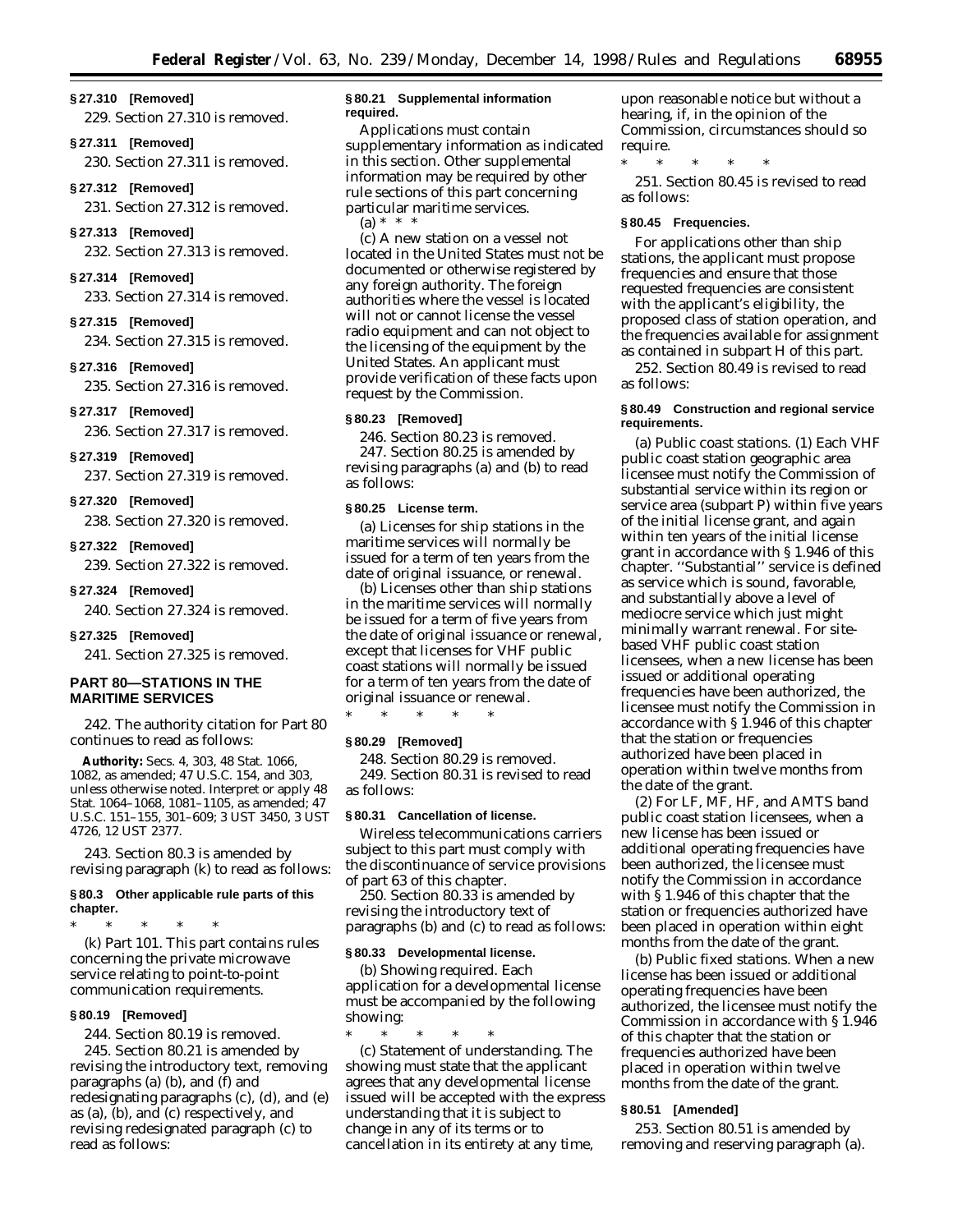254. Section 80.53 is revised to read as follows:

### **§ 80.53 Application for a portable ship station license.**

The Commission may grant a license permitting operation of a portable ship station aboard different vessels of the United States.

#### **§ 80.56 [Removed]**

255. Section 80.56 is removed. 256. Section 80.57 is amended by revising paragraph (b)(6) and the first sentence of paragraph (c)(6) to read as follows:

#### **§ 80.57 Canada/U.S.A. channeling arrangements for VHF maritime public correspondence.**

\* \* \* \* \*

(b) \* \* \*

(6) Inland waters of western Washington and British Columbia bounded by 46°59′59.3′′ north latitude on the south, the Canada/U.S.A. Coordination Zone Line B on the south, and to the west by 124°40′4.7′′ west latitude at the west entrance to the Strait of Juan de Fuca.

**Note:** All coordinates are referenced to North American Datum 1983 (NAD83).

- \* \* \* \* \*
- (c) \* \* \*

(6) To keep the ERP and antenna elevations at a minimum and to limit coverage to the desired areas, an informal application may be filed for special temporary authority in accordance with §§ 1.41 and 1.931 of this chapter to conduct a field survey to obtain necessary data for informal application. \* \* \*

\* \* \* \* \*

257. Section 80.59 is amended by revising paragraph (c) to read as follows:

### **§ 80.59 Compulsory ship inspections.**

\* \* \* \* \* (c) *Application for exemption.* (1) Applications for exemption from the radio provisions of part II or III of title III of the Communications Act, the Safety Convention, or the Great Lakes Radio Agreement, or for modification or renewal of an exemption previously granted must be filed as a waiver request using FCC Form 605. Waiver requests must include the following information:

- (i) Name of ship;
- (ii) Call sign of ship;
- (iii) Official number of ship;
- (iv) Gross tonnage of ship;
- (v) The radio station requirements
- from which the exemption is requested:
	- (A) Radiotelephone (VHF/MF);
	- (B) Radiotelegraph; and/or
	- (C) Radio direction finding apparatus;

(vi) File number of any previously granted exemption;

(vii) Detailed description of the voyages for which the exemption is requested, including:

(A) Maximum distance from nearest land in nautical miles;

(B) Maximum distance between two consecutive ports in nautical miles; and

(C) Names of all ports of call and an

indication of whether travel will

include a foreign port;

(viii) Reasons for the exemption: (A) Size of vessel;

(B) Variety of radio equipment on board;

(C) Limited routes; and/or

(D) Conditions of voyages;

(ix) A copy of the U.S. Coast Guard Certificate of Inspection an indication of whether the vessel is certified as a Passenger or Cargo ship (for passenger ships, list the number of passengers the ship is licensed to carry); and

(x) Type and quantity of radio

equipment on board, including: (A) VHF Radio Installation (indicate if GMDSS approved);

(B) Single Side-Band (SSB) (indicate the band of operation, MF or HF and indicate if GMDSS approved);

(C) Category 1, 406 MHz EPIRB (GMDSS approved);

(D) NAVTEX Receiver (GMDSS approved);

(E) Survival Craft VHF (GMDSS approved);

(F) 9 GHz Radar Transponder

(GMDSS approved);

(G) Ship Earth Station;

(H) 500 kHz Distress Frequency Watch Receiver;

(I) 2182 Radiotelephone Auto Alarm; (J) Reserve Power Supply (capability); and

(K) Any other equipment.

(2) Feeable applications for exemption must be filed with Mellon Bank, Pittsburgh, Pennsylvania at the address set forth in § 1.1102. Waiver requests that do not require a fee should be submitted via the Universal Licensing System or to: Federal Communications Commission, 1270 Fairfield Road, Gettysburg, Pennsylvania 17325–7245. Emergency requests must be filed with the Federal Communications Commission, Office of the Secretary, 1919 M Street, NW., room 222, Washington, DC 20554.

**Note:** With emergency requests, do not send the fee, you will be billed. \* \* \* \* \*

258. Section 80.469 is amended by revising paragraph (c) to read as follows:

#### **§ 80.469 Maritime mobile repeater stations in Alaska.**

\* \* \* \* \*

(c) Maritime mobile repeater stations may not be authorized in cases where operational fixed frequencies can be employed.

\* \* \* \* \* 259. Section 80.511 is amended by revising paragraph (c) to read as follows:

#### **§ 80.511 Assignment limitations.**

\* \* \* \* \*

(c) An applicant for an additional frequency based on congestion of the assigned frequency may be asked by the Commission to show that for any four periods of five consecutive days each, in the preceding six months, the assigned frequency was in use at least twenty-five percent of the time during three hours of daily peak activity.

260. Section 80.513 is amended by revising the first sentence of paragraph (c)(1) to read as follows:

#### **§ 80.513 Frequency coordination.**

\* \* \* \* \*

(c)(1) In lieu of the field study, the applicant may acquire a statement from a frequency coordinating committee. The applicant must certify on the application concerning the recommendations of the coordinating committee. \* \* \*

\* \* \* \* \* 261. Section 80.514 is amended by revising the introductory text to read as follows:

### **§ 80.514 Marine VHF frequency coordinating committee(s).**

This section contains the names of organizations that have been recognized by the Commission to serve as marine VHF frequency coordinating committees for their respective areas.

\* \* \* \* \* 262. Section 80.553 is amended by revising the undesignated introductory paragraph to read as follows:

#### **§ 80.553 Supplemental eligibility requirements.**

An applicant for an operational fixed station must certify that:<br> $*$   $*$   $*$   $*$   $*$ 

\* \* \* \* \* 263. Section 80.605 is amended by revising paragraphs  $(a)$ ,  $(c)(9)$ , and the last sentence of paragraph (d) to read as follows:

#### **§ 80.605 U.S. Coast Guard coordination.**

(a) Radionavigation coast stations operated to provide information to aid in the movement of any ship are private aids to navigation. Before submitting an application for a radionavigation station, an applicant must obtain written permission from the cognizant Coast Guard District Commander at the area in which the device will be located.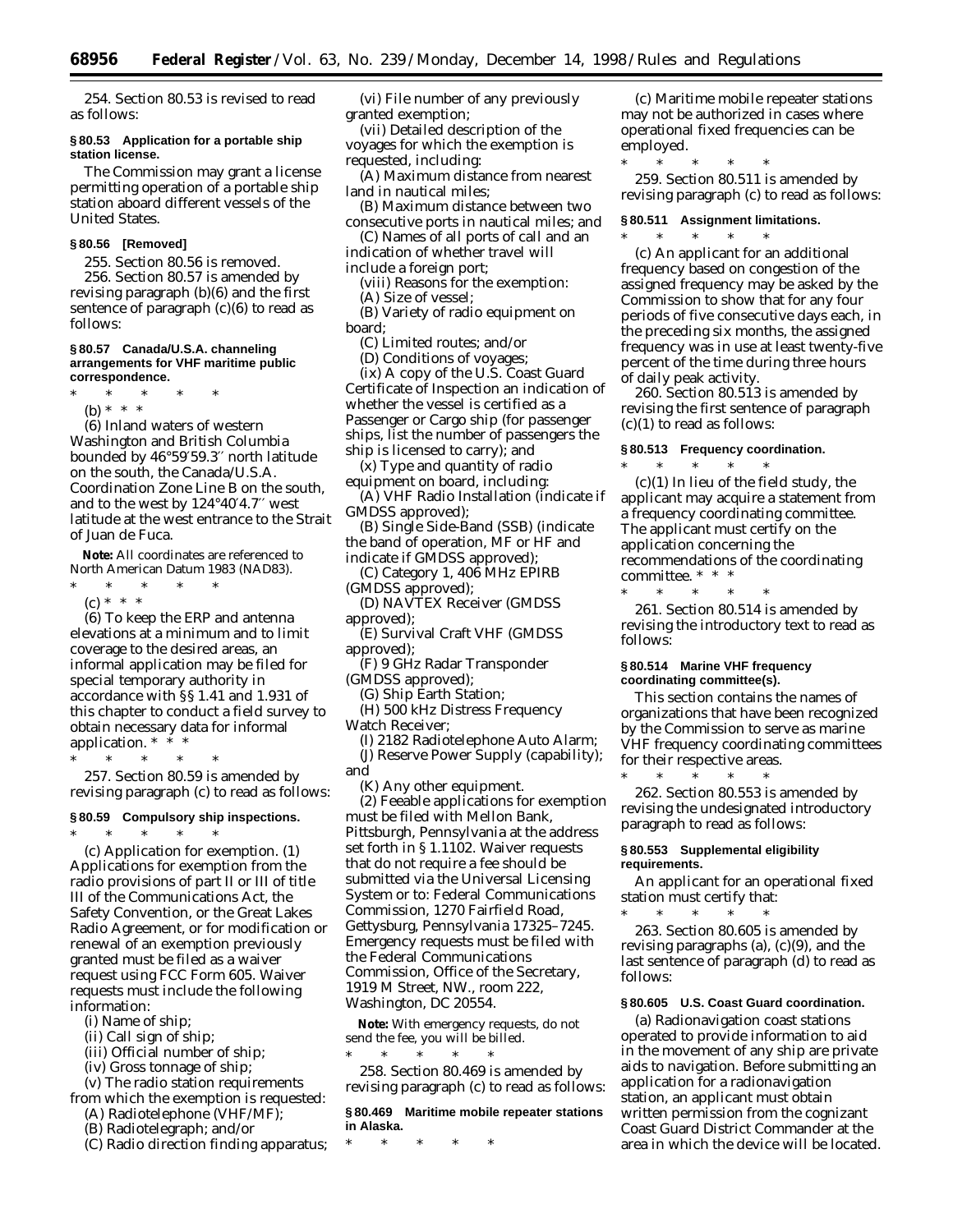The Commission may request an applicant to provide documentation as to this fact. Note: Surveillance radar coast stations do not require U.S. Coast Guard approval.

\* \* \* \* \*

(c) \* \* \*

 $(9)$  The maximum station e.i.r.p. if it would exceed 5 watts. The Commission may request an applicant to provide a copy of the request and the U.S. Coast Guard approval.

\* \* \* \* \* (d) \* \* \* The Commission may request an applicant to provide a copy of the request and the U.S. Coast Guard approval.

### **PART 87—AVIATION SERVICES**

264. The authority citation for Part 87 continues to read as follows:

**Authority:** 48 Stat. 1066, 1082, as amended; 47 U.S.C. 154, 303, and 307(e), unless otherwise noted. Interpret or apply 48 Stat. 1064–1068, 1081–1105, as amended; 47 U.S.C. 151–156, 301–609.

265. Section 87.17 is revised to read as follows:

#### **§ 87.17 Scope.**

Part 1 of the Commission's rules contains the general rules of practice and procedure applicable to proceedings before the Commission and for the filing of applications for radio station licenses in the aviation services. Specific guidance for each type of radio service license in aviation services is set forth in this part.

### **§ 87.21 [Removed]**

266. Section 87.21 is removed.

### **§ 87.23 [Removed]**

267. Section 87.23 is removed. 268. Section 87.25 is amended by removing undesignated introductory text and revising paragraph (b) to read as follows:

#### **§ 87.25 Filing of applications.**

\* \* \* \* \* (b) An application must be filed with the Commission in accordance with part 1, subpart F of this chapter. Applications requiring fees as set forth at part 1, subpart G of this chapter must be filed in accordance with § 0.401(b) of the rules.

\* \* \* \* \* 269. Section 87.27 is amended by revising paragraphs (a) and (b) to read as follows:

### **§ 87.27 License term.**

(a) Licenses for aircraft stations will normally be issued for a term of ten years from the date of original issuance, or renewal.

(b) Licenses other than aircraft stations in the aviation services will normally be issued for a term of five years from the date of original issuance, or renewal.

\* \* \* \* \*

### **§ 87.31 [Removed]**

270. Section 87.31 is removed.

#### **§ 87.33 [Removed]**

271. Section 87.33 is removed. 272.Section 87.35 is revised to read as follows:

#### **§ 87.35 Cancellation of license.**

When a station permanently discontinues operation the station license must be canceled in accordance with the procedures set forth in part 1 of this chapter.

273. Section 87.37 is amended by revising introductory text in paragraph (a) to read as follows:

### **§ 87.37 Developmental license.**

\* \* \* \* \*

\* \* \* \* \* (a) *Showing required.* Each application for a developmental license must be accompanied by the following showing:

274. Section 87.45 is revised to read as follows:

### **§ 87.45 Time in which station is placed in operation.**

This section applies only to unicom stations and radionavigation land stations, excluding radionavigation land test stations. When a new license has been issued or additional operating frequencies have been authorized, the station or frequencies must be placed in operation no later than eight months from the date of grant. The licensee must notify the Commission in accordance with § 1.946 of this chapter that the station or frequencies have been placed in operation.

#### **§ 87.51 [Amended]**

275. Section 87.51 is amended by removing and reserving paragraph (a).

#### **§ 87.79 [Removed]**

276. Section 87.79 is removed.

#### **§ 87.137 [Amended]**

277. Section 87.137 is amended by removing paragraph (d).

278. Section 87.187 is amended by revising paragraphs (bb) and (cc) to read as follows:

#### **§ 87.187 Frequencies.**

\* \* \* \* \*

(bb) The frequencies 121.950 MHz, 122.850 MHz and 127.050 1 MHz are authorized for air-to-air use for aircraft up to and including 3 km (10,000 ft) mean sea level in the vicinity of Grand Canyon National Park in Arizona within the area bounded by the following coordinates (all coordinates are referenced to North American Datum 1983 (NAD83)):

36–27–59.9 N. Lat; 112–47–2.7 W. Long. 36–27–59.9 N. Lat; 112–48–2.7 W. Long. 35–50–00.0 N. Lat; 112–48–2.7 W. Long. 35–43–00.0 N. Lat; 112–47–2.7 W. Long.

(cc) The frequency  $120.650$  MHz<sup>2</sup> is authorized for air-to-air use for aircraft up to and including 3 km (10,000 ft) mean sea level within the area bounded by the following coordinates (all coordinates are referenced to North American Datum 1983 (NAD83)): 35–59–44.9 N. Lat; 114–51–48.0 W.

- Long.
- 36–09–29.9 N. Lat; 114–50–3.0 W. Long. 36–09–29.9 N. Lat; 114–02–57.9 W. Long.
- 35–54–45.0 N. Lat; 113–48–47.8 W. Long.

279. Section 87.215 is amended by revising the last sentence of paragraph (d) to read as follows:

### **§ 87.215 Supplemental eligibility.**

\* \* \* \* \* (d) \* \* \* Each applicant must certify upon application that either notice has been given and include the date of notification, or notice is not required because the applicant owns the airport and there are no organizations that should be notified.

280. Section 87.239 is revised to read as follows:

#### **§ 87.239 Supplemental eligibility.**

Each applicant for a multicom may be required to demonstrate why such a station is necessary, based on the scope of service defined above.

281. Section 87.301 is amended by revising paragraph (b) to read as follows:

#### **§ 87.301 Supplemental eligibility.**

\* \* \* \* \* (b) Each application must include a certification sufficient to establish the applicant's eligibility under the criteria in paragraph (a) of this section.

282. Section 87.307 is amended by revising the introductory text of paragraph (d) to read as follows:

**§ 87.307 Cooperative use of facilities.**

<sup>\* \* \* \* \*</sup>

<sup>&</sup>lt;sup>1</sup> Until further notice this frequency is available for air-to-air use as described in the Grand Canyon vicinity. Availability is a result of the FAA's assignment of this frequency. If the FAA reassigns this frequency the Commission may require air-toair use to cease.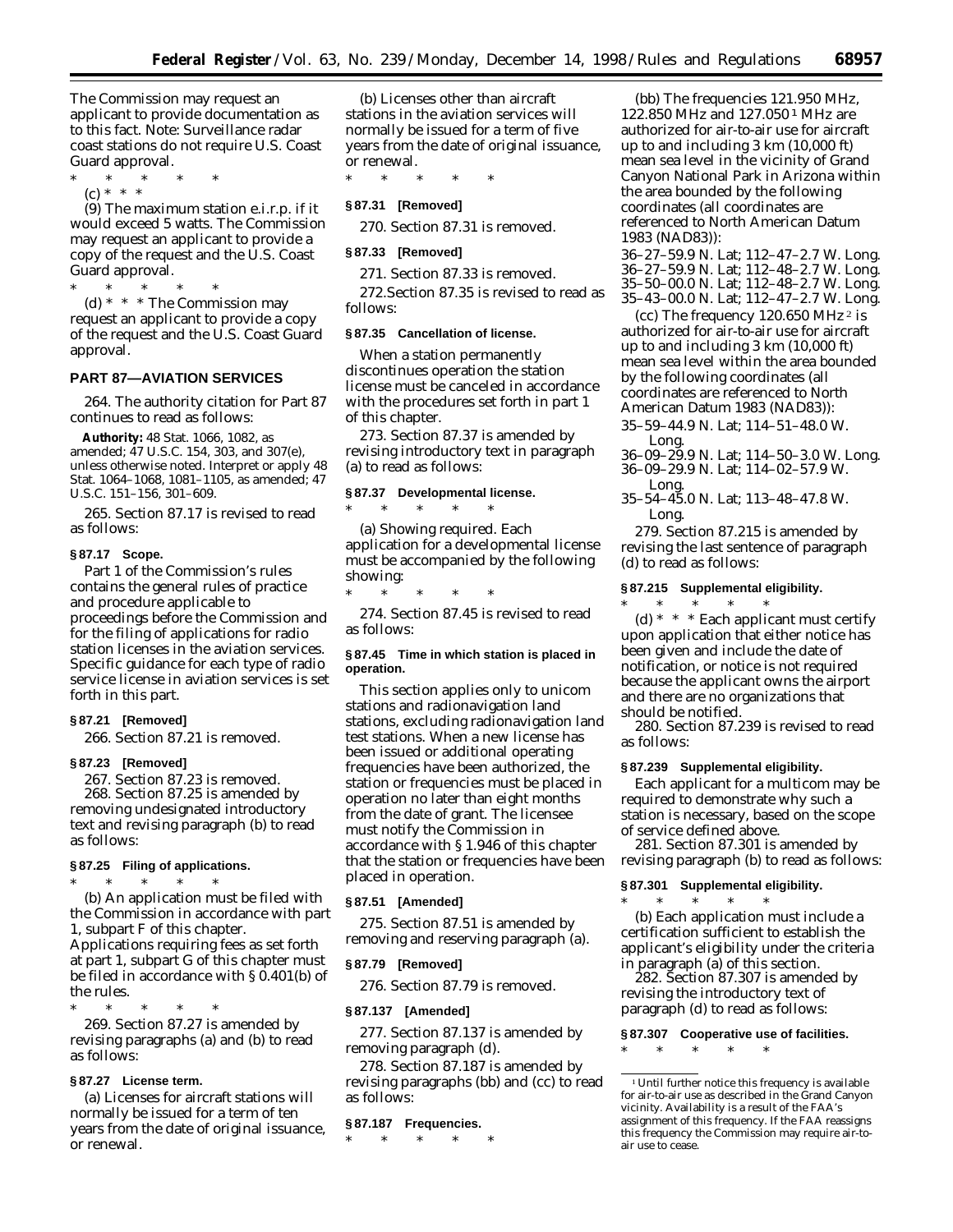(d) Applicants for an additional flight test land station at an airport where such a station is already authorized may be required to submit a factual showing to include the following:

\* \* \* \* \*

283. Section 87.321 is revised to read as follows:

#### **§ 87.321 Supplemental eligibility.**

Each applicant must certify as to its eligibility under the scope of service described above.

284. Section 87.323 is amended by revising the third sentence of paragraph (b) to read as follows:

#### **§ 87.323 Frequencies.**

 $*$  \* \*

(b) \* \* \* The application must specify the FAA Region notified and the date notified. \* \* \* \* \* \* \* \*

285. Section 87.347 is amended by revising paragraphs  $(b)(1)$ ,  $(b)(2)$ ,  $(b)(3)$ and (c) to read as follows:

#### **§ 87.347 Supplemental eligibility.**

\* \* \* \* \*

(b) \* \* \*

(1) Have a need to routinely operate a ground vehicle on the airport movement area;

(2) Maintain a list of the vehicle(s) in which the station is to be located;

(3) Certify on the application that either the applicant is the airport owner or operator, or a state or local government aeronautical agency, or that the airport owner or operator has granted permission to operate the vehicle(s) on the airport movement area.

(c) An applicant for an aeronautical utility station requesting authority to transmit on the local control (tower) frequency or on the control tower remote communications outlet (RCO) frequency must certify that the Air Traffic Manager of the airport control tower approves the requested use of the tower or RCO frequency.

286. Section 87.419 is amended by revising paragraph (b) to read as follows:

#### **§ 87.419 Supplemental eligibility.**

 $*$  \* \* (b) Each applicant must notify the appropriate FAA Regional Office prior to submitting an application to the Commission.

287. Section 87.421 is amended by revising paragraph (b) to read as follows:

### **§ 87.421 Frequencies.** \* \* \* \* \*

(b) Frequencies in the bands 200.0– 285.0 and 325.0–405.0 kHz will normally be assigned only to control towers and RCOs authorized to operate on at least one VHF frequency. The Commission may assign frequencies in these bands to entities that do not provide VHF service in cases where granting such an application will not adversely affect life and property in the air.

\* \* \* \* \* 288. Section 87.423 is revised to read as follows:

### **§ 87.423 Hours of operation.**

The control tower must render a communications service 24 hours a day unless the Commission determines, in coordination with the NTIA IRAC, that reduced hours of service will not adversely affect life and property in the air.

289. Section 87.447 is amended by revising the introductory paragraph to read as follows:

#### **§ 87.447 Supplemental eligibility.**

An applicant for an operational fixed station must certify that:

\* \* \* \* \*

#### **§ 87.473 [Amended]**

290. Section 87.473 is amended by removing paragraph (a) and redesignating paragraphs (b) and (c) as (a) and (b) respectively.

291. Section 87.475 is amended by revising the last sentence of paragraph (a) to read as follows:

#### **§ 87.475 Frequencies.**

(a)  $* * *$  Each application must include the FAA Regional Office notified and date of notification. \* \* \* \* \*

292. Section 87.481 is amended by revising the introductory text in paragraph (a) and paragraph (a)(4) to read as follows:

### **§ 87.481 Unattended operation of domestic radiobeacon stations.**

(a) Radiobeacons may be licensed for unattended operation. An applicant must comply with the following:  $*$  \* \*

(4) A properly authorized person must be able to reach the transmitter and disable it in a reasonable amount of time, so as not to adversely affect life or property in the air; \* \* \* \* \*

293 Section. 87.527 is amended by revising paragraph (b) to read as follows:

### **§ 87.527 Supplemental eligibility.**

\* \* \* \* \* (b) Eligibility for an automatic weather observation station or an automatic terminal information station is limited to the owner or operator of an airport or to a person who has entered

into a written agreement with the owner or operator for exclusive rights to operate and maintain the station. A copy of the agreement must be kept with the station's records.

\* \* \* \* \*

### **PART 90—PRIVATE LAND MOBILE RADIO SERVICES**

294. The authority citation for Part 90 continues to read as follows:

**Authority:** Secs. 4, 251–2, 303, 309, and 332, 48 Stat. 1066, 1082, as amended; 47 U.S.C. 154, 251–2, 303, 309, and 332, unless otherwise noted.

295. Section 90.5 is amended by revising paragraphs  $(b)$ ,  $(i)(1)$  and  $(m)$  to read as follows.

# **§ 90.5 Other applicable rule parts.**

\* \* \* \* \* (b) Part 1 of this chapter includes rules of practice and procedure for the filing of applications for stations to operate in the Wireless Telecommunications Services, adjudicatory proceedings including hearing proceedings, and rulemaking proceedings; procedures for reconsideration and review of the Commission's actions; provisions concerning violation notices and forfeiture proceedings; and the environmental processing requirements that, if applicable, must be complied with prior to initiating construction.

\* \* \* \* \* (i) \* \* \*

(1) Industrial/business pool.

\* \* \* \* \*

(m) Part 101 governs the operation of fixed microwave services.

296. Section 90.7 is amended by revising the last sentence of the definition for ''EA-based or EA license'' and adding new definitions for a ''Mutually exclusive application'' and ''Universal Licensing System (ULS)'' to read as follows:

### **§ 90.7 Definitions.**

\* \* \* \* \* *EA-based or EA License.* \* \* \* The EA Listings and the EA Map are available for public inspection at the Wireless Telecommunications Bureau public reference room, Room 5608, 2025 M St., NW, Washington, DC 20554. \* \* \* \* \*

*Mutually exclusive application.* Two or more pending applications are mutually exclusive if the grant of one application would effectively preclude the grant of one or more of the others under Commission rules governing the services involved.

\* \* \* \* \*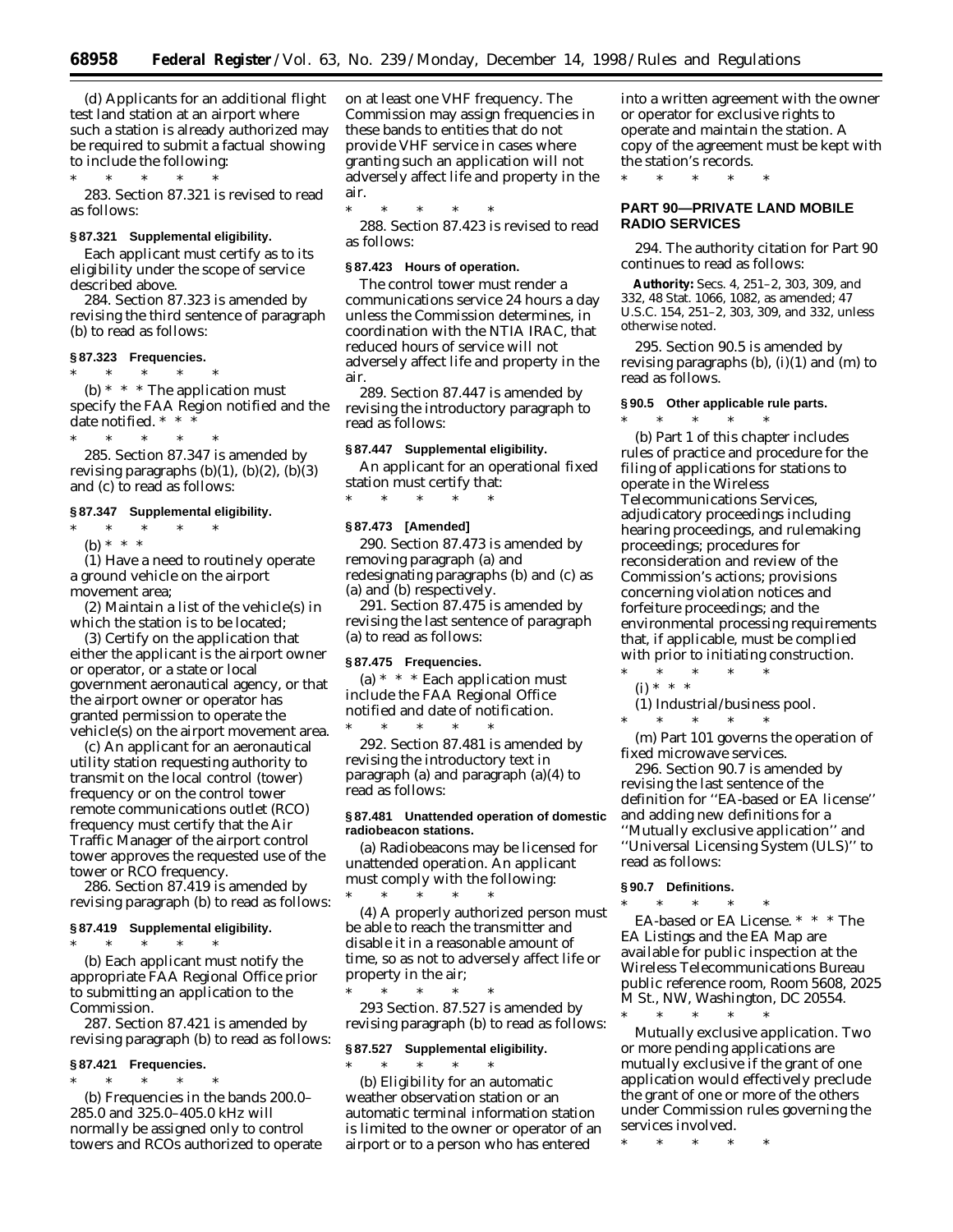*Universal Licensing System (ULS).* The consolidated database, application filing system and processing system for all Wireless Telecommunications Services. The ULS offers Wireless Telecommunications Bureau (WTB) applicants and the general public electronic filing of all applications requests, and full public access to all WTB licensing data.

\* \* \* \* \*

297. Section 90.22 is revised to read as follows:

### **§ 90.22 Paging operations.**

Paging operations may be authorized in this service only on frequencies assigned under the provisions of §§ 90.20(d) (10), (13), (60), and (72). Paging operations on other frequencies authorized before August 15, 1974, may be continued only if they do not cause

harmful interference to regular operations on the same frequencies. Such paging operations may be renewed indefinitely on a secondary basis to regular operations, except within 125 kilometers (75 mi.) of the following urbanized areas (coordinates are referenced to North American Datum 1983 (NAD83)):

| Urbanized area | North latitude   | West longitude    |
|----------------|------------------|-------------------|
|                | $40 - 45 - 06.4$ | 73-59-37.5        |
|                | $34 - 03 - 15.0$ | $118 - 14 - 31.3$ |
|                | $41 - 52 - 28.1$ | $87 - 38 - 22.2$  |
|                | 39-56-58.4       | 75-09-19.6        |
|                | 42-19-48.1       | $83 - 02 - 56.7$  |
|                | 37-46-38.7       | 122-24-43.9       |
|                | $42 - 21 - 24.4$ | $71 - 03 - 23.2$  |
|                | $38 - 53 - 51.4$ | 77-00-31.9        |
|                | $41 - 29 - 51.2$ | $81 - 41 - 49.5$  |
|                | $38 - 37 - 45.2$ | $90 - 12 - 22.4$  |
|                | $40 - 26 - 19.2$ | 79-59-59.2        |
|                | 44-58-56.9       | $93 - 15 - 43.8$  |
|                | 29-45-26.8       | $95 - 21 - 37.8$  |
|                | $39 - 17 - 26.4$ | 76-36-43.9        |
|                | $32 - 47 - 09.5$ | $96 - 47 - 38.0$  |
|                | $43 - 02 - 19.0$ | $87 - 54 - 15.3$  |
|                | 47-36-31.4       | $122 - 20 - 16.5$ |
|                | 25-46-38.4       | $80 - 11 - 31.2$  |
|                | $32 - 42 - 53.2$ | $117 - 09 - 24.1$ |
|                | $33 - 45 - 10.4$ | $84 - 23 - 36.7$  |
|                | $39 - 06 - 7.2$  | 84-30-34.8        |
|                | $39 - 04 - 56.0$ | $94 - 35 - 20.8$  |
|                | $42 - 52 - 52.2$ | 78-52-20.1        |
|                | $39 - 44 - 58.0$ | 104-59-23.9       |

#### **§ 90.35 [Amended]**

298. Section 90.35 is amended by revising paragraph (c)(61)(iv) to read as follows: \* \* \* \* \*

 $(c) * * * *$ 

 $(61) * * * *$ 

(iv) The airports and their respective reference coordinates are (coordinates

are referenced to North American Datum 1983 (NAD83)):

| City and airport             | Reference coordinates                    |              |  |
|------------------------------|------------------------------------------|--------------|--|
|                              | N. latitude                              | W. longitude |  |
| Akron, OH:                   |                                          |              |  |
|                              | 40°55'01.2"                              | 81°26'29.4"  |  |
| Albany-Troy-Schenectady, NY: |                                          |              |  |
|                              | 42°44′53.3″                              | 73°48'10.4"  |  |
| Albuquerque, NM:             |                                          |              |  |
|                              | 35°02'30.2"                              | 106°36'25.1" |  |
| Allentown-Bethlehem, PA:     |                                          |              |  |
|                              | 40°39'11.4"                              | 75°26'23.7"  |  |
| Anchorage, AK:               |                                          |              |  |
|                              | $61^\circ 10^\prime 28.0^{\prime\prime}$ | 149°59′46.0″ |  |
| Atlanta, GA:                 |                                          |              |  |
|                              | 33°38'25.4"                              | 84°25'36.7"  |  |
|                              |                                          | 84°18′07.7″  |  |
|                              | 33°46'45.4"                              | 84°31'16.8"  |  |
| Baltimore, MD:               |                                          |              |  |
|                              | 39°10'30.4"                              | 76°40'08.9"  |  |
| Birmingham, AL:              |                                          |              |  |
|                              | 33°33'50.4"                              | 86°45'16.0"  |  |
| Boston, MA:                  |                                          |              |  |
|                              |                                          | 71°00'19.2"  |  |
| Bridgeport, CT:              |                                          |              |  |
|                              | 41°09'49.4"                              | 73°07'33.4"  |  |
| Buffalo, NY:                 |                                          |              |  |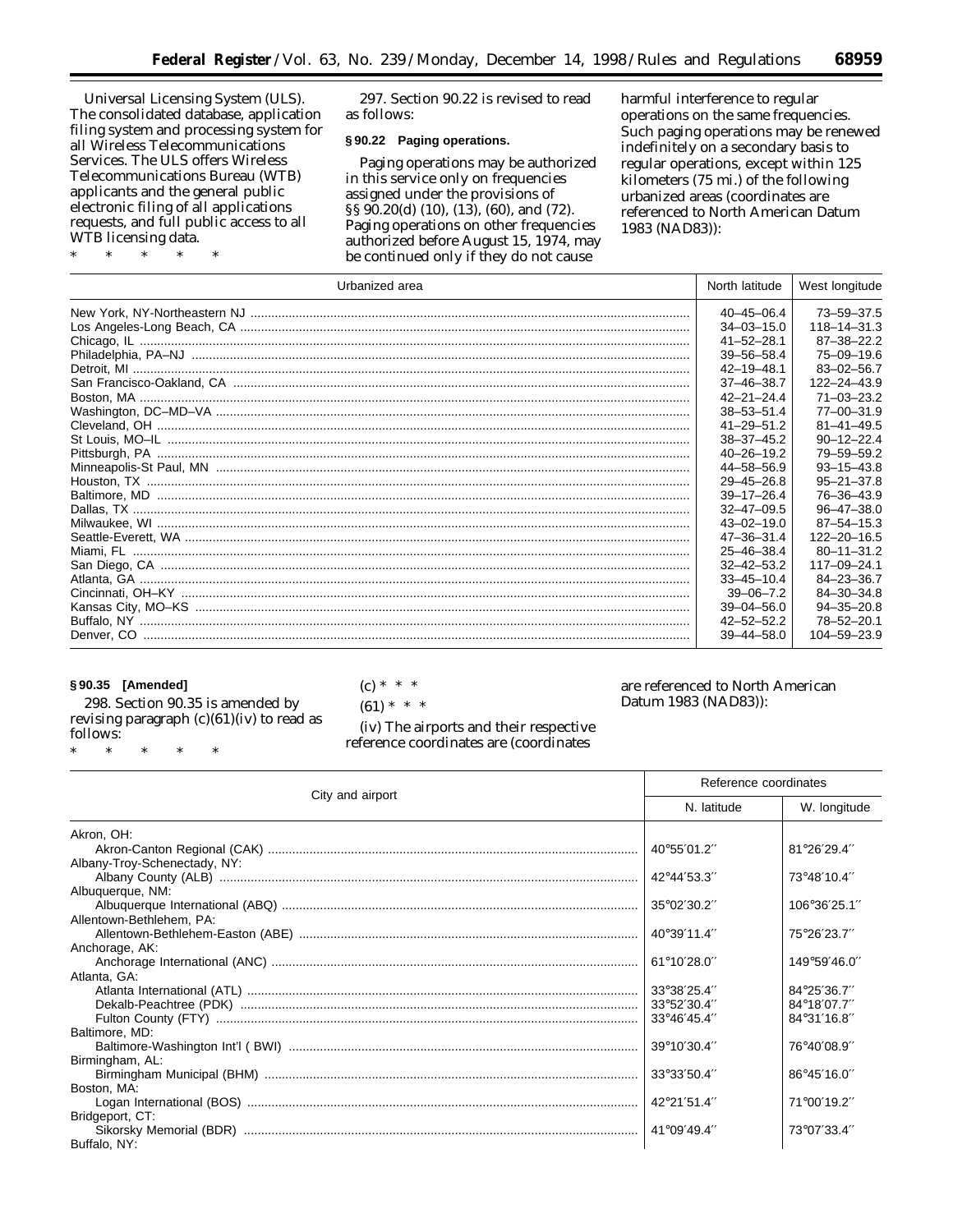$\equiv$ 

|                                          | Reference coordinates      |                            |
|------------------------------------------|----------------------------|----------------------------|
| City and airport                         | N. latitude                | W. longitude               |
|                                          | 42°56'26.2"                | 78°43'56.1"                |
| Canton, OH:                              | 40°55'01.2"                | 81°26'29.4"                |
| Charlotte, NC:                           | 35°12'52.5"                | 80°56'36.3"                |
| Chattanooga, TN:                         | 35°02'07.3"                | 85°12'14.8"                |
| Chicago, IL-Northwest, IN:               | 42°06'48.1"                | 87°54'03.2"                |
|                                          | 41°51′32.1″                | 87°36′28.2″                |
|                                          | 41°42'18.2"                | 86°18'59.0"                |
|                                          | 41°47'10.1"                | 87°45′08.2″                |
|                                          | 41°58'48.1"                | 87°54'16.2"                |
|                                          | 41°54'52.1″                | 88°14'47.3"                |
| Cincinnati, OH:                          | 39°14'59.2"                | 84°25′07.8″                |
|                                          | 39°06'12.2"                | 84°23'13.8"                |
| Cleveland, OH:                           |                            |                            |
|                                          | 41°31'03.2"                | 81°41'00.5"                |
|                                          | 41°33'54.2"                | 81°29'10.4"                |
|                                          | 41°24'38.2"                | 81°50'57.5"                |
| Columbus, OH:                            |                            |                            |
|                                          | 39°59'42.2"                | 82°53'10.6"                |
| Dallas, TX:                              | 32°58'06.4"                | 96°50'11.0"                |
|                                          | 32°53'45.5"                | $97^{\circ}02'11.0''$      |
|                                          | 32°50'49.5"                | 96°51′06.0″                |
|                                          | $32^{\circ}40'49.5''$      | 96°52′03.0″                |
| Davenport, IA (Rock Island, Moline, IL): |                            |                            |
|                                          | 41°36'42.1"                | $90^{\circ}35'21.5''$      |
|                                          | 41°26'56.1"                | $90^{\circ}30'35.5''$      |
| Dayton, OH:                              |                            |                            |
|                                          | 39°54'04.2"                | 84°13'11.8"                |
| Denver, CO:                              | 39°34'19.0"                | $104^{\circ}50'55.9''$     |
|                                          | 38°48'31.0"                | 104°42'36.9"               |
|                                          | 39°54'28.0"                | 105°26'55.0"               |
|                                          | 39°46'22.0"                | 104°52'39.9"               |
| Des Moines, IA:                          |                            |                            |
|                                          | 41°32'06.0"                | $93^{\circ}39'38.8''$      |
| Detroit, MI:                             |                            |                            |
|                                          | 42°24′33.1″                | $83^{\circ}00'35.7''$      |
|                                          | 42°12'55.1"                | 83°20'54.8"                |
|                                          | 42°39'54.1"<br>42°14'16.1" | 83°25′04.8″<br>83°31'49.8" |
| El Paso, TX:                             |                            |                            |
|                                          | 31°48'24.4"                | 106°22'39.9"               |
| Flint, MI:                               |                            |                            |
|                                          | 42°57'56.1"                | 83°44′36.8″                |
| Ft. Lauderdale-Hollywood, FL:            |                            |                            |
|                                          | 26°11'50.3"                | 80°10'14.2"                |
|                                          | 26°04'20.3"                | 80°09'12.2"                |
| Ft. Worth, TX:                           | 32°49'09.5"                | $97^{\circ}21'42.1''$      |
| Fresno, CA:                              |                            |                            |
|                                          | 36°43'55.8"                | 119°49'11.5"               |
|                                          | 36°46'35.8"                | 119°43'05.5"               |
| Grand Rapids, MI:                        |                            |                            |
|                                          | 42°52′57.1″                | 85°31′26.1″                |
| Hana, HI:                                |                            |                            |
| Harrisburg, PA:                          | 20°47'44.5"                | $156^{\circ}00'51.9''$     |
|                                          | 40°13'01.3"                | 76°51′04.9″                |
|                                          | 40°11'36.3"                | 76°45′47.9″                |
| Hartford, CT (Windsor Locks):            |                            |                            |
|                                          | 41°56'20.3"                | 72°40'59.3"                |
|                                          | 41°44'10.4"                | 72°39′00.3″                |
| Hilo, HI:                                |                            |                            |
|                                          | 19°43'13.1″                | $155^{\circ}02'55.0''$     |
| Honolulu, HI:                            | 21°19'08.6"                |                            |
| Houston, TX:                             |                            | 157°55′17.1″               |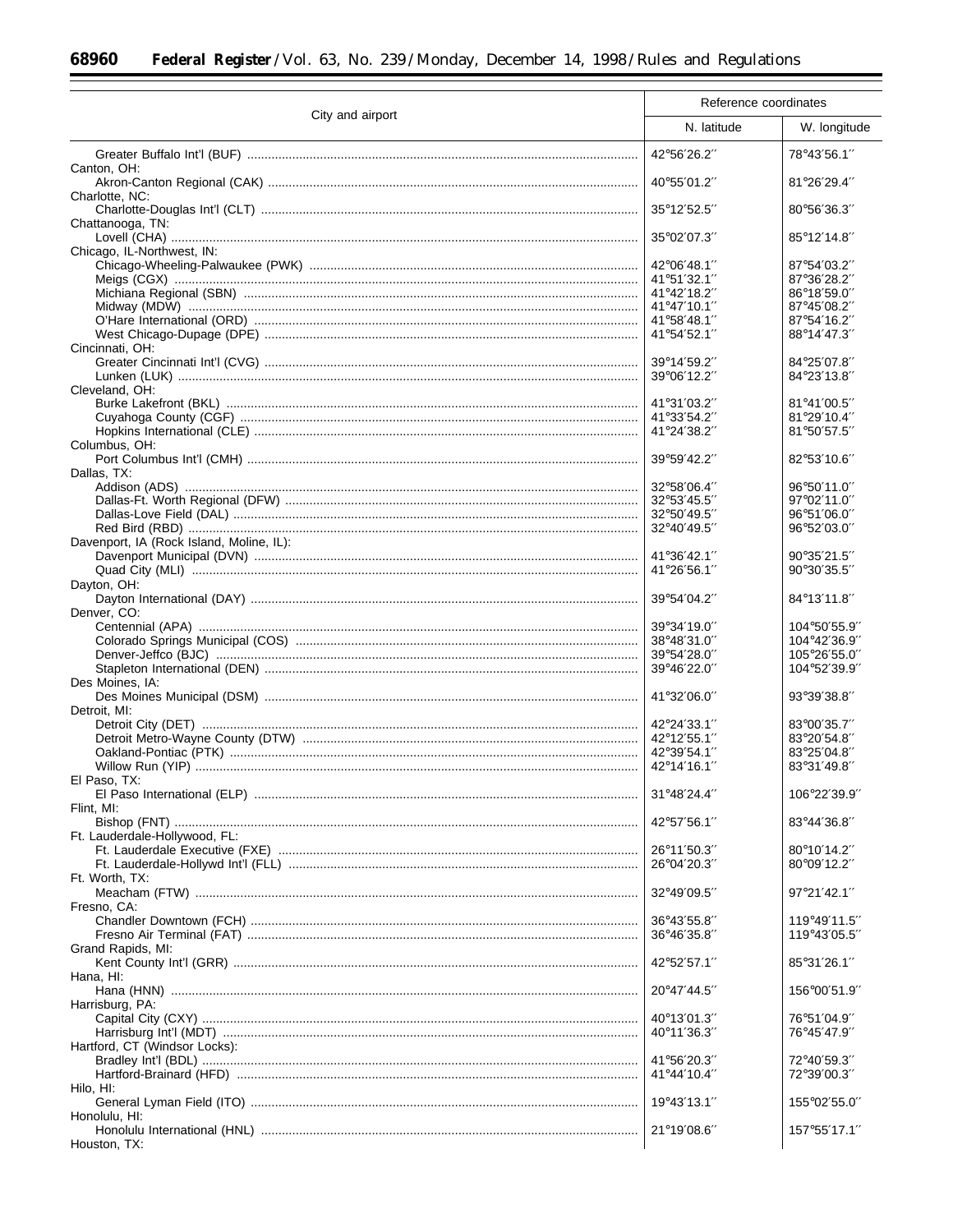|                           | Reference coordinates                |                                            |
|---------------------------|--------------------------------------|--------------------------------------------|
| City and airport          | N. latitude                          | W. longitude                               |
|                           |                                      |                                            |
|                           | 29°38'43.8"                          | $95^{\circ}16'43.8''$                      |
|                           | $30^{\circ}03'50.8''$<br>29°58'55.8" | 95°33'11.8''<br>95°20'45.8"                |
| Indianapolis, IN:         |                                      |                                            |
|                           | 39°43'32.2"                          | 86°17'02.0"                                |
| Jacksonville, FL:         |                                      |                                            |
|                           | 30°20'10.9"                          | 81°30'52.3"                                |
|                           | 30°29'33.9"                          | $81^{\circ}41^{\prime}23.4^{\prime\prime}$ |
| Kahului, HI:              |                                      |                                            |
|                           | 20°53'55.4"                          | 156°25'48.9"                               |
| Kailula-Kona, HI:         |                                      |                                            |
|                           | 19°43'57.3"                          | 156°24'56.0"                               |
| Kameula, HI:              | 20°00'05.0"                          | 155°40'05.0"                               |
| Kansas City, MO-KS:       |                                      |                                            |
|                           | 39°08'50.0"                          | 94°56'14.9"                                |
|                           | 39°17'57.0"                          | 94°43′04.9″                                |
|                           | 39°07'24.0"                          | 94°35′33.8″                                |
|                           | 38°50'37.0"                          | 94°33'37.8"                                |
| Kauna Kakai, HI:          |                                      |                                            |
|                           | 21°09'10.7"                          | 157°54′57.1″                               |
| Las Vegas, NV:            |                                      |                                            |
| Lihue, HI:                | 36°04'57.9"                          | 115°09'16.0"                               |
|                           | 21°58'30.7"                          | 159°20′29.9″                               |
| Los Angeles, CA:          |                                      |                                            |
|                           | 34°21'02.0"                          | 118°21′30.3″                               |
|                           | 33°24'20.1"                          | 118°24'53.3"                               |
|                           | $33^{\circ}49'03.1''$                | 118°09'06.2"                               |
|                           | $33^{\circ}56'33.0''$                | 118°24'29.3"                               |
|                           | 34°03'22.0"                          | 117°36'14.2"                               |
|                           | 33°40'32.1"                          | 117°52'05.2"                               |
| Louisville, KY:           |                                      |                                            |
|                           | 38°10'40.3"                          | 85°44'10.9"                                |
| Memphis, TN:              |                                      |                                            |
| Miami, FL:                | 35°02'59.3"                          | 89°58'43.3"                                |
|                           | 25°47'35.4"                          | 80°17'25.2"                                |
|                           | 25°54'26.3"                          | 80°16'49.2"                                |
|                           | 25°38'52.4"                          | 80°25'58.2"                                |
| Milwaukee, WI:            |                                      |                                            |
|                           | 42°56'49.1"                          | 87°53'49.3"                                |
| Minneapolis-St. Paul, MN: |                                      |                                            |
|                           | 44°53'02.9"                          | 93°12'54.8"                                |
| Mobile, AL:               |                                      |                                            |
|                           | 30°41'23.7"                          | 88°14'31.0"                                |
| Nashville, IN:            | 36°07'37.2"                          | 86°40'53.0"                                |
| New Haven, CT:            |                                      |                                            |
|                           | 41°15'50.3"                          | 72°53′13.4″                                |
| Neworleans, LA:           |                                      |                                            |
|                           | 30°02'33.7"                          | 90°01'41.3"                                |
|                           | 29°59'34.7"                          | $90^{\circ}15'23.3''$                      |
| Newport News-Hampton, VA: |                                      |                                            |
|                           | 37°07'54.5"                          | 76°29′34.8″                                |
| New York-Northeast, NJ:   | 40°43'43.4"                          | 73°24′48.4″                                |
|                           | 40°38'25.4"                          | 73°46′40.5″                                |
|                           | 40°46′38.4″                          | 73°52′25.5″                                |
|                           | 40°47'44.4"                          | 73°05′58.4″                                |
|                           | 40°47′57.4″                          | 74°24'53.5"                                |
|                           | 40°41′35.4″                          | 74°10′05.5″                                |
|                           | 40°51′00.4″                          | 74°03′39.5″                                |
| Norfolk-Portsmouth, VA:   |                                      |                                            |
|                           | 36°53'40.5"                          | 76°12′04.8″                                |
| Oklahoma City, OK:        |                                      |                                            |
|                           | 35°32′03.2″                          | 97°38'49.2"                                |
|                           | $35^{\circ}23'35.2''$                | $97^{\circ}36'03.1''$                      |
| Omaha, NE:                | 41°18'04.0"                          | 95°53′ 37.0″                               |
| Orlando, FL:              |                                      |                                            |
|                           | 28°32'44.0"                          | 81°19'58.2"                                |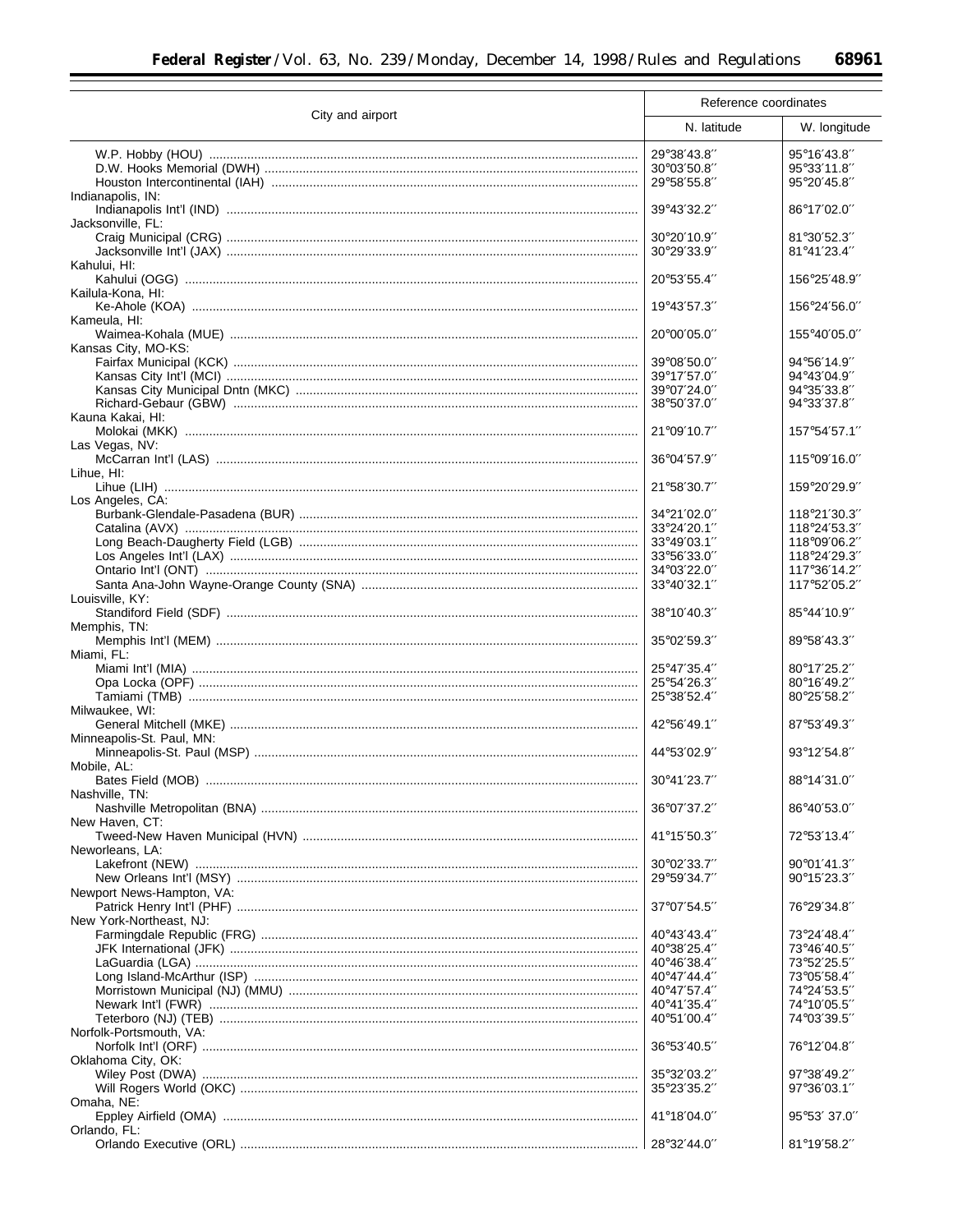| N. latitude<br>W. longitude<br>28°25'55.0"<br>81°19'28.2"<br>Philadelphia, PA-NJ:<br>40°04'55.4"<br>75°00'38.6"<br>75°14'41.7"<br>39°52'13.4"<br>Phoenix, AZ:<br>33°26'10.2"<br>112°00'34.5"<br>33°37'22.2"<br>$111^{\circ}54'7.5''$<br>Pittsburgh, PA:<br>40°21'16.3"<br>79°55'48.2"<br>40°29'30.2"<br>80°13'54.2"<br>Portland, OR:<br>45°32'25.4"<br>122°56'59.4"<br>45°35'19.4"<br>122°35'51.3"<br>45°32′57.4″<br>122°24′04.3″<br>Providence-Pawtucket, RI-MA:<br>41°55'15.4"<br>71°29'28.2"<br>71°25'39.2"<br>41°43'31.4"<br>Reno, NV:<br>39°29'51.7"<br>119°46'07.7"<br>Richmond, VA:<br>37°30'18.5"<br>77°19'10.9"<br>Rochester, NY:<br>43°07'08.2"<br>77°40'1.0"<br>Sacramento, CA:<br>38°30'44.7"<br>121°29'6.8"<br>38°41'43.7"<br>121°36'04.9"<br>St. Louis, MO-IL:<br>38°39'36.2"<br>90°38'43.5"<br>90°21'39.4"<br>38°44'51.2"<br>St. Petersburg, FL:<br>27°45'54.1"<br>82°37'38.4"<br>27°54'39.1"<br>82°41'15.4"<br>Salt Lake City, UT:<br>40°47'12.8"<br>111°58'07.8"<br>San Antonio, TX:<br>29°32'00.8"<br>98°28'11.1"<br>San Bernardino, CA:<br>34°03'22.0"<br>117°36'14.2"<br>San Diego, CA:<br>32°44'01.2"<br>$117^{\circ}11'15.1''$<br>San Francisco-Oakland, CA:<br>37°43'16.7"<br>122°13'14.9"<br>37°37'07.8"<br>122°22′29.9″<br>San Jose, CA:<br>37°21'40.8"<br>121°55'41.8"<br>Scranton, PA:<br>41°20'20.3"<br>75°43'25.7"<br>Seattle, WA:<br>47°31'48.4"<br>122°18'07.4"<br>47°26′56.4″<br>122°18'33.4"<br>Shreveport, LA:<br>32°32'23.5"<br>93°44'40.6"<br>32°26'48.6"<br>93°49'30.7"<br>South Bend, IN:<br>41°42'18.2"<br>86°18'59.0"<br>Spokane, WA:<br>47°12'27.5"<br>119°19'12.1″<br>47°37'11.6"<br>117°32'01.8"<br>Springfield, MA:<br>42°09'28.3"<br>72°42'56.3"<br>42°11'52.3"<br>72°31′48.3″<br>Syracuse, NY:<br>76°06'30.7"<br>43°06′44.2″<br>Tacoma, WA:<br>47°16′04.4″<br>122°34'41.5"<br>Tampa, FL:<br>27°58'32.1"<br>82°31'59.3"<br>Toledo, OH:<br>41°35'15.2"<br>83°48'18.8"<br>Trenton, NJ-PA:<br>40°16'38.4"<br>74°48′48.6″<br>Tucson, AZ: |                  | Reference coordinates |  |  |
|-----------------------------------------------------------------------------------------------------------------------------------------------------------------------------------------------------------------------------------------------------------------------------------------------------------------------------------------------------------------------------------------------------------------------------------------------------------------------------------------------------------------------------------------------------------------------------------------------------------------------------------------------------------------------------------------------------------------------------------------------------------------------------------------------------------------------------------------------------------------------------------------------------------------------------------------------------------------------------------------------------------------------------------------------------------------------------------------------------------------------------------------------------------------------------------------------------------------------------------------------------------------------------------------------------------------------------------------------------------------------------------------------------------------------------------------------------------------------------------------------------------------------------------------------------------------------------------------------------------------------------------------------------------------------------------------------------------------------------------------------------------------------------------------------------------------------------------------------------------------------------------------------------------------------------------------------------------------------------------|------------------|-----------------------|--|--|
|                                                                                                                                                                                                                                                                                                                                                                                                                                                                                                                                                                                                                                                                                                                                                                                                                                                                                                                                                                                                                                                                                                                                                                                                                                                                                                                                                                                                                                                                                                                                                                                                                                                                                                                                                                                                                                                                                                                                                                                   | City and airport |                       |  |  |
|                                                                                                                                                                                                                                                                                                                                                                                                                                                                                                                                                                                                                                                                                                                                                                                                                                                                                                                                                                                                                                                                                                                                                                                                                                                                                                                                                                                                                                                                                                                                                                                                                                                                                                                                                                                                                                                                                                                                                                                   |                  |                       |  |  |
|                                                                                                                                                                                                                                                                                                                                                                                                                                                                                                                                                                                                                                                                                                                                                                                                                                                                                                                                                                                                                                                                                                                                                                                                                                                                                                                                                                                                                                                                                                                                                                                                                                                                                                                                                                                                                                                                                                                                                                                   |                  |                       |  |  |
|                                                                                                                                                                                                                                                                                                                                                                                                                                                                                                                                                                                                                                                                                                                                                                                                                                                                                                                                                                                                                                                                                                                                                                                                                                                                                                                                                                                                                                                                                                                                                                                                                                                                                                                                                                                                                                                                                                                                                                                   |                  |                       |  |  |
|                                                                                                                                                                                                                                                                                                                                                                                                                                                                                                                                                                                                                                                                                                                                                                                                                                                                                                                                                                                                                                                                                                                                                                                                                                                                                                                                                                                                                                                                                                                                                                                                                                                                                                                                                                                                                                                                                                                                                                                   |                  |                       |  |  |
|                                                                                                                                                                                                                                                                                                                                                                                                                                                                                                                                                                                                                                                                                                                                                                                                                                                                                                                                                                                                                                                                                                                                                                                                                                                                                                                                                                                                                                                                                                                                                                                                                                                                                                                                                                                                                                                                                                                                                                                   |                  |                       |  |  |
|                                                                                                                                                                                                                                                                                                                                                                                                                                                                                                                                                                                                                                                                                                                                                                                                                                                                                                                                                                                                                                                                                                                                                                                                                                                                                                                                                                                                                                                                                                                                                                                                                                                                                                                                                                                                                                                                                                                                                                                   |                  |                       |  |  |
|                                                                                                                                                                                                                                                                                                                                                                                                                                                                                                                                                                                                                                                                                                                                                                                                                                                                                                                                                                                                                                                                                                                                                                                                                                                                                                                                                                                                                                                                                                                                                                                                                                                                                                                                                                                                                                                                                                                                                                                   |                  |                       |  |  |
|                                                                                                                                                                                                                                                                                                                                                                                                                                                                                                                                                                                                                                                                                                                                                                                                                                                                                                                                                                                                                                                                                                                                                                                                                                                                                                                                                                                                                                                                                                                                                                                                                                                                                                                                                                                                                                                                                                                                                                                   |                  |                       |  |  |
|                                                                                                                                                                                                                                                                                                                                                                                                                                                                                                                                                                                                                                                                                                                                                                                                                                                                                                                                                                                                                                                                                                                                                                                                                                                                                                                                                                                                                                                                                                                                                                                                                                                                                                                                                                                                                                                                                                                                                                                   |                  |                       |  |  |
|                                                                                                                                                                                                                                                                                                                                                                                                                                                                                                                                                                                                                                                                                                                                                                                                                                                                                                                                                                                                                                                                                                                                                                                                                                                                                                                                                                                                                                                                                                                                                                                                                                                                                                                                                                                                                                                                                                                                                                                   |                  |                       |  |  |
|                                                                                                                                                                                                                                                                                                                                                                                                                                                                                                                                                                                                                                                                                                                                                                                                                                                                                                                                                                                                                                                                                                                                                                                                                                                                                                                                                                                                                                                                                                                                                                                                                                                                                                                                                                                                                                                                                                                                                                                   |                  |                       |  |  |
|                                                                                                                                                                                                                                                                                                                                                                                                                                                                                                                                                                                                                                                                                                                                                                                                                                                                                                                                                                                                                                                                                                                                                                                                                                                                                                                                                                                                                                                                                                                                                                                                                                                                                                                                                                                                                                                                                                                                                                                   |                  |                       |  |  |
|                                                                                                                                                                                                                                                                                                                                                                                                                                                                                                                                                                                                                                                                                                                                                                                                                                                                                                                                                                                                                                                                                                                                                                                                                                                                                                                                                                                                                                                                                                                                                                                                                                                                                                                                                                                                                                                                                                                                                                                   |                  |                       |  |  |
|                                                                                                                                                                                                                                                                                                                                                                                                                                                                                                                                                                                                                                                                                                                                                                                                                                                                                                                                                                                                                                                                                                                                                                                                                                                                                                                                                                                                                                                                                                                                                                                                                                                                                                                                                                                                                                                                                                                                                                                   |                  |                       |  |  |
|                                                                                                                                                                                                                                                                                                                                                                                                                                                                                                                                                                                                                                                                                                                                                                                                                                                                                                                                                                                                                                                                                                                                                                                                                                                                                                                                                                                                                                                                                                                                                                                                                                                                                                                                                                                                                                                                                                                                                                                   |                  |                       |  |  |
|                                                                                                                                                                                                                                                                                                                                                                                                                                                                                                                                                                                                                                                                                                                                                                                                                                                                                                                                                                                                                                                                                                                                                                                                                                                                                                                                                                                                                                                                                                                                                                                                                                                                                                                                                                                                                                                                                                                                                                                   |                  |                       |  |  |
|                                                                                                                                                                                                                                                                                                                                                                                                                                                                                                                                                                                                                                                                                                                                                                                                                                                                                                                                                                                                                                                                                                                                                                                                                                                                                                                                                                                                                                                                                                                                                                                                                                                                                                                                                                                                                                                                                                                                                                                   |                  |                       |  |  |
|                                                                                                                                                                                                                                                                                                                                                                                                                                                                                                                                                                                                                                                                                                                                                                                                                                                                                                                                                                                                                                                                                                                                                                                                                                                                                                                                                                                                                                                                                                                                                                                                                                                                                                                                                                                                                                                                                                                                                                                   |                  |                       |  |  |
|                                                                                                                                                                                                                                                                                                                                                                                                                                                                                                                                                                                                                                                                                                                                                                                                                                                                                                                                                                                                                                                                                                                                                                                                                                                                                                                                                                                                                                                                                                                                                                                                                                                                                                                                                                                                                                                                                                                                                                                   |                  |                       |  |  |
|                                                                                                                                                                                                                                                                                                                                                                                                                                                                                                                                                                                                                                                                                                                                                                                                                                                                                                                                                                                                                                                                                                                                                                                                                                                                                                                                                                                                                                                                                                                                                                                                                                                                                                                                                                                                                                                                                                                                                                                   |                  |                       |  |  |
|                                                                                                                                                                                                                                                                                                                                                                                                                                                                                                                                                                                                                                                                                                                                                                                                                                                                                                                                                                                                                                                                                                                                                                                                                                                                                                                                                                                                                                                                                                                                                                                                                                                                                                                                                                                                                                                                                                                                                                                   |                  |                       |  |  |
|                                                                                                                                                                                                                                                                                                                                                                                                                                                                                                                                                                                                                                                                                                                                                                                                                                                                                                                                                                                                                                                                                                                                                                                                                                                                                                                                                                                                                                                                                                                                                                                                                                                                                                                                                                                                                                                                                                                                                                                   |                  |                       |  |  |
|                                                                                                                                                                                                                                                                                                                                                                                                                                                                                                                                                                                                                                                                                                                                                                                                                                                                                                                                                                                                                                                                                                                                                                                                                                                                                                                                                                                                                                                                                                                                                                                                                                                                                                                                                                                                                                                                                                                                                                                   |                  |                       |  |  |
|                                                                                                                                                                                                                                                                                                                                                                                                                                                                                                                                                                                                                                                                                                                                                                                                                                                                                                                                                                                                                                                                                                                                                                                                                                                                                                                                                                                                                                                                                                                                                                                                                                                                                                                                                                                                                                                                                                                                                                                   |                  |                       |  |  |
|                                                                                                                                                                                                                                                                                                                                                                                                                                                                                                                                                                                                                                                                                                                                                                                                                                                                                                                                                                                                                                                                                                                                                                                                                                                                                                                                                                                                                                                                                                                                                                                                                                                                                                                                                                                                                                                                                                                                                                                   |                  |                       |  |  |
|                                                                                                                                                                                                                                                                                                                                                                                                                                                                                                                                                                                                                                                                                                                                                                                                                                                                                                                                                                                                                                                                                                                                                                                                                                                                                                                                                                                                                                                                                                                                                                                                                                                                                                                                                                                                                                                                                                                                                                                   |                  |                       |  |  |
|                                                                                                                                                                                                                                                                                                                                                                                                                                                                                                                                                                                                                                                                                                                                                                                                                                                                                                                                                                                                                                                                                                                                                                                                                                                                                                                                                                                                                                                                                                                                                                                                                                                                                                                                                                                                                                                                                                                                                                                   |                  |                       |  |  |
|                                                                                                                                                                                                                                                                                                                                                                                                                                                                                                                                                                                                                                                                                                                                                                                                                                                                                                                                                                                                                                                                                                                                                                                                                                                                                                                                                                                                                                                                                                                                                                                                                                                                                                                                                                                                                                                                                                                                                                                   |                  |                       |  |  |
|                                                                                                                                                                                                                                                                                                                                                                                                                                                                                                                                                                                                                                                                                                                                                                                                                                                                                                                                                                                                                                                                                                                                                                                                                                                                                                                                                                                                                                                                                                                                                                                                                                                                                                                                                                                                                                                                                                                                                                                   |                  |                       |  |  |
|                                                                                                                                                                                                                                                                                                                                                                                                                                                                                                                                                                                                                                                                                                                                                                                                                                                                                                                                                                                                                                                                                                                                                                                                                                                                                                                                                                                                                                                                                                                                                                                                                                                                                                                                                                                                                                                                                                                                                                                   |                  |                       |  |  |
|                                                                                                                                                                                                                                                                                                                                                                                                                                                                                                                                                                                                                                                                                                                                                                                                                                                                                                                                                                                                                                                                                                                                                                                                                                                                                                                                                                                                                                                                                                                                                                                                                                                                                                                                                                                                                                                                                                                                                                                   |                  |                       |  |  |
|                                                                                                                                                                                                                                                                                                                                                                                                                                                                                                                                                                                                                                                                                                                                                                                                                                                                                                                                                                                                                                                                                                                                                                                                                                                                                                                                                                                                                                                                                                                                                                                                                                                                                                                                                                                                                                                                                                                                                                                   |                  |                       |  |  |
|                                                                                                                                                                                                                                                                                                                                                                                                                                                                                                                                                                                                                                                                                                                                                                                                                                                                                                                                                                                                                                                                                                                                                                                                                                                                                                                                                                                                                                                                                                                                                                                                                                                                                                                                                                                                                                                                                                                                                                                   |                  |                       |  |  |
|                                                                                                                                                                                                                                                                                                                                                                                                                                                                                                                                                                                                                                                                                                                                                                                                                                                                                                                                                                                                                                                                                                                                                                                                                                                                                                                                                                                                                                                                                                                                                                                                                                                                                                                                                                                                                                                                                                                                                                                   |                  |                       |  |  |
|                                                                                                                                                                                                                                                                                                                                                                                                                                                                                                                                                                                                                                                                                                                                                                                                                                                                                                                                                                                                                                                                                                                                                                                                                                                                                                                                                                                                                                                                                                                                                                                                                                                                                                                                                                                                                                                                                                                                                                                   |                  |                       |  |  |
|                                                                                                                                                                                                                                                                                                                                                                                                                                                                                                                                                                                                                                                                                                                                                                                                                                                                                                                                                                                                                                                                                                                                                                                                                                                                                                                                                                                                                                                                                                                                                                                                                                                                                                                                                                                                                                                                                                                                                                                   |                  |                       |  |  |
|                                                                                                                                                                                                                                                                                                                                                                                                                                                                                                                                                                                                                                                                                                                                                                                                                                                                                                                                                                                                                                                                                                                                                                                                                                                                                                                                                                                                                                                                                                                                                                                                                                                                                                                                                                                                                                                                                                                                                                                   |                  |                       |  |  |
|                                                                                                                                                                                                                                                                                                                                                                                                                                                                                                                                                                                                                                                                                                                                                                                                                                                                                                                                                                                                                                                                                                                                                                                                                                                                                                                                                                                                                                                                                                                                                                                                                                                                                                                                                                                                                                                                                                                                                                                   |                  |                       |  |  |
|                                                                                                                                                                                                                                                                                                                                                                                                                                                                                                                                                                                                                                                                                                                                                                                                                                                                                                                                                                                                                                                                                                                                                                                                                                                                                                                                                                                                                                                                                                                                                                                                                                                                                                                                                                                                                                                                                                                                                                                   |                  |                       |  |  |
|                                                                                                                                                                                                                                                                                                                                                                                                                                                                                                                                                                                                                                                                                                                                                                                                                                                                                                                                                                                                                                                                                                                                                                                                                                                                                                                                                                                                                                                                                                                                                                                                                                                                                                                                                                                                                                                                                                                                                                                   |                  |                       |  |  |
|                                                                                                                                                                                                                                                                                                                                                                                                                                                                                                                                                                                                                                                                                                                                                                                                                                                                                                                                                                                                                                                                                                                                                                                                                                                                                                                                                                                                                                                                                                                                                                                                                                                                                                                                                                                                                                                                                                                                                                                   |                  |                       |  |  |
|                                                                                                                                                                                                                                                                                                                                                                                                                                                                                                                                                                                                                                                                                                                                                                                                                                                                                                                                                                                                                                                                                                                                                                                                                                                                                                                                                                                                                                                                                                                                                                                                                                                                                                                                                                                                                                                                                                                                                                                   |                  |                       |  |  |
|                                                                                                                                                                                                                                                                                                                                                                                                                                                                                                                                                                                                                                                                                                                                                                                                                                                                                                                                                                                                                                                                                                                                                                                                                                                                                                                                                                                                                                                                                                                                                                                                                                                                                                                                                                                                                                                                                                                                                                                   |                  |                       |  |  |
|                                                                                                                                                                                                                                                                                                                                                                                                                                                                                                                                                                                                                                                                                                                                                                                                                                                                                                                                                                                                                                                                                                                                                                                                                                                                                                                                                                                                                                                                                                                                                                                                                                                                                                                                                                                                                                                                                                                                                                                   |                  |                       |  |  |
|                                                                                                                                                                                                                                                                                                                                                                                                                                                                                                                                                                                                                                                                                                                                                                                                                                                                                                                                                                                                                                                                                                                                                                                                                                                                                                                                                                                                                                                                                                                                                                                                                                                                                                                                                                                                                                                                                                                                                                                   |                  |                       |  |  |
|                                                                                                                                                                                                                                                                                                                                                                                                                                                                                                                                                                                                                                                                                                                                                                                                                                                                                                                                                                                                                                                                                                                                                                                                                                                                                                                                                                                                                                                                                                                                                                                                                                                                                                                                                                                                                                                                                                                                                                                   |                  |                       |  |  |
|                                                                                                                                                                                                                                                                                                                                                                                                                                                                                                                                                                                                                                                                                                                                                                                                                                                                                                                                                                                                                                                                                                                                                                                                                                                                                                                                                                                                                                                                                                                                                                                                                                                                                                                                                                                                                                                                                                                                                                                   |                  |                       |  |  |
|                                                                                                                                                                                                                                                                                                                                                                                                                                                                                                                                                                                                                                                                                                                                                                                                                                                                                                                                                                                                                                                                                                                                                                                                                                                                                                                                                                                                                                                                                                                                                                                                                                                                                                                                                                                                                                                                                                                                                                                   |                  |                       |  |  |
|                                                                                                                                                                                                                                                                                                                                                                                                                                                                                                                                                                                                                                                                                                                                                                                                                                                                                                                                                                                                                                                                                                                                                                                                                                                                                                                                                                                                                                                                                                                                                                                                                                                                                                                                                                                                                                                                                                                                                                                   |                  |                       |  |  |
|                                                                                                                                                                                                                                                                                                                                                                                                                                                                                                                                                                                                                                                                                                                                                                                                                                                                                                                                                                                                                                                                                                                                                                                                                                                                                                                                                                                                                                                                                                                                                                                                                                                                                                                                                                                                                                                                                                                                                                                   |                  |                       |  |  |
|                                                                                                                                                                                                                                                                                                                                                                                                                                                                                                                                                                                                                                                                                                                                                                                                                                                                                                                                                                                                                                                                                                                                                                                                                                                                                                                                                                                                                                                                                                                                                                                                                                                                                                                                                                                                                                                                                                                                                                                   |                  |                       |  |  |
|                                                                                                                                                                                                                                                                                                                                                                                                                                                                                                                                                                                                                                                                                                                                                                                                                                                                                                                                                                                                                                                                                                                                                                                                                                                                                                                                                                                                                                                                                                                                                                                                                                                                                                                                                                                                                                                                                                                                                                                   |                  |                       |  |  |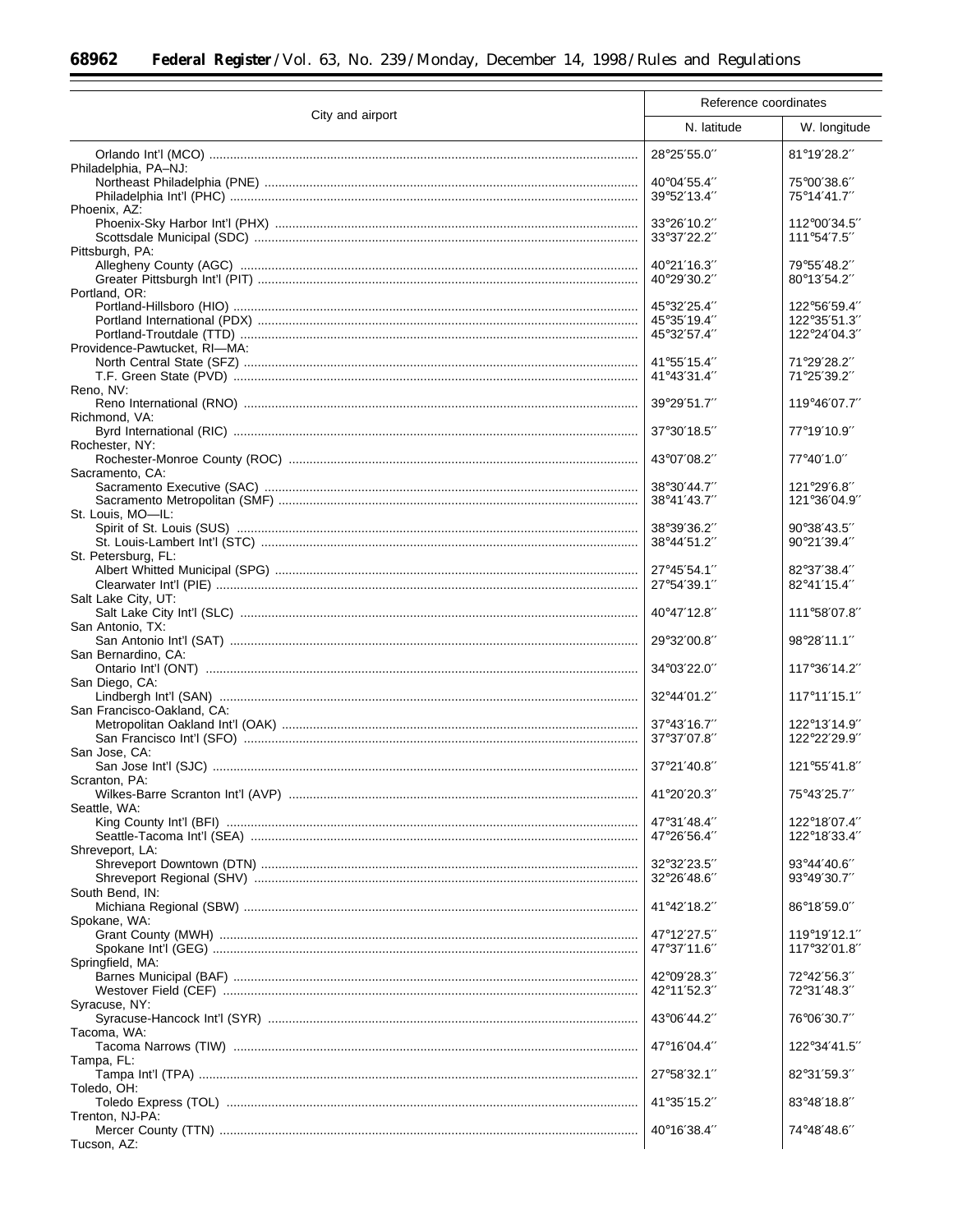|                           | Reference coordinates |                       |  |
|---------------------------|-----------------------|-----------------------|--|
| City and airport          | N. latitude           | W. longitude          |  |
|                           | 32°07′06.3″           | 110°56'37.3"          |  |
| Tulsa, OK:                |                       |                       |  |
|                           | 36°02'18.3"           | $95^{\circ}59'06.0''$ |  |
|                           | 36°11'54.3"           | $95^{\circ}53'17.0''$ |  |
| Washington, DC:           |                       |                       |  |
|                           | 38°56'39.4"           | 77°27′25.0″           |  |
|                           | 38°51′07.4″           | 77°02'15.9"           |  |
| Wichita, KS:              |                       |                       |  |
|                           | 37°39'00.1"           | 97°25'59.2"           |  |
| Wilkes-Barre, PA:         |                       |                       |  |
|                           | 41°20'20.3"           | 75°43'25.7"           |  |
| Wilmington, DE:           |                       |                       |  |
|                           | 39°40'42.4"           | 75°36′23.7″           |  |
| Worcester, MA:            |                       |                       |  |
|                           | 42°16'02.3"           | 71°52'32.3"           |  |
| Youngstown-Warren, OH-PA: |                       |                       |  |
|                           | 41°15'32.2"           | $80^{\circ}40'33.3'$  |  |

\* \* \* \* \*

299. Section 90.111 is revised to read as follows:

### **§ 90.111 Scope.**

This subpart supplements Title 47, chapter 1, subpart F of the Code of Federal Regulations which establishes the requirements and conditions under which commercial and private radio stations may be licensed and used in the Wireless Telecommunications Services. The provisions of this subpart contain additional pertinent information for current and prospective licensees specific to the services governed by this part 90.

#### **§ 90.113 [Removed]**

300. Section 90.113 is removed.

### **§ 90.117 [Removed]**

301. Section 90.117 is removed. 302. Section 90.119 is revised to read as follows:

#### **§ 90.119 Application requirements.**

(a) Part 1, Subpart F of this chapter contains the application filing procedures for the Wireless Telecommunications Services, including applications for new base, fixed, or mobile station authorizations governed by this part.

(b) If the control station(s) will operate on the same frequency as the mobile station, and if the height of the control station(s) antenna(s) will not exceed 6.1 meters (20 feet) above ground or an existing man-made structure (other than an antenna structure), there is no limit on the number of such stations which may be authorized. Appropriate items on FCC Form 601 shall be completed showing the frequency, the station class, the total number of control stations, the emission, and the output power of the

highest powered control station. Applicants in the 470–512 MHz band must furnish the relevant information for all control stations.

### **§ 90.123 [Removed]**

303. Section 90.123 is removed.

#### **§ 90.125 [Removed]**

304. Section 90.125 is removed. 305. Section 90.127 is revised to read as follows:

#### **§ 90.127 Submission and filing of applications.**

(a) Applications should be filed in accordance with part 1, subpart F of this chapter.

(b) Each application shall limit its request for authorized mobile transmitters and paging receivers to:

(1) Mobile transmitters and paging receivers that will be installed and operated immediately after authorization issuance.

(2) Mobile transmitters and paging receivers for which purchase orders have already been signed and which will be in use within eight months of the authorization date.

(c) All applications for modification of license and renewal of license must include the number of mobile transmitters and paging receivers in use on the licensed facilities.

306. Section 90.129 is amended by revising the introductory paragraph and removing and reserving paragraphs (c) and (e) to read as follows:

### **§ 90.129 Supplemental information to be routinely submitted with applications.**

Each application under this part that is received by the Commission, through the application process outlined in part 1, subpart F, must be accompanied by the applicable information listed below: \* \* \* \* \*

#### (c) [Reserved]

\* \* \* \* \* (e) [Reserved]

\* \* \* \* \*

### **§ 90.131 [Removed]**

307. Section 90.131 is removed. 308. Section 90.135 is revised to read as follows:

### **§ 90.135 Modification of license.**

(a) In addition to those changes listed in § 1.929(k) of this chapter and in accordance with § 1.947 of this chapter the following modifications may be made to an existing authorization without prior Commission approval:

(1) Change in the number and location of station control points or of control stations operating below 470 or above 800 MHz meeting the requirements of § 90.119(b) of this part.

(2) Change in the number of mobile units operated by Radiolocation Service licensees.

(b) Unless specifically exempted in § 90.175 of this part, licensees must submit a Form 601 application for modification to the applicable frequency coordinator for any change listed in  $\S 1.929(c)(4)$  of this chapter.

309. Section 90.137 is amended by revising the introductory text of paragraph (a) to read as follows:

### **§ 90.137 Applications for operation at temporary locations.**

(a) An application for authority to operate a base or a fixed transmitter at temporary locations shall be filed in accordance with § 1.931 of this chapter and the following:

\* \* \* \* \*

### **§ 90.139 [Removed]**

310. Section 90.139 is removed.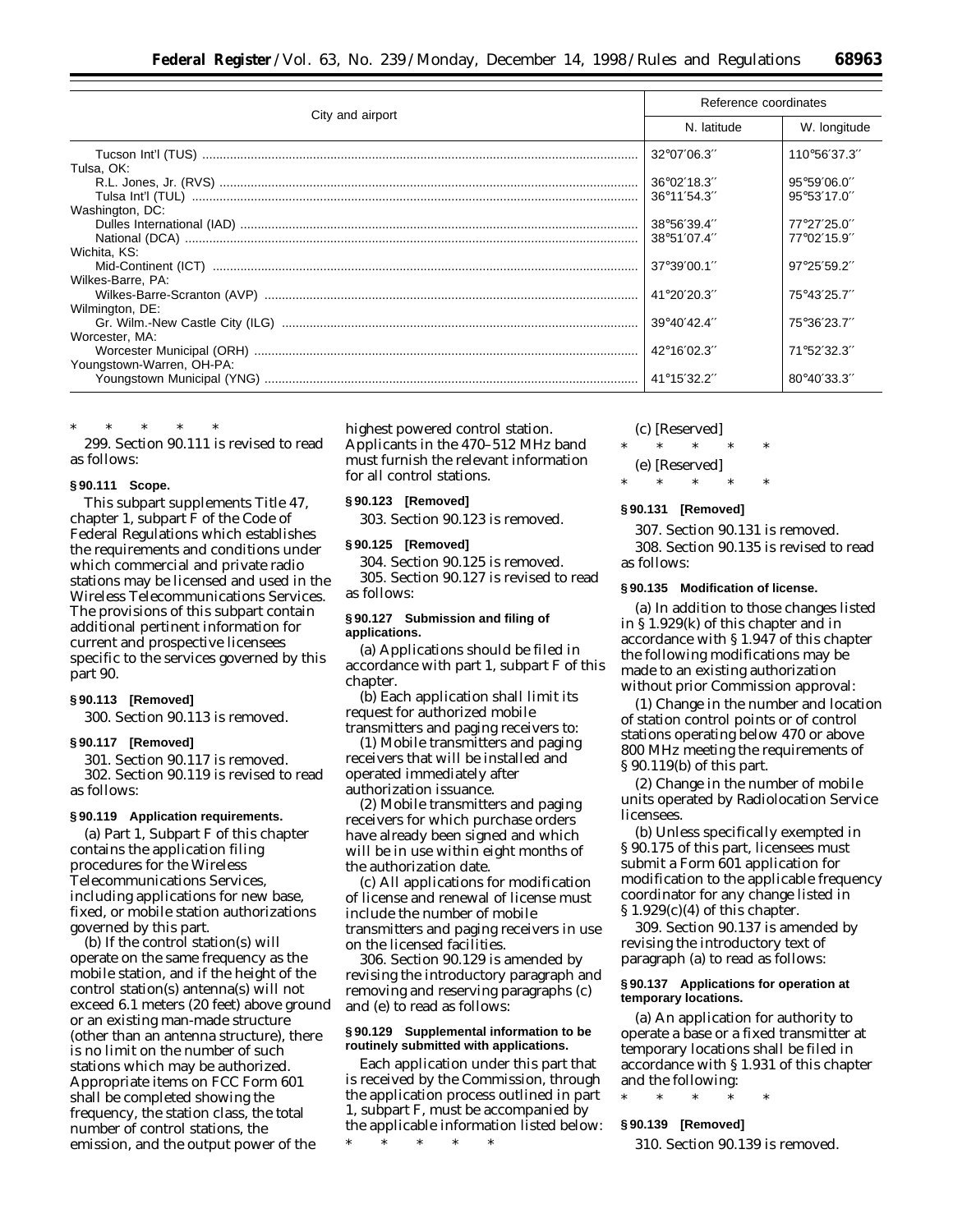#### **§ 90.141 [Removed]**

311. Section 90.141 is removed.

#### **§ 90.143 [Removed]**

312. Section 90.143 is removed.

### **§ 90.145 [Removed]**

313. Section 90.145 is removed.

#### **§ 90.147 [Removed]**

314. Section 90.147 is removed. 315. Section 90.149 is amended by revising paragraph (a) and removing and reserving paragraph (b) to read as follows:

### **§ 90.149 License term.**

(a) Licenses for stations authorized under this part will be issued for a term not to exceed five (5) years from the date of the original issuance, modification, or renewal, except that the license term for stations licensed as commercial mobile radio service on 220–222 MHz, 929–930 MHz paging, Industrial/Business Pool, and SMR frequencies shall be ten (10) years.

(b) [Reserved]

\* \* \* \* \*

**§ 90.151 [Removed]**

316. Section 90.151 is removed.

#### **§ 90.153 [Removed]**

317. Section 90.153 is removed. 318. Section 90.155 is amended by revising paragraph (d) to read as follows:

#### **§ 90.155 Time in which station must be placed in operation.**

\* \* \* \* \*

(d) Multilateration LMS EA-licensees, authorized in accordance with § 90.353 of this part, must construct and place in operation a sufficient number of base stations that utilize multilateration technology (see paragraph (e) of this section) to provide multilateration location service to one-third of the EA's population within five years of initial license grant, and two-thirds of the population within ten years. In demonstrating compliance with the construction and coverage requirements, the Commission will allow licensees to individually determine an appropriate field strength for reliable service, taking into account the technologies employed in their system design and other relevant technical factors. At the five and ten year benchmarks, licensees will be required to file a map and FCC Form 601 showing compliance with the coverage requirements (*see* § 1.946).

\* \* \* \* \* 319. Section 90.157 is revised to read as follows:

### **§ 90.157 Discontinuance of station operation.**

A station license shall cancel automatically upon permanent discontinuance of operations. Unless stated otherwise in this part or in a station authorization, for the purposes of this section, any station which has not operated for one year or more is considered to have been permanently discontinued.

320. Section 90.159 is amended by revising paragraphs (a), (c), (d) and the introductory text of paragraph (b) to read as follows:

#### **§ 90.159 Temporary and conditional permits.**

(a) An applicant for a license under this part (other than a commercial mobile radio license) utilizing an already licensed facility may operate the radio station(s) for a period of up to one hundred eighty (180) days after submitting a Form 601 application for a station license in accordance with § 90.127 of this part, provided that all the antennas employed by control stations are 6.1 meters (20 feet) or less above ground or 6.1 meters (20 feet) or less above a man-made structure other than an antenna tower to which it is affixed. When required by § 90.175 of this part, applications must be accompanied by evidence of frequency coordination. The temporary operation of stations, other than mobile stations within the Canadian coordination zone is limited to stations with a maximum of 5 watts effective radiated power and a maximum antenna height of 6.1 meters (20 ft) above average terrain.

(b) An applicant proposing to operate a new land mobile radio station or modify an existing station below 470 MHz or in the one-way paging 929–930 MHz band (other than a commercial mobile radio service applicant or licensee on these bands) that is required to submit a frequency recommendation pursuant to paragraphs (b) through (h) of § 90.175 of this part may operate the proposed station during the pendency of its application for a period of up to one hundred eighty (180) days upon the filing of a properly completed formal Form 601 application that complies with § 90.127 of this part if the application is accompanied by evidence of frequency coordination in accordance with § 90.175 of this part and provided that the following conditions are satisfied:

\* \* \* \* \*

(c) An applicant proposing to operate an itinerant station or an applicant seeking the assignment of authorization or transfer of control of a license for an existing station below 470 MHz or in the 929–930 MHz band (other than a commercial mobile radio service applicant or licensee on these bands) may operate the proposed station during the pendency of the application for a period not to exceed one hundred eighty (180) days upon the filing of a properly completed formal Form 601 application that complies with § 90.127 of this part. Conditional authority ceases immediately if the application is dismissed by the Commission. All other categories of applications listed in § 90.175(i) of this part that do not require evidence of frequency coordination are excluded from the provisions of this section.

(d) Conditional authorization does not prejudice any action the Commission may take on the subject application. Conditional authority is accepted with the express understanding that such authority may be modified or canceled by the Commission at any time without hearing if, in the Commission's discretion, the need for such action arises. Consistent with § 90.175(g) of this part, the applicant assumes all risks associated with operation under conditional authority, the termination or modification of conditional authority, or the subsequent dismissal or denial of its application. Authority reverts back to the original licensee if an assignee or transferee's conditional authority is canceled.

\* \* \* \* \*

## **§ 90.159 [Amended]**

321. The note following § 90.159 is revised to read as follows:

**Note:** The following rules (§ 90.165 through § 90.169) govern applications, licensing, and operation of radio facilities in the 220–222 MHz (subpart T), Business Radio (subpart D), 929–930 MHz Paging (subpart P), and Specialized Mobile Radio (subpart S) services that are used to provide commercial mobile radio services (see §§ 20.3 and 20.9 of this chapter). Compliance with the rules relating to applications and licensing of facilities on paging-only channels in the Business Radio Service (see § 90.75(c)(10)) and 929–930 MHz paging channels (see § 90.494(a),(b)) is not required prior to August 10, 1996. Compliance with § 90.168 is also not required prior to August 10, 1996 for reclassified commercial mobile radio service providers who are to be regulated as private carriers until August 10, 1996 as provided in the Second Report and Order in GN Docket No. 93–252, 9 FCC Rcd 2348 (1994), paras. 280–284. The licensing and operation of radio facilities in the 220–222 MHz (subpart T), Business Radio (subpart D), 929–930 MHz Paging (subpart P), and Specialized Mobile Radio (subpart S) services that are used to provide commercial mobile radio services are also subject to rules elsewhere in this part that apply generally to Private Land Mobile Radio Services. In the case of any conflict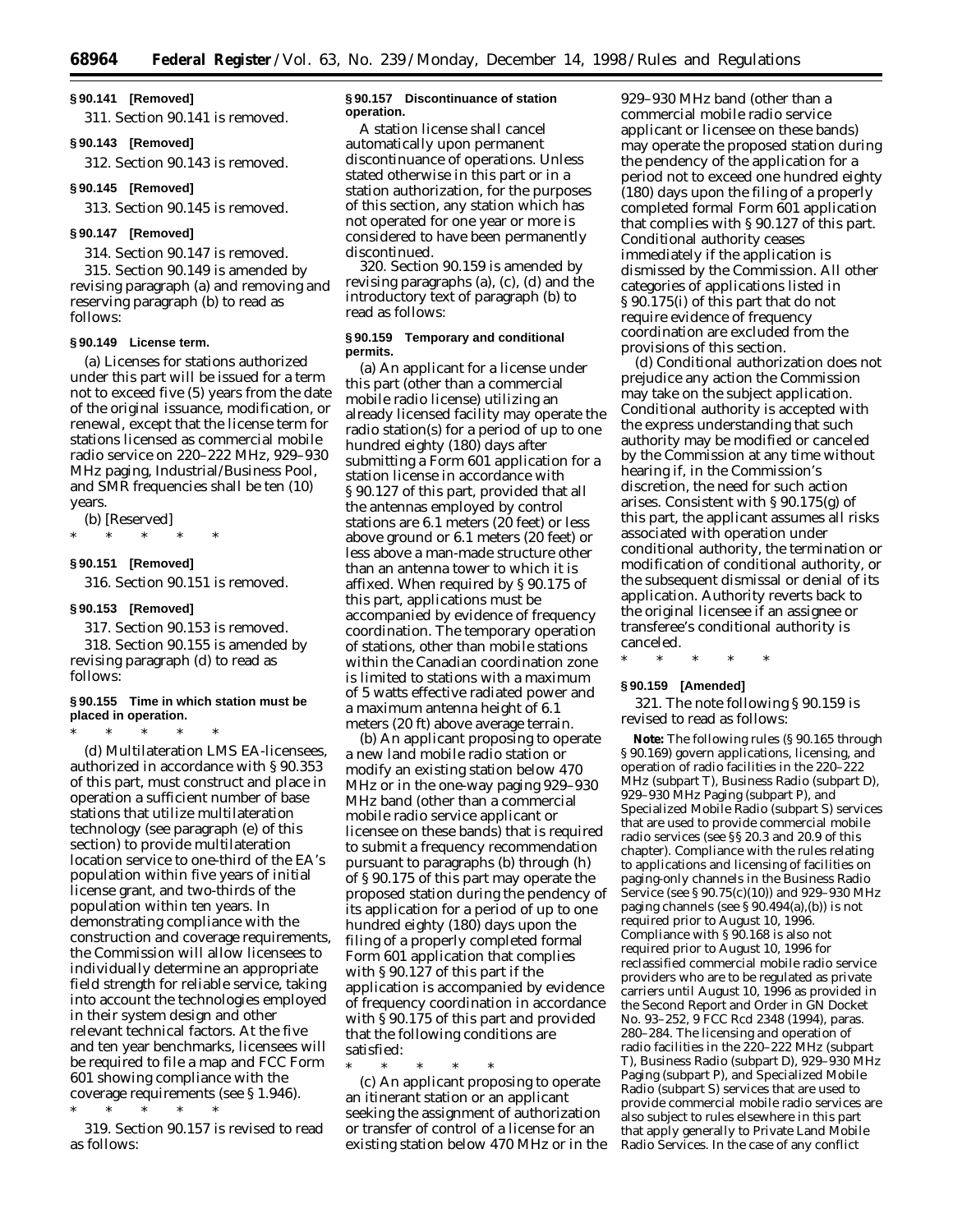between rules set forth in §§ 90.165 through 90.169 and other rules in this part, §§ 90.165 through 90.169 apply. 14–23. New §§ 90.165 through 90.169 are added to subpart G to read as follows:

#### **§§ 90.160 through 90.164 [Removed]**

322. Sections 90.160 through 90.164 are removed.

323. Section 90.165 is amended by revising the introductory paragraph, and the introductory text of paragraphs (b) and (c) and paragraphs  $(b)(1)$  and  $(c)(2)$ and by removing paragraph (d)(3) to read as follows:

#### **§ 90.165 Procedures for mutually exclusive applications.**

Mutually exclusive commercial mobile radio service applications are processed in accordance with part 1 of this chapter and with the rules in this section, except for mutually exclusive applications for licenses in the 220–222 MHz service and the 929–930 MHz Paging service, which are processed in accordance with the rules in subpart P and subpart T of this part.

\* \* \* \* \*

(b) *Filing groups.* Pending mutually exclusive applications are processed in filing groups. Mutually exclusive applications in a filing group are given concurrent consideration. The Commission may dismiss as defective (pursuant to § 1.934 of this chapter) any mutually exclusive application(s) whose filing date is outside of the date range for inclusion in the filing group. The types of filing groups used in day-to-day application processing are specified in paragraph (c)(3) of this section. A filing group is one of the following types:

(1) *Renewal filing group.* A renewal filing group comprises a timely-filed application for renewal of an authorization and all timely-filed mutually exclusive competing applications (see section 1.949 of this chapter).

\* \* \* \* \*

(c) *Procedures.* Generally, the Commission may grant one application in a filing group of mutually exclusive applications and dismiss the other application(s) in the filing group that are excluded by the grant, pursuant to § 1.935 of this chapter.

\* \* \* \* \*

(2) *Dismissal of applications.* The Commission may dismiss any application in a filing group that is defective or otherwise subject to dismissal under § 1.934 of this chapter, either before or after employing selection procedures.

\* \* \* \* \*

### **§ 90.166 [Removed]**

324. Section 90.166 is removed. 325. Section 90.167 is revised to read as follows:

#### **§ 90.167 Time in which a station must commence service; notification requirement.**

Pursuant to § 1.946 of this chapter, unless otherwise specified in this part, all 220–222 MHz, private carrier paging, Industrial/Business Pool, and SMR licensees must commence service within twelve (12) months from the date of grant or the authorization cancels automatically.

326. Section 90.175 is amended by revising the introductory paragraph and paragraphs (b), (e) and (f) to read as follows:

#### **§ 90.175 Frequency coordination requirements.**

Except for applications listed in paragraph (i) of this section, each application for a new frequency assignment, for a change in existing facilities as listed in § 1.929(c) of this part, or for operation at temporary locations in accordance with § 90.137 of this part, must include evidence of frequency coordination as set forth below.

\* \* \* \* \* (b) *For frequencies between 25 and 470 MHz:* A recommendation of the most appropriate frequency is required from an applicable frequency coordinator, as specified in §§ 90.20(c)(2) and 90.35(b)(2) of this part. The coordinator's recommendation may include comments on technical factors such as power, antenna height and gain, terrain, and other factors which may serve to minimize potential interference.

\* \* \* \* \* (e) *For frequencies between 470 and 512 MHz, 806–824/851–869 MHz, and 896–901/935–940 MHz:* A recommendation of the specific frequencies that are available for assignment in accordance with the loading standards and mileage separations applicable to the specific radio service, frequency pool, or category of user involved is required from an applicable frequency coordinator.

(f) *For frequencies in the 929–930 MHz band:* A recommendation of the most appropriate frequency is required from an applicable frequency coordinator.

\* \* \* \* \*

### **§ 90.177 [Removed]**

327. Section 90.177 is removed.

328. Section 90.187 is amended by revising paragraph (a) to read as follows:

### **§ 90.187 Trunking in the bands between 150 and 512 MHz.**

(a) Applicants for trunked systems operating on frequencies between 150 and 512 MHz (except 220–222 MHz) must indicate on their applications (class of station code, instructions for FCC Form 601) that their system will be trunked. Licensees of stations that are not trunked, may trunk their systems only after modifying their license (see § 1.927 of this chapter).

\* \* \* \* \*

### **§ 90.237 [Amended]**

329. Section 90.237 is amended by removing and reserving paragraph (b). 330. Section 90.241 is amended by

revising paragraph (c)(7) to read as follows:

#### **§ 90.241 Radio call box operations.**

\* \* \* \* \*

\* \* \* \* \*

(c) \* \* \*

(7) Each application for a call box system must contain information on the nonvoice transmitting equipment, including the character structure, bit rate, modulating tone frequencies, identification codes, and the method of modulation (i.e., frequency shift, tone shift, or tone phase shift).

331. Section 90.273 is amended by revising paragraph (c) to read as follows:

## **§ 90.273 Availability and use of frequencies in the 421–430 MHz band.**

\* \* \* \* \* (c) Base or control stations shall be located within 48 km (30 miles) of the center of Buffalo or 80 km (50 miles) of the center of Detroit. In Cleveland, base or control stations will be allowed at locations north of line A that are within 48 km (30 miles) of the city center. In addition, low power (2 watts or less) base stations may locate within 80 km (50 miles) of the center of Buffalo. The following coordinates shall be used for the centers of these areas (coordinates are referenced to North American Datum 1983 (NAD83)):

| Buffalo,   |        |        |   | $42^{\circ}$ 52' 52.2" North latitude. |
|------------|--------|--------|---|----------------------------------------|
| NY.        |        |        |   | 78° 52' 20.1" West longitude.          |
| Cleveland. |        |        |   | 41° 29' 51.2" North latitude.          |
| OH.        |        |        |   | $81^{\circ}$ 41' 49.5" West longitude. |
| Detroit.   |        |        |   | $42^{\circ}$ 19' 48.1" North latitude. |
| MI.        |        |        |   | 83° 02' 56.7" West longitude.          |
| ж<br>ж     | $\ast$ | $\ast$ | ж |                                        |

332. Section 90.303 is revised to read as follows:

#### **§ 90.303 Availability of frequencies.**

Frequencies in the band 470–512 MHz are available for assignment in the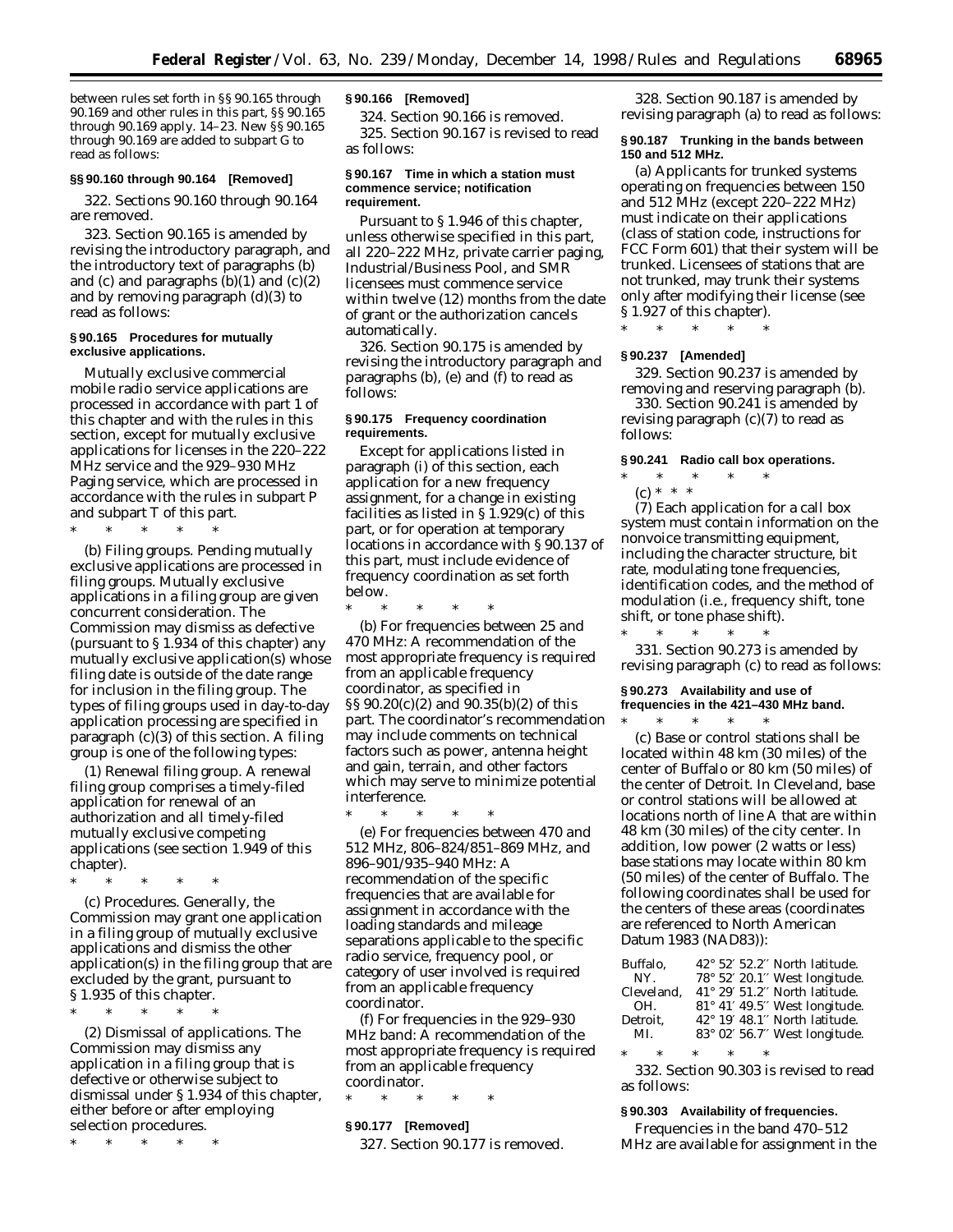urbanized areas listed below. The specific frequencies available are listed in § 90.311 of this part. Note:

Coordinates are referenced to North American Datum 1983 (NAD83).

|                | Geographic center |                |         | Frequencies |  |
|----------------|-------------------|----------------|---------|-------------|--|
| Urbanized area | North latitude    | West longitude | Channel | (megahertz) |  |
|                | 42° 21' 24.4"     | 71° 03' 23.2"  | 14      | 470-476     |  |
|                |                   |                | 16      | 482-488     |  |
|                |                   | 87° 38' 22.2"  | 14      | 470-476     |  |
|                |                   |                | 15      | 476-482     |  |
|                | 41° 29' 51.2"     | 81° 41' 49.5"  | 14      | 470-476     |  |
|                |                   |                | 16      | 482-488     |  |
|                |                   | 96° 47' 38.0"  | 16      | 482-488     |  |
|                | 42° 19' 48.1"     | 83° 02' 56.7"  | 15      | 476-482     |  |
|                |                   |                | 16      | 482-488     |  |
|                |                   | 95° 21' 37.8"  | 17      | 488-494     |  |
|                | 34° 03' 15.0"     | 118° 14' 31.3" | 14      | 470-476     |  |
|                |                   |                | 20      | 506-512     |  |
|                |                   | 80° 11' 31.2"  | 14      | 470-476     |  |
|                | 40° 45' 06.4"     | 73° 59' 37.5"  | 14      | 470-476     |  |
|                |                   |                | 15      | 476-482     |  |
|                | 39° 56' 58.4"     | 75° 09' 19.6"  | 19      | 500-506     |  |
|                |                   |                | 20      | 506-512     |  |
|                |                   | 79° 59' 59.2"  | 14      | 470-476     |  |
|                |                   |                | 18      | 494-500     |  |
|                | 37° 46' 38.7"     | 122° 24' 43.9" | 16      | 482-488     |  |
|                |                   |                | 17      | 488-494     |  |
|                |                   | 77° 00' 31.9"  | 17      | 488-494     |  |
|                |                   |                | 18      | 494-500     |  |

<sup>3</sup> In the Chicago, IL, urbanized area, channel 15 frequencies may be used for paging operations in addition to low power base/mobile usages, where applicable protection requirements for ultrahigh frequency television stations are met.

<sup>4</sup> Channels 14 and 15 are not available in Cleveland, OH, until further order from the Commission.<br><sup>5</sup> Channels 15 and 16 are not available in Detroit, MI, until further order from the Commission.

<sup>6</sup> Channel 16 is available in Los Angeles for use by public safety users.

333. Section 90.350 is revised to read as follows:

#### **§ 90.350 Scope.**

The Intelligent Transportation Systems Radio Service is for the purpose of integrating radio-based technologies into the nation's transportation infrastructure and to develop and implement the nation's intelligent transportation systems. It includes the Location and Monitoring Service (LMS). Rules as to eligibility for licensing, frequencies available, and any special requirements for services in the Intelligent Transportation Systems Radio Service are set forth in this Subpart. Application procedures are governed by part 1, subpart F of this chapter.

334. Section 90.365 is amended by revising paragraphs (a)(1) and (b), removing paragraph (d)(1)(ii), and redesignating paragraph (d)(1)(iii) as paragraph  $(d)(1)(ii)$  and revising paragraph (d)(2) to read as follows:

#### **§ 90.365 Eligibility for partitioned licenses.**

(a) *Eligibility*. (1) Party seeking approval for partitioning and disaggregation shall request an authorization pursuant to § 1.948 of this chapter.

\* \* \* \* \*

(b) *Partitioning.* In the case of partitioning, applicants and licensees must file FCC Form 603 pursuant to § 1.948 and list the partitioned service area on a schedule to the application. The geographic coordinates must be specified in degrees, minutes, and seconds to the nearest second of latitude and longitude and must be based upon the 1983 North American Datum (NAD83).

\* \* \* \* \*

(d)  $* * * *$ 

(2) *Requirements for disaggregation.* Parties seeking authority to disaggregate spectrum must certify in FCC Form 601 which of the parties will be responsible for meeting the five-year and ten-year construction requirements for the particular market.

335. Section 90.437 is amended by revising paragraph (c) and removing paragraph (d) to read as follows:

### **§ 90.437 Posting station licenses.**

\* \* \* \* \*

(c) An applicant operating under temporary authority in accordance with § 90.159 must post an executed copy of FCC Form 601 at every control point of the system or an address or location where the current executed copy may be found.

336. Section 90.477 is amended by revising paragraph (a) introductory text and paragraph (d)(3) to read as follows:

#### **§ 90.477 Interconnected systems.**

(a) Applicants for new land stations to be interconnected with the public switched telephone network must indicate on their applications (class of station code) that their stations will be interconnected. Licensees of land stations that are not interconnected may interconnect their stations with the public switched telephone network only after modifying their license. *See* § 1.929 of this chapter. In all cases a detailed description of how interconnection is accomplished must be maintained by licensees as part of their station records. See § 90.433 of this part.

- \* \* \* \* \*
- (d) \* \* \*

(3) For licensees in the Industrial/ Business Pool and those licensees who establish eligibility pursuant to § 90.20(a)(2) of this part, except for §§ 90.20(a)(2)(i) and 90.20(a)(2)(ii) of this part and medical emergency systems in the 450–470 MHz band, interconnection will be permitted only where the base station site or sites proposed stations are located 120 km (75 mi.) or more from the designated centers of the urbanized areas listed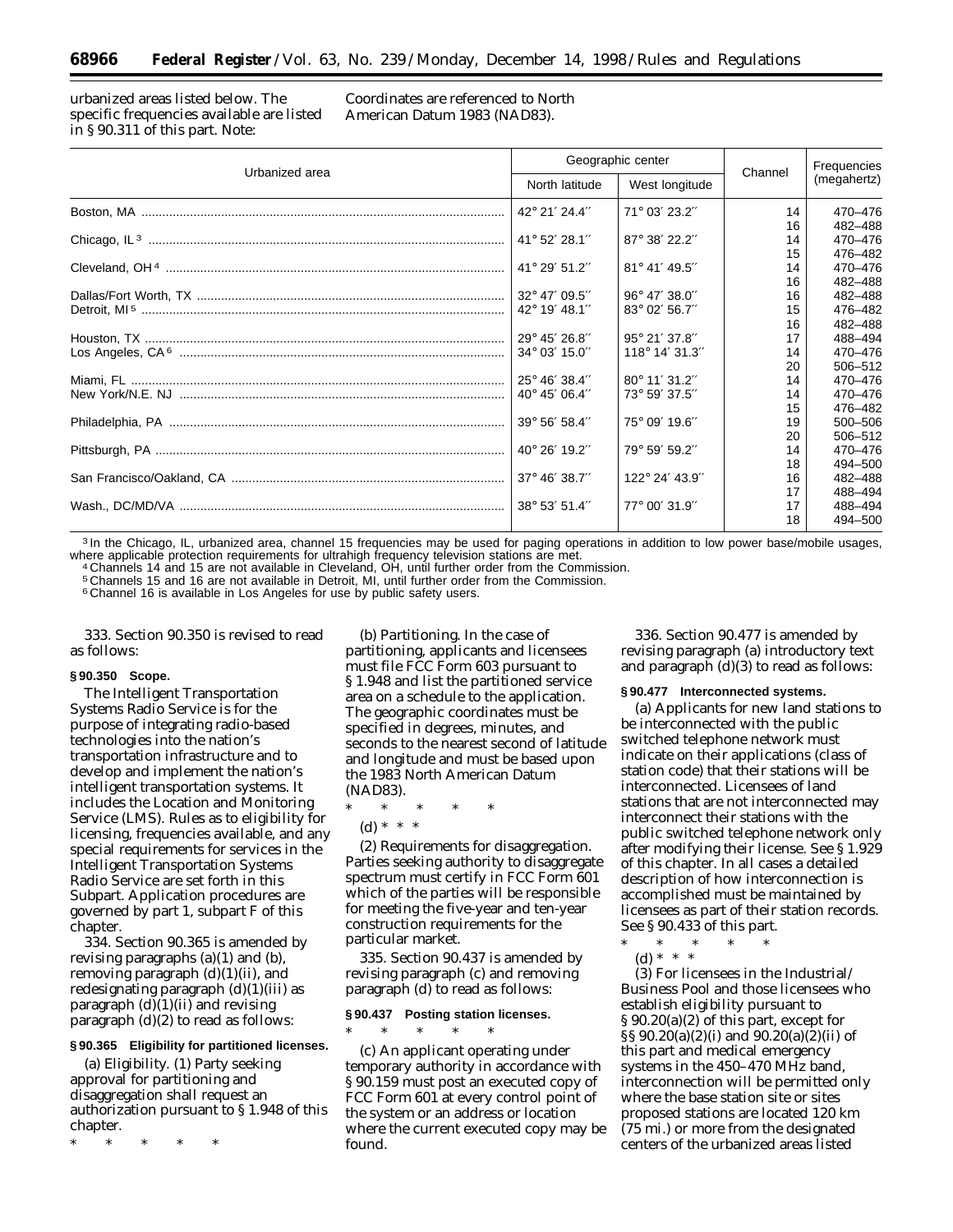below. If these licensees seek to connect within 120 km (75 mi.) of the 25 cities, they must obtain the consent of all cochannel licensees located both within 120 km (75 mi.) of the center of the city; and within 120 km (75 mi.) of the interconnected base station transmitter. The consensual agreements among the co-channel licensees must specifically state the terms agreed upon and a statement must be submitted to the Commission indicating that all cochannel licensees have consented to the

use of interconnection. If a licensee has agreed to the use of interconnection on the channel, but later decides against the use of interconnection, the licensee may request that the co-channel licensees reconsider the use of interconnection. If the licensee is unable to reach an agreement with co-channel licensees, the licensee may request that the Commission consider the matter and assign it to another channel. If a new licensee is assigned to a frequency where all the co-channel licensees have

agreed to the use of interconnection and the new licensee does not agree, the new licensee may request that the cochannel licensees reconsider the use of interconnection. If the new licensee cannot reach an agreement with cochannel licensees it may request that the Commission reassign it to another channel.

**Note:** Coordinates are referenced to North American Datum 1983 (NAD83).

| Urban area | North latitude         | West longitude          |
|------------|------------------------|-------------------------|
|            | 40° 45′ 06.4″          | 73° 59' 37.5"           |
|            | 34° 03' 15.0"          | $118^{\circ}$ 14' 31.3" |
|            | 41° 52' 28.1"          | 87° 38' 22.2"           |
|            | $39^{\circ}$ 56' 58.4" | 75° 09' 19.6"           |
|            | 42° 19' 48.1"          | 83° 02' 56.7"           |
|            | 37° 46' 38.7"          | 122° 24' 43.9"          |
|            | 42° 21' 24.4"          | 71° 03' 23.2"           |
|            | 38° 53' 51.4"          | 77° 00' 31.9"           |
|            | 41° 29' 51.2"          | $81^{\circ}$ 41' 49.5"  |
|            | 38° 37' 45.2"          | $90^{\circ}$ 12' 22.4"  |
|            | 40° 26' 19.2"          | 79° 59' 59.2"           |
|            | 44° 58' 56.9"          | $93^{\circ}$ 15' 43.8"  |
|            | 29° 45' 26.8"          | $95^{\circ}$ 21' 37.8"  |
|            | 39° 17' 26.4"          | 76° 36' 43.9"           |
|            | 32° 47' 09.5"          | $96^{\circ}$ 47' 38.0"  |
|            | 43° 02' 19.0"          | 87° 54' 15.3"           |
|            | 47° 36' 31.4"          | 122° 20' 16.5"          |
|            | 25° 46' 38.4"          | 80° 11' 31.2"           |
|            | 32° 42' 53.2"          | 117° 09' 24.1"          |
|            | 33° 45' 10.4"          | 84° 23' 36.7"           |
|            | 39° 06' 07.2"          | 84° 30' 34.8"           |
|            | $39^{\circ}$ 04' 56.0" | 94° 35' 20.8"           |
|            | 42° 52' 52.2"          | 78° 52' 20.1"           |
|            | 39° 44' 58.0"          | 104° 59' 23.9"          |
|            | 37° 20' 15.8"          | 121° 53' 27.8"          |

\* \* \* \* \* 337. Section 90.501 is revised to read as follows:

#### **§ 90.501 Scope.**

This subpart supplements part 1, subpart F of this chapter by describing further requirements for the filing of applications for developmental licenses. It includes special requirements related to developmental operation, restrictions on operations, and special reports required when the development operation is to seek operational data or techniques directed toward the extension of that service.

338. Section 90.601 is revised to read as follows:

#### **§ 90.601 Scope.**

This subpart sets out the regulations governing the licensing and operations of all systems operating in the 806–824/ 851–869 MHz and 896–901/935–940 MHz bands. It includes eligibility requirements, and operational and technical standards for stations licensed in these bands. It also supplements the

rules regarding application procedures contained in Part 1, Subpart F of this chapter. The rules in this subpart are to be read in conjunction with the applicable requirements contained elsewhere in this part; however, in case of conflict, the provisions of this subpart shall govern with respect to licensing and operation in these frequency bands.

339. Section 90.605 is revised to read as follows:

#### **§ 90.605 Forms to be used.**

Applications for conventional and trunked radio facilities must be prepared on FCC Form 601 and must be submitted or filed in accordance with § 90.127 and part 1, subpart F of this chapter.

340. Section 90.607 is revised by amending paragraphs  $(b)(1)$  and  $(c)(1)$ , and by removing and reserving paragraph (d) to read as follows:

**§ 90.607 Supplemental information to be furnished by applicants for facilities under this subpart.**

\* \* \* \* \*

(b) \* \* \*

(1) List all radio systems licensed to them or proposed by them within 64 km (40 mi.) from the location of the base station transmitter site of the facility for which they have applied.

 $(c) * * * *$ 

\* \* \* \* \*

(1) List all radio systems licensed to them within 64 km (40 mi.) from the location of the base station transmitter site of the facility for which they have applied;

\* \* \* \* \*

(d) [Reserved]

# \* \* \* \* \*

## **§ 90.609 [Amended]**

341. Section 90.609 is amended by removing and reserving paragraph (a).

#### **§ 90.611 [Removed]**

342. Section 90.611 is removed.

343. Section 90.619 is amended by revising the last sentence of paragraph (d)(5) to read as follows: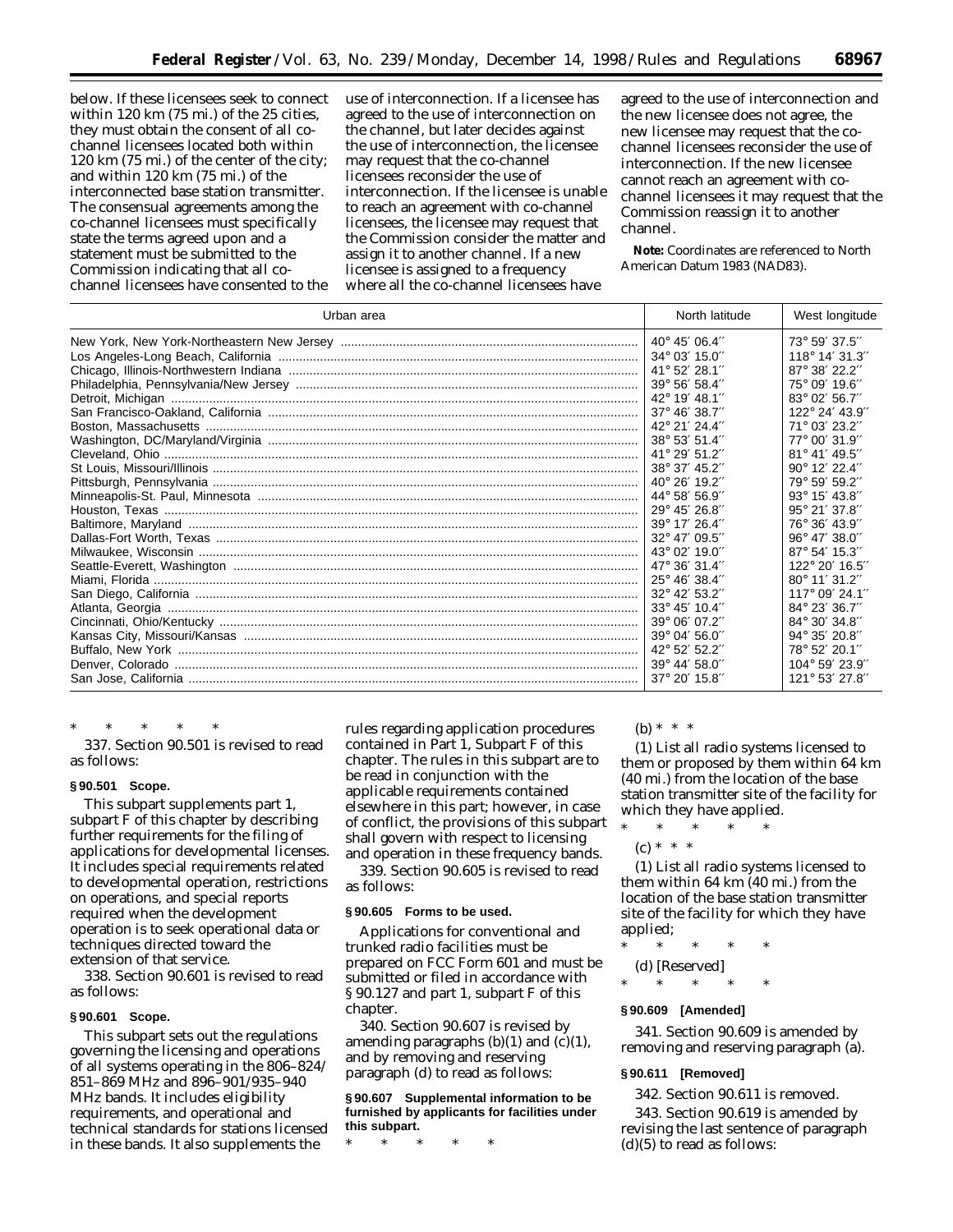L

**§ 90.619 Frequencies available for use in the U.S./Mexico and U.S./Canada border areas.**

- \* \* \* \* \*
	- (d) \* \* \*

 $(5)$  \* \* \* U.S. stations must protect Canadian stations operating on channels 121 through 230 within an area of 30 km radius from the center city coordinates (referenced to North American Datum 1983 (NAD83)) of London, Ontario (42° 59′ 00.1′′ N, 81° 13′ 59.5′′ W).

\* \* \* \* \* 344. Section 90.621 is amended by revising the first two columns of Table 1 and paragraphs (b)(3), (e)(5) and (f)(1), and adding a note before Table 1 of this section to read as follows:

#### **§ 90.621 Selection and assignment of frequencies.**

\* \* \* \* \* (b)  $*$ 

TABLE 1.—CO-CHANNEL SEPARATIONS BETWEEN COMMON ANTENNA SITES IN THE STATE OF CALIFORNIA NORTH OF 35° NORTH LATITUDE AND WEST OF 118° WEST LON-**GITUDE** 

[Note: Coordinates are referenced to North American Datum 1983 (NAD83)]

| North latitude                                                            | West longitude                                                       |  |  |
|---------------------------------------------------------------------------|----------------------------------------------------------------------|--|--|
| 38° 03' 39.7"<br>37° 55' 43.7"<br>37° 50' 56.7"<br>$37^{\circ}$ 52' 53.7" | 122° 36' 20.9"<br>122° 35' 14.9"<br>122° 29' 59.9"<br>121° 55' 08.9" |  |  |

TABLE 1.—CO-CHANNEL SEPARATIONS BETWEEN COMMON ANTENNA SITES IN THE STATE OF CALIFORNIA NORTH OF 35° NORTH LATITUDE AND WEST OF 118° WEST LON-GITUDE—Continued

[Note: Coordinates are referenced to North American Datum 1983 (NAD83)]

| North latitude          | West longitude |       | * * *                   |         |
|-------------------------|----------------|-------|-------------------------|---------|
| 37° 51' 11.7"           | 122° 12' 33.9" | $* *$ |                         | $\star$ |
| $37^\circ$ 52' 57.7''   | 122° 13' 14.9" |       | $***$                   |         |
| $37^\circ$ 50′ 59.7″    | 122° 11' 33.9" | $* *$ |                         | $\star$ |
| $37^{\circ}$ 43' 32.8"  | 122° 24' 55.9" | $* *$ |                         | $\star$ |
| $37^\circ$ 41′ 20.8″    | 122° 26' 11.9" | $* *$ |                         | $\star$ |
| $37^{\circ}$ 24′ 38.8″  | 122° 18' 23.9" |       | $***$                   |         |
| 37° 19' 12.8"           | 122° 08' 36.9" |       | * * *                   |         |
| $37^\circ$ 10' 36.8"    | 121° 54' 27.8" |       | * * *                   |         |
| $37^\circ$ 07' 08.8''   | 121° 50' 01.8" |       | * * *                   |         |
| $37^{\circ}$ 06' 39.8"  | 121° 50' 32.8" |       | * * *                   |         |
| 36° 31′ 44.9″           | 121° 36' 27.8" |       | * * *                   |         |
| 37° 29' 14.8"           | 121° 52' 06.8" |       | $***$                   |         |
| 40° 15' 45.6"           | 122° 05' 41.0" |       | $***$                   |         |
| 39° 51′ 49.6″           | 121° 41' 23.9" |       | $* *$                   | $\star$ |
| 39° 12' 16.6″           | 121° 49' 05.9" |       | * *                     | $\star$ |
| $39^{\circ}$ 08' 00.6"  | 121° 06' 01.8" |       | $* * *$                 |         |
| $38^{\circ}$ 52' 14.6"  | 121° 07' 42.8" |       | $\star$ $\star$ $\star$ |         |
| 38° 24′ 19.7″           | 122° 06' 33.9" |       | $* * *$                 |         |
| 38° 01' 14.7"           | 120° 35' 09.7" |       | * * *                   |         |
| $37^{\circ}$ 30' 30.8"  | 121° 22' 29.8" |       | $***$                   |         |
| 37° 32' 31.8"           | 120° 03' 48.6" |       | $\star$                 | $\star$ |
| 37° 04' 09.8"           | 119° 25' 42.5" |       | $* * *$                 |         |
| 36° 44′ 37.8″           | 119° 17' 02.4" |       | $* * *$                 |         |
| 36° 18′ 09.8″           | 120° 24' 06.6" |       | $* *$                   | $\star$ |
| 36° 17′ 06.8″           | 118° 50' 22.3" |       | $* *$                   | $\star$ |
| $35^{\circ}$ 38' 28.8'' | 118° 47' 11.3" |       | $* *$                   | $\star$ |
| 35° 33' 08.8"           | 118° 49' 23.3" |       | * * *                   |         |
| 35° 17′ 16.9″           | 119° 30' 58.4" |       | $***$                   |         |
| $35^{\circ}$ 17' 26.9'' | 119° 45' 51.5" |       |                         | $\star$ |
|                         |                |       |                         |         |

| $35^{\circ}$ 16' 50.9" | 119° 44' 55.5" |  |
|------------------------|----------------|--|
|                        |                |  |

\* \* \* \* \*

(3) Except as indicated in paragraph (b)(4) of this section, stations in Channel Blocks A through V that have been granted channel exclusivity and are located in the State of Washington at the locations listed below shall be separated from co-channel stations by a minimum of 169 km (105 mi). Except as indicated in paragraph (b)(4) of this section, incumbent licensees in Channel Blocks D through V that have received the consent of all affected parties to utilize an 18 dBµ V/m signal strength interference contour, have been granted channel exclusivity and are located in the State of Washington at the locations listed below shall be separated from cochannel stations by a minimum of 229 km (142 mi). Locations within one mile of the geographical coordinates listed in the table below will be considered to be at that site.

**Note:** Coordinates are referenced to North American Datum 1983 (NAD83).

| Site name | North latitude | West longitude |
|-----------|----------------|----------------|
|           | 48° 40' 47.4"  | 122° 50' 28.7" |
|           | 48° 35' 41.4"  | 122° 09' 39.6" |
|           | 48° 25' 30.4"  | 122° 08' 58.5" |
|           | 48° 03' 22.4"  | 121° 51' 41.5" |
|           | 47° 32' 51.3"  | 122° 46' 56.5" |
|           | 47° 47' 05.3"  | 122° 59' 34.6" |
|           | 47° 32' 39.4"  | 122° 06' 34.4" |
|           | 47° 30' 14.4"  | 122° 03' 34.4" |
|           | 47° 30' 13.4"  | 121° 58' 32.4" |
|           | 48° 21' 52.4"  | 122° 16' 06.6" |
|           | 47° 20' 11.3"  | 122° 51' 30.5" |
|           | 48° 00' 58.3"  | 122° 55' 35.6" |
|           | 47° 19' 07.3"  | 123° 20' 48.6" |
|           | 47° 33' 40.3"  | 122° 48' 31.5" |
|           | 46° 58' 21.3"  | 123° 08' 21.5" |
|           | 47° 28' 09.4"  | 121° 49' 17.4" |
|           | 47° 07' 19.4"  | 121° 53' 34.4" |
|           | 47° 12' 14.4"  | 121° 47' 42.4" |
|           | 47° 02' 51.4"  | 122° 08' 39.4" |

\* \* \* \* \*

(e)

(5) The frequency coordinator must certify that frequencies are not available in the applicant's own category, and

coordination is required from the applicable out-of-category coordinator.

\* \* \* \* \*

(f) \* \* \*

(1) The frequency coordinator must certify that frequencies are not available in the applicant's own category, and

coordination is required from the applicable out-of-category coordinator. \* \* \* \* \*

345. Section 90.625 is amended by revising the first sentence of paragraph (a) to read as follows: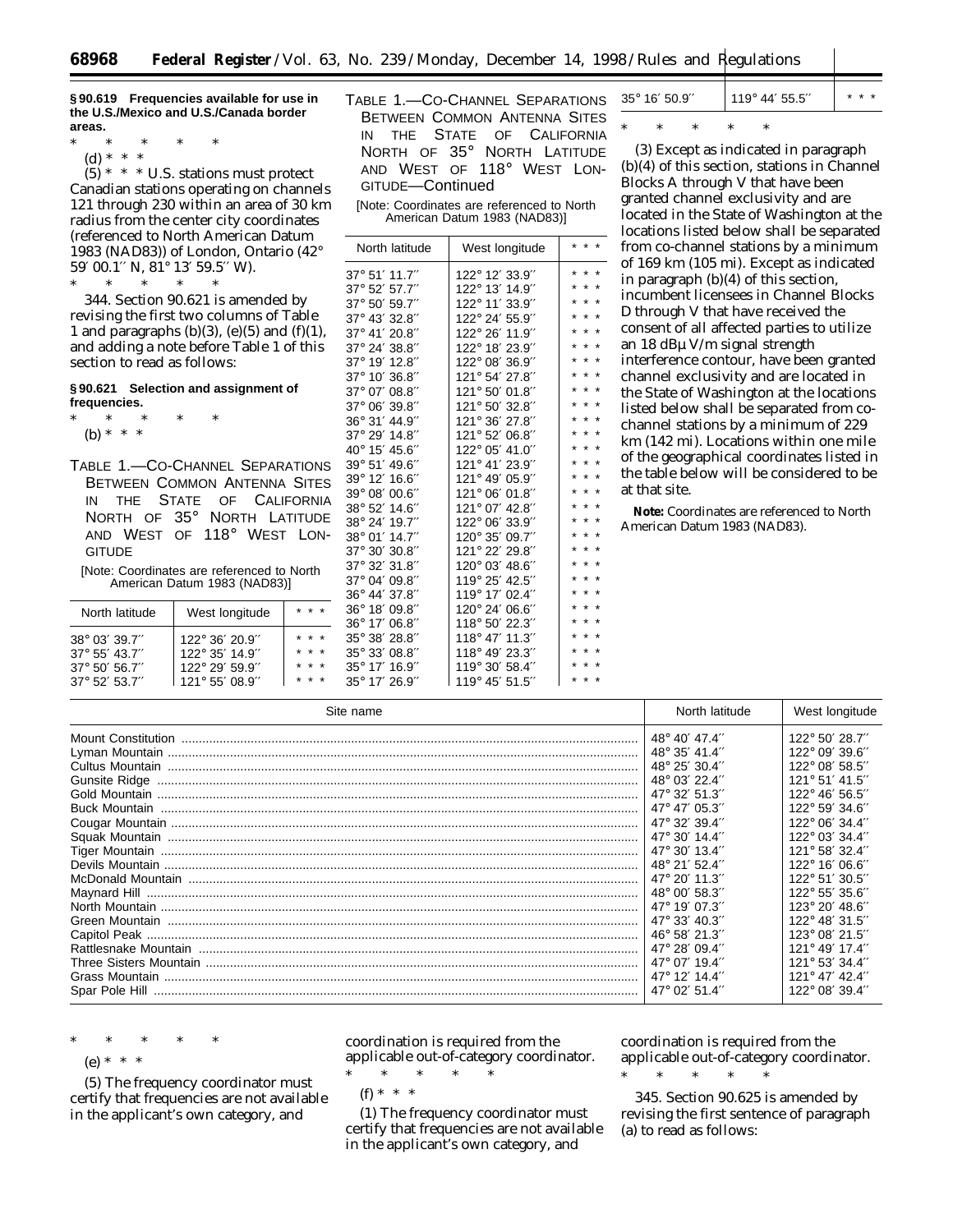#### **§ 90.625 Other criteria to be applied in assigning channels for use in conventional systems of communication.**

(a) Where an applicant certifies on its application that a channel will be loaded to 70 mobile stations, that channel will be made available to that applicant for its exclusive use in the area in which it proposes to operate. \* \* \*

\* \* \* \* \*

346. Section 90.629 is amended by revising the second sentence of paragraph (c) of this section to read as follows:

#### **§ 90.629 Extended implementation period.**

\* \* \* \* \*

(c) \* \* \* Licensees must notify the Commission annually, using FCC Form 601, that they are in compliance with their yearly station construction commitments, but may request amendment to these commitments at the time they file their annual certification. \* \* \*

\* \* \* \* \* 347. Section 90.631 is amended by revising the fifth sentence of paragraph (d) and revising paragraph (f) of this section to read as follows:

#### **§ 90.631 Trunked systems loading, construction and authorization requirements.**

\* \* \* \* \* (d) \* \* \* The coordinates for the centers of these areas are those referenced in § 90.635, except that the coordinates (referenced to North American Datum 1983 (NAD83)) for Tampa-St. Petersburg are latitude 28° 00′ 01.1′′ N, longitude 82° 26′ 59.3′′ W. \* \* \*

\* \* \* \* \* (f) If a station is not placed in permanent operation, in accordance with the technical parameters of the station authorization, within one year,

except as provided in § 90.629, its license cancels automatically. For purposes of this section, a base station is not considered to be placed in operation unless at least two associated mobile stations, or one control station and one mobile station, are also placed in operation. An SMR licensee with facilities that have discontinued operations for 90 continuous days is presumed to have permanently discontinued operations, unless the licensee notifies the Commission otherwise, using FCC Form 601, prior to the end of the 90 day period and provides a date on which operation will resume, which date must not be in excess of 30 additional days.

\* \* \* \* \* 348. Section 90.635 is amended by revising Table 1 to read as follows:

**§ 90.635 Limitations on power and antenna height.**

\* \* \* \* \*

#### TABLE 1.—URBANIZED AREAS

[Note: Coordinates are referenced to North American Datum 1983 (NAD83)]

|            | Geographic center       |                         |  |
|------------|-------------------------|-------------------------|--|
| Urban area | North latitude          | West longitude          |  |
|            | 41° 05' 00.2"           | 81° 30' 43.4"           |  |
|            | 42° 39' 01.3"           | 73° 44' 59.4"           |  |
|            | 33° 45' 10.4"           | 84° 23' 36.7"           |  |
|            | 39° 17' 26.4"           | 76° 36' 43.9"           |  |
|            | $33^{\circ}$ 31' 01.4"  | $86^{\circ}$ 48' 36.0"  |  |
|            | 42° 21′ 24.4″           | 71° 03' 23.2"           |  |
|            | 42° 52' 52.2"           | 78° 52' 20.1"           |  |
|            | 41° 52' 28.1"           | 87° 38' 22.2"           |  |
|            | 39° 06' 07.2"           | $84^{\circ}$ 30' 34.8"  |  |
|            | 41° 29' 51.2"           | $81^{\circ}$ 41' 49.5"  |  |
|            | 39° 57' 47.2"           | 83° 00' 16.7"           |  |
|            | 32° 47' 09.5"           | $96^{\circ}$ 47' 38.0"  |  |
|            | 39° 45' 32.2"           | $84^{\circ}$ 11' 42.8"  |  |
|            | 39° 44' 58.0"           | 104° 59' 23.9"          |  |
|            | $42^{\circ}$ 19' 48.1"  | $83^{\circ}$ 02' 56.7"  |  |
|            | 26° 07' 31.3"           | $80^{\circ}$ 08' 59.2"  |  |
|            | 32° 44' 55.5"           | $97^{\circ}$ 19' 45.1"  |  |
|            | 29° 45' 26.8"           | 95° 21' 37.8"           |  |
|            | $39^{\circ}$ 46' 07.2"  | $86^{\circ}$ 09' 46.0"  |  |
|            | 30° 19' 44.9"           | 81° 39' 41.3"           |  |
|            | 39° 04' 56.0"           | $94^{\circ}$ 35' 20.8"  |  |
|            | 34° 03' 15.0"           | 118° 14' 31.3"          |  |
|            | 38° 14' 47.3"           | 85° 45' 48.9"           |  |
|            | 35° 08' 46.3"           | $90^{\circ}$ 03' 13.3"  |  |
|            | 25° 46' 38.4"           | 80° 11' 31.2"           |  |
|            | 43° 02' 19.0"           | $87^{\circ}$ 54' 15.3"  |  |
|            | 44° 58' 56.9"           | $93^{\circ}$ 15' 43.8"  |  |
|            | 40° 45' 06.4"           | 73° 59' 37.5"           |  |
|            | 29° 56' 53.7"           | $90^{\circ}$ 04' 10.3"  |  |
|            | $36^{\circ} 51' 10.5''$ | 76° 17' 19.8"           |  |
|            | 35° 28' 26.2"           | $97^{\circ}$ 31' 05.1"  |  |
|            | 41° 15' 42.0"           | 95° 56' 15.1"           |  |
|            | 39° 56' 58.4"           | 75° 09' 19.6"           |  |
|            | 33° 27' 12.2"           | 112° 04' 30.5"          |  |
|            | 40° 26' 19.2"           | 79° 59' 59.2"           |  |
|            | 45° 31′ 05.4″           | $122^{\circ}$ 40' 39.3" |  |
|            | 41° 49' 32.4"           | 71° 24' 39.2"           |  |
|            | 43° 09' 41.2"           | 77° 36' 20.0"           |  |
|            |                         | 121° 29' 44.8"          |  |
|            |                         | $90^{\circ}$ 12' 22.4"  |  |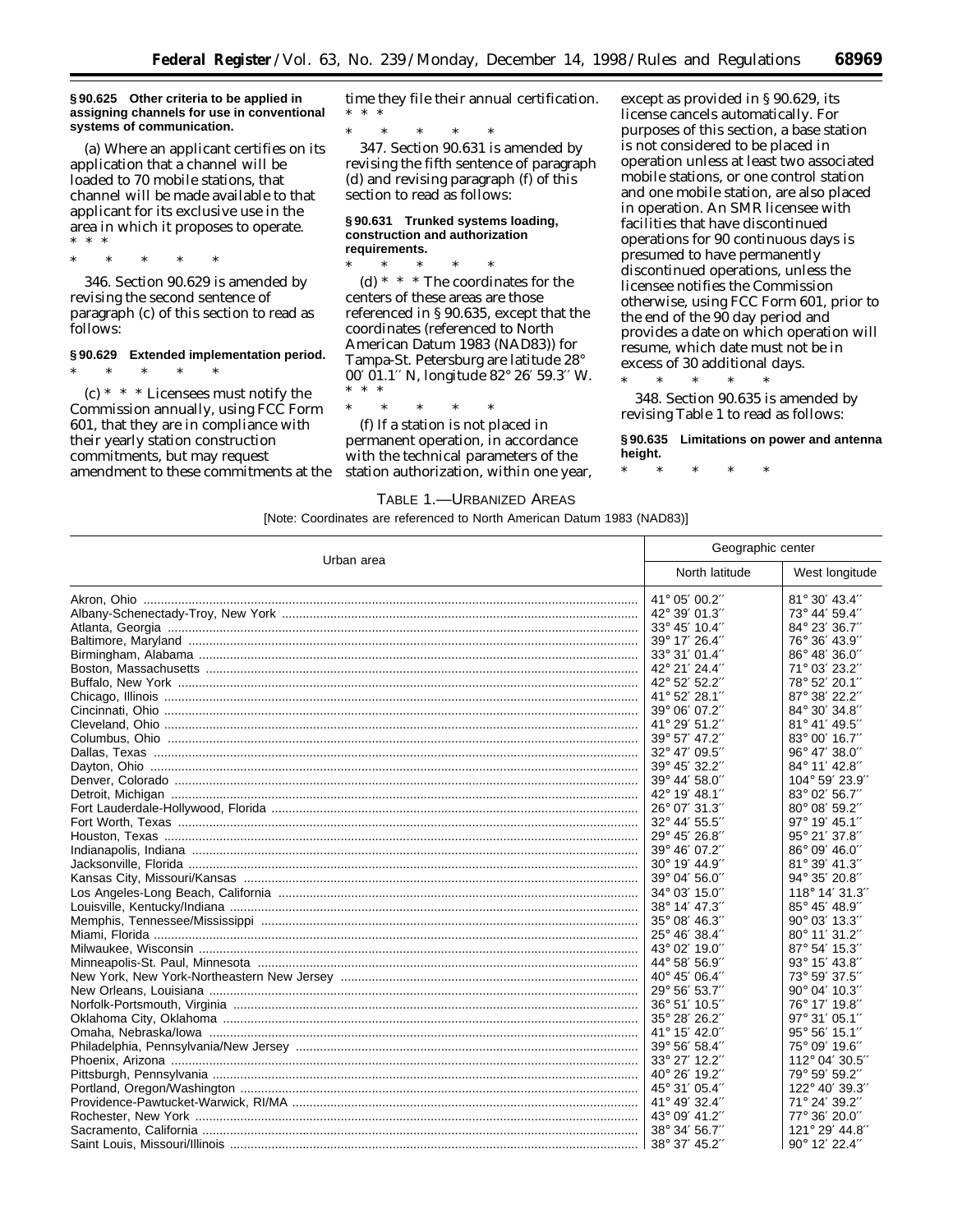TABLE 1.—URBANIZED AREAS—Continued

[Note: Coordinates are referenced to North American Datum 1983 (NAD83)]

| Urban area | Geographic center                                                                                                                                                                                       |                                                                                                                                                                                                               |  |
|------------|---------------------------------------------------------------------------------------------------------------------------------------------------------------------------------------------------------|---------------------------------------------------------------------------------------------------------------------------------------------------------------------------------------------------------------|--|
|            | North latitude                                                                                                                                                                                          | West longitude                                                                                                                                                                                                |  |
|            | $27^{\circ}$ 46' 19.1"<br>29° 25' 37.8"<br>34° 06' 30.0"<br>37° 20' 15.8"<br>$37^{\circ}$ 46' 38.7"<br>$\pm$ 32° 42′ 53.2″<br>47° 36' 31.4"<br>42° 06' 21.3"<br>41° 39' 14.2"<br>$38^{\circ}$ 53' 51.4" | 82° 38' 18.4"<br>$98^{\circ}$ 29' 07.1"<br>$117^{\circ}$ 17' 31.2"<br>$121^\circ$ 53' 27.8"<br>122° 24' 43.9"<br>$117^{\circ}$ 09' 24.1"<br>122° 20' 16.5"<br>72° 35' 30.3"<br>83° 32' 38.8"<br>77° 00' 31.9" |  |

\* \* \* \* \*

349. Section 90.645 is amended by revising the third sentences of paragraphs (g) and (h) to read as follows:

#### **§ 90.645 Permissible operations.**

\* \* \* \* \* (g) \* \* \* Notification of such proposed exchanges shall be made to the appropriate frequency coordinator(s) and to the Commission by filing an application for license modification.

(h) \* \* \* Notification of such proposed exchanges shall be made to the appropriate frequency coordinator(s) and to the Commission by filing an application for license modification.

\* \* \* \* \*

350. Section 90.651 is revised to read as follows:

#### **§ 90.651 Supplemental reports required of licensees authorized under this subpart.**

Licensees of conventional systems must notify the Commission in accordance with § 1.946 of this chapter of the number of mobile units placed in operation within their construction period.

351. Section 90.655 is amended by revising the first sentence to read as follows:

#### **§ 90.655 Special licensing requirements for Specialized Mobile Radio systems.**

End users of conventional or trunked Specialized Mobile Radio systems that have control stations that require FAA clearance, as specified in §§ 17.7 through 17.17 of this chapter, or that may have a significant environmental effect, as defined by § 1.1307, or that are located in a ''quiet zone'', as defined by § 1.924 of this chapter must be individually licensed for such control stations prior to construction or operation. \* \* \*

### **§ 90.657 [Removed]**

352. Section 90.657 is removed.

353. Section 90.658 is amended by revising paragraph (a) of this section to read as follows:

**§ 90.658 Loading data required for base station licensees of trunked Specialized Mobile Radio systems to acquire additional channels or to renew trunked systems licensed before June 1, 1993.**

(a) A base station licensee of a trunked system applying for its first renewal in a waiting list area for a system licensed before June 1, 1993 must identify, using FCC Form 601, the number of mobiles and control stations loaded on its system as calculated in paragraph (b) of this section. \* \* \* \* \*

#### **§ 90.659 [Removed]**

354. Section 90.659 is removed. 355. Section 90.683 is amended by revising paragraph (a)(4) and removing and reserving paragraph (a)(5) of this section to read as follows:

#### **§ 90.683 EA-based SMR system operations.**

 $(a) * * * *$ 

(4) Upon request by an incumbent licensee or the Commission, the EA licensees shall furnish the technical parameters, location and coordinates of the completion of the addition, removal, relocation or modification of any of its facilities within the EA. The EA licensee must provide such information within ten (10) days of receiving a written request.

 $(5)$  [Reserved]

\* \* \* \* \*

356. Section 90.687 is amended by revising the first sentence to read as follows:

#### **§ 90.687 Special provisions regarding assignments and transfers of authorizations for incumbent SMR licensees in the 816–821/861–866 MHz band.**

An SMR license initially authorized on any of the channels listed in Table

4A of § 90.617 of this part may transfer or assign its channel(s) to another entity subject to the provisions of § 1.948 of this chapter and § 90.609(b) of this part. \* \* \*

357. Section 90.693 is amended by revising paragraphs (b) and (c) to read as follows:

### **§ 90.693 Grandfathering provisions for incumbent licensees.**

\* \* \* \* \* (b) Spectrum Blocks A through V. An incumbent licensee's service area shall be defined by its originally-licensed 40 dBµV/m field strength contour and its interference contour shall be defined as its originally-licensed 22 dBMUV/m field strength contour. Incumbent licensees are permitted to add, remove or modify transmitter sites within their original 22 dBµV/m field strength contour without prior notification to the Commission so long as their original 22 dBµV/m field strength contour is not expanded and the station complies with the Commission's short-spacing criteria in §§ 90.621(b)(4) through 90.621(b)(6) of this part.

(c) Special Provisions for Spectrum Blocks D through V. Incumbent licensees that have received the consent of all affected parties to utilize an 18 dBµV/m signal strength interference contour shall have their service area defined by their originally-licensed 36 dBµV/m field strength contour and its interference contour shall be defined as their originally-licensed 18 dBMUV/m field strength contour. Incumbent licensees are permitted to add, remove or modify transmitter sites within their original 18 dBµV/m field strength contour without prior notification to the Commission so long as their original 18 dBµV/m field strength contour is not expanded and the station complies with the Commission's short-spacing criteria in §§ 90.621(b)(4) through 90.621(b)(6) of this part.

 $(d)$  \*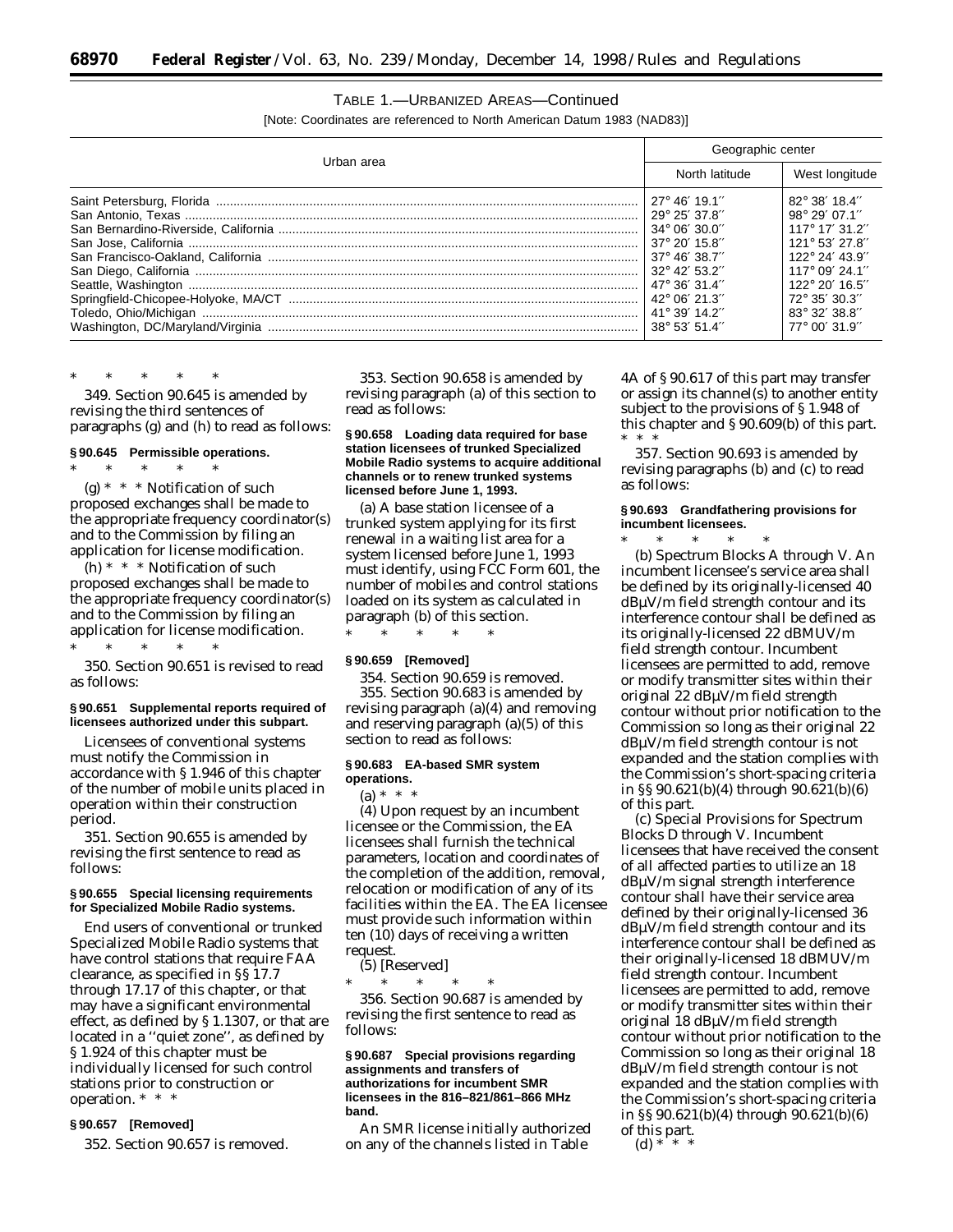358. Section 90.701 is amended by revising paragraph (a) to read as follows:

### **§ 90.701 Scope.**

(a) Frequencies in the 220–222 MHz band are available for land mobile and fixed use for both Government and non-Government operations. This subpart supplements part 1, subpart F of this chapter which establishes the requirements and conditions under which commercial and private radio stations may be licensed in the Wireless Telecommunications Services. The provisions of this subpart contain additional pertinent information for current and prospective licensees specific to the 220–222 MHz band. \* \* \* \* \*

359. Section 90.705 is revised to read as follows:

#### **§ 90.705 Forms to be used.**

Phase II applications for EA, Regional, or Nationwide radio facilities under this subpart must be prepared in accordance with §§ 90.1009 and 90.1013 of this part. Phase II applications for radio facilities operating on public safety/ mutual aid channels (Channels 161 through 170) or emergency medical channels (Channels 181 through 185) under this subpart must be prepared on FCC Form 601 and submitted or filed in accordance with § 1.913 of this chapter.

360. Section 90.711 is amended by revising paragraph (a) introductory text and removing paragraph (a)(5) to read as follows:

#### **§ 90.711 Processing of Phase II applications.**

(a) Phase II applications for authorizations on Channels 166 through 170 and Channels 181 through 185 will be processed on a first-come, firstserved basis. When multiple applications are filed on the same day for these frequencies in the same geographic area, and insufficient frequencies are available to grant all applications (i.e., if all applications were granted, violation of the station separation provisions of § 90.723(k) of this part would result), these applications will be considered mutually exclusive.

\* \* \* \* \* 361. Section 90.733 is amended by revising paragraph (h)(2) to read as follows:

### **§ 90.733 Permissible operations.**

- \* \* \* \* \*
	- (h) \* \* \*

(2) Operate only at temporary locations in accordance with the provisions of § 1.931 of this chapter; \* \* \* \* \*

# TABLE

362. Section 90.737 is amended by revising paragraphs (d) and (e) to read as follows:

**§ 90.737 Supplemental reports required of Phase I licenses.**

\* \* \* \* \*

(d) Except for licensees of nationwide systems, all licensees must report whether construction of the facility has been completed in accordance with § 1.947 of this chapter.

(e) All reports must be filed in accordance with § 1.913 of this chapter.

363. Section 90.741 is revised to read as follows:

### **§ .90.741 Urban areas for Phase I nationwide systems.**

Licensees of Phase I nationwide systems must construct base stations, or fixed stations transmitting on frequencies in the 220–221 MHz band, in a minimum of 28 of the urban areas listed in the following Table within ten years of initial license grant. A base station, or fixed station, is considered to be within one of the listed urban areas if it is within 60 kilometers (37.3 miles) of the specified coordinates (coordinates are referenced to North American Datum 1983 (NAD83)).

| Urban area                                                                                                                                                                                                                     | North latitude | West longitude          |
|--------------------------------------------------------------------------------------------------------------------------------------------------------------------------------------------------------------------------------|----------------|-------------------------|
|                                                                                                                                                                                                                                | 40° 45' 06.4"  | 73° 59' 37.5"           |
|                                                                                                                                                                                                                                |                | 118° 14' 31.3"          |
|                                                                                                                                                                                                                                |                | 87° 38' 22.2"           |
|                                                                                                                                                                                                                                |                | 75° 09' 19.6"           |
|                                                                                                                                                                                                                                |                | $83^{\circ}$ 02' 56.7"  |
|                                                                                                                                                                                                                                |                | 71° 03' 23.2"           |
|                                                                                                                                                                                                                                |                | 122° 24' 43.9"          |
|                                                                                                                                                                                                                                |                | $77^{\circ}$ 00' 31.9"  |
|                                                                                                                                                                                                                                |                | $96^{\circ}$ 47' 38.0"  |
|                                                                                                                                                                                                                                |                | 95° 21' 37.8"           |
|                                                                                                                                                                                                                                |                | $90^{\circ}$ 12' 22.4"  |
|                                                                                                                                                                                                                                |                | 80° 11' 31.2"           |
|                                                                                                                                                                                                                                |                | 79° 59' 59.2"           |
|                                                                                                                                                                                                                                |                | 76° 36' 43.9"           |
|                                                                                                                                                                                                                                |                | $93^{\circ}$ 15' 43.8"  |
|                                                                                                                                                                                                                                |                | $81^{\circ}$ 41' 49.5"  |
|                                                                                                                                                                                                                                |                | 84° 23' 36.7"           |
|                                                                                                                                                                                                                                |                | $117^{\circ}$ 09' 24.1" |
|                                                                                                                                                                                                                                |                | 104° 59' 23.9"          |
|                                                                                                                                                                                                                                |                | 122° 20' 16.5"          |
|                                                                                                                                                                                                                                |                | $87^{\circ}$ 54' 15.3"  |
|                                                                                                                                                                                                                                |                | 82° 27' 24.3"           |
|                                                                                                                                                                                                                                |                | 84° 30' 34.8"           |
|                                                                                                                                                                                                                                |                | $94^{\circ} 35' 20.8''$ |
|                                                                                                                                                                                                                                |                | 78° 52' 20.1"           |
|                                                                                                                                                                                                                                |                | 112° 04' 30.5"          |
|                                                                                                                                                                                                                                |                | 121° 53' 27.8"          |
|                                                                                                                                                                                                                                |                | 86° 09' 46.0"           |
|                                                                                                                                                                                                                                |                | $90^{\circ}$ 04' 10.3"  |
|                                                                                                                                                                                                                                |                | 122° 40' 39.3"          |
|                                                                                                                                                                                                                                |                | $83^{\circ}$ 00' 16.7"  |
| "41° 46′ 12.4″ metricul metalurum metricul metricul distribution and the term in the term in the term of the term and the term of the term of the term of the term of the term of term and term of the term of term of term of |                | 72° 40' 47.3"           |
|                                                                                                                                                                                                                                |                | 98° 29' 07.1"           |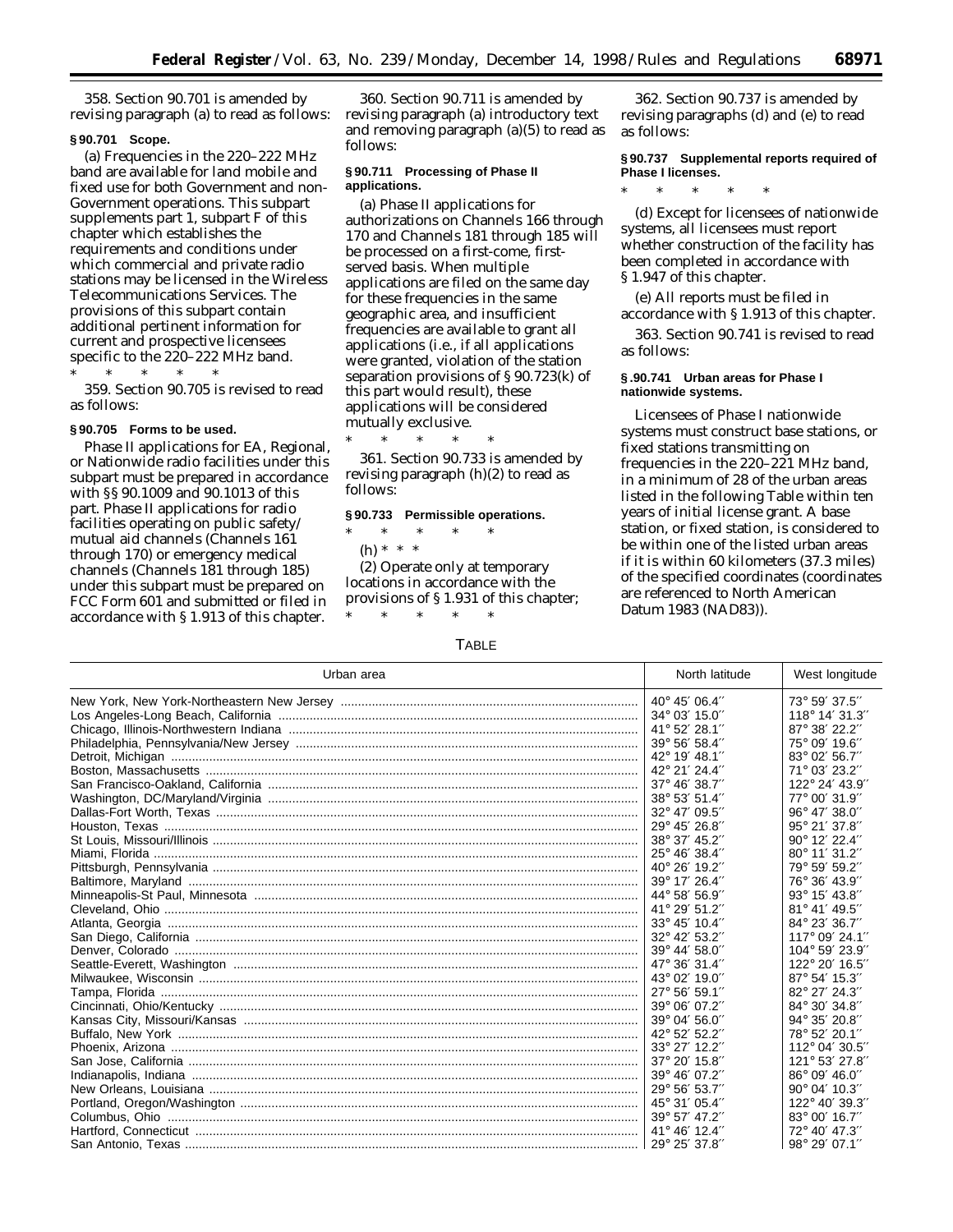| Urban area | North latitude |  |
|------------|----------------|--|
|            | 43° 09' 41.2"  |  |
|            | 38° 34' 56.7"  |  |
|            | 35° 08' 46.3"  |  |
|            | 38° 14' 47.3"  |  |
|            | 41° 49' 32.4"  |  |
|            | 40° 45' 22.8"  |  |
|            | 39° 45' 32.2"  |  |
|            | 33° 31' 01.4"  |  |
|            | 41° 10' 49.3"  |  |
|            | 36° 51' 10.5"  |  |
|            | 42° 39' 01.3"  |  |
|            | 35° 28' 26.2"  |  |
|            | 36° 09' 33.2"  |  |
|            | 41° 39' 14.2"  |  |
|            | 41° 18' 25.3"  |  |
|            | 21° 18' 48.6"  |  |
|            | 30° 19' 44.9"  |  |
|            | 41° 05' 00.2"  |  |
|            | 43° 03' 04.2"  |  |
|            | 42° 15' 37.3"  |  |
|            | 36° 09' 12.3"  |  |
|            | 40° 36' 11.4"  |  |
|            | 37° 32' 15.5"  |  |
|            | 28° 32' 43.0"  |  |

### TABLE-Continued

|                            | 43° 09' 41.2"                           | 77° 36' 20.0"            |
|----------------------------|-----------------------------------------|--------------------------|
|                            | $38^{\circ}$ 34' 56.7"                  | 121° 29' 44.8"           |
|                            | $35^{\circ}$ 08' 46.3"                  | $90^{\circ}$ 03' 13.3"   |
|                            | $38^{\circ}$ 14' 47.3"                  | 85° 45' 48.9"            |
|                            |                                         |                          |
|                            | $41^{\circ}$ 49' 32.4"                  | 71° 24' 39.2"            |
|                            | $40^{\circ}$ 45' 22.8"                  | $111^{\circ} 53' 28.8''$ |
|                            | 39° 45' 32.2"                           | 84° 11' 42.8"            |
|                            | 33° 31' 01.4"                           | $86^{\circ}$ 48' 36.0"   |
|                            | $41^{\circ}$ 10' 49.3"                  | 73° 11' 20.4"            |
|                            | $36^{\circ}$ 51' 10.5"                  | 76° 17' 19.8"            |
|                            | 42° 39' 01.3"                           | 73° 44' 59.4"            |
|                            | $35^{\circ}$ 28' 26.2"                  | $97^{\circ}$ 31' 05.1"   |
|                            | 36° 09' 33.2"                           | $86^{\circ}$ 46' 55.0"   |
|                            | 41° 39' 14.2"                           | $83^{\circ}$ 32' 38.8"   |
|                            | 41° 18' 25.3"                           | 72° 55' 28.4"            |
|                            | $21^{\circ}$ 18' 48.6"                  | $157^{\circ}$ 51' 50.1"  |
|                            | $30^{\circ}$ 19' 44.9"                  | $81^\circ 39' 41.3''$    |
|                            | $41^{\circ}$ 05' 00.2"                  | $81^\circ 30' 43.4''$    |
|                            | 43° 03′ 04.2″                           | 76° 09' 12.7"            |
|                            | 42° 15' 37.3"                           | 71° 48' 15.3"            |
|                            |                                         |                          |
|                            | $36^{\circ}$ 09' 12.3"                  | $95^{\circ} 59' 35.0''$  |
|                            | $40^{\circ}$ 36' 11.4"                  | 75° 28′ 04.7″            |
|                            | 37° 32' 15.5"                           | 77° 26' 07.9"            |
|                            | 28° 32' 43.0"                           | $81^{\circ}$ 22' 37.3"   |
|                            | $35^{\circ}$ 13' 44.5"                  | $80^{\circ}$ 50' 44.3"   |
|                            | 42° 06' 21.3"                           | 72° 35' 30.3"            |
|                            | 42° 58' 03.1"                           | $85^{\circ}$ 40' 13.1"   |
|                            | 41° 15′ 42.0″                           | $95^{\circ} 56' 15.1''$  |
|                            | 41° 05' 57.2"                           | $80^{\circ}$ 39' 01.3"   |
|                            | $34^{\circ}$ 50' 50.4"                  | $82^{\circ}$ 24' 00.4"   |
|                            | $43^{\circ}$ 00' 50.1"                  | $83^{\circ}$ 41' 32.8"   |
|                            | 39° 44' 46.4"                           | 75° 32' 49.7"            |
|                            | $35^{\circ}$ 46' 38.5"                  | 78° 38' 20.0"            |
|                            | 26° 42' 37.2"                           | $80^{\circ}$ 03' 06.1"   |
|                            | $34^{\circ}$ 12' 00.0"                  | 119° 11' 03.4"           |
|                            | $36^{\circ}$ 44' 11.8"                  | $119^{\circ}$ 47' 14.5"  |
|                            |                                         | $97^{\circ}$ 44' 38.0"   |
|                            | $30^{\circ}$ 16' 09.8"<br>32° 13' 15.3" |                          |
|                            |                                         | $110^{\circ}$ 58' 10.3"  |
|                            | 42° 44' 01.1"                           | $84^{\circ}$ 33' 14.9"   |
|                            | $35^{\circ}$ 57' $39.3''$               | $83^{\circ}$ 55' 06.7"   |
|                            | $30^{\circ}$ 26' 58.7"                  | $91^{\circ}$ 11' 00.4"   |
|                            | $31^{\circ}$ 45' 36.4"                  | $106^{\circ}$ 29' 13.0"  |
|                            | 47° 14′ 58.4″                           | 122° 26' 19.4"           |
|                            | $30^{\circ}$ 41' 36.7"                  | $88^{\circ}$ 02' 33.0"   |
|                            | $40^{\circ}$ 15' 43.3"                  | 76° 52' 57.9"            |
|                            | $35^{\circ}$ 05 '01.2"                  | 106° 39' 07.1"           |
|                            | $40^{\circ}$ 47' 50.2"                  | $81^{\circ}$ 22' 36.4"   |
|                            | $35^{\circ}$ 02' 41.3"                  | $85^{\circ}$ 18' 31.8"   |
|                            | $37^{\circ}$ 41' 30.1"                  | 97° 20' 17.2"            |
| Charleston, South Carolina | 32° 46' 35.6"                           | 79° 55' 52.3"            |
|                            | 18° 27' 52.8"                           | $66^{\circ}$ 06' 58.6"   |
|                            | $34^{\circ}$ 44' 42.3"                  | 92° 16' 37.5"            |
|                            | 36° 10' 19.9"                           | $115^{\circ}$ 08' 40.0"  |
|                            | 34° 00' 02.6"                           | $81^{\circ}$ 01' 59.3"   |
|                            | 41° 04' 21.2"                           | $85^{\circ}$ 08' 25.9"   |
|                            | $35^{\circ}$ 22' $30.9''$               | 119° 01' 19.4"           |
|                            |                                         |                          |
|                            | $41^{\circ}$ 31' 00.1"                  | $90^{\circ}$ 35' 00.5"   |
|                            | $32^{\circ}$ 30' 46.5"                  | $93^{\circ}$ 44' 58.6"   |
|                            | 41° 35' 14.0"                           | $93^{\circ}$ 37' 00.8"   |
|                            | $40^{\circ}$ 41' 42.1"                  | $89^{\circ}$ 35' 33.4"   |
|                            | $36^{\circ}$ 59' $30.5''$               | 76° 25' 58.8"            |
|                            | $32^{\circ}$ 17' 56.5"                  | $90^{\circ}$ 11' 06.3"   |
|                            | $33^{\circ}$ 28' 20.5"                  | 81° 57' 59.4"            |
|                            | 47° 39' 31.6"                           | 117° 25' 36.8"           |
|                            | $27^{\circ}$ 47' 52.1"                  | $97^{\circ}$ 23' 46.0"   |
|                            | 43° 04' 23.0"                           | $89^{\circ}$ 22' 55.4"   |
|                            | $38^{\circ} 50' 07.0''$                 | $104^{\circ}$ 49' 17.9"  |

**Note:** The geographic coordinates are<br>originally from the Department of Commerce

п

publication of 1947: "Air-line Distances<br>Between Cities in the United States" and

from data supplied by the National Geodetic<br>Survey and converted to the reference system

West longitude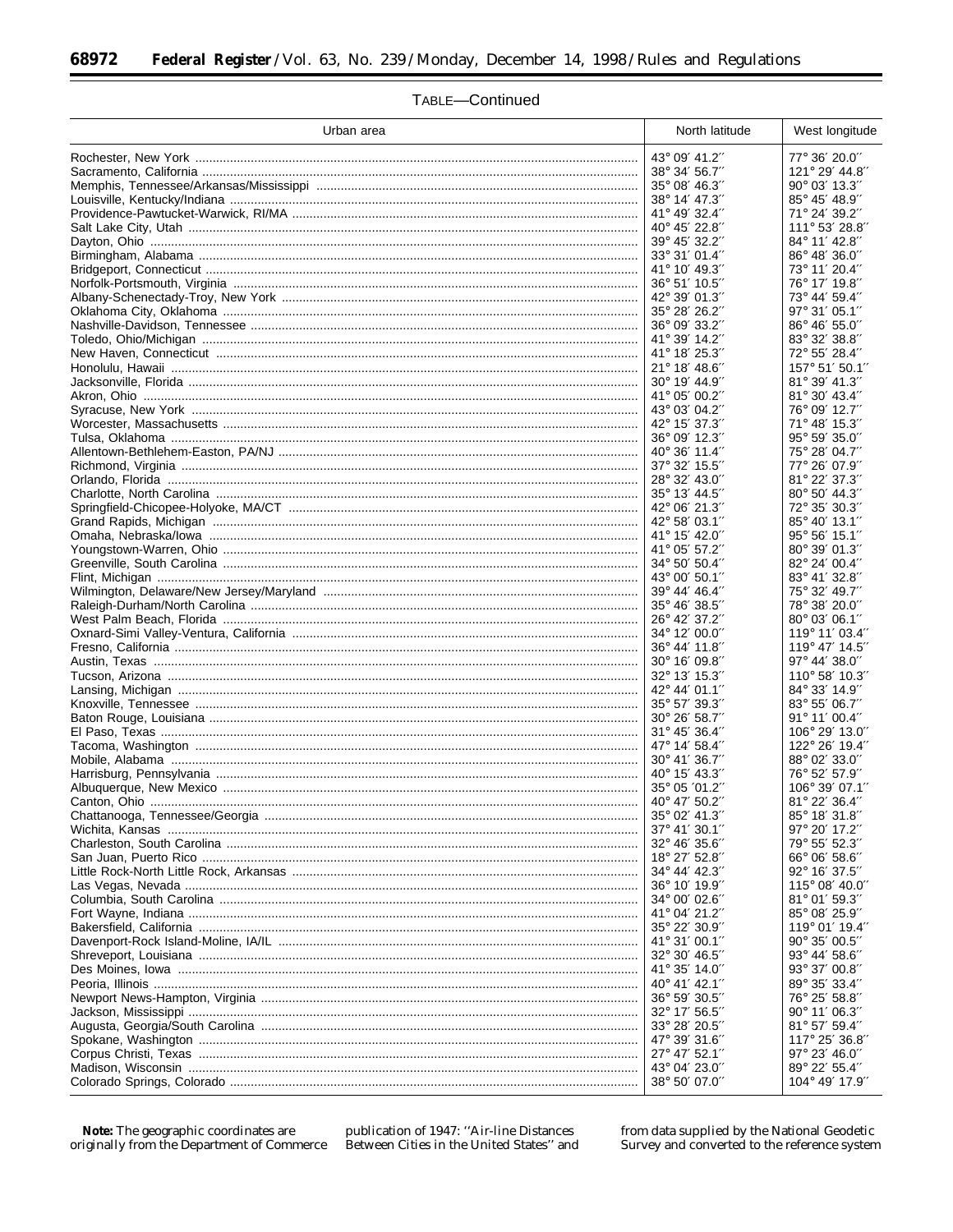of North American Datum 1983 using the National Geodetic Survey's NADCON program. The coordinates are determined by using the first city mentioned as the center of the urban area.

364. Section 90.751 is revised to read as follows:

#### **§ 90.751 Minor modifications of Phase I, non-nationwide licenses.**

Phase I non-nationwide licensees will be given an opportunity to seek modification of their license to relocate their initially authorized base station, i.e., locate their base station at a site other than its initially authorized location. The conditions under which modifications will be granted and the procedures for applying for license modifications are described in §§ 90.753, 90.757 and 1.929 of this chapter. For CMRS licensees, these modifications will be treated as minor modifications in accordance with § 1.929 of this chapter.

365. Section 90.753 is amended by revising paragraphs (d) and (e) to read as follows:

#### **§ 90.753 Conditions of license modification.**

 $*$  \*

(d) The application for a Phase I nonnationwide licensee proposing a base station modification resulting in less than 120 km separation from a cochannel licensee's initially authorized base station will be accepted by the Commission only with the consent of that co-channel licensee, as evidenced in a statement submitted concurrently with the licensee's application submission on FCC Form 601.

(e) The application of a Phase I nonnationwide licensee proposing a base station modification resulting in at least a 120 km separation from each cochannel licensee's initially authorized base station but more than one-half the distance over 120 km toward any cochannel licensee's initially authorized base station will be accepted by the Commission only with the consent of that co-channel licensee, as evidenced in a statement submitted concurrently with the licensee's submission on FCC Form 601.

#### **§ 90.755 [Removed]**

366. Section 90.755 is removed. 367. Section 90.763 is amended by revising paragraph (b)(4) to read as follows:

### **§ 90.763 EA, regional and nationwide system operations.**

\* \* \* \* \*

(b) \* \* \*

(4) Upon request by a licensee or the Commission, an EA or regional licensee

shall furnish the technical parameters, location and coordinates of the completion of the addition, removal, relocation or modification of any of its facilities within the EA or region. The EA or regional licensee must provide such information within ten (10) days of receiving written notification.

\* \* \* \* \* 368. Section 90.767 is amended by revising paragraph (c) to read as follows:

### **§ 90.767 Construction and implementation of EA and Regional licenses.**

\* \* \* \* \* (c) Licensees must notify the Commission in accordance with § 1.946 of this chapter of compliance with the Construction requirements of paragraphs (a) and (b) of this section. \* \* \* \* \*

369. Section 90.769 is amended by revising paragraph (c) to read as follows:

#### **§ 90.769 Construction and implementation of nationwide licenses.**

\* \* \* \* \* (c) Licensees must notify the Commission in accordance with § 1.946 of this chapter of compliance with the Construction requirements of paragraphs (a) and (b) of this section. \* \* \* \* \*

370. Section 90.911 is amended by revising the third sentence and removing the fourth sentence of paragraph (b)(1) to read as follows:

#### **§ 90.911 Partitioned licenses and disaggregated spectrum.**

\* \* \* \* \* (b) \* \* \*

 $(1) * * *$  The geographic coordinates must be specified in degrees, minutes, and seconds to the nearest second of latitude and longitude and must be based upon the 1983 North American Datum (NAD83). \* \* \*

\* \* \* \* \* 371. Section 90.1013 is revised to read as follows:

### **§ 90.1013 Long-form application (FCC Form 601).**

Each successful bidder for a 220 MHz geographic area license must submit a long-form application (FCC Form 601) in accordance with part 1, subpart F of this chapter within ten (10) business days after being notified by Public Notice that it is the winning bidder. Regardless of the number of markets won, winning bidders will only be required to file a single application. Applications for 220 MHz geographic area licenses on FCC Form 601 must be submitted in accordance with § 1.2107 of this chapter, all applicable procedures set forth in the rules in this

part, and any applicable Public Notices that the Commission may issue in connection with an auction. After an auction, the Commission will not accept long-form applications for 220 MHz geographic area licenses from anyone other than the auction winners and parties seeking partitioned licenses pursuant to agreements with auction winners under § 90.1019 of this part.

372. Section 90.1019 is amended by revising the section heading, revising paragraphs (a), (b), and (c); by removing paragraph (d) and revising and redesignating paragraph (e) as paragraph (d) to read as follows:

#### **§ 90.1019 Eligibility for partitioned licenses.**

(a) *Eligibility.* Parties seeking approval for partitioning and disaggregation shall request authorization for partial assignment of a license pursuant to § 1.948 of this chapter. The Commission will consider applications that propose combinations of partitioning and disaggregation.

(1) Phase I non-nationwide licensees may apply to partition their licensed geographic service area or disaggregate their licensed spectrum after constructing their systems and placing their in operation or commencing service in accordance with the provisions in § 90.725(f) of this part.

(2) Phase I nationwide licensees may apply to partition their licensed geographic service area or disaggregate their licensed spectrum after constructing at least 40 percent of the geographic areas designated in their applications in accordance with the provisions in § 90.725(a) of this part.

(3) Phase II licensees may apply to partition their licensed geographic service area or disaggregate their licensed spectrum at any time following the grant of their licenses.

(4) Phase I and Phase II licensees authorized to operate on Channels 161 through 170 or Channels 181 through 185 are not eligible to partition their geographic service area or disaggregate their licensed spectrum.

(b) *Partitioning.* In the case of partitioning, applicants and licensees must file FCC Form 603 pursuant to § 1.948 and list the partitioned service area on a schedule to the application. The geographic coordinates must be specified in degrees, minutes, and seconds to the nearest second of latitude and longitude and must be based upon the 1983 North American Datum (NAD83). In the case where an FCCrecognized service area or county lines are utilized, applicants need only list the specific area(s) through use of FCC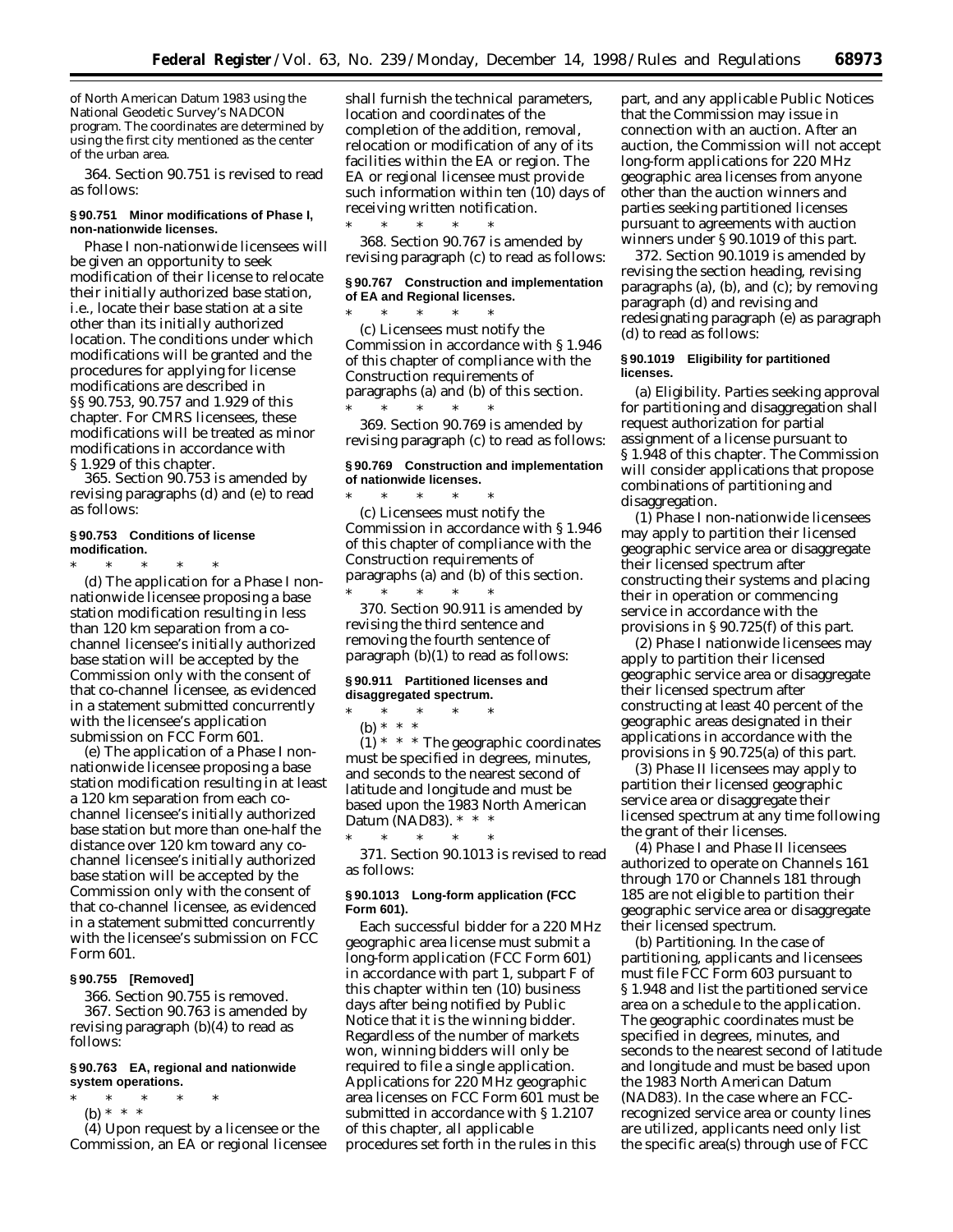designations or county names that constitute the partitioned area.

(c) *License term.* The license term for a partitioned license area and for disaggregated spectrum shall be the remainder of the original licensee's license term.

(d) *Construction requirements.* (1) Requirements for partitioning. Parties seeking authority to partition must meet one of the following construction requirements:

(i) The partitionee may certify that it will satisfy the applicable construction requirements set forth in §§ 90.767 or 90.769 of this part, as applicable, for the partitioned license area; or

(ii) The original licensee may certify that it has or will meet its five-year construction requirement and will meet the ten-year construction requirement, as set forth in §§ 90.767 or 90.769 of this part, as applicable, for the entire license area. In that case, the partitionee must only satisfy the requirements for ''substantial service,'' as set forth in § 90.743(a)(1) of this part, for the partitioned license area by the end of the original ten-year license term of the licensee.

(iii) Failure by any partitionee to meet its respective construction requirements will result in the automatic cancellation of the partitioned license without further Commission action (*see* § 1.946).

(2) *Requirements for disaggregation.* Parties seeking authority to disaggregate spectrum must certify in FCC Form 601 which of the parties will be responsible for meeting the five-year and ten-year construction requirements for the particular market as set forth in §§ 90.767 or 90.769 of this part, as applicable.

373. Section 90.1023 is amended by revising the introductory text of paragraph (b) to read as follows:

#### **§ 90.1023 Certifications, disclosures, records maintenance and audits.**

\* \* \* \* \* (b) *Long-Form Applications: Certifications and Disclosure.* In addition to the requirements in § 90.1013, each applicant submitting a long-form application (FCC Form 601) for a 220 MHz service geographic area license and qualifying as a small business or very small business shall, in an exhibit to its long-form application: \* \* \* \* \*

## **PART 95—PERSONAL RADIO SERVICES**

374. The authority citation for part 95 continues to read as follows:

**Authority:** Secs. 4, 303, 48 Stat. 1066, 1082, as amended; 47 U.S.C. 154 and 303.

375. All undesignated center headings **§ 95.25 Land station description.** in Subpart A-General Mobile Radio Service (GMRS) are removed.

376. Section 95.5 is revised to read as follows:

### **§ 95.5 License eligibility.**

An *individual* (one man or one woman) is eligible to obtain, renew and have modified a GMRS system license if that individual is 18 years of age or older and is not a representative of a foreign government. A *non-individual* (an entity other than an individual) is ineligible to obtain a new GMRS system license or to make a major modification to an existing GMRS system license. Certain non-individuals are eligible to renew existing GMRS system licenses.

377. Section 95.7 is amended by revising the last sentence of paragraph (b) to read as follows:

#### **§ 95.7 Channel sharing.**

(b)  $* * *$  Further, the use of any frequency at a given geographical location may be denied when, in the judgment of the FCC, its use in that location is not in the public interest; the use of any channel or channel pair may be restricted as to specified geographical areas, maximum power, or other operating conditions.

378. Section 95.21 is revised to read as follows:

### **§ 95.21 GMRS system description.**

A *GMRS system* is one or more transmitting units used by station operators to communicate messages. A GMRS system is comprised of:

(a) One or more station operators;

(b) One mobile station consisting of one or more mobile units (see § 95.23 of this part);

(c) One or more land stations (optional);

(d) Paging receivers (optional); and (e) Fixed stations (optional).

379. Section 95.23 is amended by revising paragraph (b) and removing paragraph (d) to read as follows:

### **§ 95.23 Mobile station description.**

\* \* \* \* \*

(b) A mobile station unit may transmit from any point within or over any areas where radio services are regulated by the FCC *except* where additional considerations apply.

\* \* \* \* \* 380. Section 95.25 is amended by revising the introductory text of paragraph (a), and revising paragraphs  $(d)(2)(i)$  and  $(f)$ , and removing and reserving paragraph (c) to read as follows:

(a) A *land station* is a unit which transmits from a specific address as determined by the licensee.

- \* \* \* \* \*
	- (c) [Reserved] (d) \* \* \*
- $(2) * * * *$
- 

(i) South of Line A or west of Line C; or

\* \* \* \* \* (f) Each base station and each control station with an antenna height greater than 6.1 meters (20 feet) must be separately identified on Form 605. *See* §§ 95.25 (d) and (e) and 95.51 of this part.

381. Section 95.29 is amended by revising paragraph (a) and introductory text of paragraph (e), revising paragraphs (b) and (e)(2), and removing and reserving paragraphs (c) and (d) to read as follows:

#### **§ 95.29 Channels available.**

(a) For a base station, fixed station, mobile station, or repeater station (a GMRS station that simultaneously retransmits the transmission of another GMRS station on a different channel or channels), the licensee of the GMRS system must select the transmitting channels or channel pairs for the stations in the GMRS system from the following 462 MHz channels:

462.5500, 462.5750, 462.6000, 462.6250, 462.6500, 462.6750, 462.7000 and 462.7250.

(b) For a mobile station, control station, or fixed station operated in the duplex mode, the following 467 MHz channels may be used only to transmit communications through a repeater station and for remotely controlling a repeater station. The licensee of the GMRS system must select the transmitting channels or channel pairs for the stations operated in the duplex mode, from the following 467 MHz channels:

467.5500, 467.5750, 467.6000, 467.6250, 467.6500, 467.6750, 467.7000, and 467.7250.

- (c) [Reserved]
- (d) [Reserved]

(e) Mobile stations in a GMRS system licensed to an individual are authorized to transmit on the 462.6750 MHz/ 467.6750 MHz channel pair with the following limitations:

\* \* \* \* \* (2) The frequency 467.675 MHz may be used only for the purposes of accessing and communicating through a repeater station transmitting on 462.675 MHz.

\* \* \* \* \*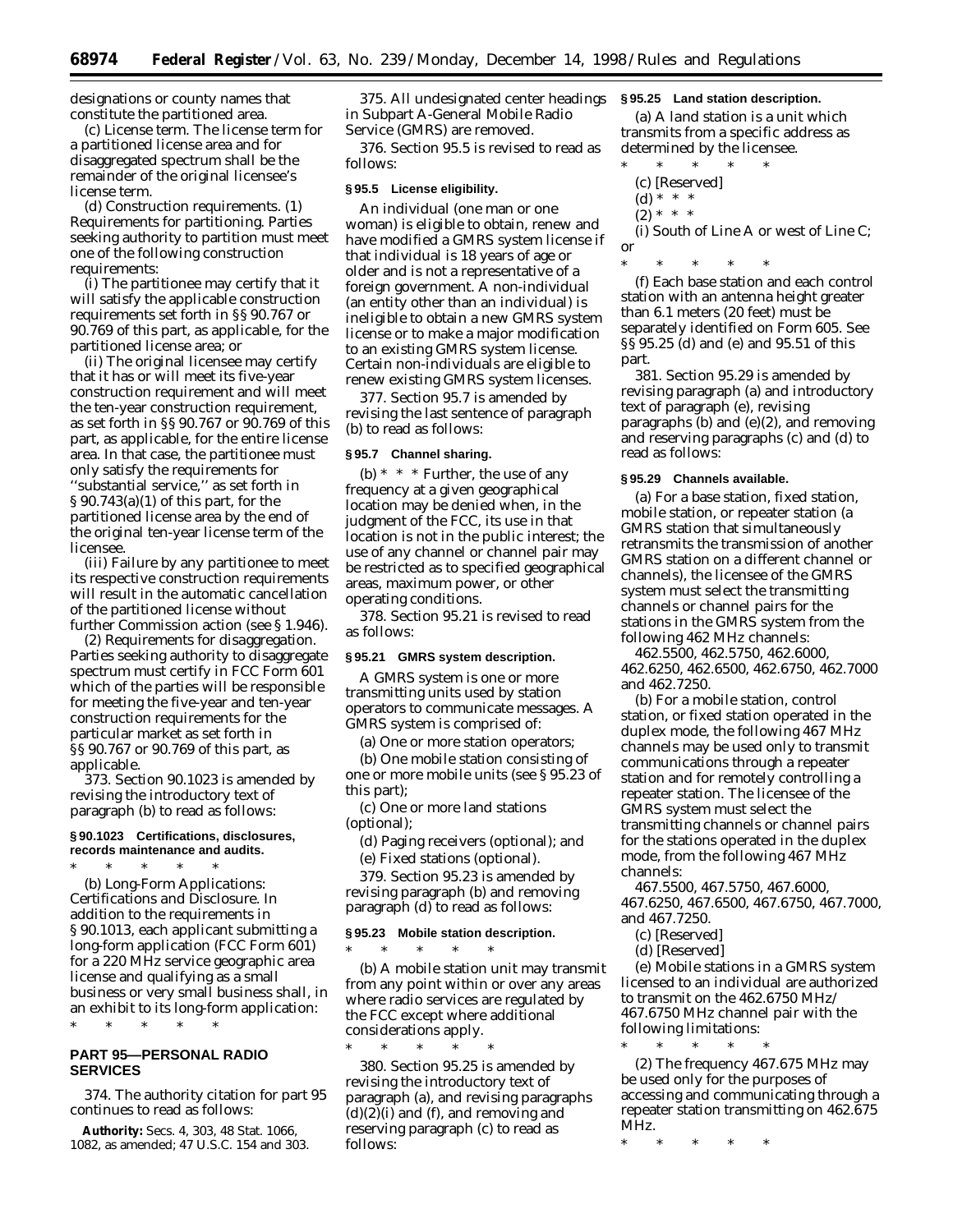**§ 95.31 [Removed]** 382. Section 95.31 is removed.

**§ 95.33 [Amended]**

383. Section 95.33 is amended by removing paragraph (b).

**§ 95.35 [Removed]** 384. Section 95.35 is removed.

**§ 95.37 [Removed]** 385. Section 95.37 is removed.

386. Section 95.39 is removed.

**§ 95.39 [Removed]**

**§§ 95.41 through 95.43 [Removed]** 387. Sections 95.41 through 95.43 are

removed. 388. Section 95.45 is revised to read as follows:

#### **§ 95.45 Considerations on Department of Defense land and in other circumstances.**

(a) The Department of Defense may impose additional restrictions on a station transmitting on its land. (Before placing a station at such a point, a licensee should consult with the commanding officer in charge of the land.)

(b) Additional restrictions may apply when a land station in a GMRS system is located near FCC field offices, near United States borders, in quiet zones, or when it may have a significant impact upon the environment. *See* §§ 1.923 and 1.924 of this chapter.

### **§ 95.47 [Removed]**

389. Section 95.47 is removed.

#### **§ 95.49 [Removed]**

390. Section 95.49 is removed. 391. Section 95.51 is revised to read as follows:

#### **§ 95.51 Antenna height.**

(a) Certain antenna structures used in a GMRS system and that are more than 60.96 m (200 ft) in height, or are located near or at a public-use airport must be notified to the FAA and registered with the Commission as required by part 17 of this chapter.

(b) The antenna for a small base station or for a small control station must not be more than 6.1 meters (20 feet) above the ground or above the building or tree on which it is mounted.

#### **§ 95.53 [Removed]**

392. Section 95.53 is removed.

### **§ 95.55 [Removed]**

393. Section 95.55 is removed.

#### **§ 95.57 [Removed]**

394. Section 95.57 is removed.

#### **§ 95.59 [Removed]**

395. Section 95.59 is removed.

**§ 95.61 [Removed]** 396. Section 95.61 is removed.

**§§ 95.71 through 95.73 [Removed]** 397. Sections 95.71 through 95.73 are removed.

**§ 95.75 [Removed]** 398. Section 95.75 is removed.

**§ 95.77 [Removed]** 399. Section 95.77 is removed.

**§ 95.79 [Removed]** 400. Section 95.79 is removed.

**§ 95.83 [Removed]**

401. Section 95.83 is removed.

**§ 95.85 [Removed]** 402. Section 95.85 is removed.

**§ 95.87 [Removed]** 403. Section 95.87 is removed.

#### **§ 95.89 [Removed]**

404. Section 95.89 is removed. 405. Section 95.101 is amended by revising paragraph (a) to read as follows:

### **§ 95.101 What the license authorizes.**

(a) A GMRS license authorizes a GMRS station to transmit messages to other GMRS stations at any geographical location within or over the territorial limits of any area where radio services are regulated by the FCC. These points are listed in Appendix A.

\* \* \* \* \* 406. Section 95.103 is revised to read as follows:

#### **§ 95.103 Licensee duties.**

The licensee is responsible for the proper operation of the GMRS system at all times. The licensee is also responsible for the appointment of a station operator.

407. Section 95.105 is revised to read as follows:

#### **§ 95.105 License term.**

A license for a GMRS system is usually issued for a 5-year term.

### **§ 95.107 [Removed]**

408. Section 95.107 is removed.

### **§ 95.109 [Removed]**

409. Section 95.109 is removed.

### **§ 95.111 [Removed]**

410. Section 95.111 is removed.

### **§ 95.113 [Removed]**

411. Section 95.113 is removed. 412. Section 95.115 is amended by revising the second sentence to read as follows:

#### **§ 95.115 Station inspection.**

\* \* \* If an authorized FCC representative requests to inspect the GMRS system records, the licensee must make them available.

413. Section 95.117 is revised to read as follows:

#### **§ 95.117 Where to contact the FCC.**

Additional GMRS information may be obtained from any of the following sources:

(a) FCC National Call Center at 1– 888–225–5322.

(b) FCC World Wide Web homepage: http://www.fcc.gov/wtb/prs.

(c) In writing, to the FCC, Attention: GMRS, 1270 Fairfield Road, Gettysburg, PA 17325–7245.

414. Section 95.119 is amended by revising the introductory text in paragraph (a) and by revising paragraphs (b) and (d) to read as follows:

#### **§ 95.119 Station identification.**

(a) Except as provided in paragraph (e), every GMRS station must transmit a station identification:

\* \* \* \* \* (b) The station identification is the call sign assigned to the GMRS station or system.

\* \* \* \* \* (d) The station identification must be transmitted in:

(1) Voice in the English language; or (2) International Morse code telegraphy.

\* \* \* \* \*

**§ 95.121 [Removed]**

415. Section 95.121 is removed.

# **§ 95.123 [Removed]** 416. Section 95.123 is removed. **§ 95.125 [Removed]**

417. Section 95.125 is removed.

#### **§ 95.127 [Removed]**

418. Section 95.127 is removed. 419. Section 95.129 is revised to read as follows:

#### **§ 95.129 Station equipment.**

Every station in a GMRS system must use transmitters the FCC has certificated for use in the GMRS. Write to any FCC Field Office to find out if a particular transmitter has been certificated for the GMRS. All station equipment in a GMRS system must comply with the technical rules in Part 95.

#### **§ 95.131 [Removed]**

420. Section 95.131 is removed.

### **§ 95.133 [Removed]**

421. Section 95.133 is removed. 422. Section 95.135 is amended by removing and reserving paragraph (b) and revising paragraph (d) to read as follows: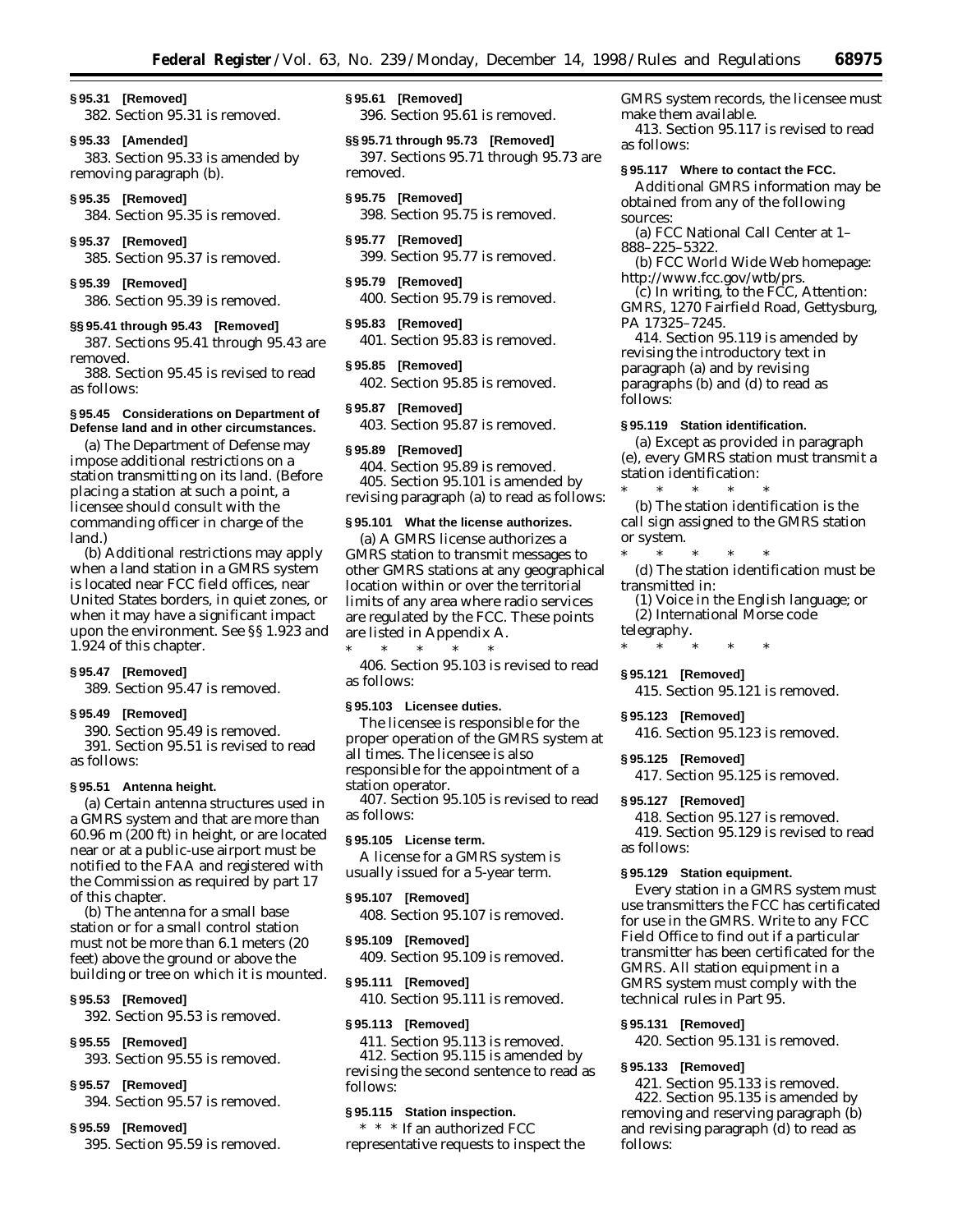**§ 95.135 Maximum authorized transmitting power.**

\* \* \* \* \* (d) A fixed station must transmit with no more than 15 watts output power. \* \* \* \* \*

# **§ 95.137 [Removed]**

423. Section 95.137 is removed. 424. Section 95.139 is amended by

removing paragraph (b) and redesignating paragraph (c) as paragraph (b).

425. Section 95.171 is revised to read as follows:

#### **§ 95.171 Station operator duties.**

When a GMRS station is transmitting, it must have a station operator. The station operator must be at the control point for that station. The same person may be the operator for more than one station at the same time. The station operator communicates messages and controls the station. The station operator must also cooperate in *sharing* each channel with station operators of other stations.

# **§ 95.173 [Removed]**

426. Section 95.173 is removed.

#### **§ 95.175 [Removed]**

427. Section 95.175 is removed.

# **§ 95.177 [Removed]**

428. Section 95.177 is removed. 429. Section 95.179 is amended by revising the introductory text of paragraphs (a) and (b), revising paragraph (b)(1), and removing paragraph (f) to read as follows:

# **§ 95.179 Individuals who may be station operators.**

(a) An individual GMRS system licensee may permit immediate family members to be station operators in his or her GMRS system. Immediate family members are the:

\* \* \* \* \*

(b) Only the following persons may be permitted to operate under the authority of a GMRS system licensed to a nonindividual:

| If the GMRS sys-<br>tem licensee is: | These persons may be<br>station operators:                       |
|--------------------------------------|------------------------------------------------------------------|
| (i) A partnership                    | Licensee's partners and<br>employees.                            |
| (ii) A corporation                   | Licensee's officers, direc-<br>tors, members and em-<br>ployees. |
| (iii) An associa-<br>tion.           | Licensee's members and<br>employees.                             |
| (iv) A govern-<br>mental unit.       | Licensee's employees.                                            |

\* \* \* \* \* 430. Section 95.181 is amended by removing paragraphs (i) and (j) and

revising paragraph (f) and to read as follows:

# **§ 95.181 Permissible communications.**

\* \* \* \* \* (f) A station operator may communicate tone messages for purposes of identification or transmitter control in a control link.

431. Section 95.183 is added to read as follows:

#### **§ 95.183 Prohibited communications.**

(a) A station operator must not communicate:

\* \* \* \* \*

(1) Messages for hire, whether the remuneration received is direct or indirect;

(2) Messages in connection with any activity which is against Federal, State, or local law;

(3) False or deceptive messages;

(4) Coded messages or messages with hidden meanings (''10 codes'' are permissible);

(5) Intentional interference;

(6) Music, whistling, sound effects or material to amuse or entertain;

(7) Obscene, profane or indecent words, language or meaning;

(8) Advertisements or offers for the sale of goods or services;

(9) Advertisements for a political candidate or political campaign (messages about the campaign business may be communicated);

(10) International distress signals, such as the word ''Mayday'' (except when on a ship, aircraft or other vehicle in immediate danger to ask for help);

(11) Programs (live or delayed) intended for radio or television station broadcast;

(12) Messages which are both conveyed by a wireline control link and transmitted by a GMRS station;

(13) Messages (except emergency messages) to any station in the Amateur Radio Service, to any unauthorized station, or to any foreign station;

(14) Continuous or uninterrupted transmissions, except for communications involving the immediate safety of life or property;

(15) Messages for public address systems.

(b) A station operator in a GMRS system licensed to a telephone answering service must not transmit any communications to customers of the telephone answering service.

432. Appendix A to subpart A of part 95 is revised to read as follows:

# **Appendix A to Subpart A to Part 95— Locations Where GMRS Is Regulated by the FCC**

In ITU Region 2, the GMRS is regulated by the Commission within the territorial limits

of the 50 United States, District of Columbia, Caribbean Insular areas (Commonwealth of Puerto Rico, United States Virgin Islands (50 islets and cays) and Navassa Island), and Johnston Island (Islets East, Johnston, North and Sand) and Midway Island (Islets Eastern and Sand) in the Pacific Insular areas.

In ITU Region 3, the GMRS is regulated by the Commission within the Pacific Insular territorial limits of American Samoa (seven islands), Baker Island, Commonwealth of Northern Mariana Islands, Guam Island, Howland Island, Jarvis Island, Kingman Reef, Palmyra Island (more than 50 islets), and Wake Island (Islets Peale, Wake and Wilkes).

# **Appendix B to Subpart A [Removed]**

433. Appendix B to subpart A of part 95 is removed.

### **§ 95.192 [Amended]**

434. Section 95.192 is amended by removing and reserving paragraphs (b) and (c).

435. Section 95.217 is amended by revising paragraph (b) to read as follows:

# **§ 95.217 (R/C Rule 17) May I operate my R/ C station transmitter by remote control?**

\* \* \* \* \* (b) You may operate an R/C transmitter by wireline remote control if you obtain specific approval in writing from the FCC. To obtain FCC approval, you must show why you need to operate your station by wireline remote control. If you receive FCC approval, you must keep the approval as part of your station records. *See* R/C Rule 24, § 95.224. \* \* \* \* \*

436. Section 95.225 is revised to read as follows:

# **§ 95.225 (R/C Rule 25) How do I contact the FCC?**

(a) FCC National Call Center at 1–888–225– 5322.

(b) FCC World Wide Web homepage: http:/ /www.fcc.gov.

(c) In writing, to FCC, Attention: R/C, 1270 Fairfield Road, Gettysburg, PA 17325–7245.

437. Section 95.419 is amended by revising paragraph (b) to read as follows:

# **§ 95.419 (CB Rule 19) May I operate my CB station transmitter by remote control?**

\* \* \* \* \* (b) You may operate a CB transmitter by wireline remote control if you obtain specific approval in writing from the FCC. To obtain FCC approval, you must show why you need to operate your station by wireline remote control. If you receive FCC approval, you must keep the approval as part of your station records. *See* CB Rule 27, § 95.427.

\* \* \* \* \* 438. Section 95.428 is revised to read as follows:

### **§ 95.428 (CB Rule 28) How do I contact the FCC?**

(a) FCC National Call Center at 1–888–225– 5322.

(b) FCC World Wide Web homepage: http:/ /www.fcc.gov.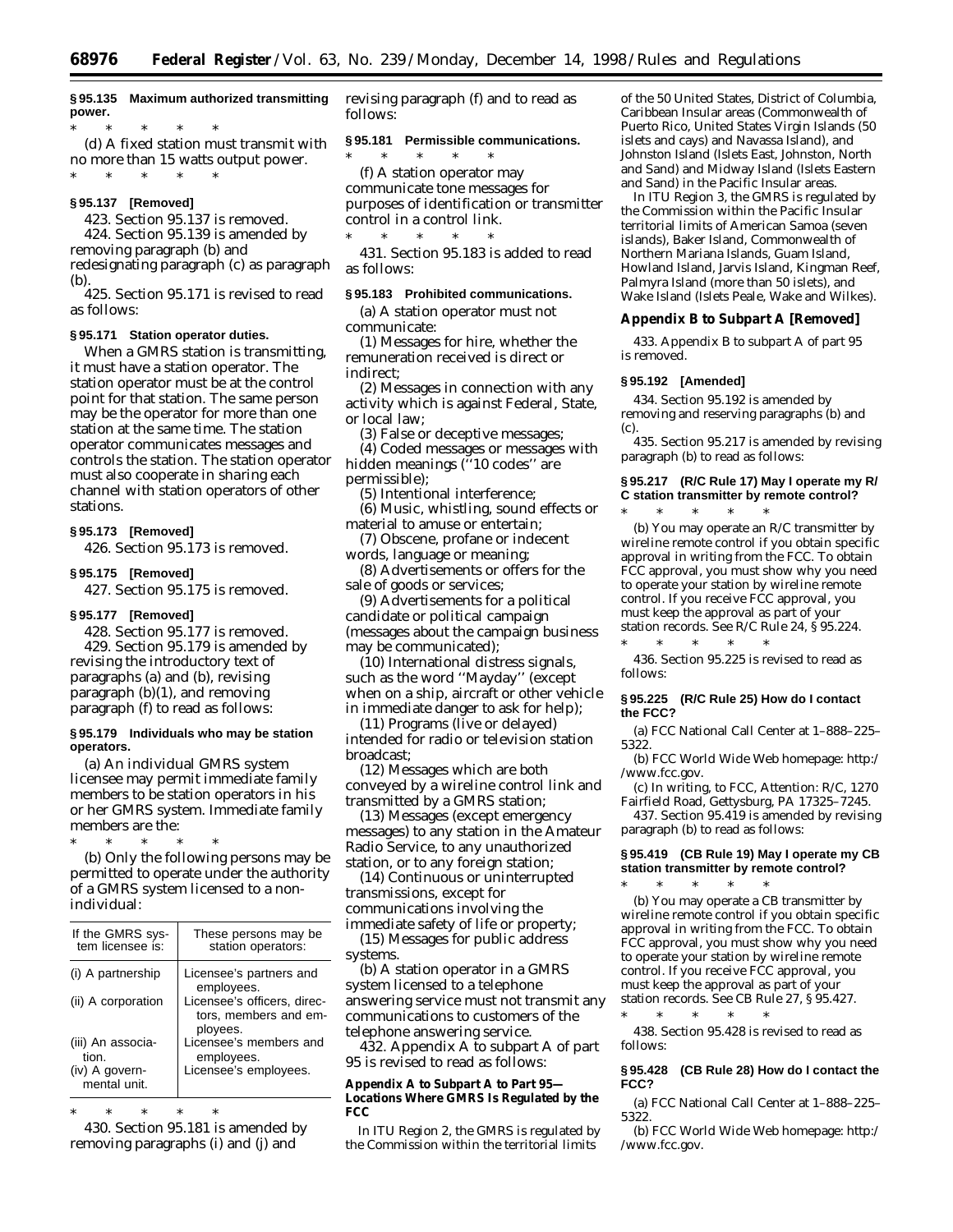(c) In writing, to FCC, Attention: CB, 1270 Fairfield Road, Gettysburg, PA 17325–7245. 439. Section 95.801 is revised to read as follows:

# **§ 95.801 Scope.**

This subpart sets out the regulations governing the licensing and operation of an Interactive Video and Data Service (218–219 MHz Service) system. This subpart supplements Part 1, Subpart F, which establishes the requirements and conditions under which commercial and private radio stations may be licensed and used in the Wireless Telecommunications Services. The provisions of this subpart contain additional pertinent information for current and prospective licensees specific to the services governed by this Part 95.

440. Section 95.811 is amended by revising paragraph (a) and the last sentence of paragraph (b) to read as follows:

#### **§ 95.811 License requirements.**

(a) Each 218–219 MHz Service system must be licensed in accordance with Part 1, Subpart F of this chapter.

(b)  $*$   $*$   $*$  All other CTSs must be individually licensed to the system licensee in accordance with Part 1, Subpart F of this chapter.

\* \* \* \* \* 441. Section 95.815 is revised to read as

follows:

### **§ 95.815 License application.**

(a) In addition to the requirements of Part 1, Subpart F of this chapter, each application for an 218–219 MHz Service system license must include a plan showing how the applicant intends to minimize co-channel interference and interference to adjacent channel users and a showing that the proposed system will provide coverage (39 dBu) to at least 50 percent of the population (1990 census) or land area within the service area.

(b) In addition to the requirements of Part 1, Subpart F of this chapter, each request by an 218–219 MHz Service system licensee to add, delete, or modify an individually licensed CTS (the CTS antenna exceeds 6.1 m (20 feet) (*see* § 95.811(b) of this part)) must include a description of the system after the proposed addition, deletion, or modifications, including the population in the service area, the number of component CTSs, and an explanation of how the system will satisfy the service requirements specified in § 95.831 of this part.

442. Section 95.816 is amended by revising paragraph  $(c)(2)(ii)$  to read as follows:

## **§ 95.816 Competitive bidding proceedings.**

- \* \* \* \* \*
- (c) \* \* \*
- $(2) * * * *$

(ii) Applicants must submit a long-form application (FCC Form 601) within ten (10) business days after being notified that it is the winning bidder for a license. *See* § 1.2107(c) and (d) of this chapter.

\* \* \* \* \*

# **§ 95.817 [Removed]**

443. Section 95.817 is removed.

444. Section 95.819 is amended by revising the first sentence of paragraph (c) to read as follows:

# **§ 95.819 License transferability.**

\* \* \* \* \* (c) Once the five year construction benchmark has been met, licensees of 218– 219 MHz Service systems that were not acquired through competitive bidding may transfer, sell, assign, or give the 218–219 MHz Service system licenses together with all of its component CTS licenses to any other entity in accordance with the provisions of § 1.948.\* \* \*

# **§ 95.821 [Removed]**

445. Section 95.821 is removed.

#### **§ 95.833 [Amended]**

446. Section 95.833 is amended by removing the second sentence of the introductory text of paragraph (b).

#### **§§ 95.839 through 95.841 [Removed]**

447. Sections 95.839 through 95.841 are removed.

### **PART 97—AMATEUR RADIO SERVICE**

448. The authority citation for Part 97 continues to read as follows:

**Authority:** 48 Stat. 1066, 1082, as amended; 47 U.S.C. 154 and 303. Interpret or apply 48 Stat. 1064–1068, 1081–1105, as amended: 47 U.S.C. 151–155, 301–609, unless otherwise noted.

449. Section 97.3 is amended by removing the numbers in front of each defined term in the definitions and inserting new definitions for CEPT radio-amateur license, IARP, and ULS (Universal Licensing System) to read as follows:

### **§ 97.3 Definitions**

*CEPT radio-amateur license.* A license issued by a country belonging to the European Conference of Postal and Telecommunications Administrations (CEPT) that has adopted Recommendation T/R 61–01 (Nice 1985, revised in Paris 1992 and by correspondence August 1992).

*IARP.* International Amateur Radio Permit. A document issued pursuant to the terms of the Inter-American Convention on an International Amateur Radio Permit by a country signatory to that Convention, other than the United States. Montrouis, Haiti. AG/doc.3216/ 95.

*ULS (Universal Licensing System).* The consolidated database, application filing system and processing system for all Wireless Telecommunications Services.

450. Section 97.5 is amended by revising the introductory text of paragraph (a) and paragraphs (b), (c) and (d) and adding paragraph (e) to read as follows:

# **§ 97.5 Station license grant required.**

(a) The station apparatus must be under the physical control of a person named in an amateur station license grant on the ULS consolidated license database or a person authorized for alien reciprocal operation by § 97.107 of this part, before the station may transmit on any amateur service frequency from any place that is:

\* \* \* \* \*

(b) The types of station license grants are:

(1) An operator/primary station license grant. One, but only one, operator/primary station license grant may be held by any one person. The primary station license is granted together with the amateur operator license. Except for a representative of a foreign government, any person who qualifies by examination is eligible to apply for an operator/primary station license grant.

(2) A club station license grant. A club station license grant may be held only by the person who is the license trustee designated by an officer of the club. The trustee must be a person who holds an Amateur Extra, Advanced, General, Technician Plus, or Technician operator license grant. The club must be composed of at least four persons and must have a name, a document of organization, management, and a primary purpose devoted to amateur service activities consistent with this part.

(3) A military recreation station license grant. A military recreation station license grant may be held only by the person who is the license custodian designated by the official in charge of the United States military recreational premises where the station is situated. The person must not be a representative of a foreign government. The person need not hold an amateur operator license grant.

(4) A RACES station license grant. A RACES station license grant may be held only by the person who is the license custodian designated by the official responsible for the governmental agency served by that civil defense organization. The custodian must be the civil defense official responsible for coordination of all civil defense activities in the area concerned. The custodian must not be a representative of a foreign government. The custodian need not hold an amateur operator license grant.

(c) The person named in the station license grant or who is authorized for alien reciprocal operation by § 97.107 of this Part may use, in accordance with the applicable rules of this Part, the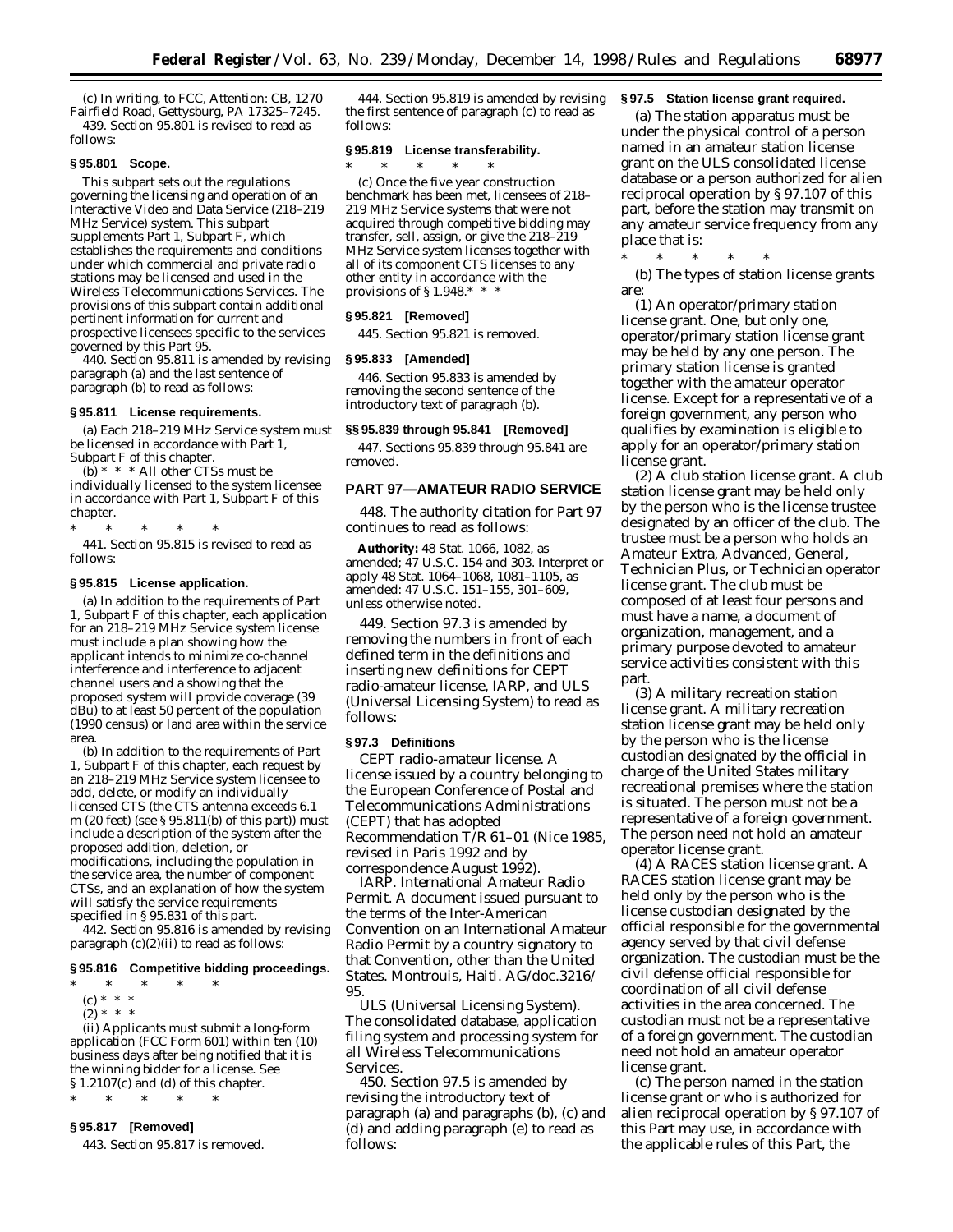transmitting apparatus under the physical control of the person at places where the amateur service is regulated by the FCC.

(d) A CEPT radio-amateur license is issued to the person by the country of which the person is a citizen. The person must not:

(1) Be a resident alien or citizen of the United States, regardless of any other citizenship also held;

(2) Hold an FCC-issued amateur operator license nor reciprocal permit for alien amateur licensee;

(3) Be a prior amateur service licensee whose FCC-issued license was revoked, suspended for less than the balance of the license term and the suspension is still in effect, suspended for the balance of the license term and relicensing has not taken place, or surrendered for cancellation following notice of revocation, suspension or monetary forfeiture proceedings; or

(4) Be the subject of a cease and desist order that relates to amateur service operation and which is still in effect.

(e) An IARP is issued to the person by the country of which the person is a citizen. The person must not:

(1) Be a resident alien or citizen of the United States, regardless of any other citizenship also held;

(2) Hold an FCC-issued amateur operator license nor reciprocal permit for alien amateur licensee;

(3) Be a prior amateur service licensee whose FCC-issued license was revoked, suspended for less than the balance of the license term and the suspension is still in effect, suspended for the balance of the license term and relicensing has not taken place, or surrendered for cancellation following notice of revocation, suspension or monetary forfeiture proceedings; or

(4) Be the subject of a cease and desist order that relates to amateur service operation and which is still in effect.

451. Section 97.7 is revised to read as follows:

#### **§ 97.7 Control operation required.**

When transmitting, each amateur station must have a control operator. The control operator must be a person:

(a) For whom an amateur operator/ primary station license grant appears on the ULS consolidated licensee database, or

(b) Who is authorized for alien reciprocal operation by § 97.107 of this part.

452. Section 97.9 is revised to read as follows:

#### **§ 97.9 Operator license grant.**

(a) The classes of amateur operator license grants are: Novice, Technician,

Technician Plus (until such licenses expire, a Technical Class license granted before February 14, 1991, is considered a Technician Plus Class license), General, Advanced, and Amateur Extra. The person named in the operator license grant is authorized to be the control operator of an amateur station with the privileges authorized to the operator class specified on the license grant.

(b) The person named in an operator license grant of Novice, Technician, Technician Plus, General or Advanced Class, who has properly submitted to the administering VEs, a FCC Form 605 document requesting examination for an operator license grant of a higher class, and who holds a CSCE indicating that the person has completed the necessary examinations within the previous 365 days, is authorized to exercise the rights and privileges of the higher operator class until a final disposition of the application or until 365 days following the passing of the examination, whichever comes first.

453. Section 97.13 is amended by revising paragraph (a) and the last sentence of paragraphs (b) and (c)(2) to read as follows:

## **§ 97.13 Restrictions on station location.**

(a) Before placing an amateur station on land of environmental importance or that is significant in American history, architecture or culture, the licensee may be required to take certain actions prescribed by §§ 1.1305–1.1319 of this chapter.

(b)  $* * * Geographical coordinates of$ the facilities that require protection are listed in § 0.121(c) of this chapter. (c) \* \* \*

 $(2)$  \* \* \* Further information on evaluating compliance with these limits can be found in the OET Bulletin Number 65, ''Evaluating Compliance with FCC-Specified Guidelines for Human Exposure to Radio Frequency Electromagnetic Fields.''

454. Section 97.15 is revised to read as follows:

### **§ 97.15 Station antenna structures.**

Owners of certain antenna structures more than 60.96 meters (200 feet) above ground level at the site or located near or at a public use airport must notify the Federal Aviation Administration and register with the Commission as required by Part 17 of this chapter.

455. Section 97.17 is revised to read as follows:

# **§ 97.17 Application for new license grant.**

(a) Any qualified person is eligible to apply for a new operator/primary station, club station or military

recreation station license grant. No new license grant will be issued for a RACES station.

(b) Each application for a new amateur service license grant must be filed with the FCC as follows:

(1) Each candidate for an amateur radio operator license which requires the applicant to pass one or more examination elements must present the administering VEs with all information required by the rules prior to the examination. The VEs may collect the information required by these rules in any manner of their choosing, including creating their own forms. Upon completion of the examination, the administering VEs will immediately grade the test papers and will then issue a certificate for successful completion of an amateur radio operator examination (CSCE) if the applicant is successful. The VEs will send all necessary information regarding the candidate to the Volunteer-Examiner Coordinator (VEC) coordinating the examination session. Applications filed with the Commission by VECs must be filed in an electronic batch file.

(2) For a new club or military recreation station license grant, each applicant must present all information required by the rules to an amateur radio organization having tax-exempt status under section  $501(c)(3)$  of the Internal Revenue Code of 1986 that provides voluntary, uncompensated and unreimbursed services in providing club and military recreation station call signs (''*Club Station Call Sign Administrator*'') who must submit the information to the FCC in an electronic batch file. The Club Station Call Sign Administrator may collect the information required by these rules in any manner of their choosing, including creating their own forms. The Club Station Call Sign Administrator must retain the applicants information for at least 15 months and make it available to the FCC upon request. The FCC will issue public announcements listing the qualified organizations that have completed a pilot autogrant batch filing project and are authorized to serve as a Club Station Call Sign Administrator.

(c) No person shall obtain or attempt to obtain, or assist another person to obtain, or attempt to obtain, an amateur service license grant by fraudulent means.

(d) One unique call sign will be shown on the license grant of each new primary, club and military recreation station. The call sign will be selected by the sequential call sign system.

456. Section 97.19 is amended by revising paragraphs (a), (b), (c) and  $(d)(1)$  to read as follows: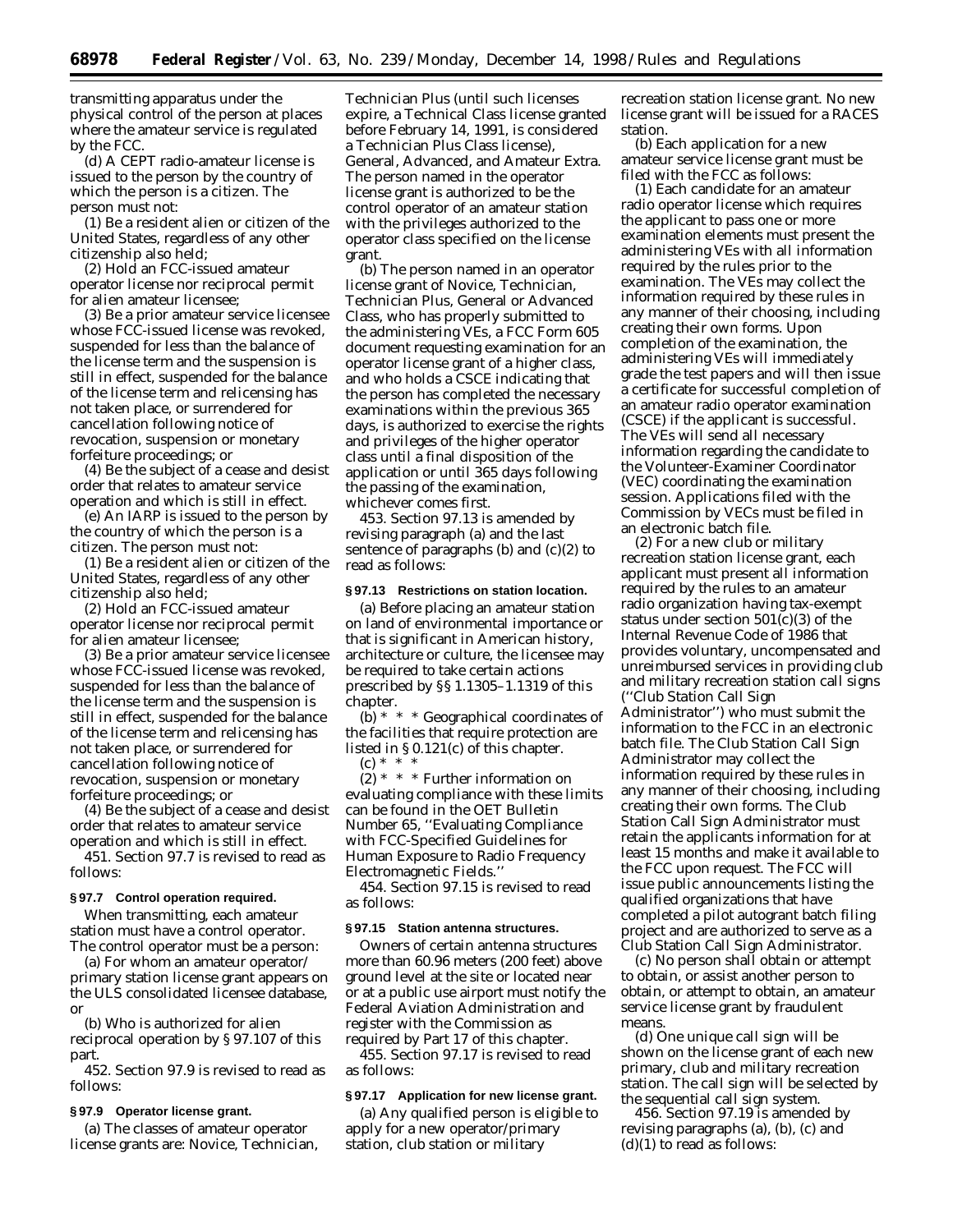# **§ 97.19 Application for a vanity call sign.**

(a) The person named in an operator/ primary station license grant or in a club station license grant is eligible to make application for modification of the license grant, or the renewal thereof, to show a call sign selected by the vanity call sign system. RACES and military recreation stations are not eligible for a vanity call sign.

(b) Each application for a modification of an operator/primary or club station license grant, or the renewal thereof, to show a call sign selected by the vanity call sign system must be filed in accordance with § 1.913 of this chapter.

(c) Unassigned call signs are available to the vanity call sign system with the following exceptions:

(1) A call sign shown on an expired license grant is not available to the vanity call sign system for 2 years following the expiration of the license.

(2) A call sign shown on a surrendered, revoked, set aside, canceled, or voided license grant is not available to the vanity call sign system for 2 years following the date such action is taken.

(3) Except for an applicant who is the spouse, child, grandchild, stepchild, parent, grandparent, stepparent, brother, sister, stepbrother, stepsister, aunt, uncle, niece, nephew, or in-law, and except for an applicant who is a club station license trustee acting with the written consent of at least one relative, as listed above, of a person now deceased, the call sign shown on the license of person now deceased is not available to the vanity call sign system for 2 years following the person's death, or for 2 years following the expiration of the license grant, whichever is sooner.

(d)  $* * * *$ 

(1) The applicant must request that the call sign shown on the license grant be vacated and provide a list of up to 25 call signs in order of preference.

\* \* \* \* \* 457. Section 97.21 is revised to read as follows:

# **§ 97.21 Application for a modified or renewed license grant.**

(a) A person holding a valid amateur station license grant:

(1) Must apply to the FCC for a modification of the license grant as necessary to show the correct mailing address, licensee name, club name, license trustee name or license custodian name in accordance with § 1.913 of this chapter. For a club, military recreation or RACES station license grant, it must be presented in document form to a Club Station Call

Sign Administrator who must submit the information thereon to the FCC in an electronic batch file. The Club Station Call Sign Administrator must retain the collected information for at least 15 months and make it available to the FCC upon request.

(2) May apply to the FCC for a modification of the operator/primary station license grant to show a higher operator class. Applicants must present the administering VEs with all information required by the rules prior to the examination. The VEs may collect the information required by these rules in any manner of their choosing, including creating their own forms. Upon completion of the examination, the administering VEs will immediately grade the test papers and will then issue a certificate for successful completion of an amateur radio operator examination (CSCE) if the applicant is successful. The VEs will send all necessary information regarding the candidate to the Volunteer-Examiner Coordinator (VEC) coordinating the examination session. Applications filed with the Commission by VECs must be filed in an electronic batch file.

(3) May apply to the FCC for renewal of the license grant for another term in accordance with § 1.913 of this chapter.

(i) For a station license grant showing a call sign obtained through the vanity call sign system, the application must be filed in accordance with § 97.19 of this Part in order to have the vanity call sign reassigned to the station.

(ii) For a primary station license grant showing a call sign obtained through the sequential call sign system, and for a primary station license grant showing a call sign obtained through the vanity call sign system but whose grantee does not want to have the vanity call sign reassigned to the station, the application must be filed with the FCC in accordance with § 1.913 of this chapter. When the application has been received by the FCC on or before the license expiration date, the license operating authority is continued until the final disposition of the application.

(iii) For a RACES station license grant, for a club station or military recreation station license grant showing a call sign obtained through the sequential call sign system, and for a club or military recreation station license grant showing a call sign obtained through the vanity call sign system but whose grantee does not want to have the vanity call sign reassigned to the station, the application must be presented in document form to a Club Station Call Sign Administrator who must submit the information thereon to the FCC in an electronic batch file. The Club Station Call Sign

Administrator must retain the collected information for at least 15 months and make it available to the FCC upon request.

(b) A person whose amateur station license grant has expired may apply to the FCC for renewal of the license grant for another term during a 2 year filing grace period. The application must be received at the address specified above prior to the end of the grace period. Unless and until the license grant is renewed, no privileges in this Part are conferred.

(c) A call sign obtained under the sequential or vanity call sign system will be reassigned to the station upon renewal or modification of a station license.

458. Section 97.23 is revised to read as follows:

# **§ 97.23 Mailing address.**

Each license grant must show the grantee's correct name and mailing address. The mailing address must be in an area where the amateur service is regulated by the FCC and where the grantee can receive mail delivery by the United States Postal Service. Revocation of the station license or suspension of the operator license may result when correspondence from the FCC is returned as undeliverable because the grantee failed to provide the correct mailing address.

459. Section 97.25 is revised to read as follows:

### **§ 97.25 License term.**

An amateur service license is normally granted for a 10-year term.

460. Section 97.27 is amended by revising the section heading and paragraph (a) introductory text to read as follows:

# **§ 97.27 FCC modification of station license grant.**

(a) The FCC may modify a station license grant, either for a limited time or for the duration of the term thereof, if it determines:

\* \* \* \* \* 461. Section 97.29 is revised to read as follows:

### **§ 97.29 Replacement license grant document.**

Each grantee whose amateur station license grant document is lost, mutilated or destroyed may apply to the FCC for a replacement in accordance with § 1.913 of this chapter.

462. Section 97.107 is revised to read as follows:

# **§ 97.107 Reciprocal operating authority.**

A non-citizen of the United States (''alien'') holding an amateur service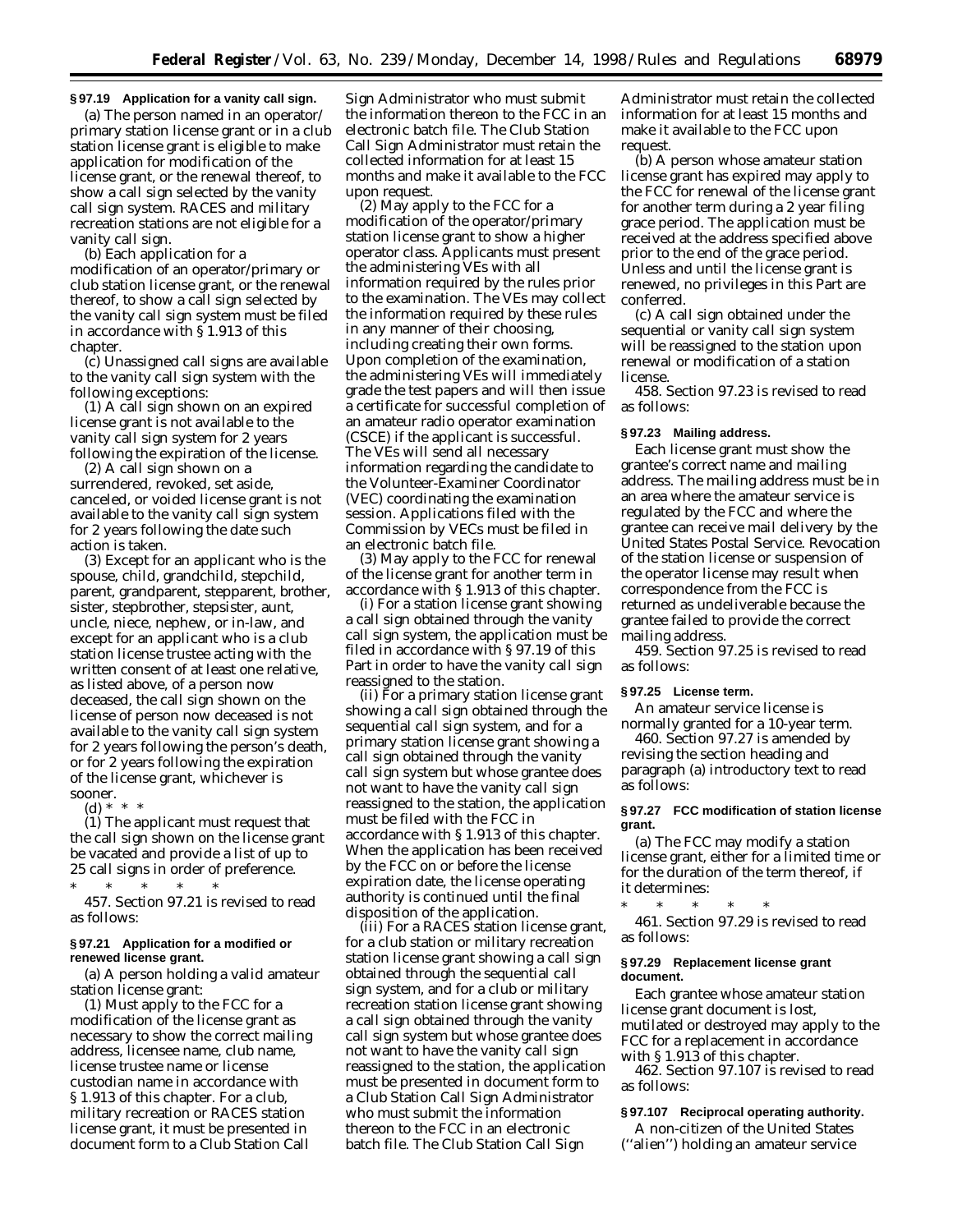authorization granted by the alien's government is authorized to be the control operator of an amateur station located at places where the amateur service is regulated by the FCC, provided there is in effect a multilateral or bilateral reciprocal operating arrangement, to which the United States and the alien's government are parties, for amateur service operation on a reciprocal basis. The FCC will issue public announcements listing the countries with which the United States has such an arrangement. No citizen of the United States or person holding an FCC amateur operator/primary station license grant is eligible for the reciprocal operating authority granted by this section. The privileges granted to a control operator under this authorization are:

(a) For an amateur service license granted by the Government of Canada:

(1) The terms of the *Convention Between the United States and Canada* (TIAS No. 2508) *Relating to the Operation by Citizens of Either Country of Certain Radio Equipment or Stations in the Other Country;*

(2) The operating terms and conditions of the amateur service license issued by the Government of Canada; and

(3) The applicable rules of this part, but not to exceed the control operator privileges of an FCC-granted Amateur Extra Class operator license.

(b) For an amateur service license granted by any country, other than Canada, with which the United States has a multilateral or bilateral agreement:

(1) The terms of the agreement between the alien's government and the United States;

(2) The operating terms and conditions of the amateur service license granted by the alien's government;

(3) The applicable rules of this part, but not to exceed the control operator privileges of an FCC-granted Amateur Extra Class operator license; and

(c) At any time the FCC may, in its discretion, modify, suspend or cancel the reciprocal operating authority granted to any person by this section.

463. Section 97.119 is amended by revising paragraph (g) to read as follows:

# **§ 97.119 Station identification.**

\* \* \* \* \*

(g) When the station is transmitting under the authority of § 97.107 of this part, an indicator consisting of the appropriate letter-numeral designating the station location must be included before the call sign that was issued to the station by the country granting the license. For an amateur service license

granted by the Government of Canada, however, the indicator must be included after the call sign. At least once during each intercommunication, the identification announcement must include the geographical location as nearly as possible by city and state, commonwealth or possession.

464. Section 97.201 is amended by revising paragraph (a) to read as follows:

# **§ 97.201 Auxiliary station.**

(a) Any amateur station licensed to a holder of a Technician, Technician Plus, General, Advanced or Amateur Extra Class operator license may be an auxiliary station. A holder of a Technician, Technician Plus, General, Advanced or Amateur Extra Class operator license may be the control operator of an auxiliary station, subject to the privileges of the class of operator license held.

\* \* \* \* \* 465. Section 97.203 is amended by revising paragraph (a) to read as follows:

# **§ 97.203 Beacon station.**

(a) Any amateur station licensed to a holder of a Technician, Technician Plus, General, Advanced or Amateur Extra Class operator license may be a beacon. A holder of a Technician, Technician Plus, General, Advanced or Amateur Extra Class operator license may be the control operator of a beacon, subject to the privileges of the class of operator license held.

\* \* \* \* \*

# **§ 97.205 [Amended]**

466. Section 97.205 is amended by removing and reserving paragraph (f) and removing paragraph (h).

467. Section 97.207 is amended by revising the introductory text of paragraph (g) and paragraphs (h) and (i) to read as follows:

# **§ 97.207 Space station.**  $*$  \* \*

(g) The license grantee of each space station must make two written pre-space station notifications to the International Bureau, FCC, Washington, DC 20554. Each notification must be in accord with the provisions of Articles 11 and 13 of the Radio Regulations.

\* \* \* \* \* (h) The license grantee of each space station must make a written in-space station notification to the International Bureau no later than 7 days following initiation of space station transmissions. The notification must update the information contained in the pre-space notification.

(i) The license grantee of each space station must make a written post-space

station notification to the International Bureau no later than 3 months after termination of the space station transmissions. When the termination is ordered by the FCC, notification is required no later than 24 hours after termination.

20. Section 97.301 is amended by revising the introductory text of paragraphs (a) and (b) to read as follows:

### **§ 97.301 Authorized frequency bands.**

(a) For a station having a control operator who has been granted a Technician, Technician Plus, General, Advanced, or Amateur Extra Class operator license or who holds a CEPT radio-amateur license or IARP of any class:

\* \* \* \* \*

\* \* \* \* \*

(b) For a station having a control operator who has been granted an Amateur Extra Class operator license or who holds a CEPT radio-amateur license Class 1 license or Class 1 IARP:

468. Section 97.505 is amended by revising paragraph  $(a)(10)$  to read as follows:

#### **§ 97.505 Element credit.**

\* \* \* \* \*

 $(a) * * * *$ 

(10) An unexpired (or expired but within the grace period for renewal) FCC-granted Novice, Technician Plus (including a Technician Class operator license granted before February 14, 1991), General, or Advanced Class operator license document, and a FCC Form 605 document containing: \* \* \* \* \*

469. Section 97.509 is amended by revising paragraph (i) to read as follows:

# **§ 97.509 Administering VE requirements.** \* \* \* \* \*

(i) When the examinee is credited for all examination elements required for the operator license sought, 3 VEs must certify that the examinee is qualified for the license grant and that the VEs have complied with these administering VE requirements. The certifying VEs are jointly and individually accountable for the proper administration of each examination element reported. The certifying VEs may delegate to other qualified VEs their authority, but not their accountability, to administer individual elements of an examination. \* \* \* \* \*

470. Section 97.519 is amended by revising paragraph (b) introductory text and paragraphs $(b)(1)$ ,  $(b)(2)$  and  $(b)(3)$  to read as follows: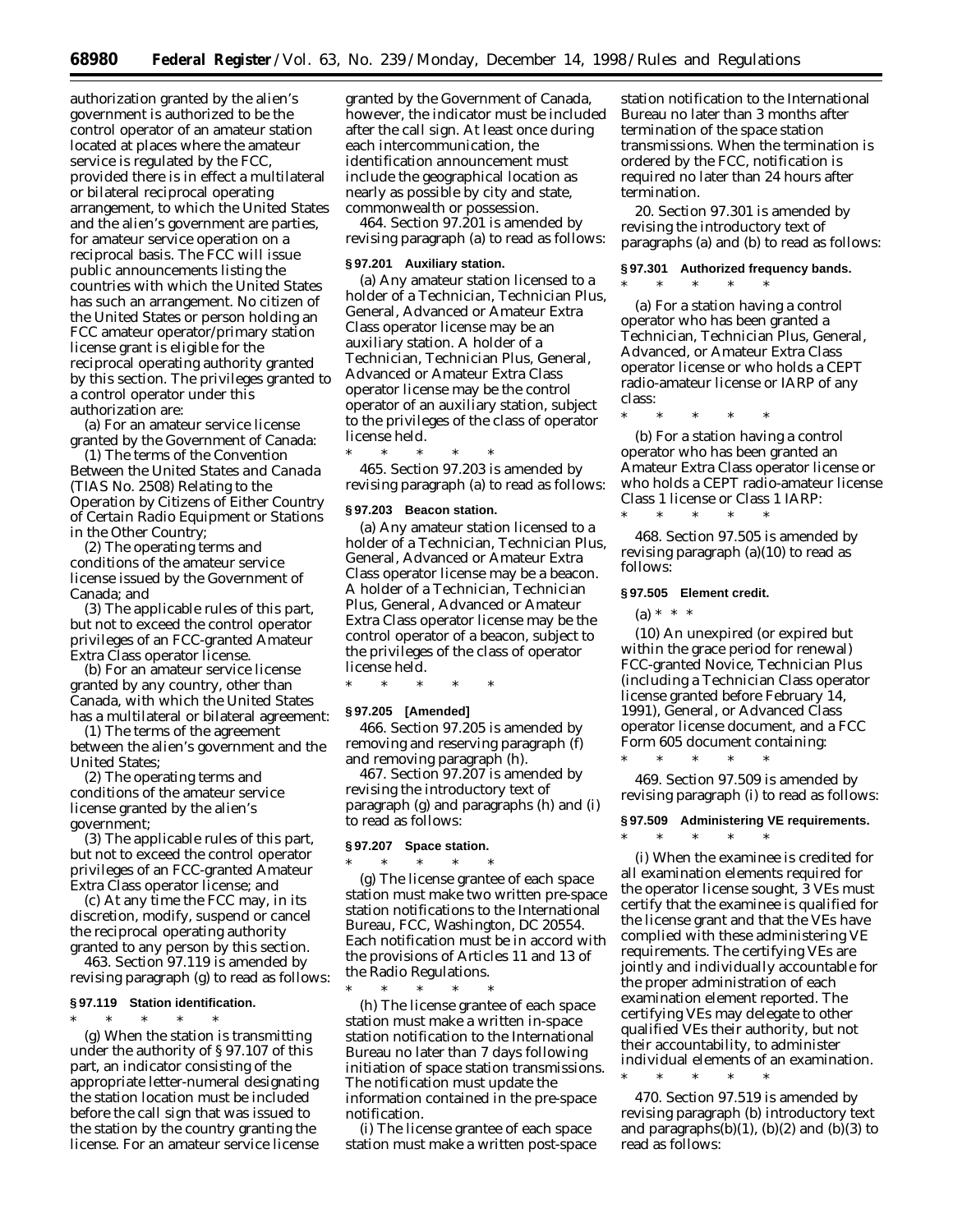### **§ 97.519 Coordinating examination sessions.**

\* \* \* \* \* (b) At the completion of each examination session, the coordinating VEC must collect applicant information and tests results from the administering VEs. Within 10 days of collection, the coordinating VEC must:

(1) Screen collected information;

(2) Resolve all discrepancies and verify that the VE's certifications are properly completed; and

(3) For qualified examinees, forward electronically all required data to the FCC. All data forwarded must be retained for at least 15 months and must be made available to the FCC upon request.

# **PART 101—FIXED MICROWAVE SERVICES**

471. The authority citation for Part 101 continues to read as follows:

**Authority:** 47 U.S.C. 154, 303.

472. Section 101.1 is amended by redesignating paragraphs (a) and (b) as paragraphs (b) and (c) respectfully and adding a new paragraph (a) to read as follows:

# **§ 101.1 Scope and authority.**

(a) Part 1 of the Commission's rules contains the general rules of practice and procedure applicable to proceedings before the Commission and for the filing of applications for radio station licenses in the fixed microwave services.

\* \* \* \* \* 473. Section 101.3 is amended by adding a definition for ''Universal Licensing System'' (ULS) to read as follows:

# **§ 101.3 Definitions.**

*Universal Licensing System (ULS).* The consolidated database, application filing system and processing system for all Wireless Telecommunications Services. The ULS offers Wireless Telecommunications Bureau (WTB) applicants and the general public electronic filing of all applications requests, and full public access to all WTB licensing data.

474. Section 101.5 is amended by removing and reserving paragraphs (a) and (c) and revising paragraph (b) to read as follows:

# **§ 101.5 Station authorization required.** (a) [Reserved]

(b) A separate application form must be filed electronically via ULS for each Digital Electronic Message Service (DEMS) Nodal Station. No license is required for a DEMS User Station.

Authority for a DEMS Nodal Station licensee to serve a specific number of user stations to be licensed in the name of the carrier must be requested on FCC Form 601 filed for the DEMS Nodal Station.

(c) [Reserved] \* \* \* \* \*

#### **§ 101.9 [Removed]**

475. Section 101.9 is removed.

#### **§ 101.11 [Removed]**

476. Section 101.11 is removed.

## **§ 101.13 [Removed]**

477. Section 101.13 is removed.

**§ 101.15 [Removed]** 478. Section 101.15 is removed.

### **§ 101.19 [Removed]**

479. Section 101.19 is removed. 480. Section 101.21 is amended by removing and reserving paragraphs (a), (c) and (d) and revising paragraphs (b), (e) and (g) to read as follows:

#### **§ 101.21 Technical content of applications.**

\* \* \* \* \*

(a) [Reserved]

(b) Each application for a developmental authorization must be accompanied by pertinent supplemental information as required by § 101.411 of this part in addition to such information as may be specifically required by this section.

(c) [Reserved]

(d) [Reserved]

(e) Each application in the Private Operational Fixed Point-to-Point Microwave Service and the Common Carrier Fixed Point-to-Point Microwave Service must include the following information:

Applicant's name and address.

Transmitting station name.

Transmitting station coordinates. Frequencies and polarizations to be added, changed or deleted.

Transmitting equipment, its stability, effective isotropic radiated power, emission designator, and type of modulation (digital).

Transmitting antenna(s), model, gain, and, if required, a radiation pattern provided or certified by the manufacturer.

Transmitting antenna center line height(s) above ground level and ground elevation above mean sea level.

Receiving station name.

Receiving station coordinates. Receiving antenna(s), model, gain, and, if required, a radiation pattern provided or certified by the manufacturer.

Receiving antenna center line height(s) above ground level and ground elevation above mean sea level.

# Path azimuth and distance.

**Note:** The position location of antenna sites shall be determined to an accuracy of no less than ±1 second in the horizontal dimensions (latitude and longitude) and  $\pm 1$  meter in the vertical dimension (ground elevation) with respect to the National Spacial Reference System.

\* \* \* \* \* (g) Each application in the Local Multipoint Distribution Service must contain all technical information required by FCC Form 601 and any other applicable form or associated Public Notices and by any applicable rules in this part.

481. Section 101.23 is revised to read as follows:

# **§ 101.23 Waiver of rules.**

Waiver of these rules may be granted upon application or on the Commission's own motion in accordance with § 1.925 of this chapter.

# **§ 101.25 [Removed]**

482. Section 101.25 is removed.

# **§ 101.27 [Removed]** 483. Section 101.27 is removed.

# **§ 101.29 [Removed]**

484. Section 101.29 is removed. 485. Section 101.31 is amended by revising the section heading, by removing paragraphs (a), (c) and (d), redesignating paragraphs (b) and (e) as paragraphs (a) and (b) respectfully, and revising newly redesignated paragraphs  $(a)(1)(i)$ ,  $(a)(2)$ ,  $(a)(3)(vii)$ ,  $(a)(6)$ , and  $(b)(1)(v)$ , and the introductory text of newly redesignated paragraph (a)(3), and the first sentence of newly redesignated paragraph (b)(3), and adding a Note to the chart in newly redesignated paragraph (b)(1)(vi) to read as follows:

# **§ 101.31 Temporary and conditional authorizations.**

\* \* \* \* \*

(1) \* \* \*

(i) When a fixed station, authorized to operate at temporary locations, is to remain at a single location for more than 6 months, an application for a station authorization designating that single location as the permanent location shall be filed at least 90 days prior to the expiration of the 6 month period;

\* \* \* \* \* (2) Applications for authorizations to operate stations at temporary locations under the provisions of this section shall be made upon FCC Form 601. Blanket applications may be submitted for the required number of transmitters.

(3) Except for operations in the 17.8– 19.7 GHz band, the licensee of stations which are authorized pursuant to the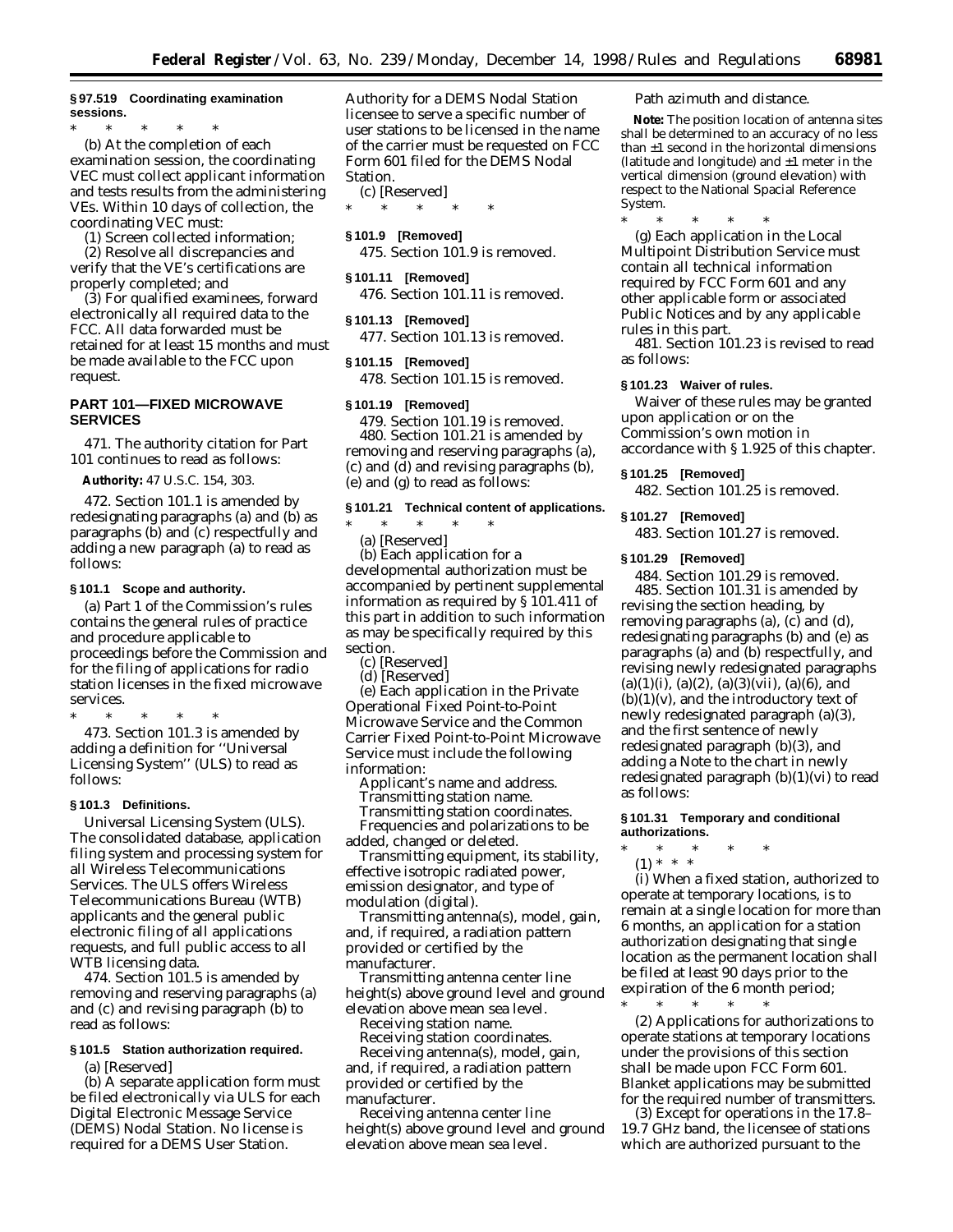provisions of paragraph (a) of this section shall notify the Commission at least five (5) days prior to installation of the facilities stating:

\* \* \* \* \*

(vii) A notification shall include compliance with the provisions of §§ 101.21(e) and 101.21(f) when operations are to be conducted in the area of other terrestrial microwave stations or within the coordination distance contours of a fixed earth station; and

\* \* \* \* \*

(6) Operations in the 17.8–19.7 GHz band are prohibited in the areas defined in § 1.924 of this chapter. Operations proposed in the areas defined in § 1.924 of this chapter may not commence without prior specific notification to, and authorization from, the Commission. Such notification will contain the information specified in paragraph (a)(3) of this section.

(b) \* \* \* (1) \* \* \*

(v) The station site does not lie within 56.3 kilometers of any international border, within a radio ''Quiet Zone'' identified in § 1.924 of this chapter or, if operated on frequencies in the 17.8– 19.7 GHz band, within any of the areas identified in § 1.924 of this chapter; (vi) \* \* \*

**Note:** Coordinates are referenced to North American Datum 1983 (NAD83). \* \* \* \* \*

(3) A conditional authorization pursuant to paragraphs  $(b)(1)$  and  $(b)(2)$ of this section is evidenced by retaining the original executed conditional licensing Certification Form with the station records. \* \* \*

\* \* \* \* \*

# **§ 101.33 [Removed]**

486. Section 101.33 is removed.

**§ 101.35 [Removed]**

487. Section 101.35 is removed.

**§ 101.37 [Removed]**

488. Section 101.37 is removed.

# **§ 101.39 [Removed]**

489. Section 101.39 is removed.

**§ 101.41 [Removed]**

490. Section 101.41 is removed.

# **§ 101.43 [Removed]**

491. Section 101.43 is removed. 492. Section 101.45 is amended by revising the introductory text of paragraph (b), paragraph (d), the introductory text of paragraph (f) and paragraphs  $(f)(1)$ ,  $(f)(2)$  and  $(f)(4)$  and removing paragraph (h) to read as follows:

# **§ 101.45 Mutually exclusive applications.**

\* \* \* \* \* (b) A common carrier application, except in the Local Multipoint Distribution Service, will be entitled to comparative consideration with one or more conflicting applications only if: \* \* \* \* \*

(d) Private operational fixed point-topoint microwave applications for authorization under this part will be entitled to comparative consideration with one or more conflicting applications in accordance with the provisions of  $\S 1.227(b)(4)$  of this chapter.

\* \* \* \* \* (f) For purposes of this section, any application (whether mutually exclusive or not) will be considered to be a newly filed application if it is amended by a major amendment (as defined by § 1.929 of this chapter), except under any of the following circumstances:

(1) The application has been designated for comparative hearing, or for comparative evaluation (pursuant to § 101.51 of this part), and the Commission or the presiding officer accepts the amendment pursuant to § 1.927 of this chapter;

(2) The amendment resolves frequency conflicts with authorized stations or other pending applications which would otherwise require resolution by hearing or by comparative evaluation pursuant to § 101.51 provided that the amendment does not create new or additional frequency conflicts;

\* \* \* \* \* (4) The amendment reflects only a change in ownership or control which results from an agreement under § 1.935 of this chapter whereby two or more applicants entitled to comparative consideration of their applications join in one (or more) of the existing applications and request dismissal of their other application (or applications) to avoid the delay and cost of comparative consideration;

\* \* \* \* \*

### **§ 101.47 [Removed]**

493. Section 101.47 is removed. 494. Section 101.51 is amended by revising paragraph (a)(3) to read as follows:

# **§ 101.51 Comparative evaluation of mutually exclusive applications.**

(a) \* \* \*

(3) The Commission determines, initially or at any time during the procedure outline in paragraph (b) of this section, that such procedure is appropriate, and that, from the

information submitted and consideration of such other matters as may be officially noticed, there are no substantial and material questions of fact, presented (Other than those relating to the comparative merits of the applications) which would preclude a grant under § 1.915 of this chapter.

\* \* \* \* \*

# **§ 101.53 [Removed]**

495. Section 101.53 is removed.

# **§ 101.55 [Amended]**

496. Section 101.55 is amended by removing and reserving paragraph (b).

497. Section 101.56 is amended by revising the third sentence and removing the fourth sentence of paragraph (a)(2)(ii) and removing paragraph (a)(3) to read as follows:

# **§ 101.56 Partitioned service areas (PSAs) and disaggregated spectrum.**

- $(a) * * * *$
- $(2) * * * *$

(ii) \* \* \* If geographic coordinate points are used, they must be specified in degrees, minutes, and seconds to the nearest second of latitude and longitude and must be based upon the 1983 North American Datum (NAD83). \* \* \*

\* \* \* \* \*

# **§ 101.57 [Removed]**

498. Section 101.57 is removed.

#### **§ 101.59 [Removed]**

499. Section 101.59 is removed.

500. Section 101.61 is revised to read as follows:

# **§ 101.61 Certain modifications not requiring prior authorization in the Local Multipoint Distribution Service.**

In the Local Multipoint Distribution Service (LMDS) licensees may add, remove, or relocate facilities within the area authorized by the license without prior authorization. Upon request by an incumbent licensee or the Commission, an LMDS licensee shall furnish the technical parameters, location and coordinates of the completion of the addition, removal, relocation or modification of any of its facilities within the BTA. The LMDS licensee must provide such information within ten (10) days of receiving a written request.

501. Section 101.63 is amended by revising paragraphs (b), (d) and (e) to read as follows:

**§ 101.63 Period of construction; certification of completion of construction.** \* \* \* \* \*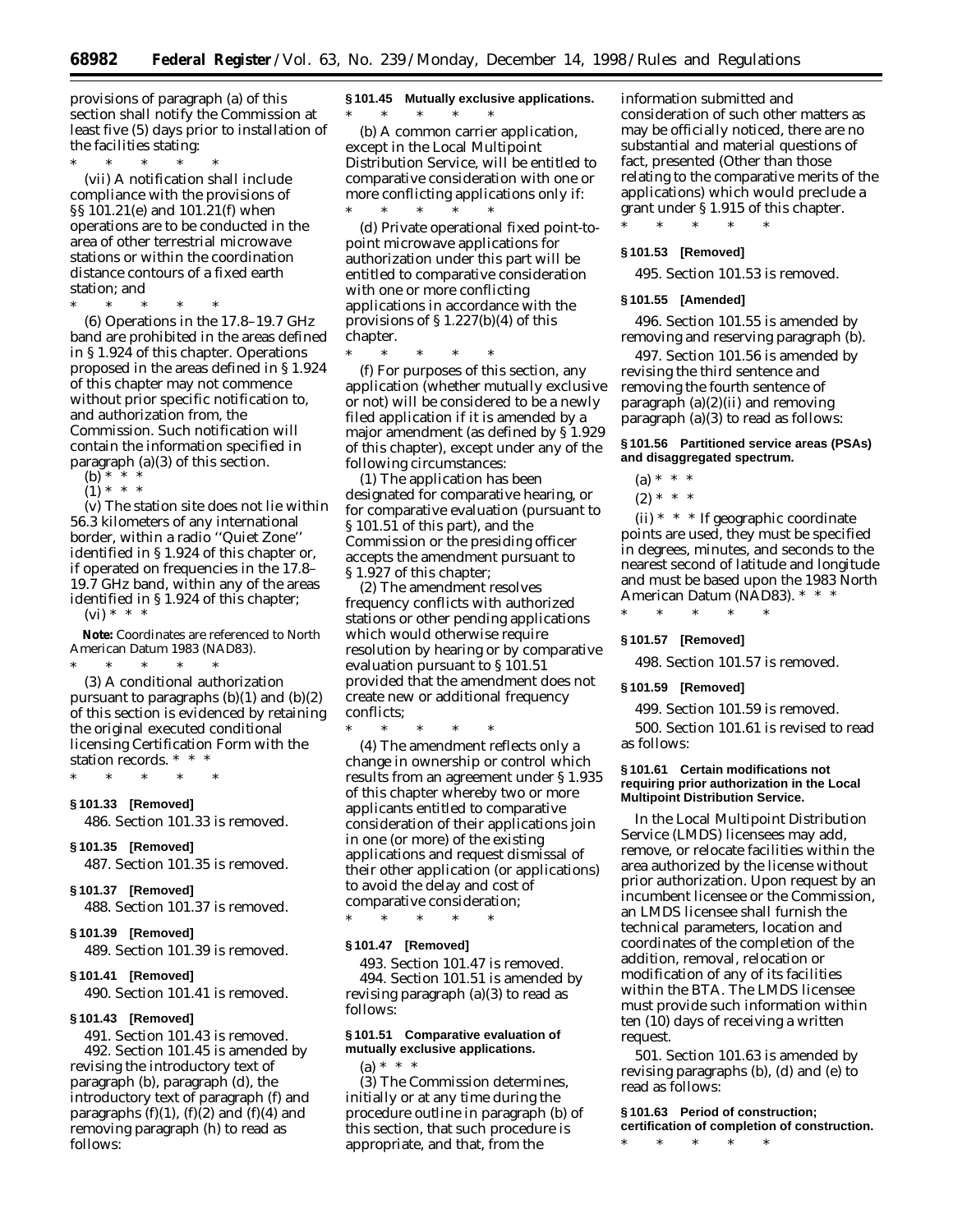(b) Failure to timely begin operation means the authorization cancels automatically.

\* \* \* \* \*

(d) Requests for extension of time may be granted upon a showing of good cause pursuant to § 1.946(e) of this chapter.

(e) Construction of any authorized facility or frequency must be completed by the date specified in the license as pursuant to § 1.946 of this chapter.

502. Section 101.65 is revised to read as follows:

### **§ 101.65 Forfeiture and termination of station authorizations.**

(a) In addition to the provisions of § 1.955 of this chapter, a license will be automatically forfeited in whole or in part without further notice to the licensee upon the voluntary removal or alteration of the facilities, so as to render the station not operational for a period of 30 days or more.

(b) Pursuant to § 1.955 of this chapter, if a station licensed under this part discontinues operation on a permanent basis, the licensee must cancel the license. For purposes of this section, any station which has not operated for one year or more is considered to have been permanently discontinued. *See* § 101.305 for additional rules regarding temporary and permanent discontinuation of service.

503. Section 101.103 is amended by revising the second sentence of paragraph (d)(1) to read as follows:

# **§ 101.103 Frequency coordination procedures.**

- \* \* \* \* \*
- (d) \* \* \*

 $(1)$  \* \* \* Coordination must be completed prior to filing an application for regular authorization, or a major amendment to a pending application, or any major modification to a license. \* \* \*

\* \* \* \* \* 504. Section 101.105 is amended by revising the first sentence of the introductory text of paragraph (c)(3) to read as follows:

## **§ 101.105 Interference protection criteria.**

\* \* \* \* \*  $(c) * * * *$ 

(3) Applicants for frequencies listed in § 101.147(b)(1) of this part must make the following showings that protection criteria have been met over the entire service area of existing systems. \* \* \* \* \* \* \* \*

# **§ 101.121 [Removed]**

505. Section 101.121 is removed.

# **§ 101.123 [Removed]**

506. Section 101.123 is removed.

#### **§ 101.127 [Removed]**

507. Section 101.127 is removed.

#### **§ 101.129 [Amended]**

 $*$  \* \*

508. Section 101.129 is amended by removing and reserving paragraph (b). 509. Section 101.205 is amended by revising paragraph (a) and (c) to read as follows:

# **§ 101.205 Operation during emergency.**

(a) That as soon as possible after the beginning of such emergency use, notice be sent to the Commission stating the nature of the emergency and the use to which the station is being put; \* \* \* \* \*

(c) That the Commission must be notified immediately when such special use of the station is terminated; \* \* \* \* \*

510. Section 101.305 is amended by revising paragraphs (a), (b), (c), and  $(d)(1)$  to read as follows:

# **§ 101.305 Discontinuance, reduction, or impairment of service.**

(a) If the public communication service provided by a station in the Common Carrier Radio Services and the Local Multipoint Distribution Service is involuntarily discontinued, reduced or impaired for a period exceeding 48 hours, the station licensee must promptly notify the Commission. In every such case, the licensee must furnish full particulars as to the reasons for such discontinuance, reduction or impairment of service, including a statement as to when normal service is expected to be resumed. When normal service is resumed, prompt notification thereof must be given Commission.

(b) No station licensee subject to title II of the Communications Act of 1934, as amended, may voluntarily discontinue, reduce or impair public communication service to a community or part of a community without obtaining prior authorization from the Commission pursuant to the procedures set forth in part 63 of this chapter. In the event that permanent discontinuance of service is authorized by the Commission, the station license is terminated; except that station licenses in the Local Multipoint Distribution Service are not terminated if the discontinuance is a result of a change of status by the licensee from common carrier to non-common carrier pursuant to § 1.929 of this chapter.

(c) Any licensee not subject to title II of the Communications Act of 1934, as amended, who voluntarily discontinues, reduces or impairs public communication service to a community or a part of a community must notify the Commission within 7 days thereof. In the event of permanent discontinuance of service, the station license is automatically terminated; except that station licenses in the Local Multipoint Distribution Service are not terminated if the discontinuance is a result of a change of status by the licensee from non-common carrier to common carrier pursuant to § 1.929 of this chapter.

(d) \* \* \*

(1) Cancel the station license (or licenses); or

\* \* \* \* \* 511. Section 101.413 is amended by

revising the introductory text of paragraph (a) to read as follows:

## **§ 101.413 Developmental report required.**

(a) Upon completion of the program of research and development, or, in any event, upon the expiration of the instrument of station authorization under which such investigations were permitted, or at such times during the term of the station authorization as the Commission may deem necessary to evaluate the progress of the developmental program, the licensee must submit a comprehensive report on the following items, in the order designated:

\* \* \* \* \* 512. Section 101.503 is amended by revising the last sentence to read as follows:

# **§ 101.503 Digital Electronic Message Service Nodal Stations.**

\* \* \* Any increase in that number must be applied for pursuant to § 1.913 of this chapter.

513. Section 101.701 is amended by revising paragraph (c) to read as follows:

# **§ 101.701 Eligibility.**

\* \* \* \* \* (c) Applications for stations or frequencies that will be used primarily to relay broadcast television signals must include a certification that at least fifty percent of the customers (or points of service) on the microwave system involved, including those served through an interconnecting carrier(s), receiving applicant's service, will not be related or affiliated in any degree with the applicant, and that the proposed usage by such customers, in terms of hours of use and channels delivered, must constitute at least fifty percent of the usage of the applicant's microwave service. Applications that do not contain these certifications will be returned as unacceptable for filing.